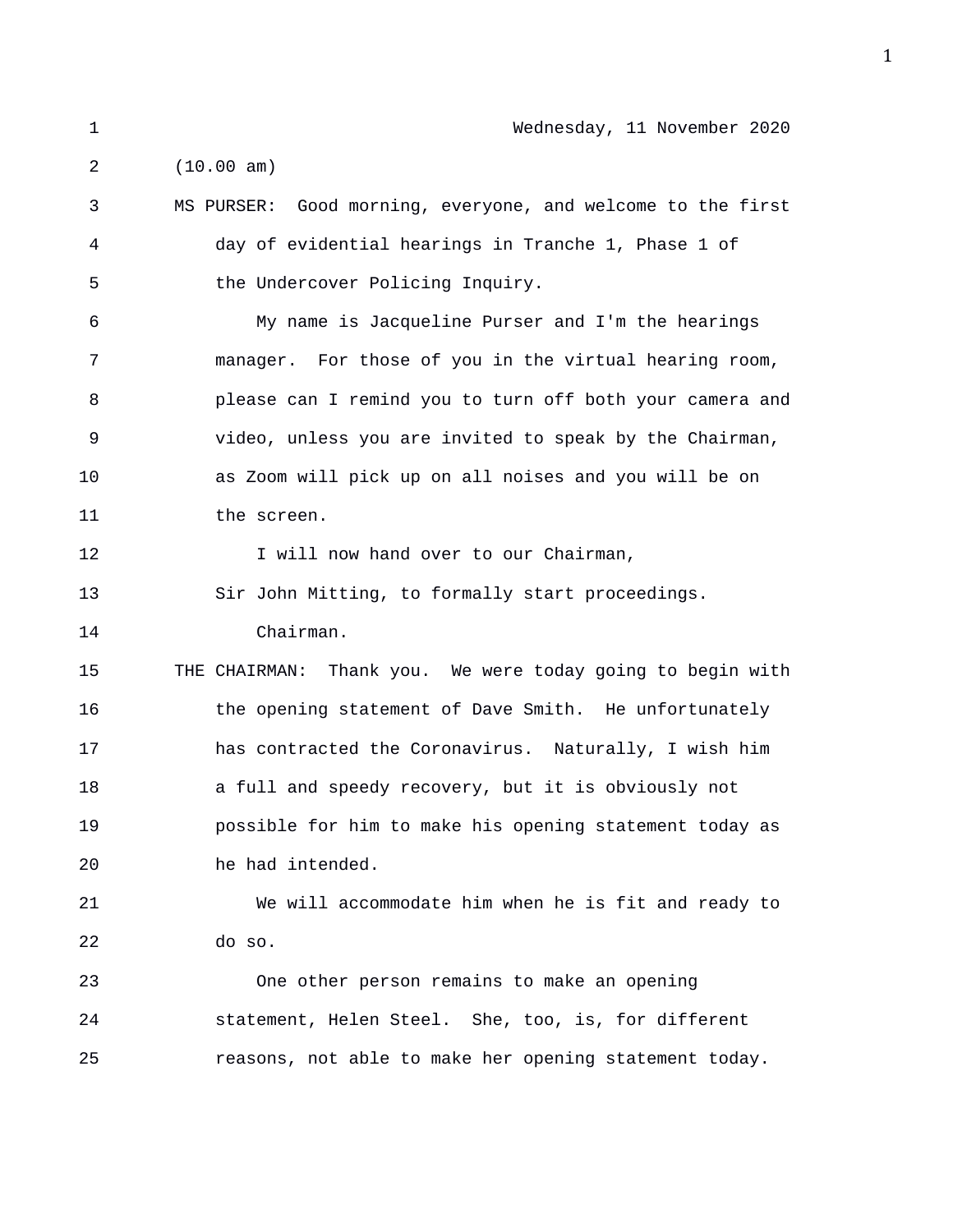1 Likewise, the Inquiry will accommodate her when she is 2 able to do so.

3 Today is going to be devoted to the evidence of 4 the core participant Tariq Ali. At 11 o'clock, there 5 will be a two minutes' silence. Because you can hear 6 Big Ben and I can't, I may not get the timing precisely 7 right, for which I apologise.

8 At the beginning of every session of evidence, 9 a recording which I made earlier is going to be played. 10 It lasts a little over three minutes. Could I ask you, 11 because I know you're going to listen to this for 12 the first time, to listen to it carefully. By the time 13 that you have heard it two or three times, you may be 14 able to speak it without me mouthing the words. But I'm 15 afraid it is something which you will have to listen to 16 time and time again. But now I'm going to ask that it 17 be played for the first time.

18 (pause)

19 MS PURSER: Sir, apologies for the slight delay whilst we 20 try to play your video. It will be on shortly.

21 Thank you.

22 (Pause)

23 (Video played)

24 "I am conducting this Inquiry under a statute, 25 the Inquiries Act 2005, which gives me the power to make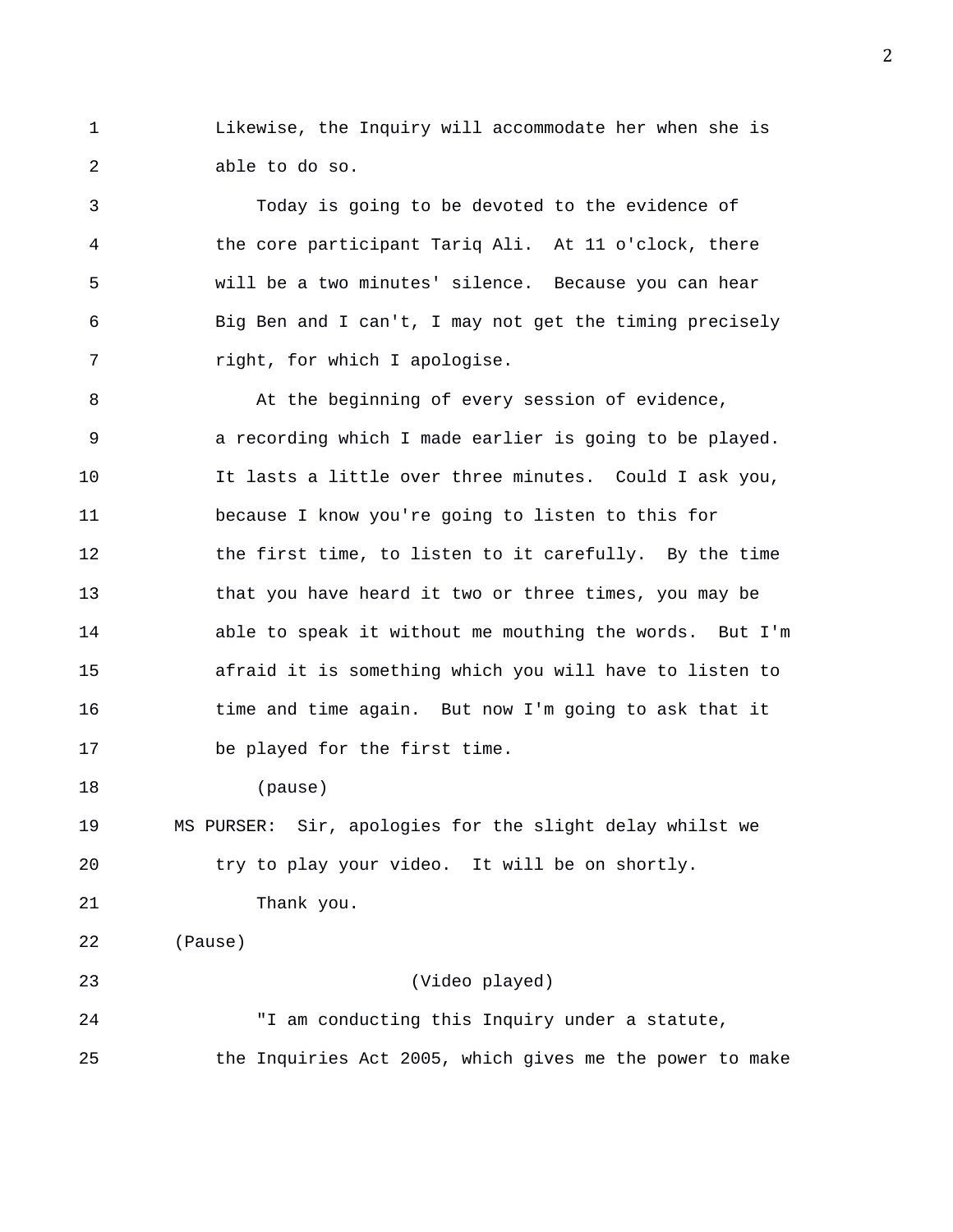1 orders regulating the conduct of the Inquiry, including 2 its hearings. In the exercise of that power, I have 3 made a number of orders which affect what you may and 4 may not do in the hearing rooms and after you leave 5 them. Breach of any of the orders is a serious matter 6 and may have serious consequences for you.

7 "If I am satisfied that a person may have breached 8 an order, I have the power to certify the matter to 9 the High Court, which will investigate and deal with it 10 as if it had been a contempt of that court. If 11 satisfied that a breach has occurred and merits 12 the imposition of a penalty, the High Court may impose 13 a severe sanction on the person in breach, including 14 a fine, imprisonment for up to two years and 15 sequestration of their assets.

16 "Evidence is going to be given live over screens in 17 the hearing rooms. It is strictly prohibited to 18 photograph or record what is shown on the screens or to 19 record what is said by a witness or anyone else in 20 the hearing rooms.

21 "You may bring your mobile telephone into 22 the hearings rooms, but you may not use it for any of 23 those purposes. You may use it silently for any other 24 purpose. In particular, you may transmit your account 25 of what you have seen and heard in a hearing room to any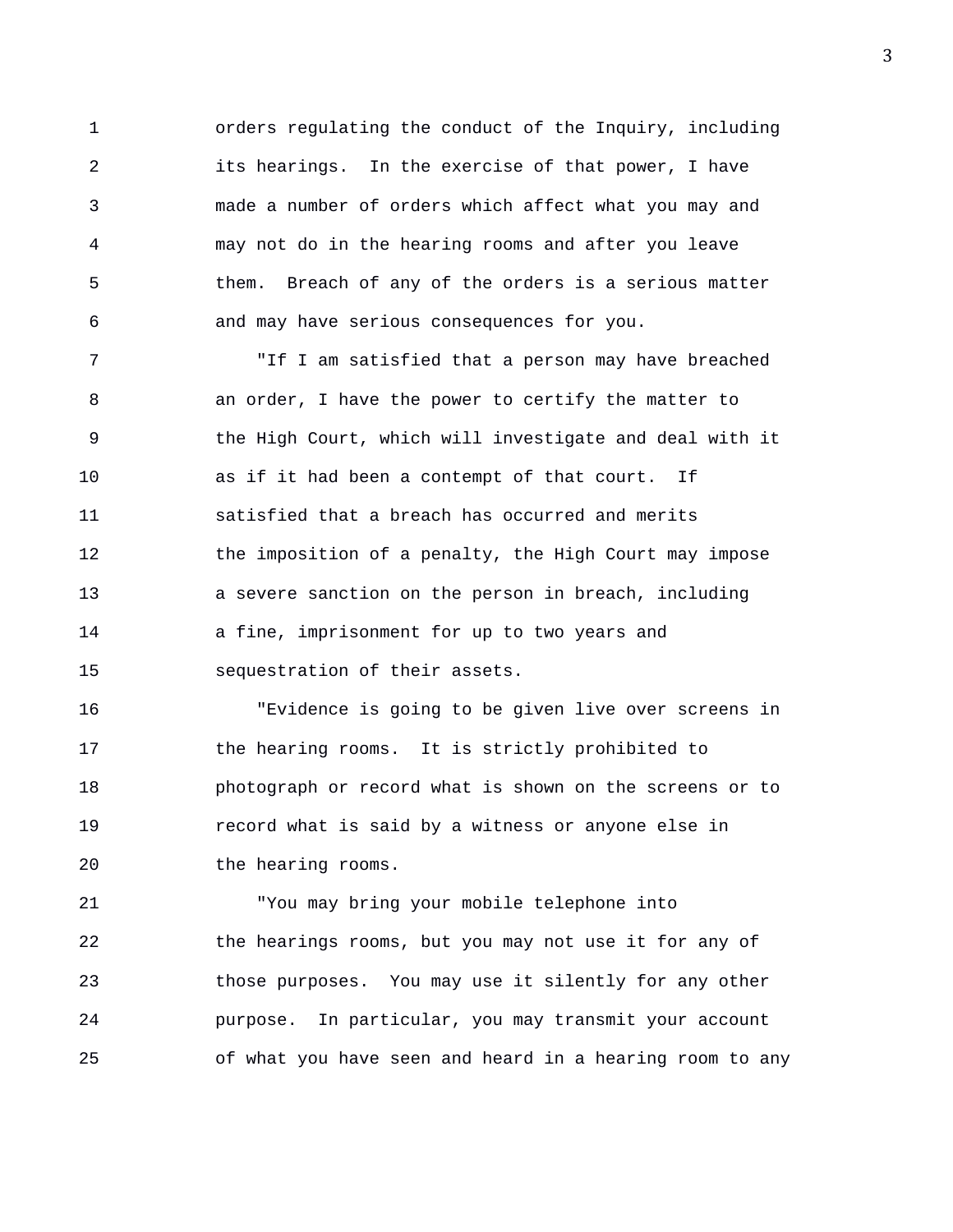1 other person, but only once at least 10 minutes have 2 elapsed since the event which you are describing took 3 place.

4 "This restriction has a purpose. In the course of 5 the Inquiry, I have made orders prohibiting the public 6 disclosure of information; for example, about 7 the identity of a person for a variety of reasons. 8 These order must be upheld. It is inevitable that, 9 whether by accident or design, information which I have 10 ordered should not be publicly disclosed will sometimes 11 be disclosed in a hearing.

12 "If and when that happens, I will immediately 13 suspend the hearing and make an order prohibiting 14 further disclosure of the information outside 15 the hearing rooms. The consequence will be that no 16 further disclosure of that information may be made by 17 mobile telephone or other portable electronic device 18 from within the hearing room, or by any means outside 19 it.

20 "I am sorry if you find this message alarming. It 21 is not intended to be. Its purpose is simply to ensure 22 that everyone knows the rules which must apply if I am 23 to hear the evidence which I need to enable me to get to 24 the truth about undercover policing. You, as members of 25 the public, are entitled to hear the same public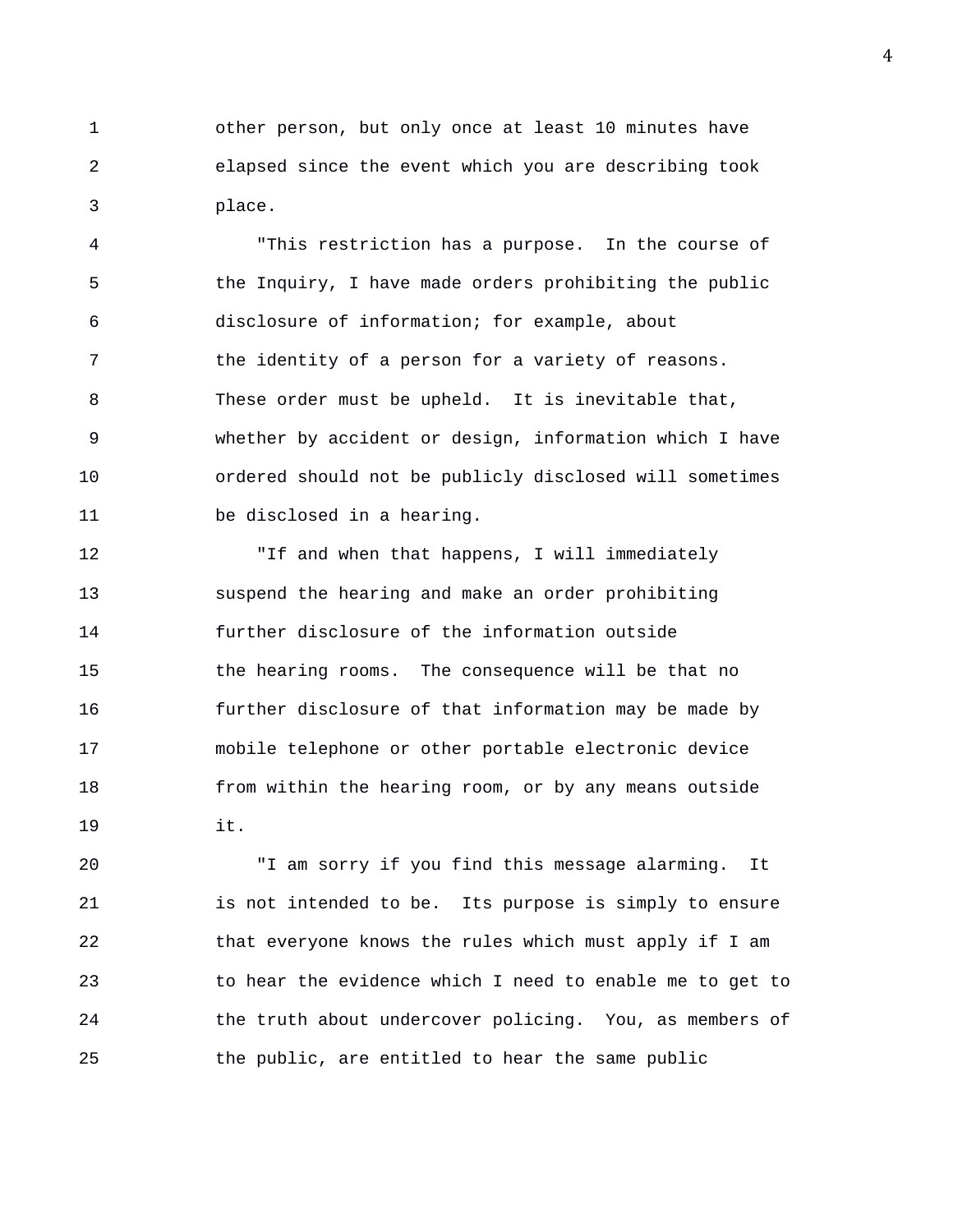1 evidence as I will hear, and to reach your own 2 conclusions about it. The Inquiry team will do their 3 best to ensure that you can. 4 "If you have any doubt about the terms of this 5 message or what you may or may not do, you should not 6 hesitate to ask one of them and, with my help if 7 necessary, they will provide you with the answer." 8 THE CHAIRMAN: Thank you. Can we now begin, please, with 9 the evidence of Mr Tariq Ali. 10 MR TARIQ ALI 11 MR BARR: Sir, good morning. As you know, our first witness 12 is Mr Ali. I'm just going to let Ms Purser take 13 the affirmation. 14 MS PURSER: Good morning, Mr Ali. Can you see and hear me? 15 A. Yes. 16 MS PURSER: I understand that you would like to affirm? 17 A. Yes, please. 18 (Witness affirmed) 19 MS PURSER: Thank you, Mr Ali. 20 A. Thank you. 21 Questions by MR BARR 22 MR BARR: Mr Ali, could you confirm to the Inquiry, please, 23 your full name? 24 A. Tariq Ali. 25 Q. You very kindly provided a witness statement to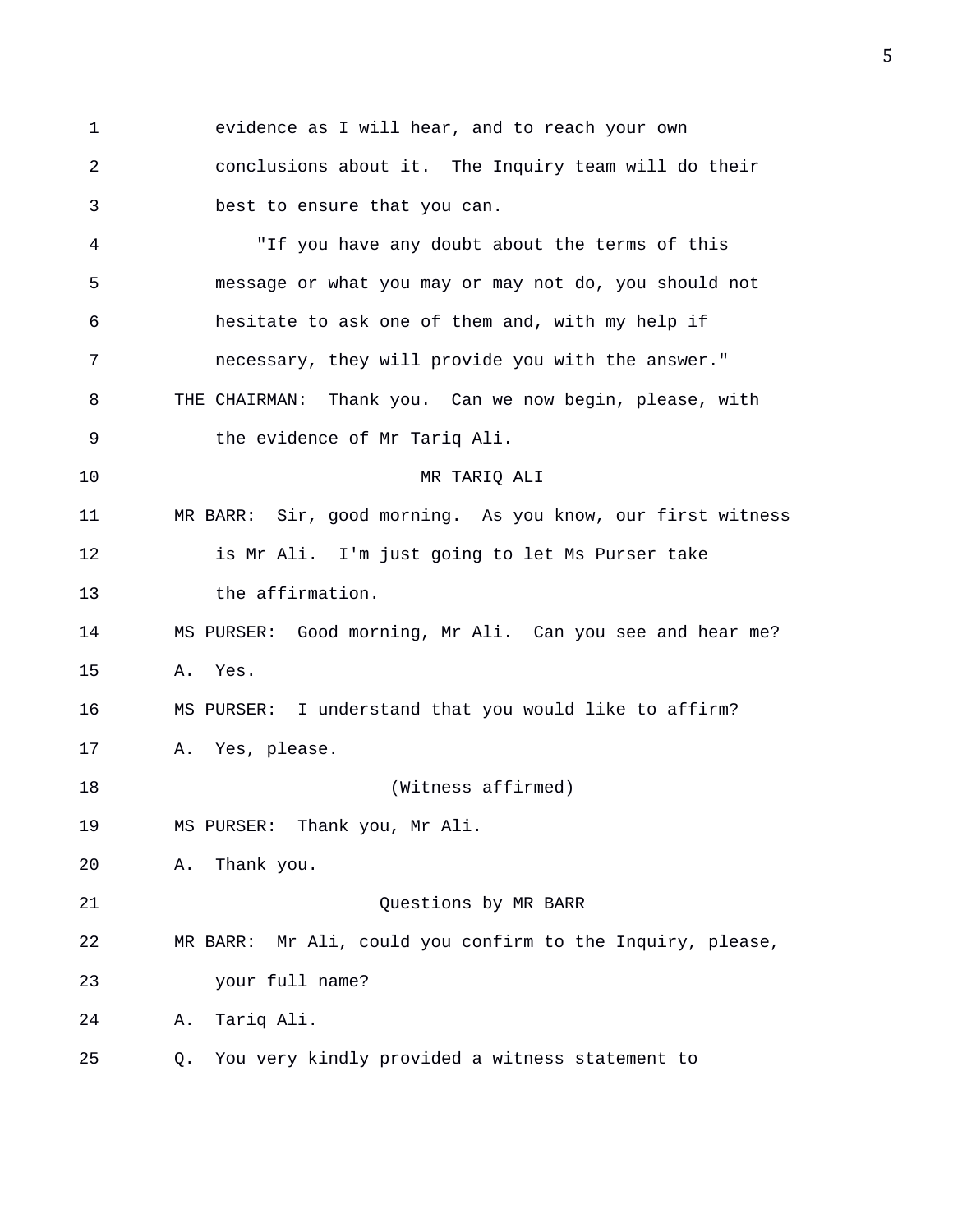1 the Inquiry. Are the contents of that statement true 2 and correct to the best of your knowledge and belief? 3 A. They are. 4 Q. You tell us at paragraph 16 of that witness statement 5 that you are a journalist, writer and broadcaster, and 6 that you have been all of your life and that you remain 7 politically engaged; is that right? 8 A. That is correct, yes. 9 Q. I'd like to take you back, if I may, a little more than 10 half a century to the days of the Vietnam Solidarity 11 Campaign. 12 You tell us in your witness statement that you were 13 a member of the Ad Hoc Committee, which organised 14 the March and October 1968 demonstrations. 15 Did you also have a role organising the October 1967 16 demonstration? 17 A. Yes. And I was on the National Committee of the Vietnam 18 Solidarity Campaign itself, which we created after 19 Bertrand Russell and Jean Paul Sartre's tribunal trip to 20 North Vietnam in '66. So, if my memory serves me right, 21 VSC was set up in either '66, or at least '67. 22 Q. Thank you. 23 You've helpfully in your witness statement directed 24 us to your book, "Street Fighting Years". I'm going to 25 use your helpful book and read some passages from it,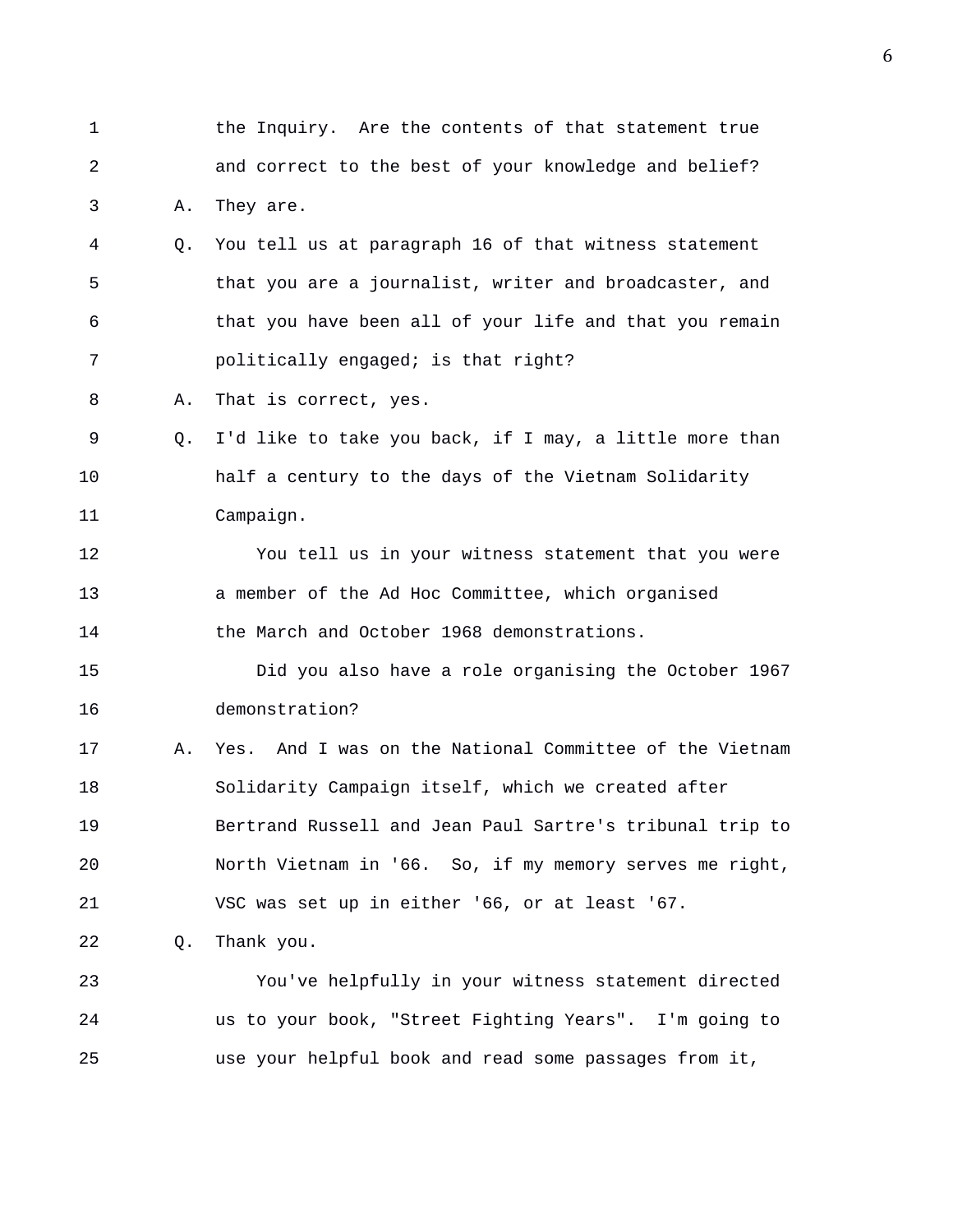1 before putting some questions to you.

2 A. Could you give me the page number?

3 Q. Yes, of course. I'm going to start in the copy 4 (indicates), if anyone else is following, the latest 5 edition, on page 233. And I'm looking under the heading 6 "22 October 1967". And I will read the passage, your 7 account of 22 October 1967:

8 "It was a nice Sunday. No rain and not too cold. 9 We had expected a few thousand people at most, given 10 that none of the established groups, such as CND or 11 various front organisations of the Communist Party, had 12 supported our call. When I arrived in Trafalgar Square 13 for the rally, I saw a much larger crowd which had 14 virtually filled the square. A number of us spoke and 15 then, carrying NLF flags and placards proclaiming 16 'Victory for Vietnam', 'Victory to the NLF', we began 17 the march to Grosvenor Square. The plan had been to 18 picket the American Embassy, hand in a petition, chant 19 slogans, sing pro NLF songs and end the demonstration. 20 The size of the crowd grew as we marched, and by 21 the time we approached the embassy, there were about 22 10,000 people behind our banners, predominantly 23 the young and largely students. The police, on their 24 part, were equally surprised at our numbers. Their 25 intelligence, which was usually based on ours, had let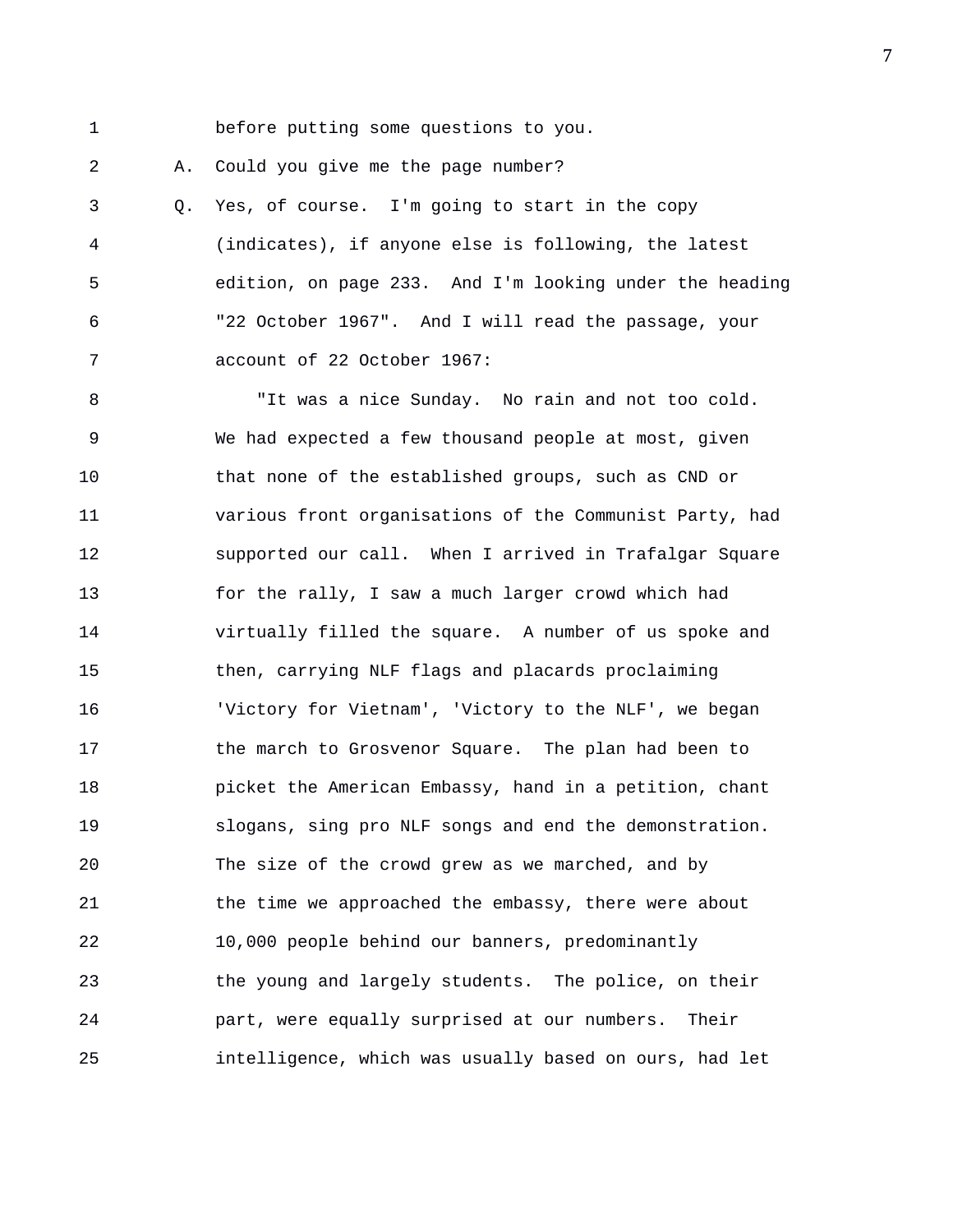1 them down.

2 "We marched right up to the steps of the embassy 3 before a thin blue line emerged to defend the citadel." 4 Do you stand by that account? 5 A. Yes. 6 Q. I'll continue: 7 The State were through. We actually varies we were through. We actually 8 reached the doors of the embassy before police 9 reinforcements dragged us back. There were hardly any 10 arrests and very little violence. 11 "We were amazed that we had got so close to 12 the enemy fortress. On the way back, we talked about 13 what we would have done if we had managed to occupy 14 the embassy. The most popular view was to open 15 the files and embarrass the Labour government by 16 publishing the list of MPs and journalists on 17 the payroll or otherwise involved with the more sinister 18 aspects of the embassy. This was a utopian hope but it 19 was very strong at the time. 20 "We also dreamed of using the embassy telex to cable 21 the US Embassy in Saigon and inform them that 22 pro-Vietcong forces had seized the premises in 23 Grosvenor Square." 24 Do you stand by that? 25 A. I do.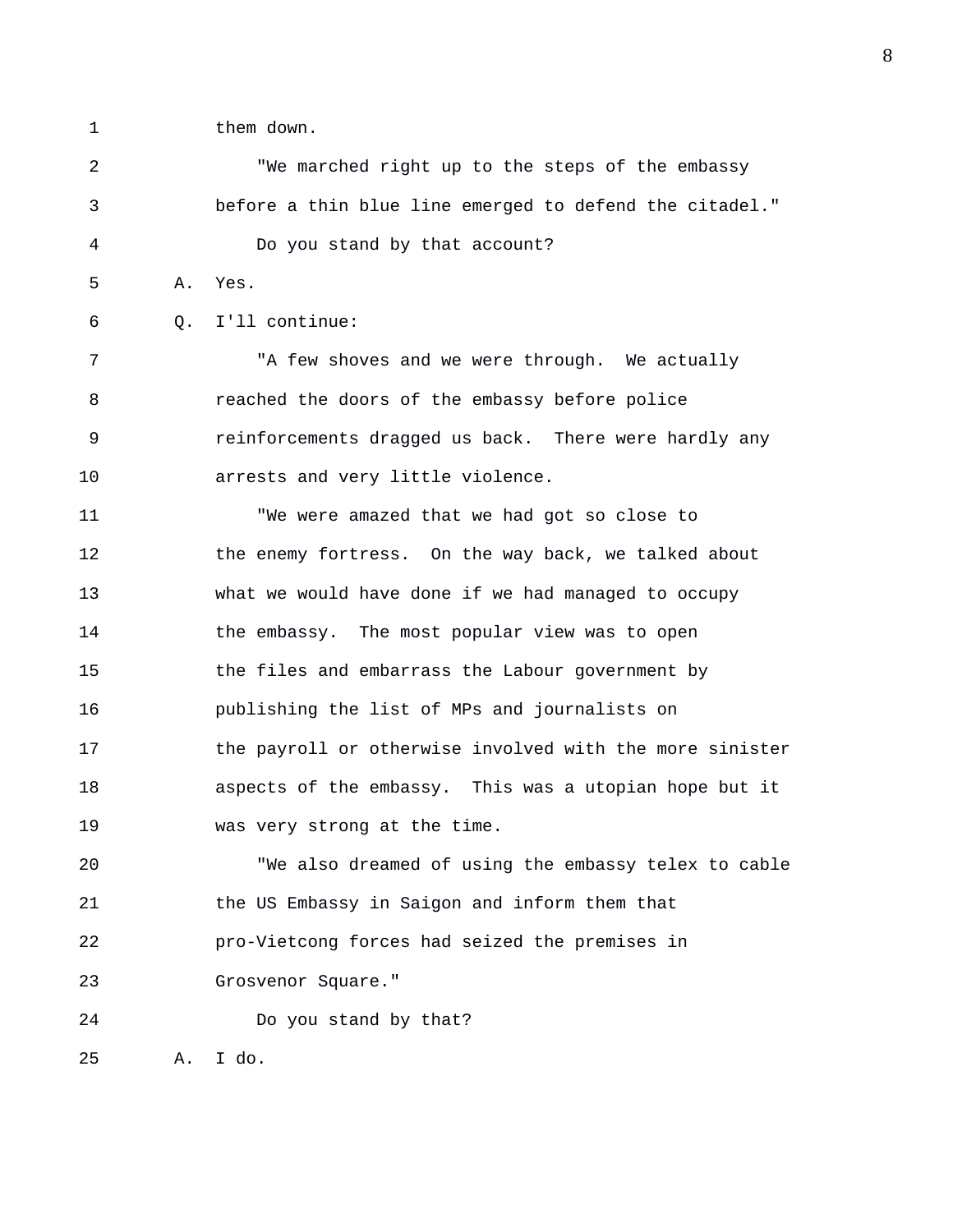- 1 Q. Would it be a fair assessment to say that at least in 2 your heart what you wanted to do was occupy the embassy 3 and send that telex to Saigon? 4 A. Well, I suppose. I mean, it's difficult now, looking 5 back nearly 50 years, but yeah, our aim was to try and 6 get into the embassy and occupy it. As a token gesture. 7 You know, we were not intending to stay there, or 8 anything like that. But yeah, we were thinking about 9 that, yes. 10 Q. Thank you. 11 I'll read on just a little bit further: 12 "The demonstration was judged to be a major success.
- 13 Both its size and militancy were reward for all the hard 14 work of VSC activists and a vindication of our political 15 approach."

16 Might I ask you in what sense you were using 17 the word "militancy" there?

18 A. Well, mainly in the political sense, because within 19 the broad left there was a disagreement. CND for 20 instance or other anti-Vietnam War organisations had 21 the view that all they were demanding was peace in 22 Vietnam. This was not our opinion at VSC. We said: 23 yeah, we want peace, but not the peace of the graveyard, 24 and the only way peace will come is if the occupying 25 armies in Vietnam are defeated by the national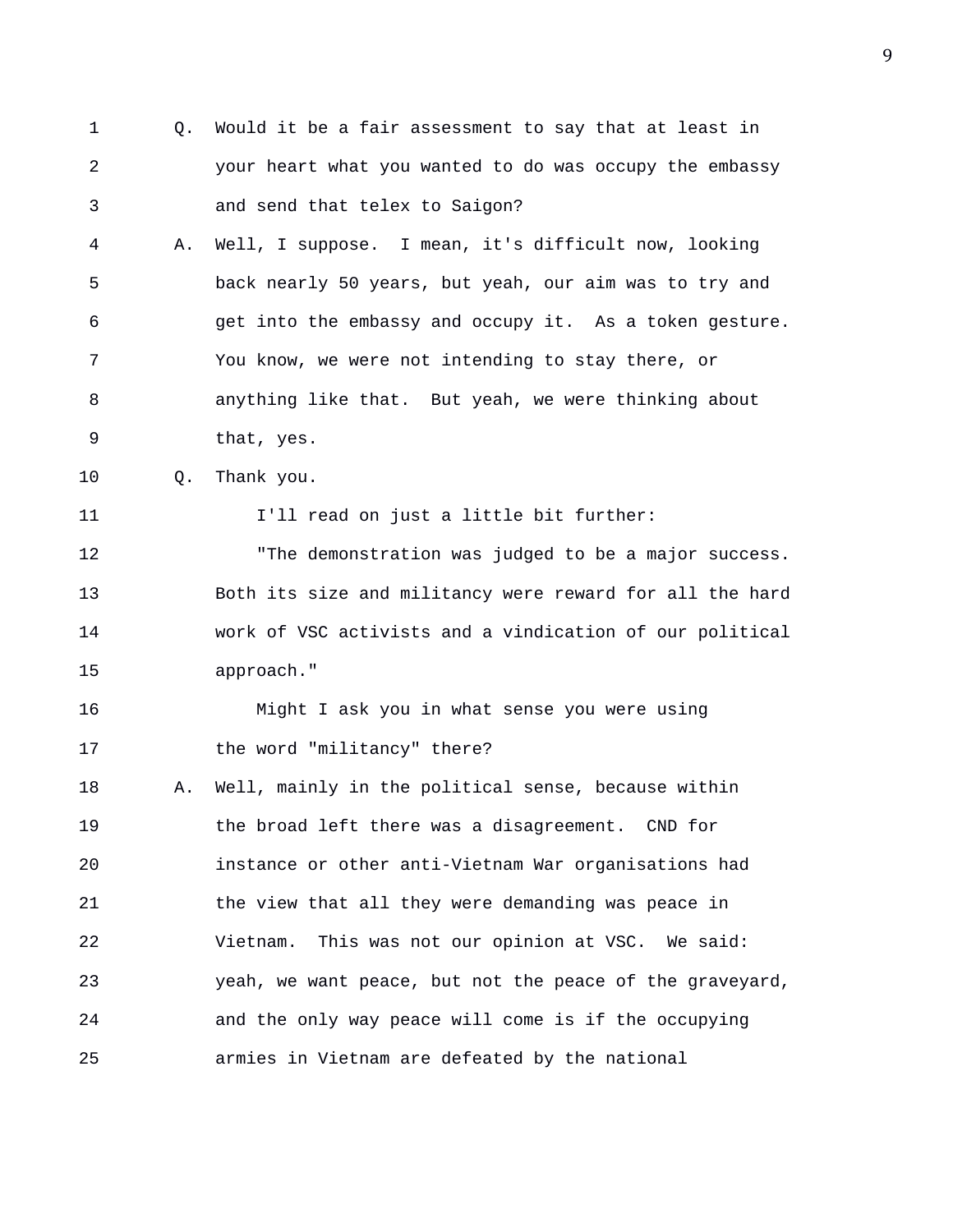1 liberation front.

| 2              |    | So "militancy" referred to that. And that was quite      |
|----------------|----|----------------------------------------------------------|
| 3              |    | well known at the time, because this debate was pretty   |
| $\overline{4}$ |    | much public, and we were denounced by quite a few,       |
| 5              |    | you know, let me say, people close to                    |
| 6              |    | the Communist Party or their front peace organisations.  |
| 7              | О. | And so just to explore that a bit further, having read   |
| 8              |    | that account to you, that was the sort of militancy that |
| 9              |    | would involve shoving through a police line to get       |
| 10             |    | closer to the embassy?                                   |
| 11             | Α. | Well, that's not how I meant it, really. I mean, we      |
| 12             |    | really meant by "militancy" giving support to            |
| 13             |    | the National Liberation Front. It was not particularly   |
| 14             |    | connected with entering the embassy. Because that was    |
| 15             |    | something that was an accident anyway that happened in   |
| 16             |    | October '67. We weren't prepared to do that; the police  |
| 17             |    | weren't prepared for it to happen. Some of us were       |
| 18             |    | hoping we could just take the embassy for ten minutes,   |
| 19             |    | as a token gesture. So it wasn't the central thing in    |
| 20             |    | our mind in October '67.                                 |
| 21             | Q. | If I'm understanding you correctly, you're saying that   |
| 22             |    | a central element of the militancy was essentially       |
| 23             |    | taking a partisan stance --                              |
| 24             | Α. | Yes.                                                     |
|                |    |                                                          |

25 Q. -- and supporting the NLF?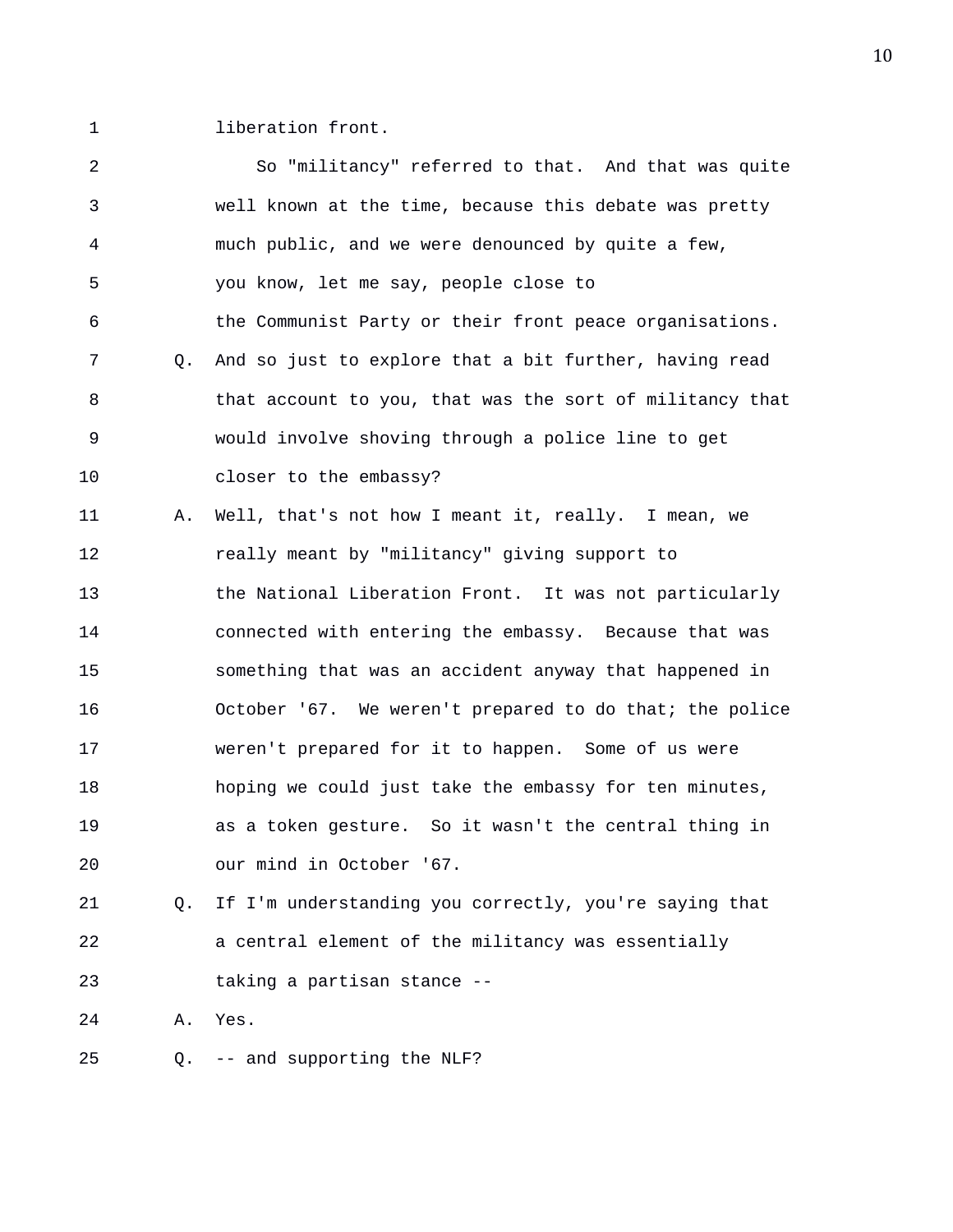1 A. Yeah, this was a big issue. And this was very new, 2 actually, to -- to, you know, the press in the country 3 at the moment, the radio, television, that there were 4 a group of people saying that they actually wanted what 5 was regarded by many in the British Government as 6 the enemy. And that is what created a stir, if, 7 you know, one has got clippings from that period which 8 demonstrate. And that was, of course, you know, 9 divisive on the left as well.

10 But it was at the time a very sharp point of view to 11 espouse. I mean, we were amazed that a Guardian opinion 12 poll roughly in that period showed that we were 13 supported by 25% of the British population, which was 14 huge for us. And, you know, we used to say, "Well, why 15 don't they come out? Why don't they come out?" But 16 that was -- that was the meaning of "political 17 militancy".

18 Q. Thank you.

19 I'm now going to move to the March 1968 20 demonstration, and I'm going to go to page 251 of your 21 book.

22 A. Okay, let me just get there. Okay.

23 Q. I'm going to read from the paragraph that starts about 24 a third of the way down the page with

25 the words "I had ...":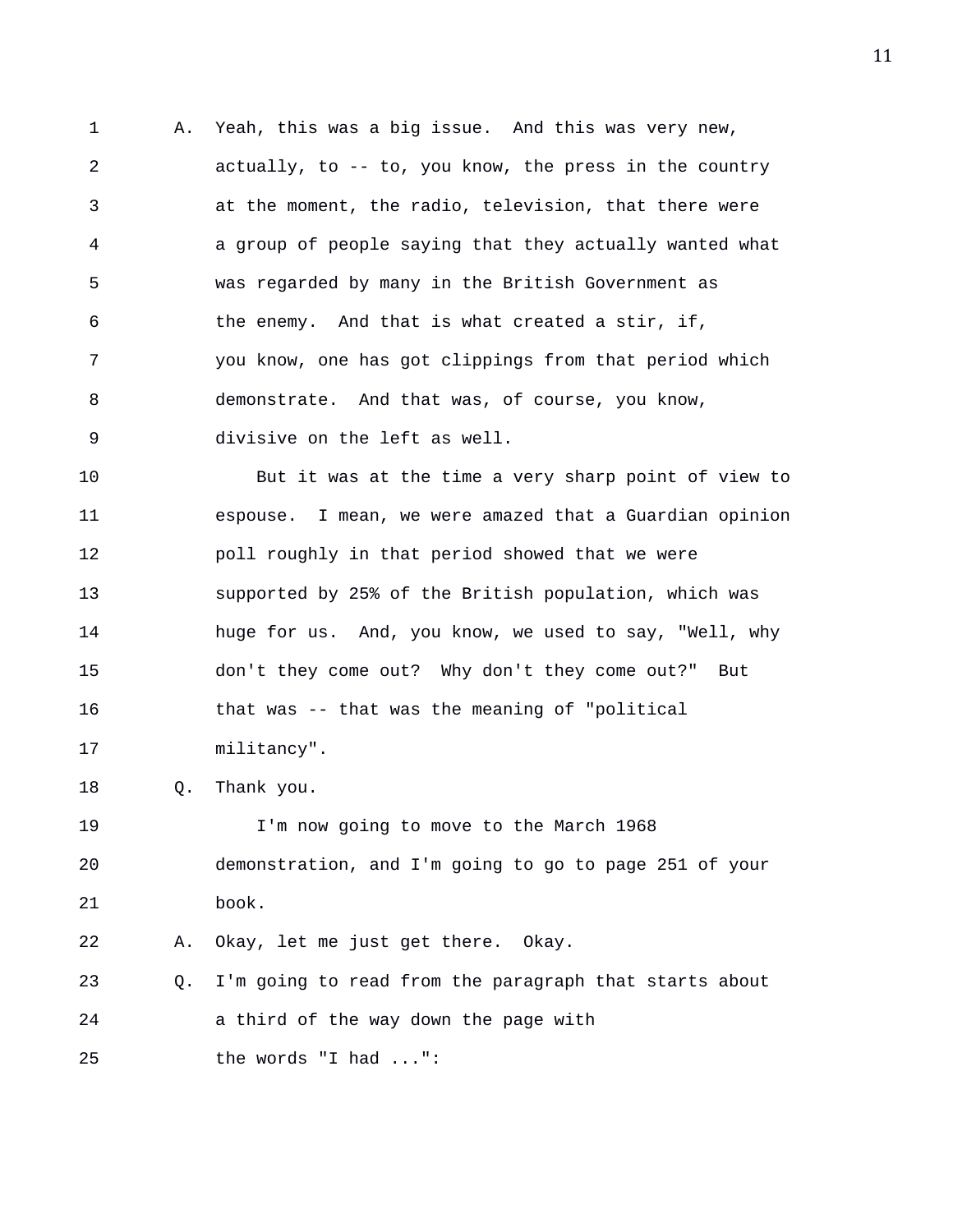1 "I had returned from a nationwide speaking tour and 2 reported to the committee that the size of 3 the demonstration would be at least twice as big as that 4 of last October, and probably even larger. We agreed 5 a list of speakers for Trafalgar Square, and it was 6 suggested that two of these, Vanessa Redgrave and 7 myself, should hand in a letter to the American Embassy. 8 That was decreed to be the official objective of 9 the March. But what were to be our unofficial aims? 10 These were not discussed at the larger meetings, since 11 we had little doubt that informers were present and 12 active. But amongst a smaller group, we spent a very 13 long time discussing what was possible.

14 "I presented an analysis of the previous 15 demonstration. If we had been prepared, we could have 16 occupied the embassy, which would have had a tremendous 17 propaganda value. However, we had been taken by 18 surprise by the militancy and the extent of our own 19 support. This time, the militancy would be greater as 20 a result of the NLF's successors in Vietnam, and so 21 would our size. A serious attempt should therefore be 22 made to occupy the embassy.

23 "There was virtually no disagreement as to 24 the desirability of such an outcome. Then Pat Jordan 25 spoke and said that it would be extremely foolish to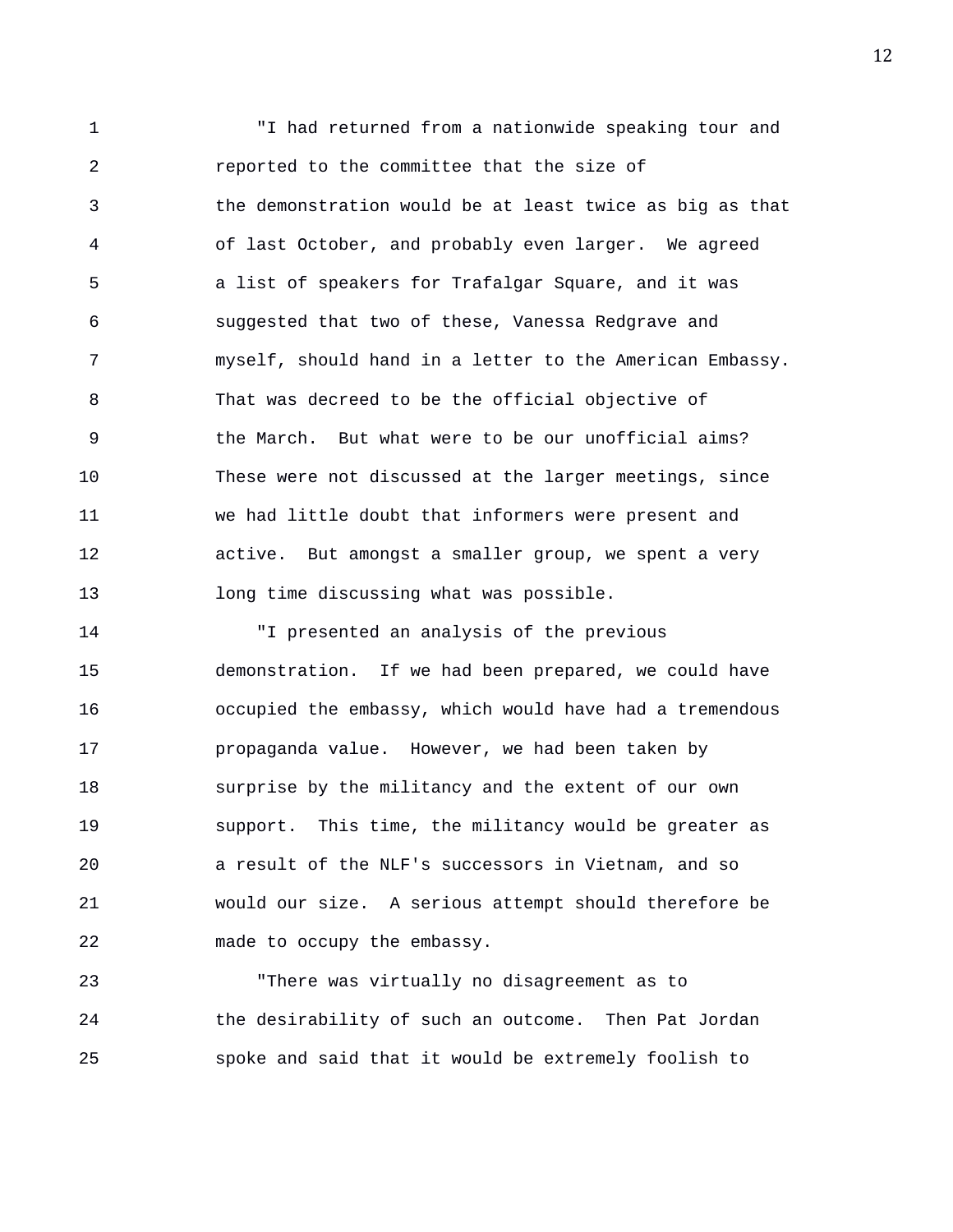1 imagine that the state would be unprepared. We were 2 taken by surprise last October, true. But so were they. 3 This time they had been able to witness all our 4 pre-activities." 5 I'm just going to stop there, Mr Ali, to ask a few 6 questions about that passage? 7 A. Yeah. 8 Q. First of all, is it right that the VSC had unofficial 9 aims as well as official aims at this time? 10 A. Yes. I said so at the time and publicly the day after 11 the demonstration. So it wasn't a big secret. It 12 wasn't a big secret the day after the demonstration. We 13 did not advertise it beforehand. 14 Q. I understand. And that's the secret planning, if I call 15 it that, was kept to an inner circle? 16 A. Yeah. 17 Q. And was that the National Committee, or was that 18 a smaller circle? 19 A. It was mainly the National Committee. To be honest with 20 you, I cannot fully recall everyone who was present. 21 But it was probably no more than 7 or 8 people. That is 22 VSC National Committee members based in London, rather 23 than the ones who were in other parts of the country; 24 because it was a National Committee, there were 25 representatives from Scotland, Wales, North of England,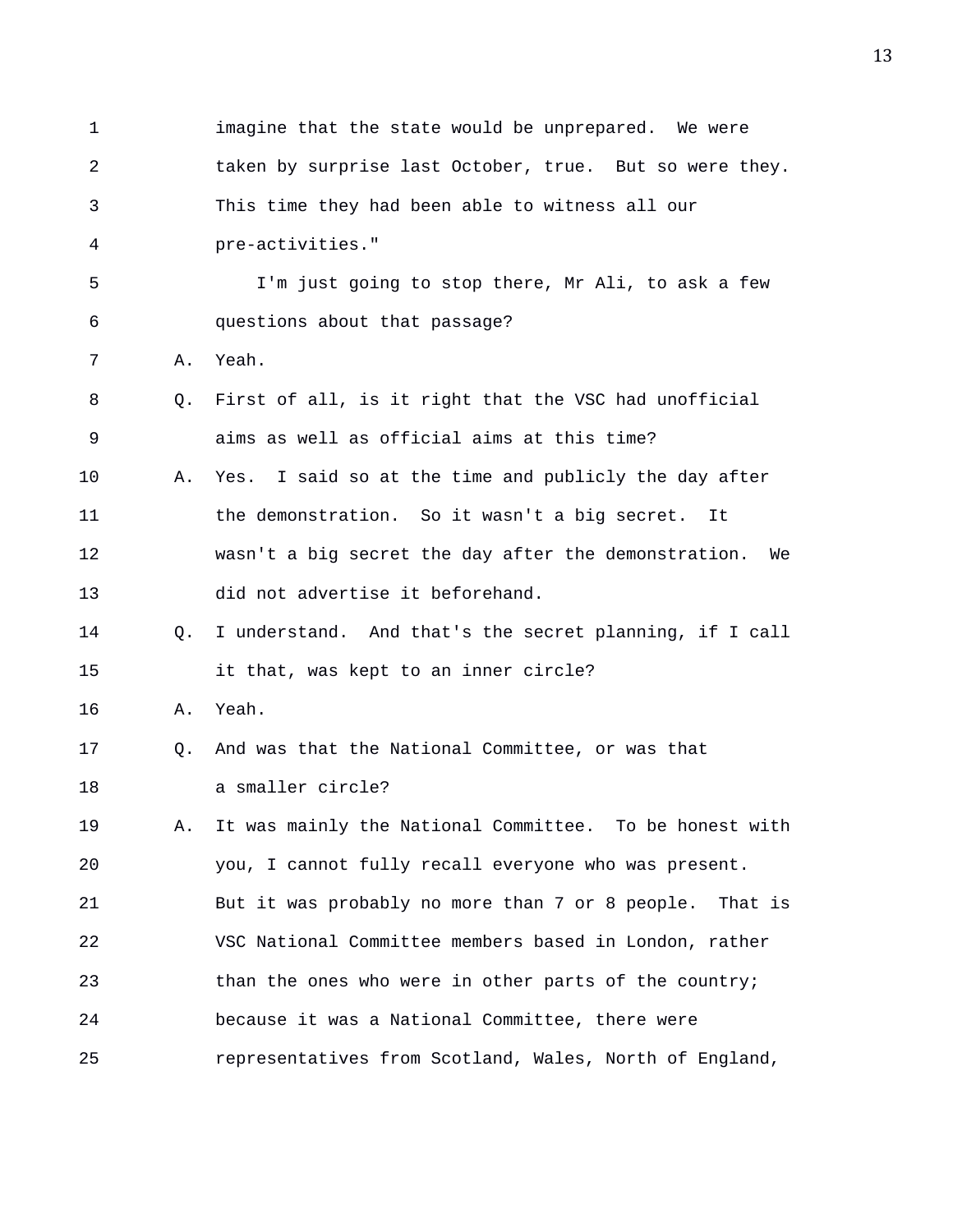| 1              |    | all the big cities in the Midlands, etc. So this was     |
|----------------|----|----------------------------------------------------------|
| $\overline{2}$ |    | the London members of the VSC National Committee, as far |
| 3              |    | as I can remember.                                       |
| 4              | Q. | Thank you.                                               |
| 5              |    | I'm going to resume reading. I'll read a little bit      |
| 6              |    | further:                                                 |
| 7              |    | "He $\ldots$ "                                           |
| 8              |    | That's Pat Jordan:                                       |
| 9              |    | " was convinced that every single one of my              |
| 10             |    | speeches on the recent tour had been noted and studied   |
| 11             |    | by Special Branch. I protested. I had not discussed      |
| 12             |    | any street fighting tactics at any of the meetings.      |
| 13             |    | 'That's not the point,' Jordan responded, 'It's your     |
| 14             |    | tone that matters. They're not fools.' Someone else      |
| 15             |    | asked me if I was prepared, during the course of my      |
| 16             |    | speech in Trafalgar Square, to state loudly that         |
| 17             |    | the objective of the demo was to storm the embassy.      |
| 18             |    | I nodded in the affirmative. There was silence.<br>Then  |
| 19             |    | the plan was vetoed. I could be charged with incitement  |
| 20             |    | or conspiracy and either locked up for a few years or,   |
| 21             |    | given that I had only been resident in Britain for       |
| 22             |    | four-and-a-half years, they could deport me out of       |
| 23             |    | the country.                                             |
|                |    |                                                          |

24 "It was decided to make the decision at the last 25 possible moment when we had been able to assess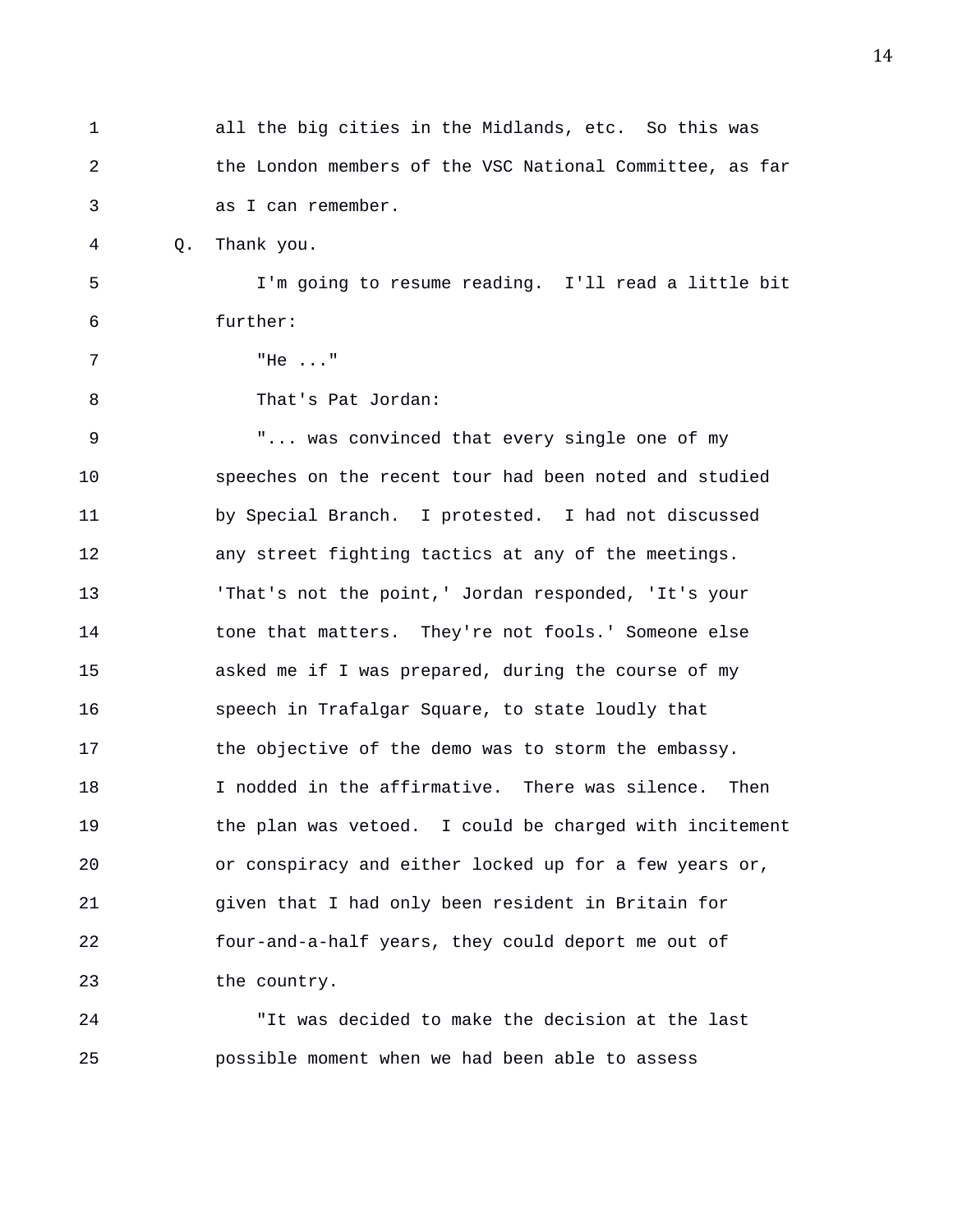1 the balance of forces on the ground. Everyone knew that 2 this was an unsatisfactory, neither-fish-nor-fowl 3 variant, but the majority of the 12 people present had 4 been insistent that there was no other realistic 5 possibility."

6 So can we take from that that the desire to storm 7 the embassy still remained at that time? 8 A. Yeah, largely because of what I've said earlier to you 9 because of the October '67 demonstration, a number of us 10 felt it was a seriously missed opportunity, and that to 11 storm the embassy and occupy it, even for five minutes, 12 would send a message out to the world. As it was, 13 senator Eugene McCarthy, the peace candidate in 14 the United States, had publicly said, "We have reached 15 a sad state of affairs that our embassy in the country 16 of our main ally in Europe is permanently under siege."

17 And he had used this to stress the need to pull 18 the troops out of Vietnam. So that encouraged us, 19 the fact that there were lots of Americans -- mainstream 20 Americans, you know, not people from the left but 21 democrats in the main, both senators, congressmen, black 22 leaders -- arguing now favour.

23 So that gave us a sort of -- if you like, it boosted 24 our collective ego, that what we did outside the US 25 Embassy in London actually mattered in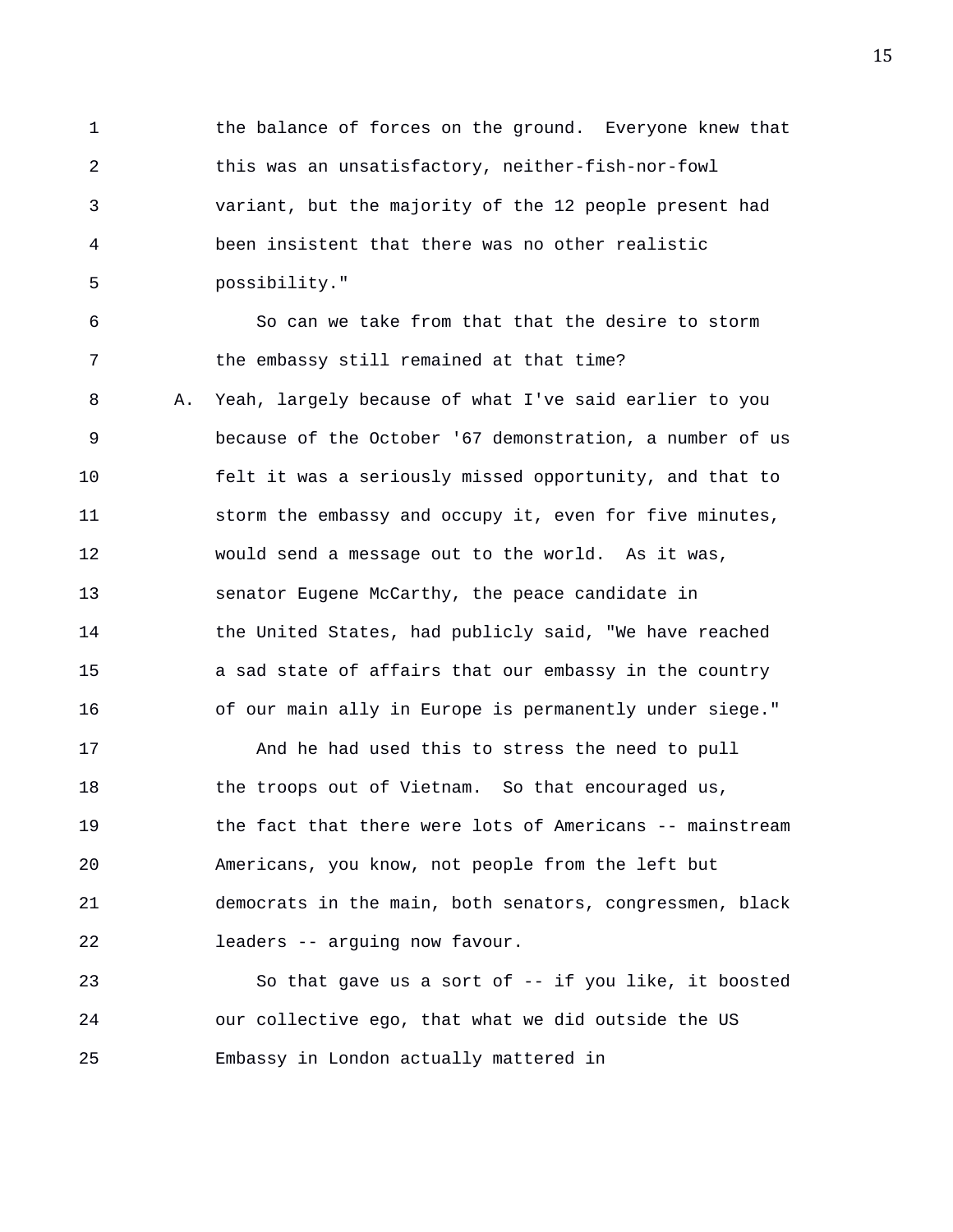1 the United States, not to mention Vietnam.

2 Q. And what, in the result, stopped you making a public 3 call for that to happen was the concern that others had 4 for you that you might be prosecuted or deported if you 5 did so?

6 A. Yeah, I mean, we have lots of -- this may surprise you 7 but we had lots of friendly lawyers who attended these 8 events as well, and made sure in case there were arrests 9 to go immediately with the people arrested and get bail. 10 And there were some -- there was one lawyer present at 11 this meeting who made it very clear that they -- under 12 no circumstances should I make any such appeal, because 13 of my legal situation.

## 14 Q. And so the conclusion was that there would be an 15 assessment of the balance of forces on the ground at 16 the last possible moment; is that right?

17 A. Yeah, on the sort of Napoleonic principle: first engage 18 and then see.

19 Q. Does that mean, then, that you were going to see on 20 the day?

21 A. Yeah, yeah. I mean, we had no idea that, you know, 22 the numbers of police who would be there, leave alone 23 mounted police, etc, etc. So it was -- the decision was 24 that clearly, if we were completely outnumbered by 25 the police, it would be stupid to do anything. I mean,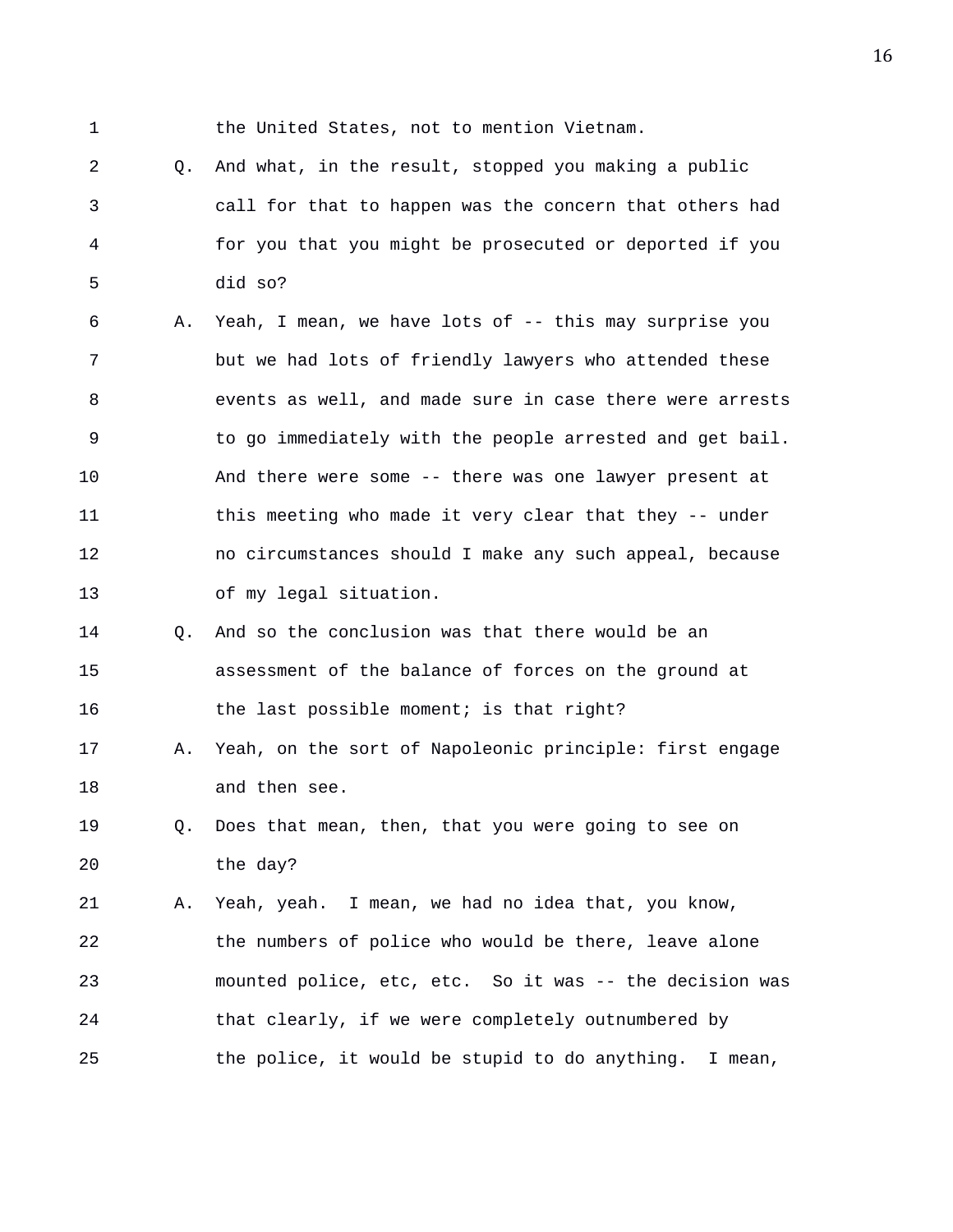1 that was a view also expressed quite sharply. With 2 which I agreed, I have to say, that you know, we wanted 3 a token occupation of the embassy, but if we couldn't, 4 we couldn't. There was no plan to do anything else. 5 Q. I'm going to now move to page 253 of your book, to 6 the paragraph that starts near the top. And it's 7 a passage that concerns the arrival of the German SDS 8 contingent:

9 "On the day before, the German SDS contingent 10 arrived, or rather marched into Conway Hall, where we 11 were ..."

12 I think it should say:

13 T... were in the middle of preparing last-minute 14 plans, with their familiar chant of "Ho, ho Ho Chi 15 Minh". They were warmly welcomed and joined in 16 the proceedings. They had come well prepared with 17 helmets and their own banner. They had also brought me 18 an SDS helmet as a gift. They insisted on hearing our 19 battle plans. We said there were none. They expressed 20 anger and shock. Were we not planning to occupy 21 the embassy? I was chairing the meeting and spelt out 22 our official position, but the SDS came straight to 23 the point. 'We understand what you say but we now ask 24 you another question: if the masses spontaneously decide 25 to storm the American Embassy, will you stop them or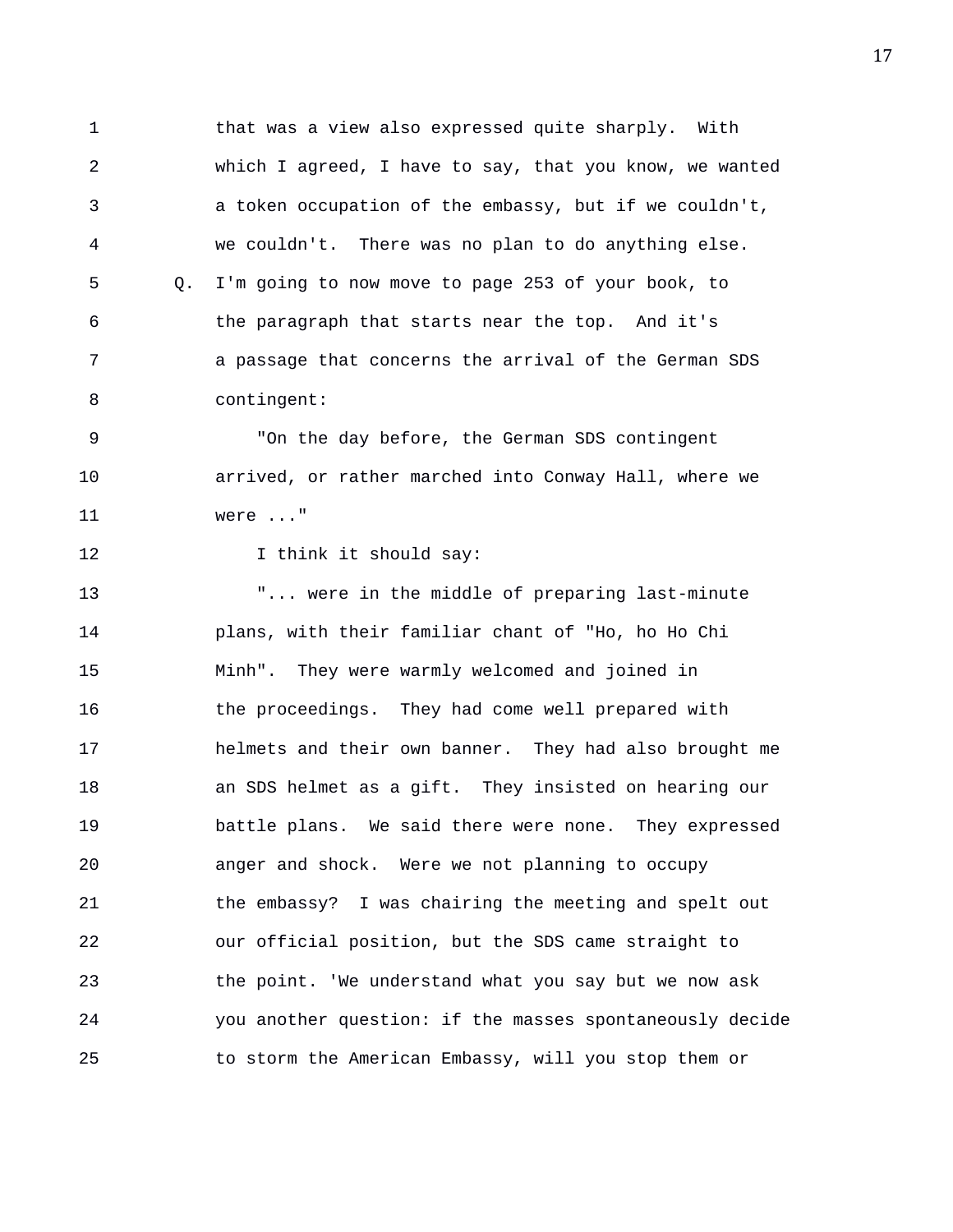1 join in?'

2 "Feeling that this questioning was getting too close 3 for comfort, I declared the meeting closed, came down 4 from the platform and dragged the leaders of the SDS 5 contingent to another room. Here, I explained what 6 the position of VSC was and why we could not publicly 7 call for an occupation. They argued long and hard. 8 I was sympathetic to what they said, but I insisted 9 strongly that the view of the majority had to be 10 upheld." 11 Can I clarify there, please. There you explain what 12 the position of the VSC was to them when speaking to 13 them in private? 14 A. Yeah. 15 Q. Was that the official position, the unofficial position 16 or both? 17 A. Well, the official position of the VSC you already know. 18 The unofficial position was that it would be -- what we 19 did would be determined by the relationship of forces on 20 that particular day. And that is the position I -- I 21 explained both positions to them in fact. So they were 22 aware of that. 23 Q. Did you discuss demonstration tactics with them at all 24 beyond the strategy? 25 A. No. We had no -- we said to them, in fact, pretty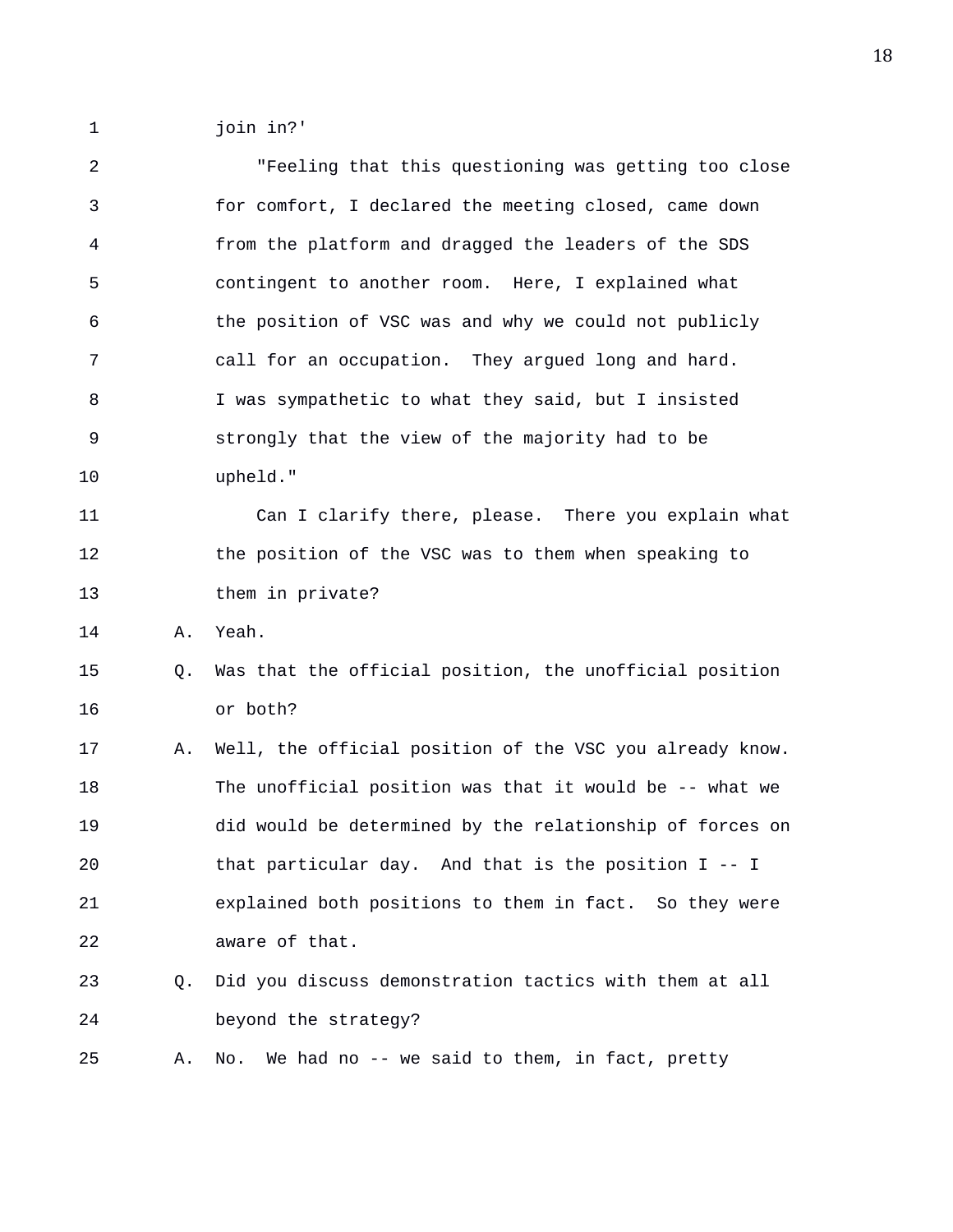1 clearly, that there was no plan, there was no particular 2 group that had been allocated to do A, B or C, in terms 3 of provoking or undertaking violence. It would either 4 happen collectively, the takeover of the embassy, or it 5 wouldn't happen at all.

6 The Germans -- SDS, were mainly from Berlin. And 7 they had had a lot of experience on street 8 demonstrations, which we hadn't. And during 9 a demonstration against the Shah of Iran, 10 Benno Ohnesorg, if I remember his name correct, one of 11 the German in SDS had been killed, shot dead. So they 12 were very organised, precisely to prevent any such 13 things happening. We weren't, because we said 14 the police here -- we did say to them, "This is not 15 the Berlin police". You know, we explained what had 16 happened in October the previous year. And that was 17 that. 18 They finally -- you know, they said, "We will accept 19 your discipline." Which they did. 20 Q. And how were you anticipating that they would behave on 21 the day? 22 A. I was, you know, pretty convinced that they would do -- 23 they would accept leadership decisions, and they would

24 not act on their own.

25 Q. And does that mean, then, if the balance of forces on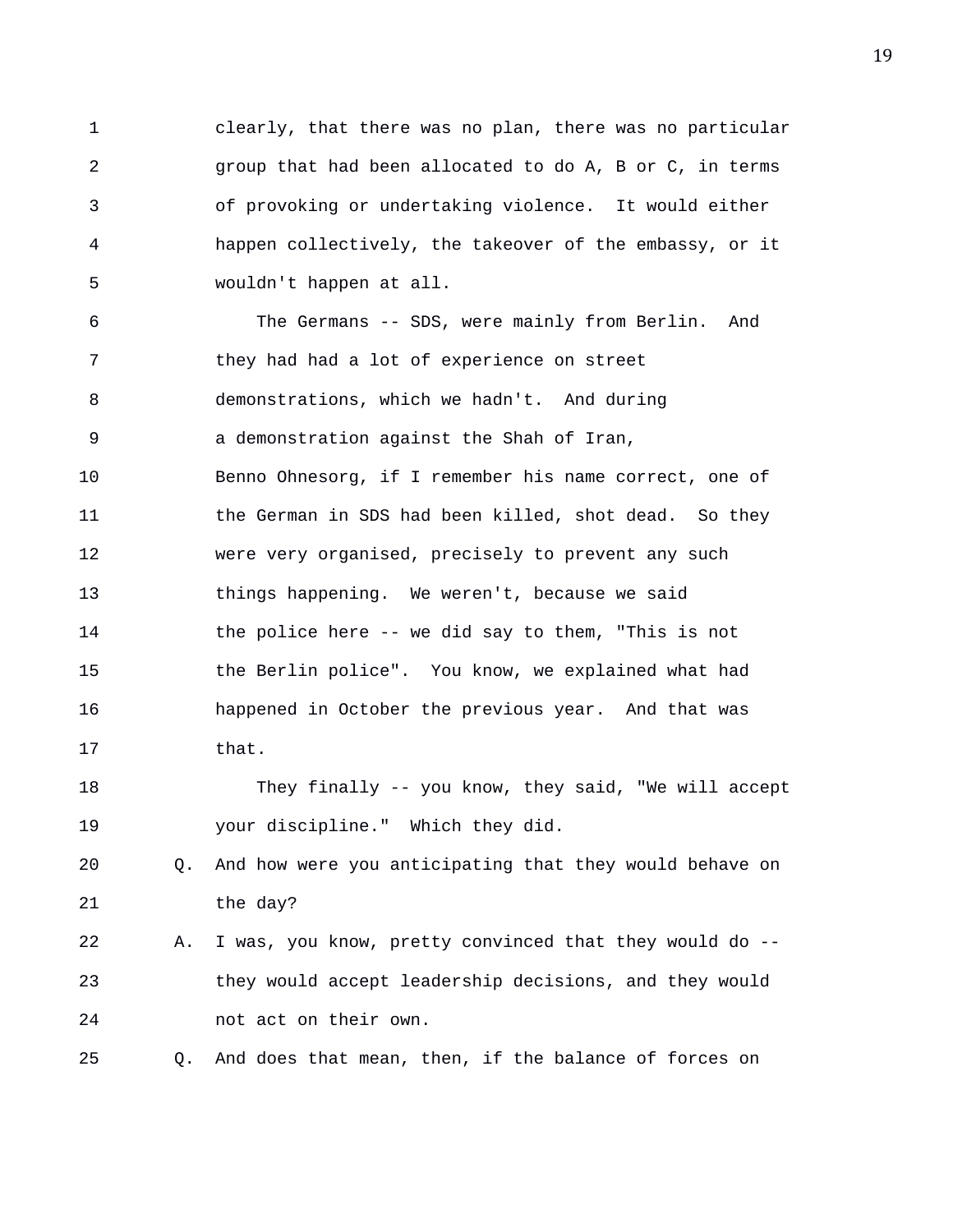1 the ground on the day favoured an attempt on 2 the embassy, they would join in --3 A. Without any doubt. 4 Q. And otherwise they would not? 5 A. Yeah. 6 Q. Can I now ask you about the "Come Armed" stickers. You 7 have described that -- this, I'm not referring to your 8 book here. But you've described in your witness 9 statement that they were "childish nonsense". I think 10 a number of sources describe that somebody put "Come 11 Armed" stickers on some of the flyers for 12 the demonstration. 13 Did you consider that such stickers might have 14 encouraged some hotheads to follow that advice? 15 A. Not really. That was not the mood at all. And to be 16 perfectly frank, when I first saw these stickers, I did 17 wonder whether there were agent provocateurs around, 18 because no one in the VSC, or any other of 19 the mainstream anti-war groups, behave in this way. 20 And, you know, the -- Burnett writing in The Economist,

21 the quote I gave from him in the book, accused American 22 groups of doing it. We had no evidence of that, 23 actually, whether it was -- there were groups of 24 Americans here at the time who were active in 25 the anti-war movement, which included -- who included,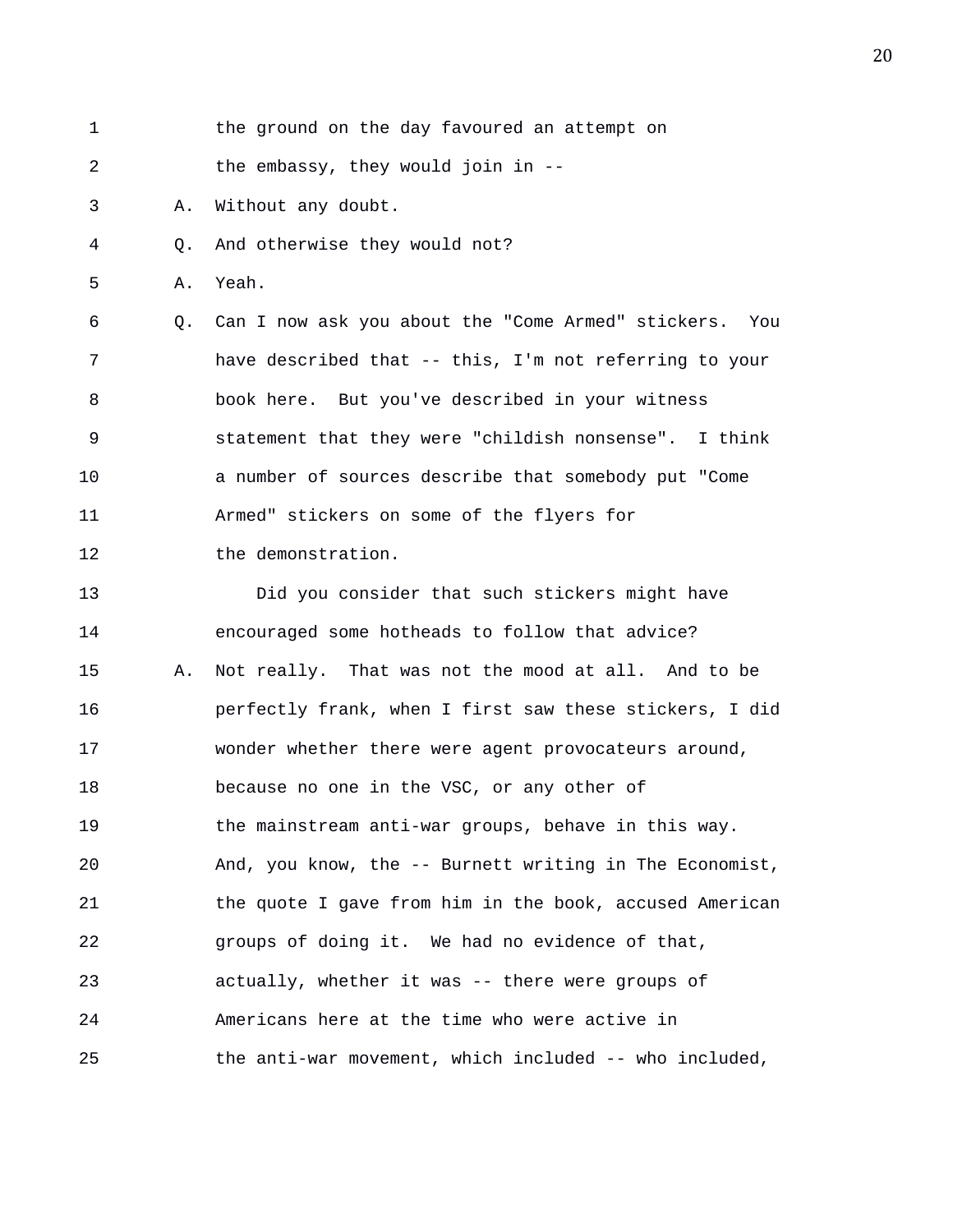1 by the way, Bill Clinton, who later became the president 2 of that country.

3 So there were a lot of Americans resisting 4 the draft, avoiding conscription, who were here. And 5 none of those groups, I'm absolutely convinced, because 6 I knew them, most the leaders of these groups, would 7 have put "Come Armed". It's just a nonsense and 8 designed to provoke. But who organised them or who put 9 these stickers on is a question which I think some of 10 the people on whose behalf you are acting might be 11 better able to answer. None of us had anything to do 12 with that.

13 Q. I think it's right to say, in your book you express 14 the concern that they may have actually put people off 15 attending the demonstration?

16 A. That is also the case, because some of the other 17 mainstream groups were saying, "Don't go on this 18 demonstration; these people are too militant," etc, etc. 19 And this was just designed to pander to that.

20 But, you know, just think about it. Even in those 21 times -- I mean, it would never happen now. But even in 22 those times in Britain, or most parts of Europe, to have 23 a sticker saying "come armed", you'd have to be pretty 24 nutty to do that. And honestly, there were a few fringe 25 types who were like that. No one would have a sticker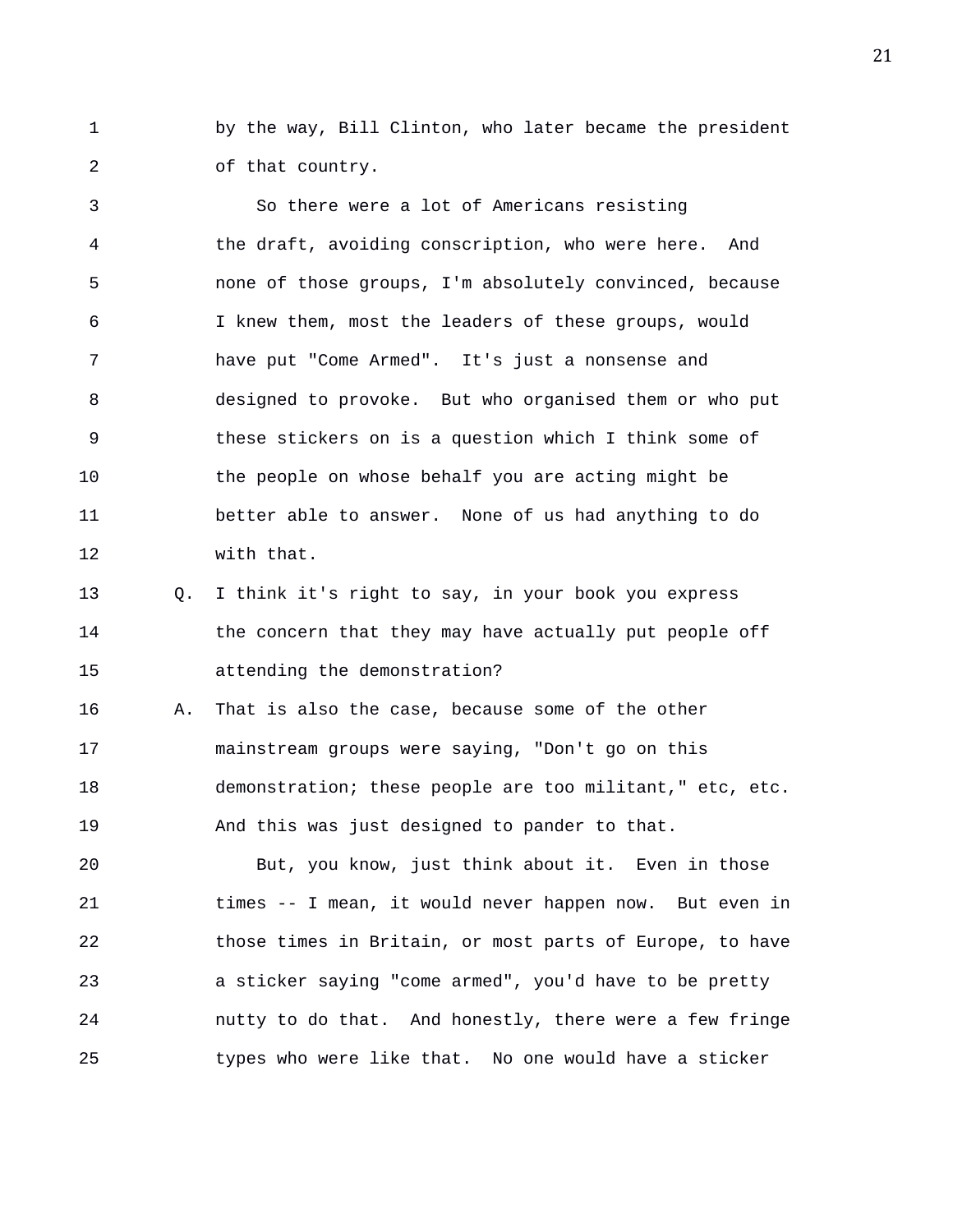1 printed and then put it on. No, I'm absolutely 2 convinced about that. 3 Q. Did the VSC do anything about those stickers? 4 A. We denounced them, actually. And, you know, when we 5 were asked by the press at the time, we said we had 6 nothing to do with them and they could only be 7 provocateurs. I remember very well saying that myself 8 a number of times. Because you, know, it was far 9 removed from anything we believed in. 10 Q. Now, there were various different groups who had an 11 interest in campaigning (inaudible). I'd just like to 12 ask you about some of them. 13 First of all, the Maoist groups. What was your 14 feeling, having dealt with them, about their attitude to 15 violence at public demonstrations? 16 A. There were one or two Maoist groups, if my memory serves 17 me right. I personally didn't have too much contact 18 with them. Other members of the committee did, to try 19 and persuade them to come under a common umbrella and to 20 accept the discipline of the march as a whole. And 21 usually they refused. I think in most cases they 22 refused and said, "We'll come under our own banners." 23 So we said, "You can still come under your own banners, 24 but just accept the discipline of the march," which 25 sometimes they grudgingly did. But the big clash with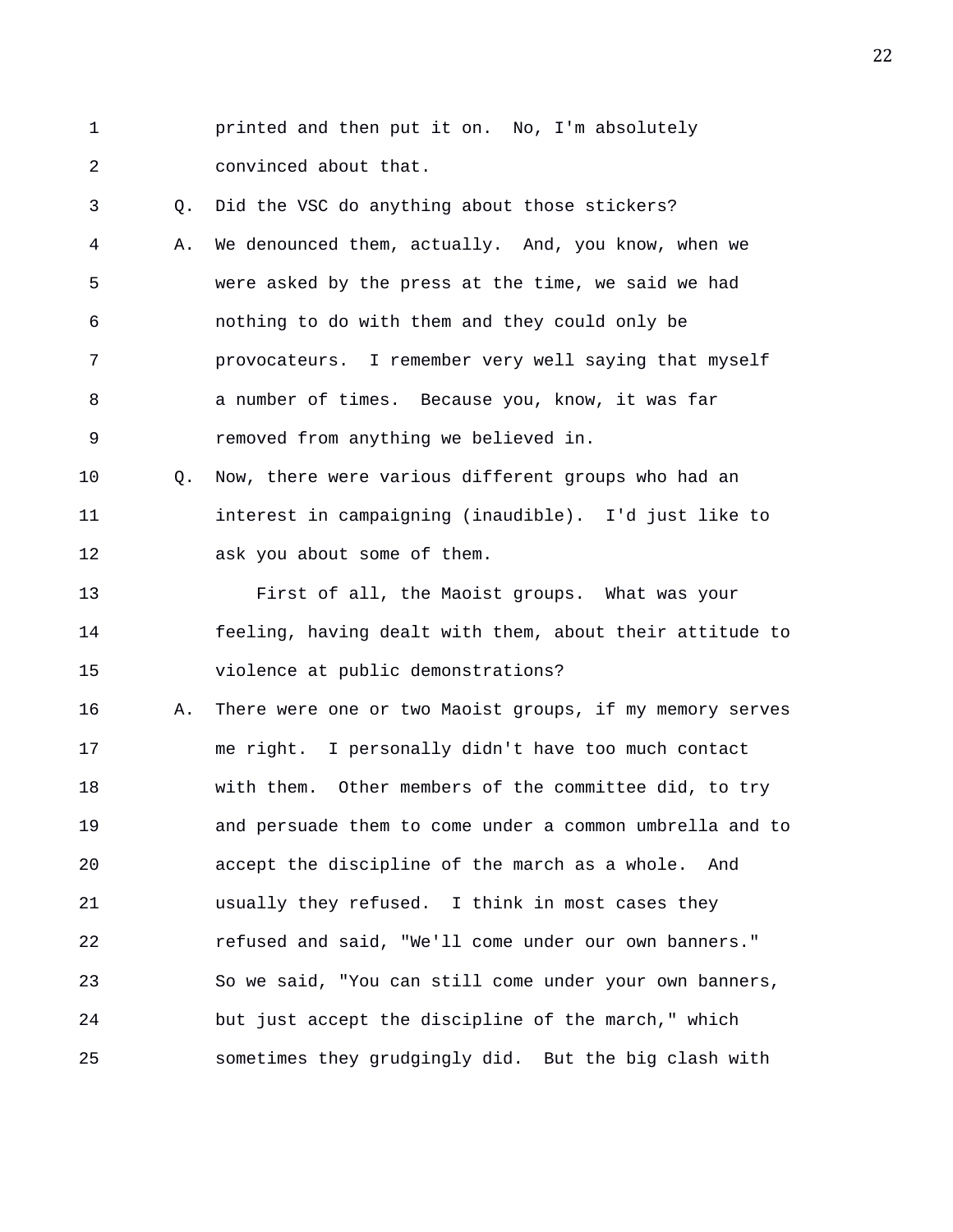1 them was not prior to March '68, if my memory serves me 2 right, it was in October, which, you know, we will come 3 to. October '68.

4 But I had no knowledge that they were for 5 a different tactical approach, or strategic approach. 6 I never saw them being that active.

7 There were -- there was an Irish Maoist group, if my 8 memory serves my right, led by a person called Ed 9 Davoren. But I don't recall him ever saying anything 10 particularly outrageous. Maybe they did, I don't know. 11 But I'm saying I didn't have any personal encounter. 12 Q. This is very much the opportunity to hear what you know

- 13 and what you saw and heard, so that's --
- 14 A. Yes.
- 15 Q. -- absolutely understood.
- 16 A. Yeah.

17 Q. You qualify -- you described that sometimes they would 18 grudgingly accept the discipline of the VSC. Can I take 19 it from that that their willingness to do so and their 20 actual commitment to doing so was something that you 21 couldn't entirely rely upon?

22 A. No, we couldn't, because, I mean, given that they 23 regarded most of the VSC National Committee as 24 revisionists and class traitors, and whatever else they 25 called us, we realised it would be difficult for them.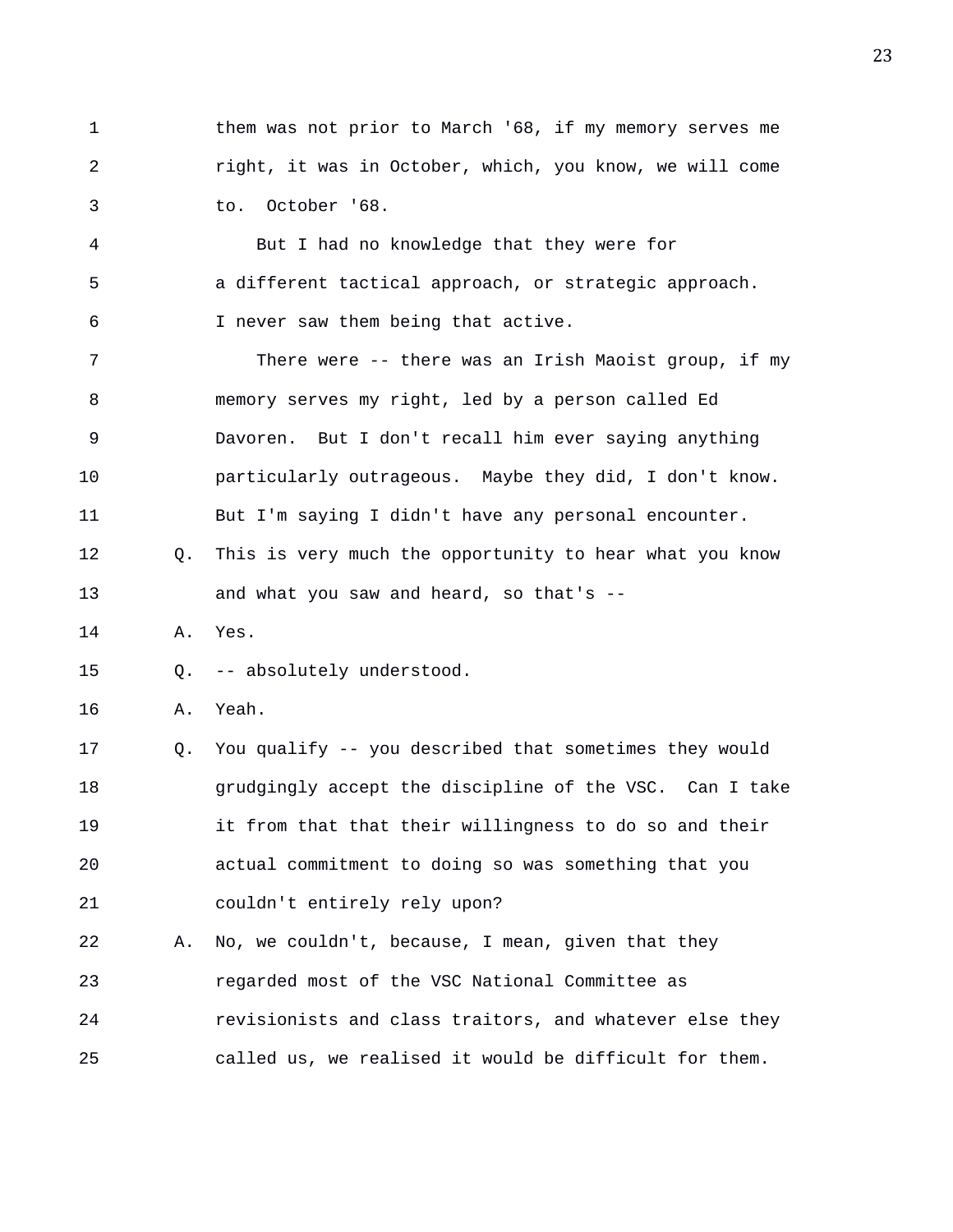1 But within the VSC, and certainly on the mass 2 demonstrations, they were outnumbered. So, I mean -- 3 hugely outnumbered, that they wouldn't have dreamt of 4 doing anything to challenge the discipline. We had very 5 effective stewarding. Certainly of the March 6 demonstration, and more so during the October 7 demonstration. So we made sure that nothing happened 8 that we weren't aware of within our ranks. 9 If people then left these ranks, went to 10 the pavement and decided to do something on their own, 11 that was between them and the police, it had nothing to 12 do with us. We were very clear about that. 13 Q. Okay. Can I move now, please, to the anarchist groups. 14 What can you tell us about their attitude to public 15 disorder? 16 A. It varied. Like most other groups, they were divided. 17 There were the softer anarchists who were largely 18 theoretical anarchists, I would say, who liked the ideas 19 but were not so active. And they came on the marches 20 like anyone else, like most other people.

21 There were some small anarchist groups -- I can't 22 recall their names now -- who were constantly denouncing 23 us as being lily-livered and scared of the cops, and 24 this, that and the other. And what we used to say to 25 them was, "You can do what you want, we can't stop you,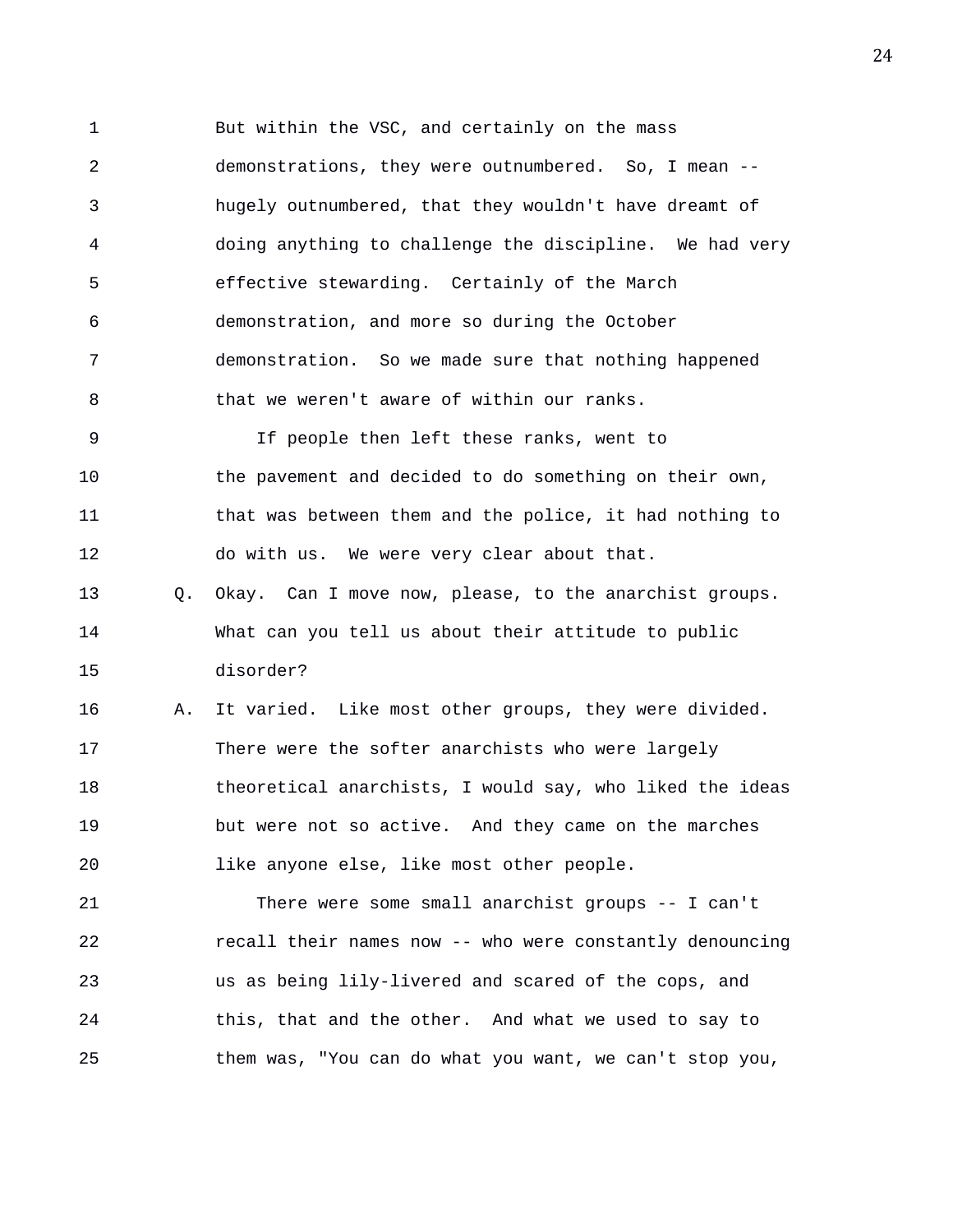1 but this is not our policy."

2 So on many occasions they didn't even join 3 the demonstrations, they would stand at traffic islands 4 as the demonstration marched from either 5 Trafalgar Square or the Embankment and hurl abuse at us. 6 They were not that strong, it has to be said. At the 7 time they had a newspaper, an own newspaper called 8 "Freedom". But in terms of numbers, they weren't that 9 strong. 10 Q. And when they did join your marches, were you concerned 11 about how they might behave? 12 A. No, because there weren't enough of them to do anything. 13 I mean, they could be seen. They, you know, dressed 14 quite similarly and wore T-shirts proclaiming their 15 views, so it was very easy to identify them. And we 16 weren't particularly worried by them. Or if anyone was, 17 it never came to my ears, that there's a big problem 18 from anarchist group -- posed by anarchist group X or Y, 19 I never heard anything like that. That doesn't mean it 20 didn't -- you know, that something didn't happen, but 21 not to my knowledge. 22 Q. Thank you. Can we go back to your book, please. We're

23 going to go to the March demonstration itself. So I'm 24 going to go to page 254 and going to start reading at 25 the bottom paragraph of page 254: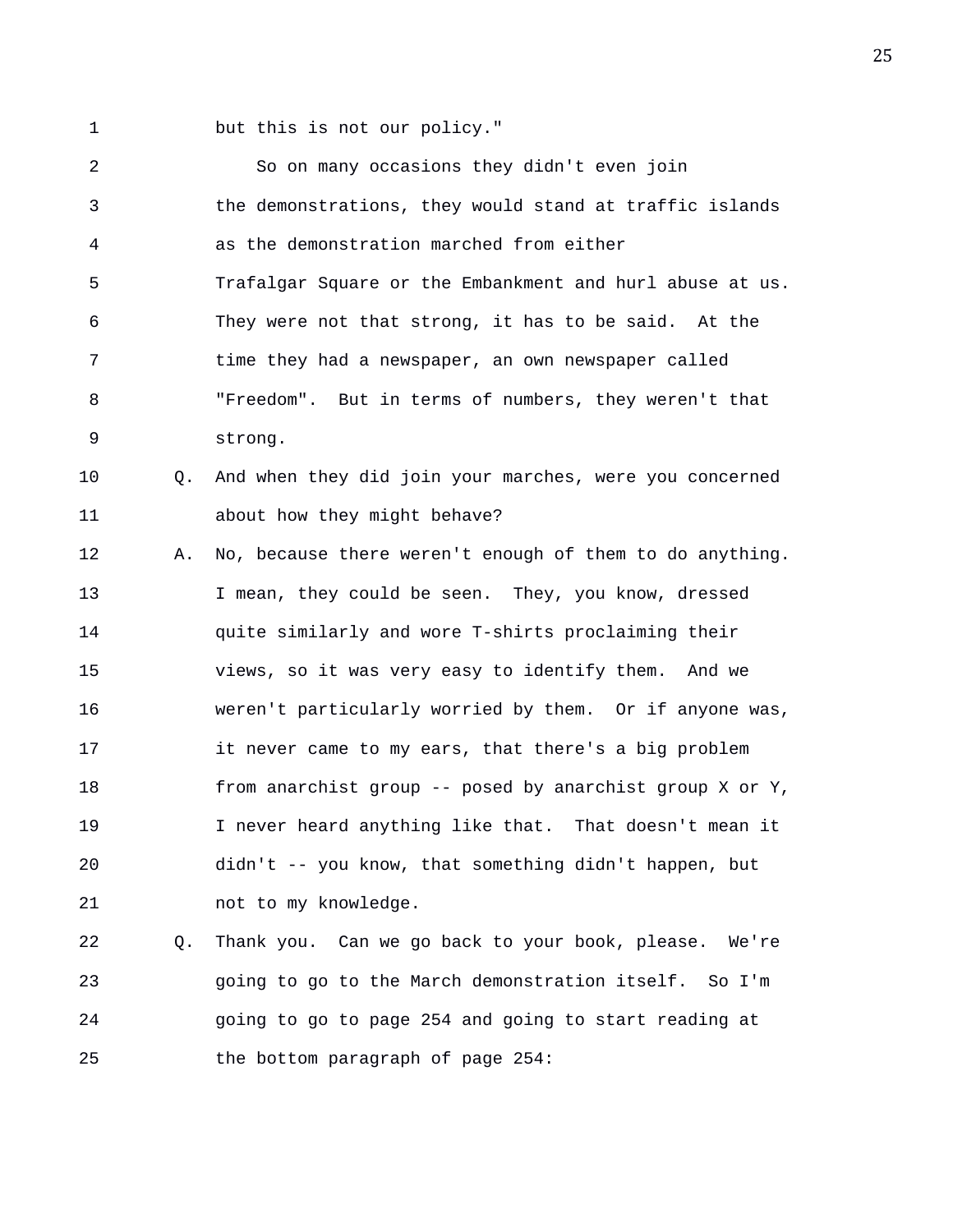1 "As we led the march towards Oxford Street, the main 2 VSC contingent was in the lead, with a marvellous 3 display of red flags and banners, flanked with gigantic 4 NFL emblems. Just behind us were the German SDS with 5 their banner. It was an impressive sight and the mood 6 was one of optimism. If the conversations of those who 7 came that day had been recorded, I am sure that 8 the overwhelming majority wanted more than just 9 a victory in Vietnam. We wanted a new world without 10 wars, oppression and class exploitation, based on 11 comradeship and internationalism. The wealth of 12 the first world, if properly utilised, could help 13 transform the third world.

14 "Moreover, if a meaningful socialism was successful 15 in the West, it would not just be the City of London and 16 its state that would tremble, but also the bureaucrats 17 in Moscow, who were equally scared of change from below. 18 We were aware that a new spring had arrived in Prague 19 and that many exciting discussions were taking place at 20 Charles University and in the Czech Communist Party. 21 But it was not just talk. It was also a feeling that 22 change was possible. That was what Vietnam had taught 23 all of us."

24 Now, I'll stop there and ask you first about 25 the German SDS.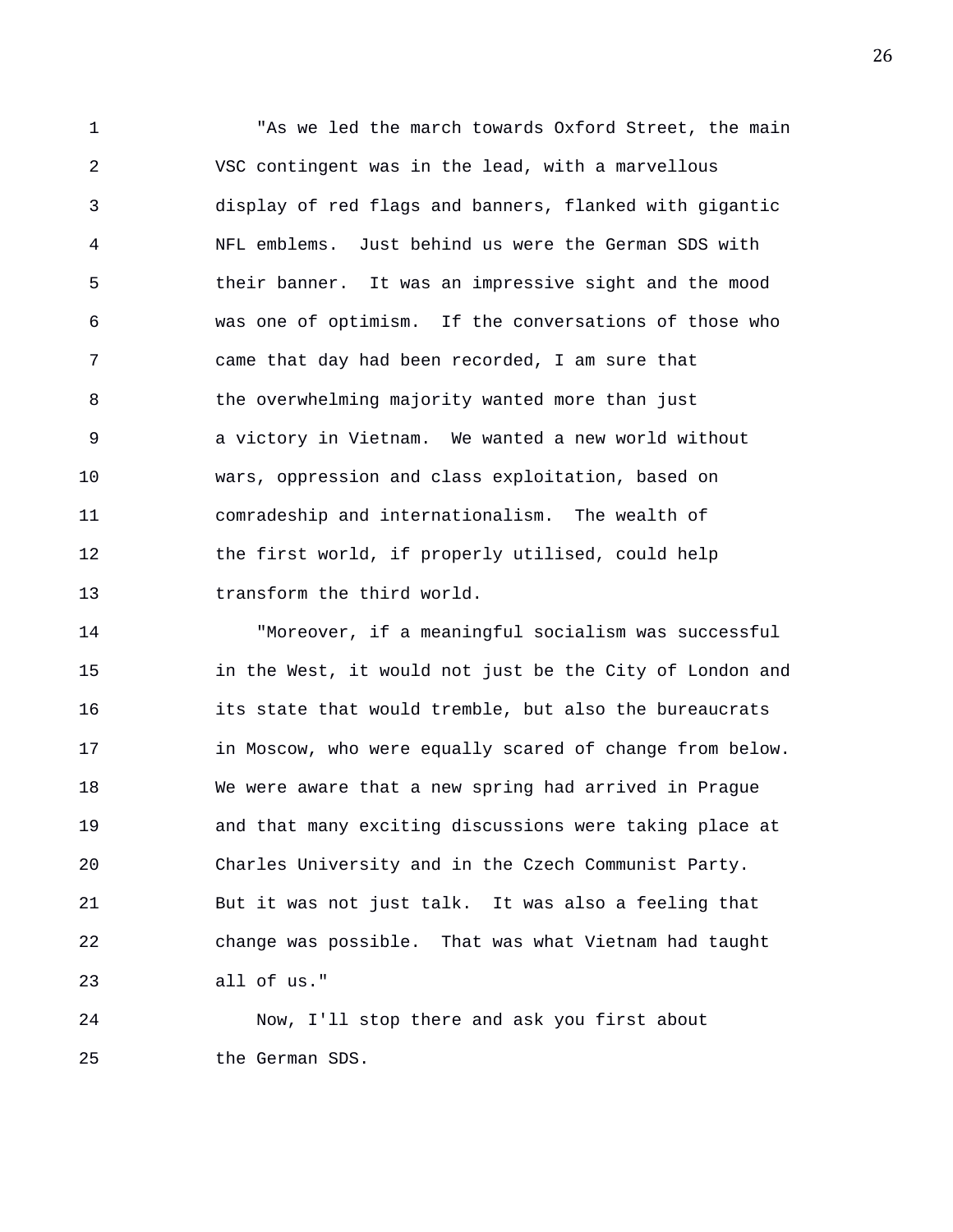1 A. Mm.

2 Q. So when the march is proceeding towards Grosvenor Square 3 but has not yet reached it, is it right that the German 4 SDS contingent was not very far behind you? 5 A. Yes. 6 Q. And during that phase of the march, are you able to 7 describe to us how they behaved? 8 A. They were like everyone else. What they brought to that 9 demonstration that we hadn't done ourselves before -- 10 for instance in the -- before October '67, or on 11 CND marches -- was a linking of arms in solidarity. 12 This was, you know, not something violent, it was just 13 that if arms were linked, the demonstration would be 14 able to defend itself in case it was attacked by 15 whoever. And that was a sort of tactic that they had 16 brought -- you know, brought with them from Berlin. And 17 as they did it themselves, you know, we could see people 18 behind them, rows and rows of demonstrators actually 19 beginning to do that, so that was the main contribution, 20 as far as I know. 21 Q. Did you -- were you aware at any stage whether they 22 deliberately slowed down such that the protesters behind 23 them pressed up against them?

24 A. Not really, no.

25 Q. Were you aware -- did you ever become aware of a time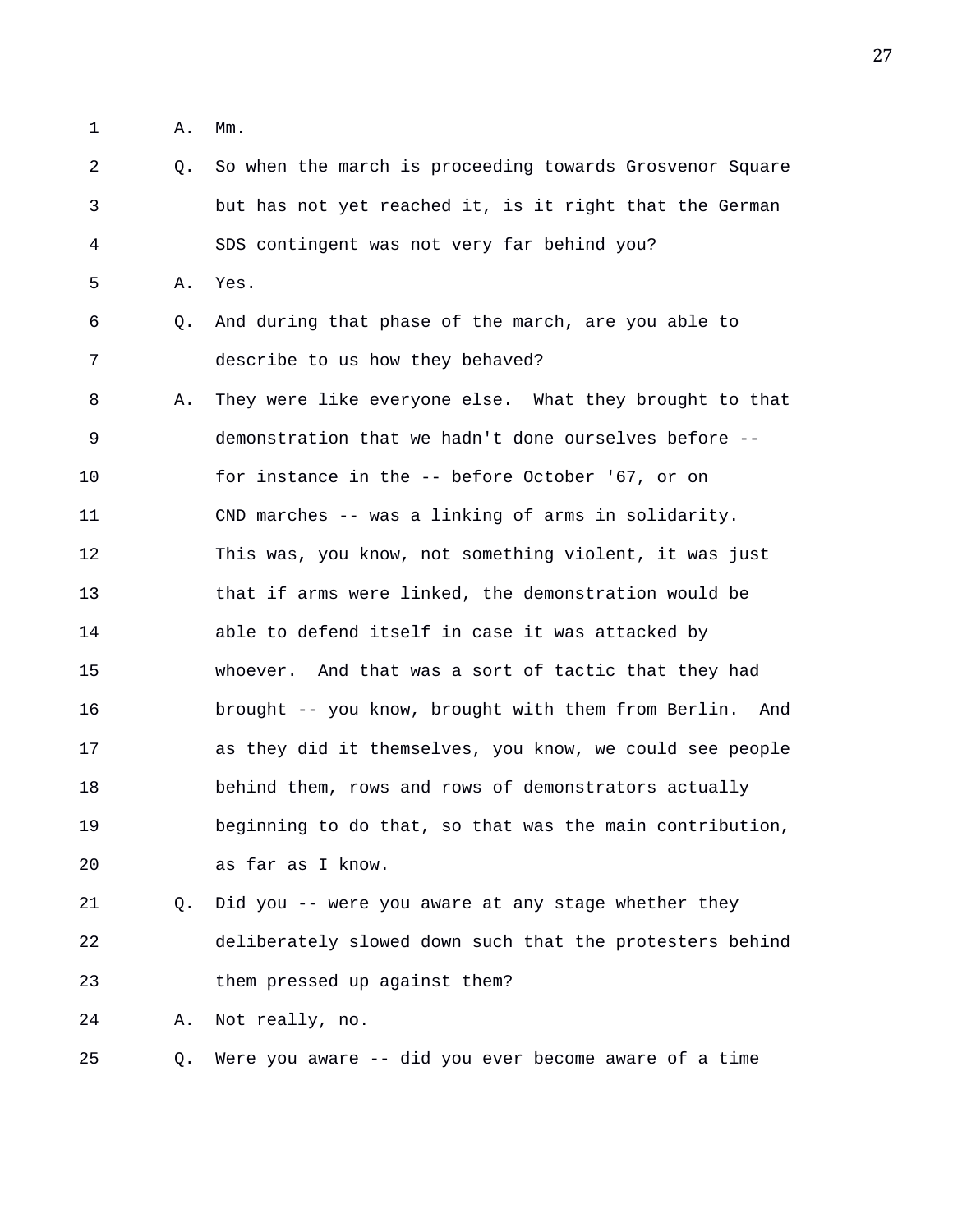1 when they suddenly moved forwards into the marchers and 2 demonstrators in front of them?

3 A. I can't recall that, actually, no. I mean, there was 4 the attempt to break through the police lines, took 5 place, I think, twice or thrice. And it wasn't just 6 the German SDS, it was large numbers of other people as 7 well, you know, nice English students, who joined in 8 that.

9 But once that had failed, then we began to fall 10 back. And had we not done so, you know, I mean, there 11 -- there was enough police there to actually arrest 12 several hundred people. But what made a retreat 13 necessary and, you know, had to be done, was the charge 14 of the mounted police that happened, after two attempts 15 had been made to break through the police lines. 16 Q. I was going to say, I'd just like to be clear about what 17 stage we're talking about. Are we talking about 18 the stage of trying to enter Grosvenor Square, or are we 19 talking about once inside Grosvenor Square? 20 A. Well, it was, you know, our figures for 21 the demonstration were that it was anything between 22 25,000 and 30,000 people. I don't think police figures 23 were that different, but they may have been, because 24 they tended to underestimate it and the press followed 25 their lead. But it was a pretty large demonstration.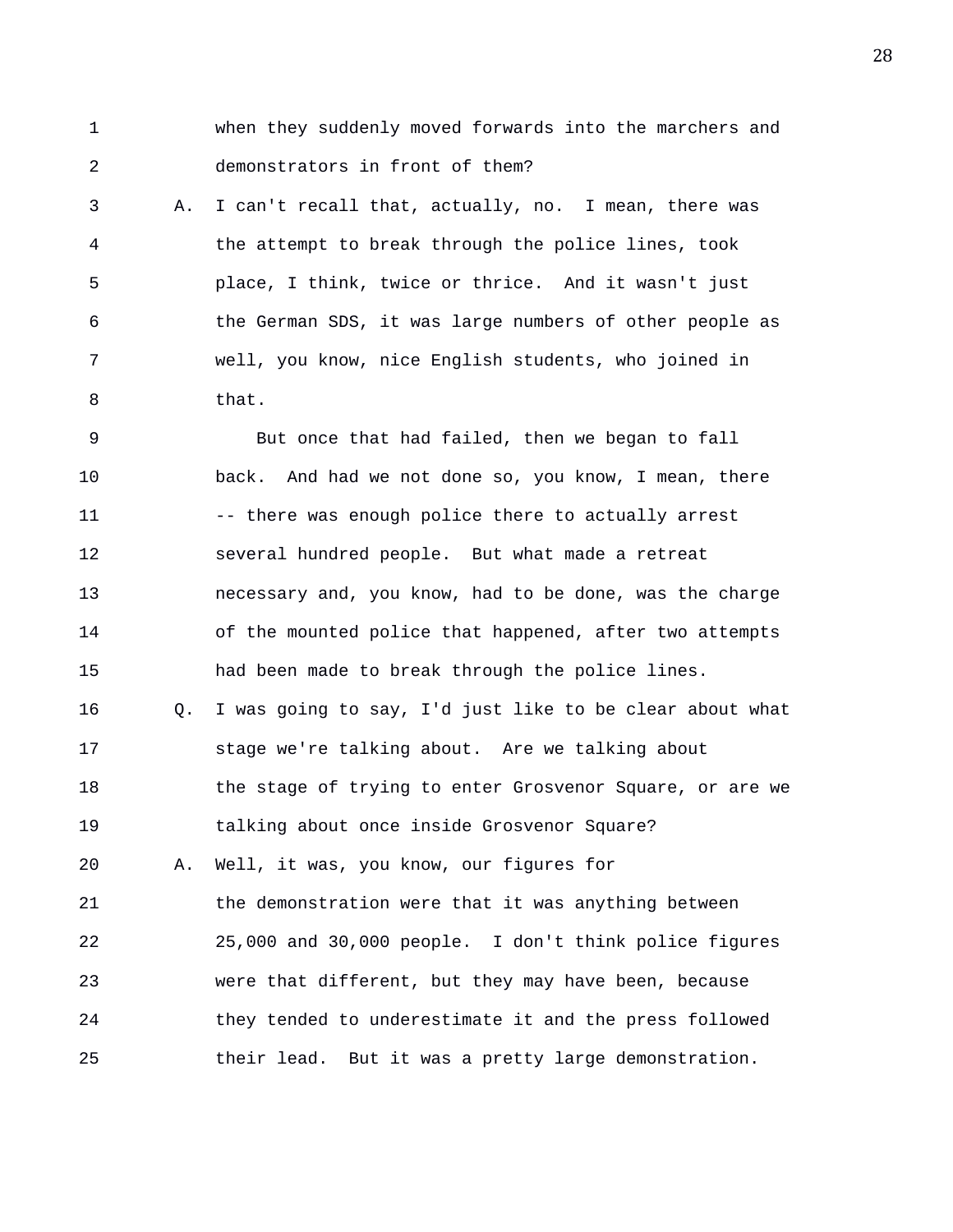1 And the streets round the square were blocked by 2 the demonstrators trying to get in.

3 And at one point, we just decided to go into 4 the centre of the square, not just march past 5 the embassy but actually go into the square itself and 6 occupy that square as well.

7 And then, that also released more room for 8 the others to come in. And after some stoppages and 9 a few very minor scuffles, I would say, the bulk of 10 the demonstration was in Grosvenor Square. I mean, 11 there's lots of images of it. I mean, news reels and 12 programmes were made about it later, so one can judge. 13 My own memory, as you can imagine, on every single 14 detail now is a bit hazy, you know. I can't recall 15 every detail, but there's enough material there to form 16 an estimate of what was going on.

17 Q. Well, I won't press you if you're unable to assist. But 18 are you able to tell us what role the German contingent 19 played in getting into the square in the first place? 20 A. I have no memory of that, actually. They -- you know, 21 if they were caught in one of the side streets -- which 22 they wouldn't have been because they were behind us, so 23 they came probably with us. But I don't think they did 24 anything on their own as Germans. They were part of 25 a large demonstration. And lots of other people had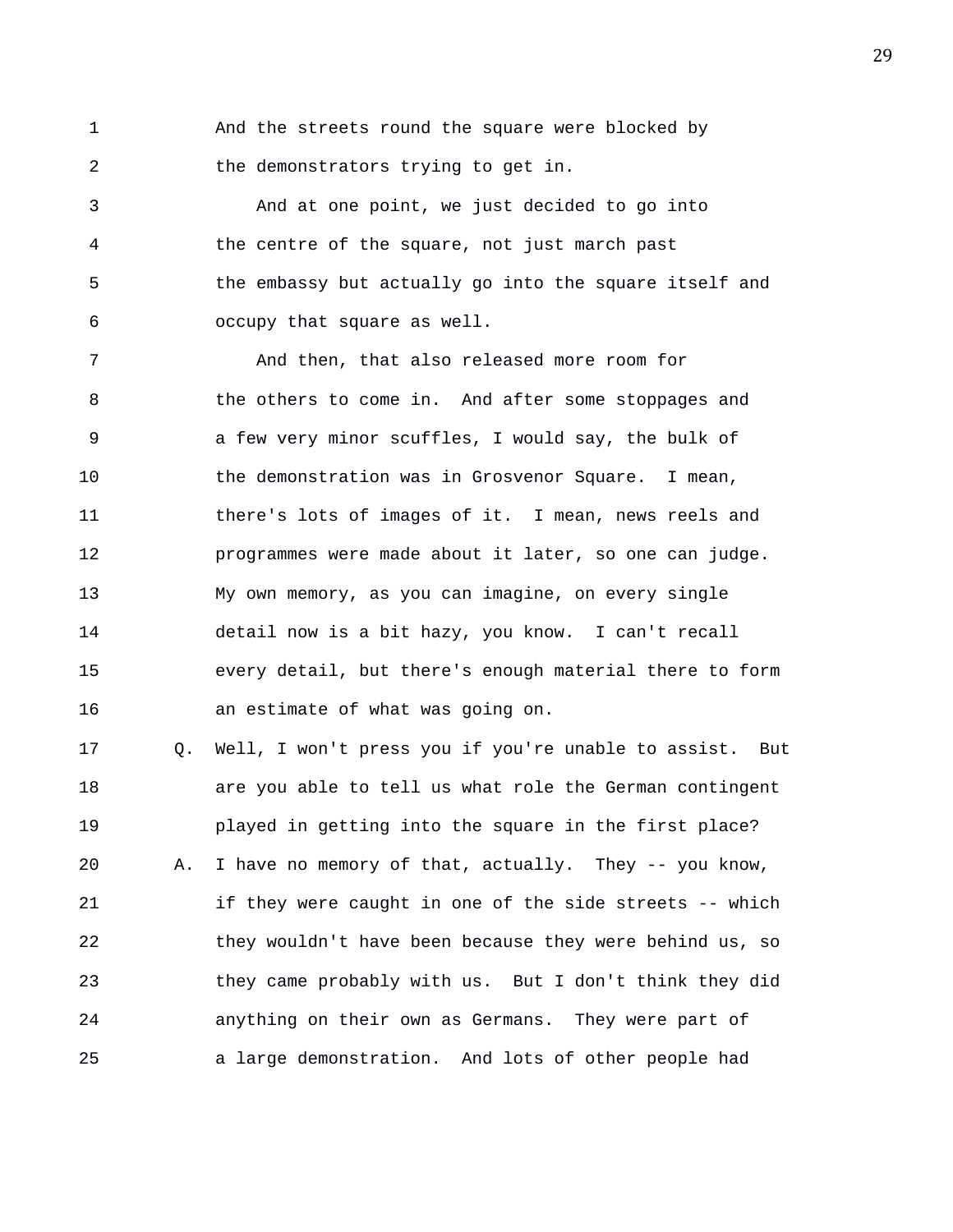1 linked arms with them as well, people from, you know, 2 Britain, so to speak.

3 And there was some of the tabloid press gave a lot 4 of importance to the Germans, because, you know, they 5 weren't used to seeing Germans joining demonstrations in 6 Britain. But we joined -- in February '68 there had 7 been a big VSC contingent at the big march in Berlin, 8 where, you know, about 10,000 people had marched through 9 the streets of Berlin, you know, demanding peace in 10 Vietnam, etc, to chants of "to the gas chambers, take 11 them to the gas chambers", from the Germans who hadn't 12 learned much about the Second World War. So we had done 13 that and observed that.

14 So the Germans coming -- there was a French 15 contingent as well, led by the French National Committee 16 of Vietnam, CVN, I think, and others. No one mentioned 17 them. But the Germans, because they wore helmets and 18 arms were linked, gave this impression of a very 19 militant force. But they were really not that -- not so 20 different, and quite a few of them later became Members 21 of Parliament, leaders of the Green Party, publishers, 22 etc. I still run into them sometimes. So it's -- 23 I don't totally get the point about trying to emphasise 24 their presence. We didn't feel it like that.

25 Q. Thank you.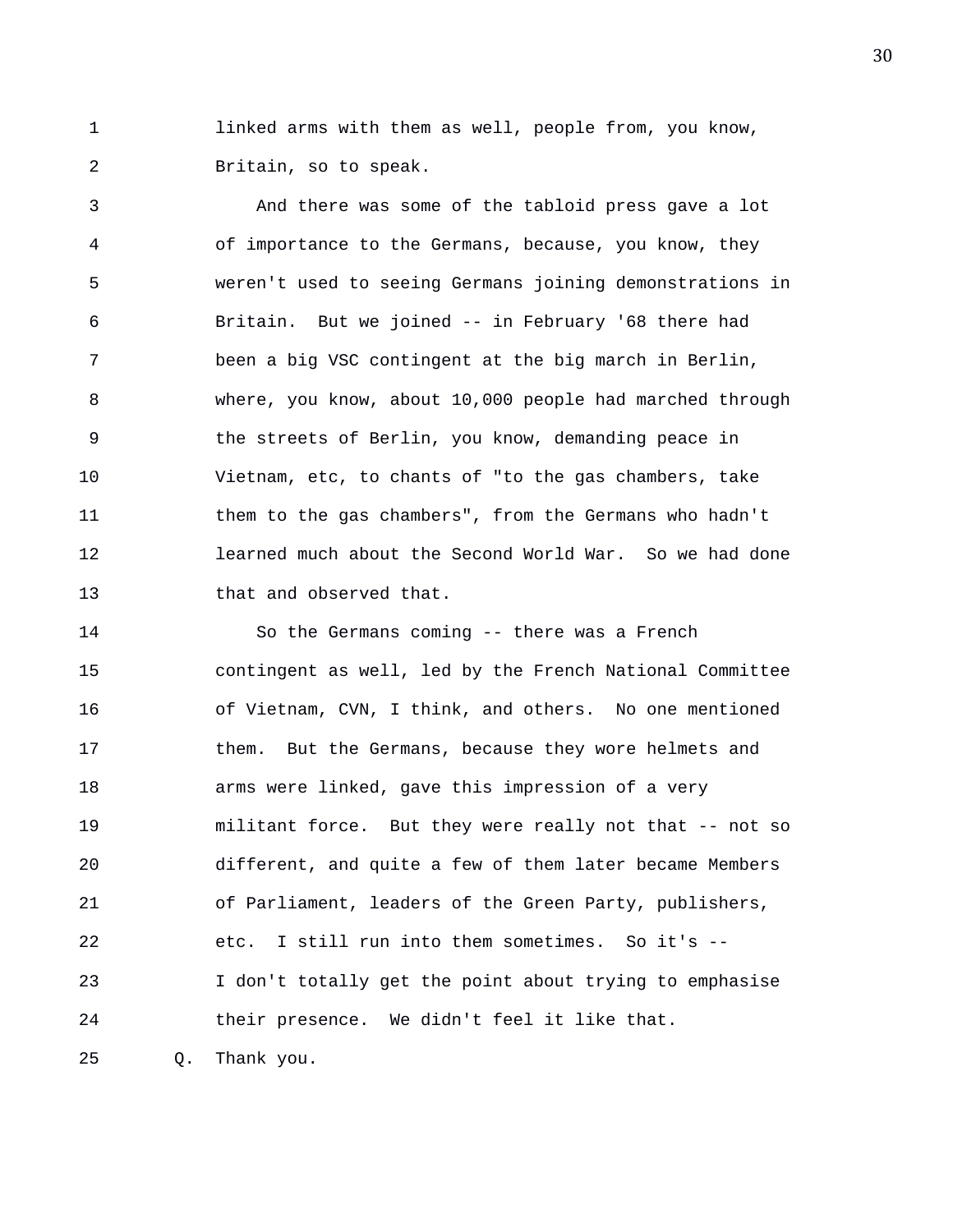1 I'm going to move to the second limb of the passage 2 that I read out, which was about your ultimate aims. 3 Would it be fair to say that your ultimate 4 aspirations were revolutionary? 5 A. Not in Britain, no.

6 Q. Well, in the sense that -- I mean, there are a number of 7 places where you address this issue. What I -- what 8 I wanted to understand is where -- what your ultimate 9 aims were. I was going to come to suggest that your 10 view at the time was that you were not expecting this 11 demonstration itself to precipitate a revolution; is 12 that fair?

13 A. That is absolutely accurate. I mean, you would have to 14 be slightly deranged to imagine that a VSC demonstration 15 would trigger off a revolution in Britain, where, 16 you know, a majority of the people had elected a Labour 17 government, 60%/70% of the population, whether they now 18 want to believe it or not, supported the American war in 19 Vietnam. We always knew we were a minority, a sizeable 20 one, but that we were a minority. So the notion that 21 there was any hope for a revolution here was nonsense.

22 Of course, in France it had been very different in 23 May '68. And that had added to the general hubbub, if 24 you like. Also, the Vietnamese had launched the Tet 25 Offensive in 1968. And then in August 1968, the Czechs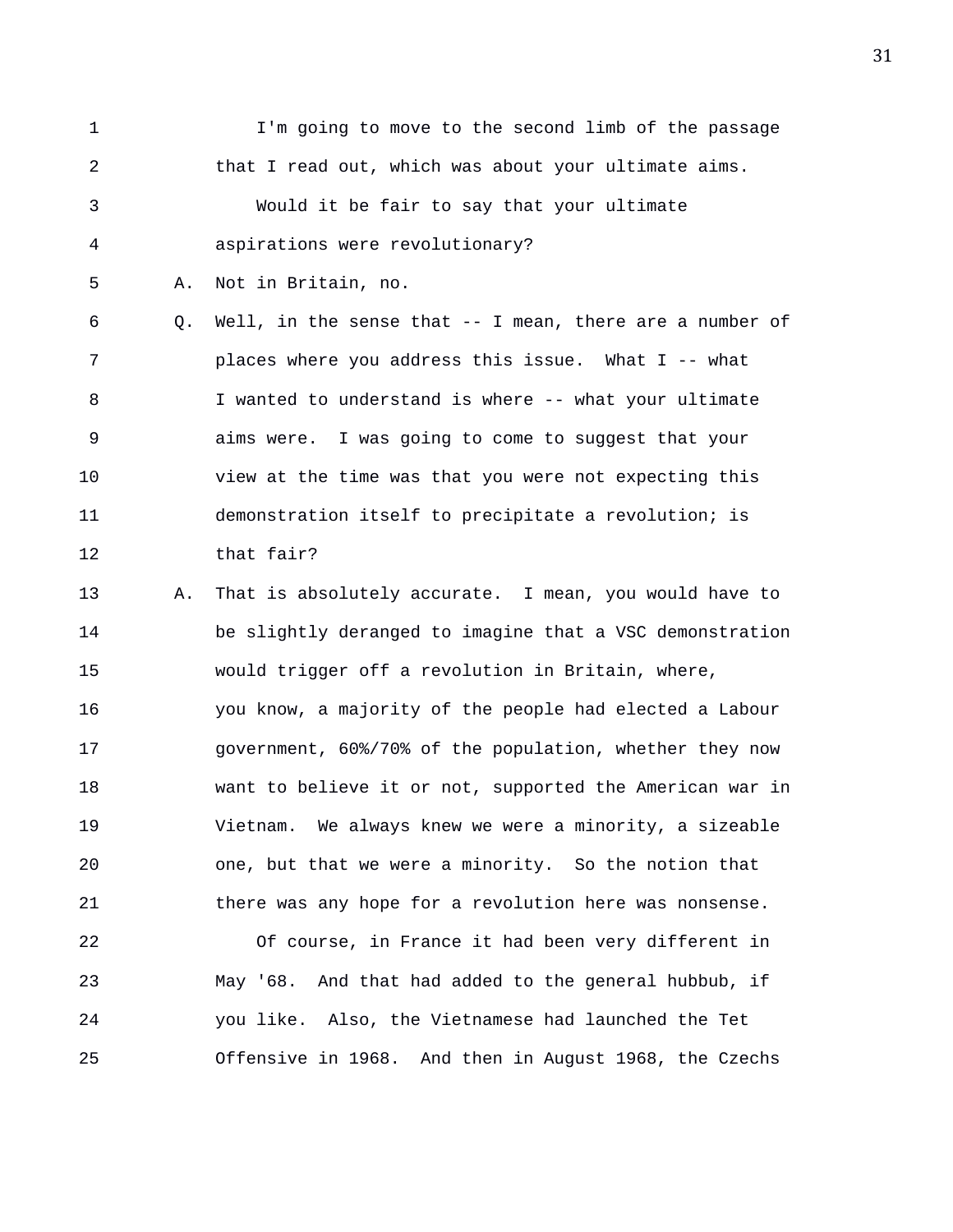1 had come out for socialism with a human face, and Soviet 2 tanks had moved in to crush them. So there was talk 3 about different forms of socialism; how close were 4 the French to a revolution or not, etc, etc. But 5 I promise you, no one in Britain, no one serious on 6 the left in Britain thought that anything similar was 7 and going to happen here.

- 8 Q. Yes, you're quite clear in your book that London was not 9 Paris.
- 10 A. No.

11 Q. But with that now understood, I was really directing my 12 first question to what your long-term aspirations were, 13 that ultimately what you want and wanted then was world 14 socialism; is that fair?

15 A. I suppose, yeah. But that also included the toppling of 16 the regimes in the Soviet Union and in Eastern Europe, 17 and their replacement with something like the Czech 18 model, which was socialism with a human face.

19 I mean, people now forget, but if you compare 20 the Czech newspaper, the Czech media, from, I would say, 21 May to August 1968, with anything in the West, anything, 22 it was much, much freer. The debates, the diversity, 23 the discussions, the confrontations on one television 24 programme in Czechoslovakia, where prisoners were 25 allowed to question those who had ordered them to be put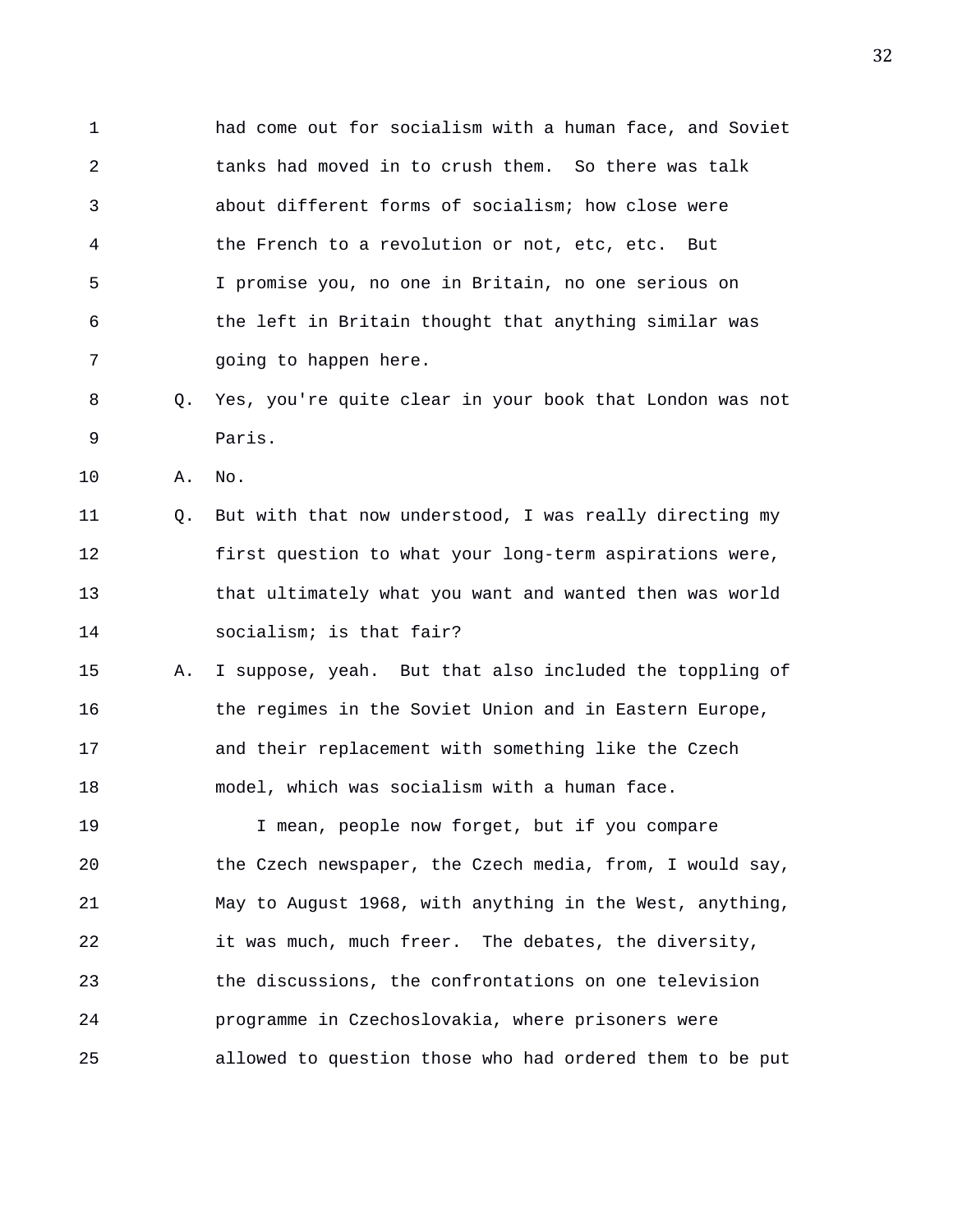1 in prison who were communist party apparatchiks.

2 All this was very exciting, because the one thing 3 that the new left, our left had learned was that no 4 socialism would ever -- no serious socialism could ever 5 be possible in Western Europe without democracy. Very 6 firmly attached to it. So that was what we believed in.

7 And, I mean, the other thing is, quite honestly, 8 that some of us -- I certainly did -- that -- you know, 9 that a state like Britain or virtually every European 10 state, what defines and characterises it is a total 11 monopoly of legitimate violence within its territory. 12 And to topple that by alternative violence couldn't 13 work.

14 The only process could be -- particularly in this 15 country, was a huge Parliamentary majority in favour of 16 something close to socialism, an attempt by the elite to 17 break that down; that would then divide the police, 18 the apparatuses of the state, and something else might 19 happen. But that was so far-fetched that, you know, it 20 was foolish to even think about it as such. Not so in 21 the case of France, or in Portugal, which of all 22 the European countries came very close to a socialist 23 revolution in 1975.

24 Q. So does that mean, given the air of change that was in 25 the wind, or the possibility of change, that you saw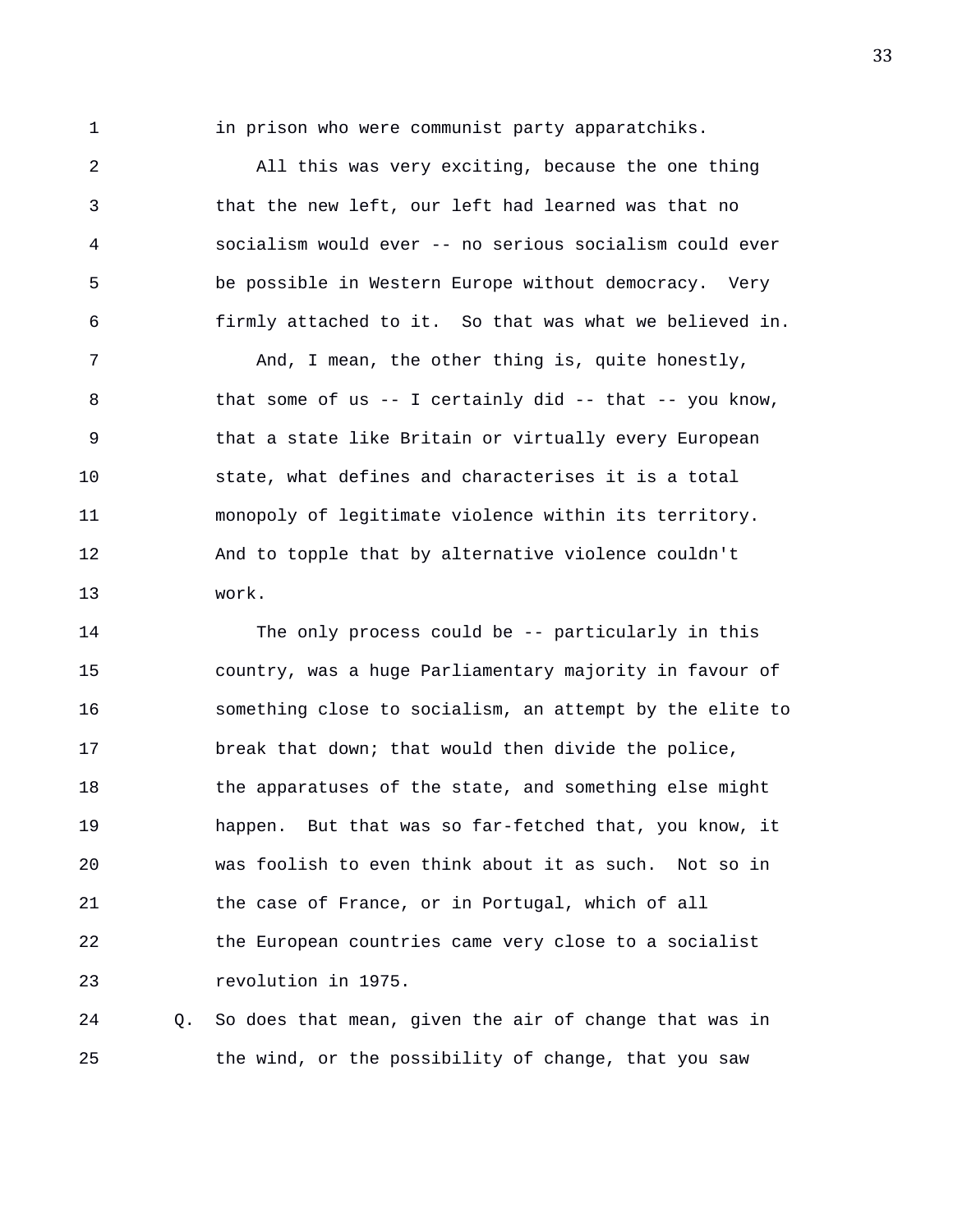1 the March demonstration as not likely to cause 2 a revolution here but as a step towards a piece of 3 the jigsaw that would be put together eventually as part 4 of a worldwide revolution with the ultimate aim of 5 worldwide socialism?

6 A. Not really. Let me be frank. I mean, the whole -- 7 the idea of a world revolution in itself was pretty 8 schematic, and these things never happen in any 9 particular way. But I don't -- I mean, our main purpose 10 in these demonstrations was to help the Vietnamese, 11 because we knew that during the Spanish Civil War, there 12 had been international brigades, from all over Europe, 13 to help the Spanish Republic; that Attlee, who later 14 became Britain's prime minister after the Second World 15 War, had led a delegation to the Spanish Republic; that 16 people like Orwell -- others had gone and fought; that 17 young lives of poets and young intellectuals of the left 18 had been taken.

19 And when I was in Vietnam, in North Vietnam, I had 20 a long talk with the prime minister at one point. And 21 I said, "Would you like international brigades to come 22 from all over the world?", I said, "It could be done." 23 And he answered me very bluntly. He said, "Thank you 24 very much, we appreciate the solidarity, but the answer 25 is no." So I said "why?" He said, "Because this is not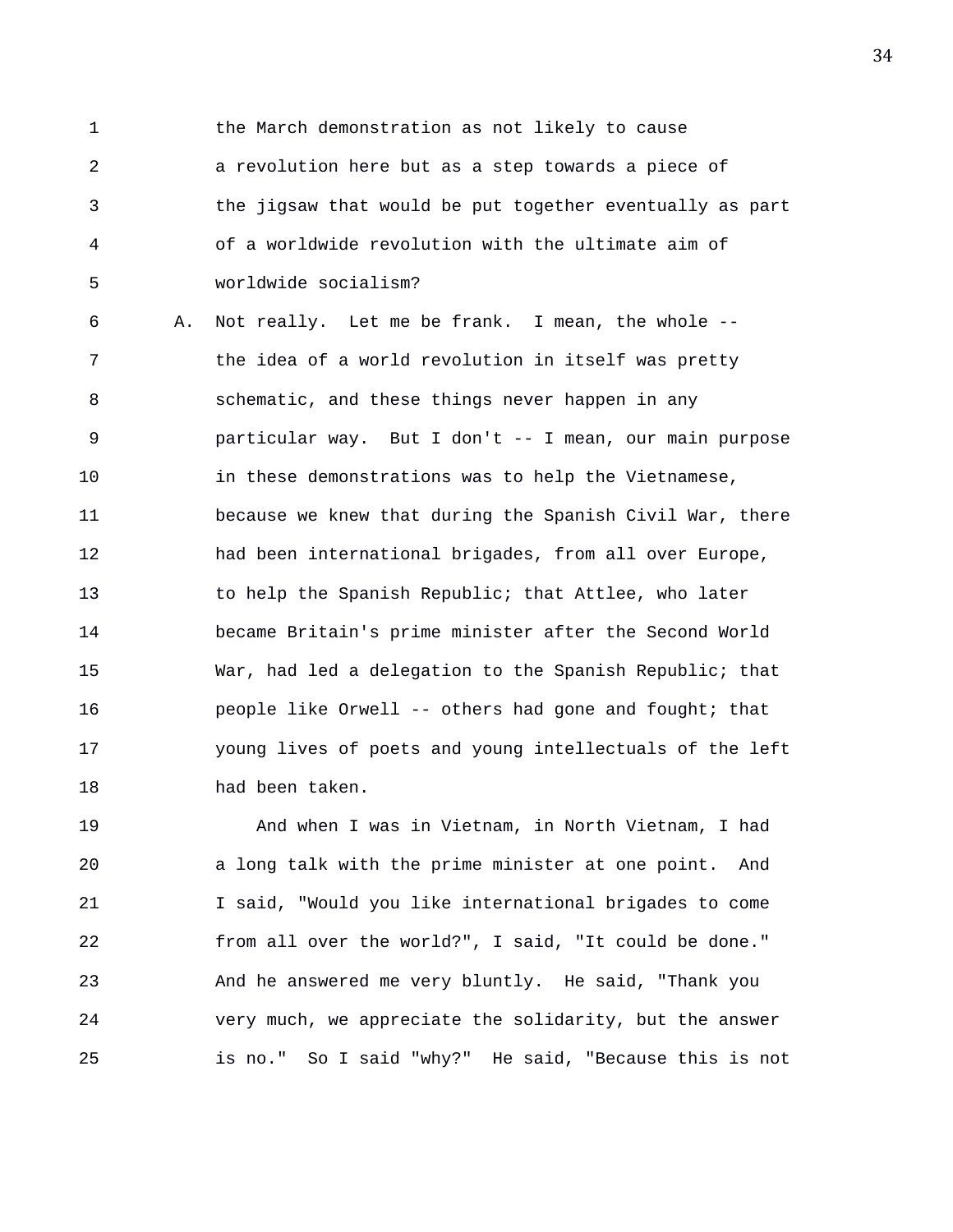1 the Spanish Civil War, the level of technology and 2 armaments being used against us is so horrific that 3 the last thing we want is people like you to come and 4 die here, we'd have to spend more time keeping you alive 5 than actually fighting our enemy, so not that way." 6 "Secondly," he said, "allowing international 7 brigades might make the Russians and the Chinese feel 8 that we're slapping them on the face, saying that they 9 are not helping us enough." 10 "And the third thing," he said, "is, all we want 11 from you is to build movements abroad, especially," he 12 said, "this very important for us in the United States, 13 that help to bring the war to an end. That's all we ask 14 of you." And that's what we did -- 15 Q. Thank you very much, Mr Ali. I'm going to stop you 16 there whilst we observe the silence for two minutes. 17 (Two minutes' silence observed) 18 THE CHAIRMAN: Thank you. 19 MR BARR: Thank you, sir. 20 Just resuming the theme of your political philosophy 21 and your political aims -- in the long term, 22 I completely understand, not the short term. 23 You describe in your witness statement how you 24 disagreed that Parliament should survive, and that you 25 thought that Parliament should be replaced by workers'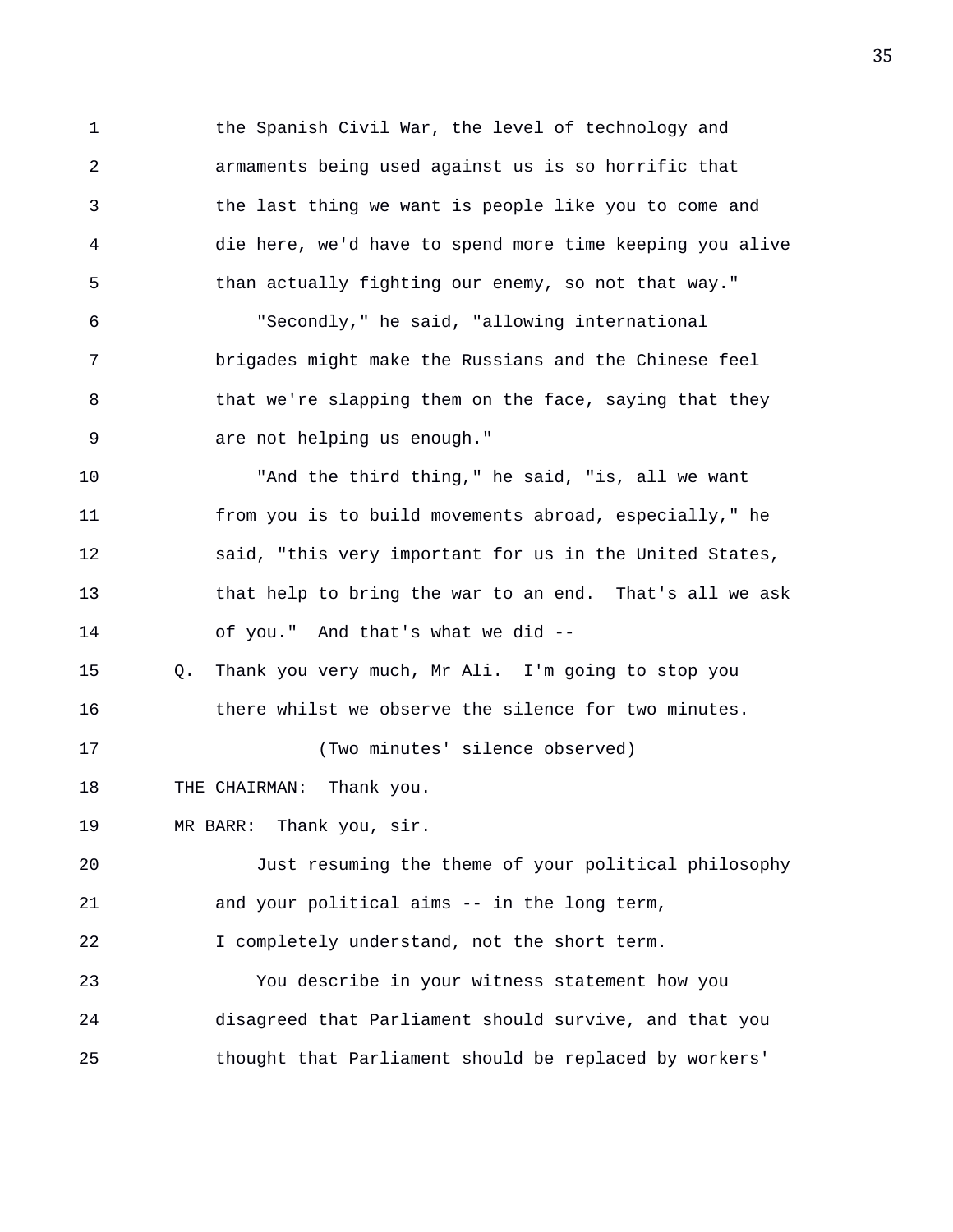1 councils; is that right?

2 A. Well, workers' councils is -- we did believe that at the 3 time. But, you know, our own views kept changing. We 4 wanted a more direct parliament, like the one that had 5 been demanded by the Chartists in the 19th century. And 6 one of the demands of the Chartists had been annual 7 parliaments. And at a time when there wasn't adult 8 suffrage, some of the Chartist leaders had discussed 9 the possibility of an elected parliament on the basis of 10 adult franchise, male adult franchise, electing 11 representatives to sit in a parliamentary -- alternative 12 **parliament** in Manchester.

13 So we were, you know, exploring all these ideas, 14 both from English history and elsewhere. Because we 15 found that the entire way Parliament was assembled, 16 the way it functioned, in Britain in particular, at that 17 time, too, I felt -- I still feel this quite strongly -- 18 that the antiquated system which -- on which the British 19 rulers rested really needed drastic reform.

20 I mean, to give just one example, proportional 21 representation, which would be the best possible way of 22 mirroring the mood of the people at a particular time, 23 ie the time an election takes place. Instead, 24 the first-past-the-post system completely distorts 25 the election results. I mean, results we are now used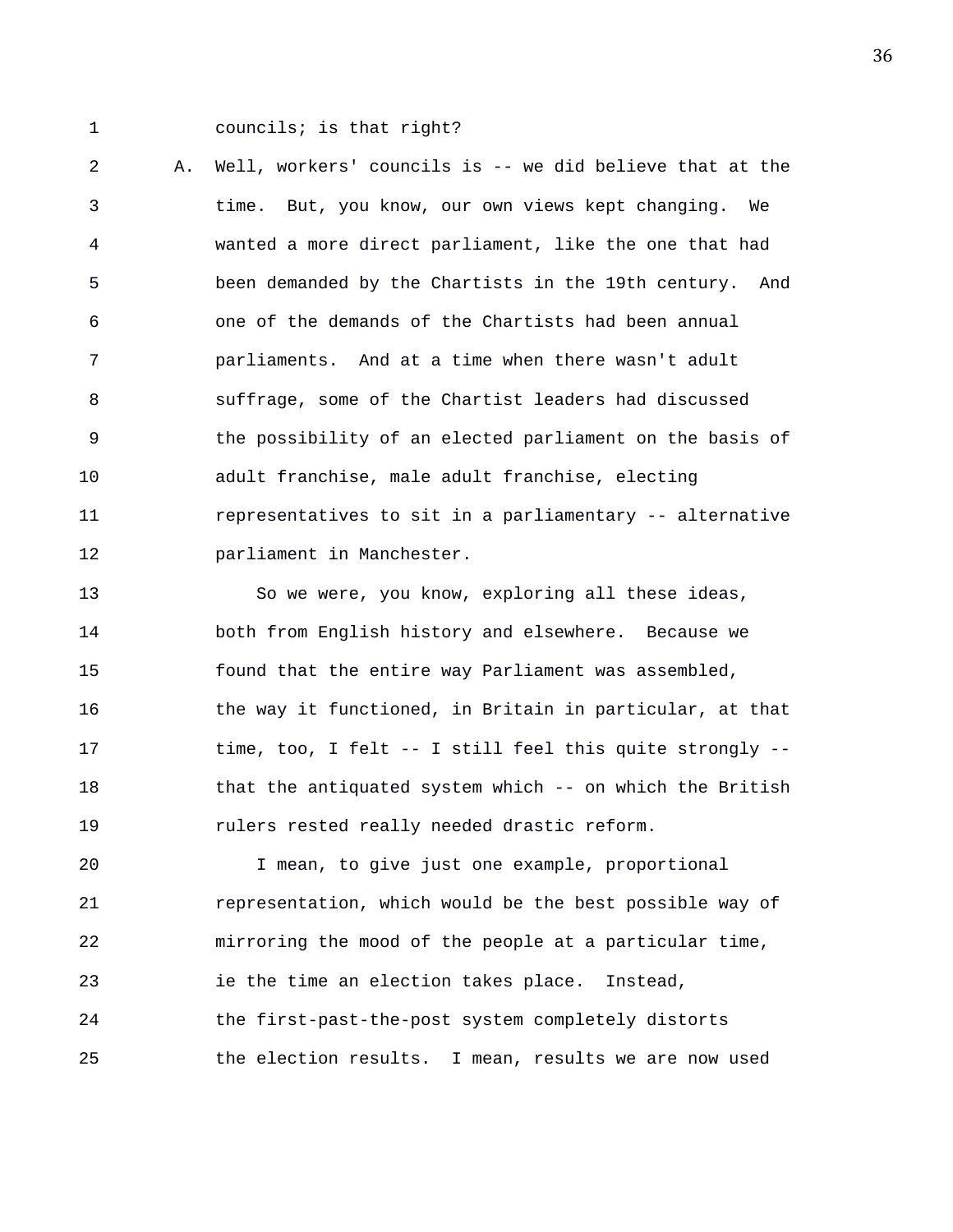1 to claiming as huge triumphs, both in the case of 2 Mrs Thatcher and later in the case of Tony Blair, were 3 actually governments based on a minority of the popular 4 vote.

5 So we were thinking about all these things. And 6 that is why -- that is what expressed our 7 dissatisfaction with Parliament. Not the need to get 8 rid of Parliament, but actually to have a more 9 democratic, more direct parliament. We were certainly 10 in favour of abolishing the House of Lords; that goes 11 without saying. But Parliament we wanted, you know, 12 a better version, so to speak. 13 Q. Can I now go back to March 1968. And I'm going to

14 resume reading from paragraph -- from page 255.

15 A. Mm-hm.

16 Q. "We filled Oxford Street then turned into 17 South Audley Street and marched into the square. 18 The police tried to hold us back, but we were many and 19 they were few, and their first lines crunched, 20 permitting us to enter Grosvenor Square and occupy 21 the area directly in front of the embassy." 22 Just to stop there. I mean, it may be a statement

23 of the obvious, but it follows that essentially 24 the demonstration forced its way into Grosvenor Square 25 against the police?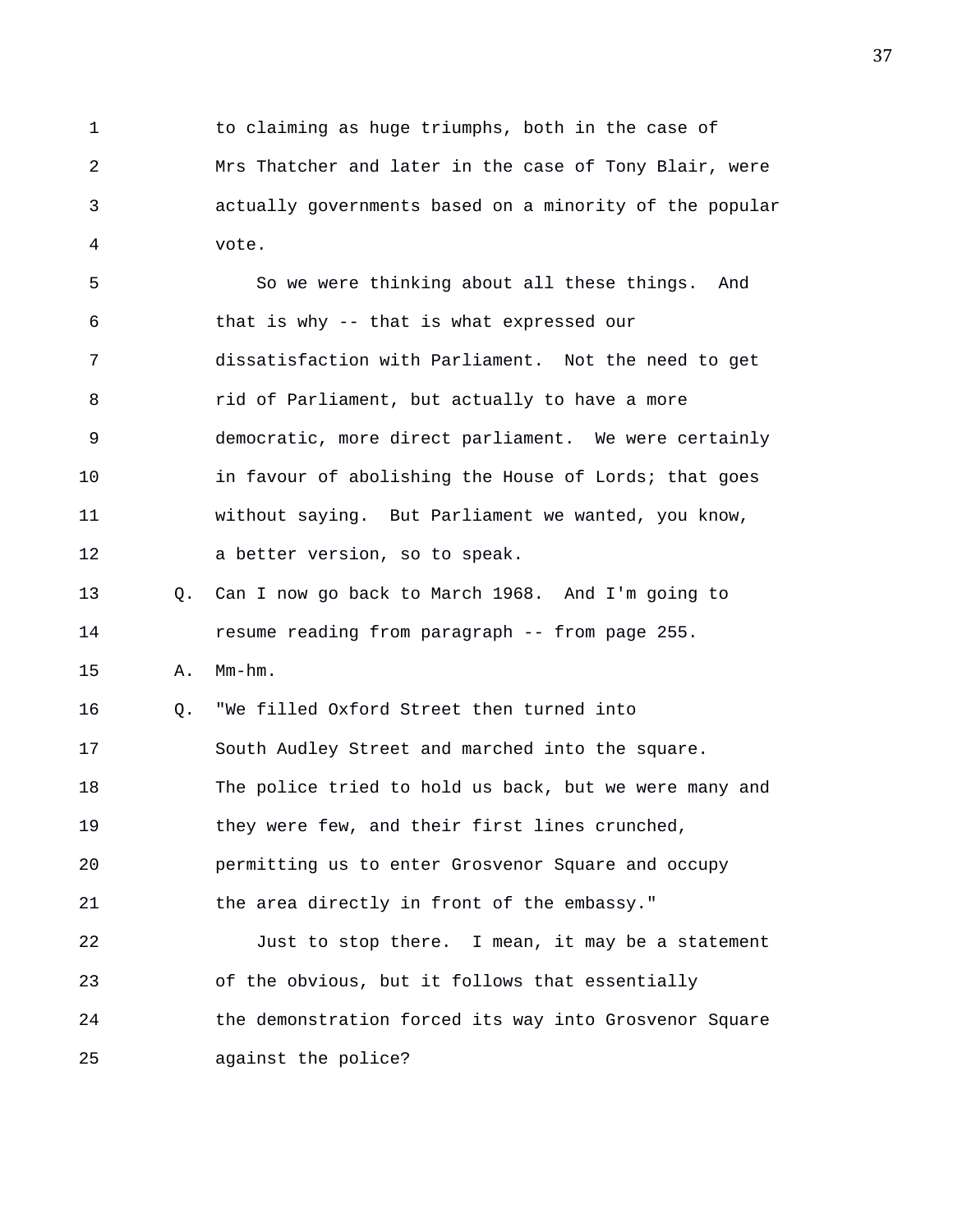1 A. Yeah.

2 Q. "They were not going to let us deliver a letter. And so 3 we asked stewards to escort Vanessa Redgrave to safety. 4 Then we saw the police horses. A cry went up that 5 "The Cossacks are coming," and an invisible tension 6 united everyone. Arms were linked across the square as 7 the mounted police charged through us to try and break 8 our formation. A hippy who tried to offer a mounted 9 policeman a bunch of flowers was truncheoned to 10 the ground. Marbles were thrown at the horses and a few 11 policemen fell to the ground. But none were surrounded 12 and beaten up. The fighting continued for almost two 13 hours. An attempt to arrest me was prevented by a few 14 hundred people coming to my rescue and surrounding me so 15 that no policemen could get very near. We got close to 16 the imperialist fortress, but by 7 pm we decided to 17 evacuate the square. Many comrades were badly hurt and 18 one pregnant woman had been beaten up severely."

19 So, arising from that, the use of marbles by 20 demonstrators, you say thrown at the horses. Do you 21 mean thrown directly at the horses, or thrown under 22 their feet?

23 A. Honestly, I didn't observe that myself. I was later 24 informed of it by others who were in the area where it 25 happened. But I assume they were thrown at the horses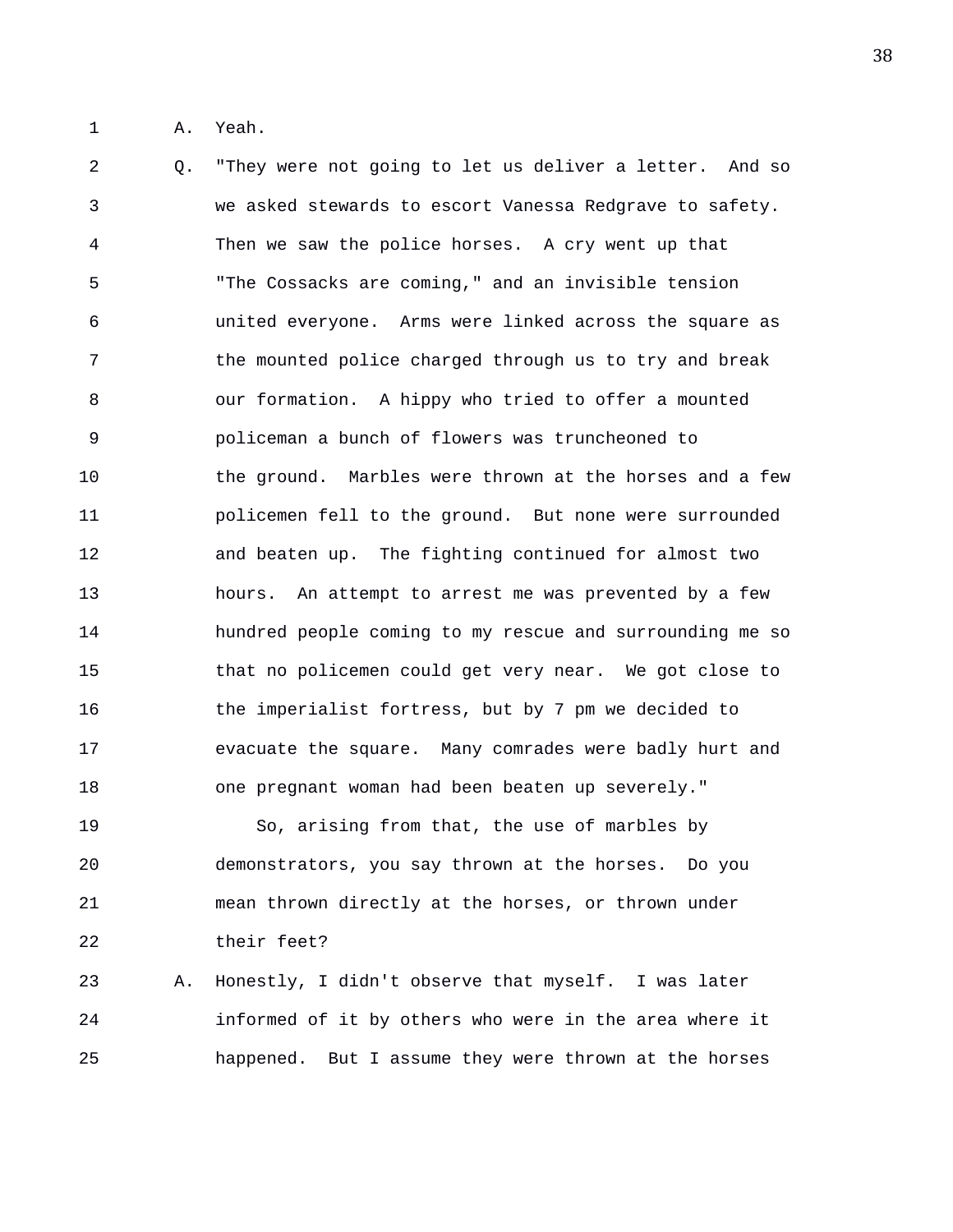1 to make them throw the policemen, you know, off 2 the mounts. Though, later, a sort of very aristocratic 3 lady who was quite sympathetic to us said, "I should 4 have been consulted about that, because that's not 5 the way you replace -- you displace a rider. Basically 6 you have to carry -- take a string from one side and 7 just let the string touch the horse's knee." So we 8 said, "Right".

9 There were -- you know, what -- the impression is 10 sometimes created that our support was largely 11 the young. It was, but not exclusively. We had 12 a number of people from all social classes actually, who 13 came on these demonstrations and were very supportive, 14 both by attending and giving us money to carry on.

15 So, as far as the marbles are concerned, they 16 obviously were thrown, because it was reported to -- 17 you know, people were talking about it later that 18 evening, and then it was a big thing in the press. But 19 I assume they were thrown at the horses, which is why 20 I wrote that down. I mean, they weren't thrown at the 21 police.

## 22 Q. Did the National Committee do anything to deter people 23 bringing marbles?

24 A. It was a handful of people who did that actually, so we 25 didn't know that this was happening. You know, if -- if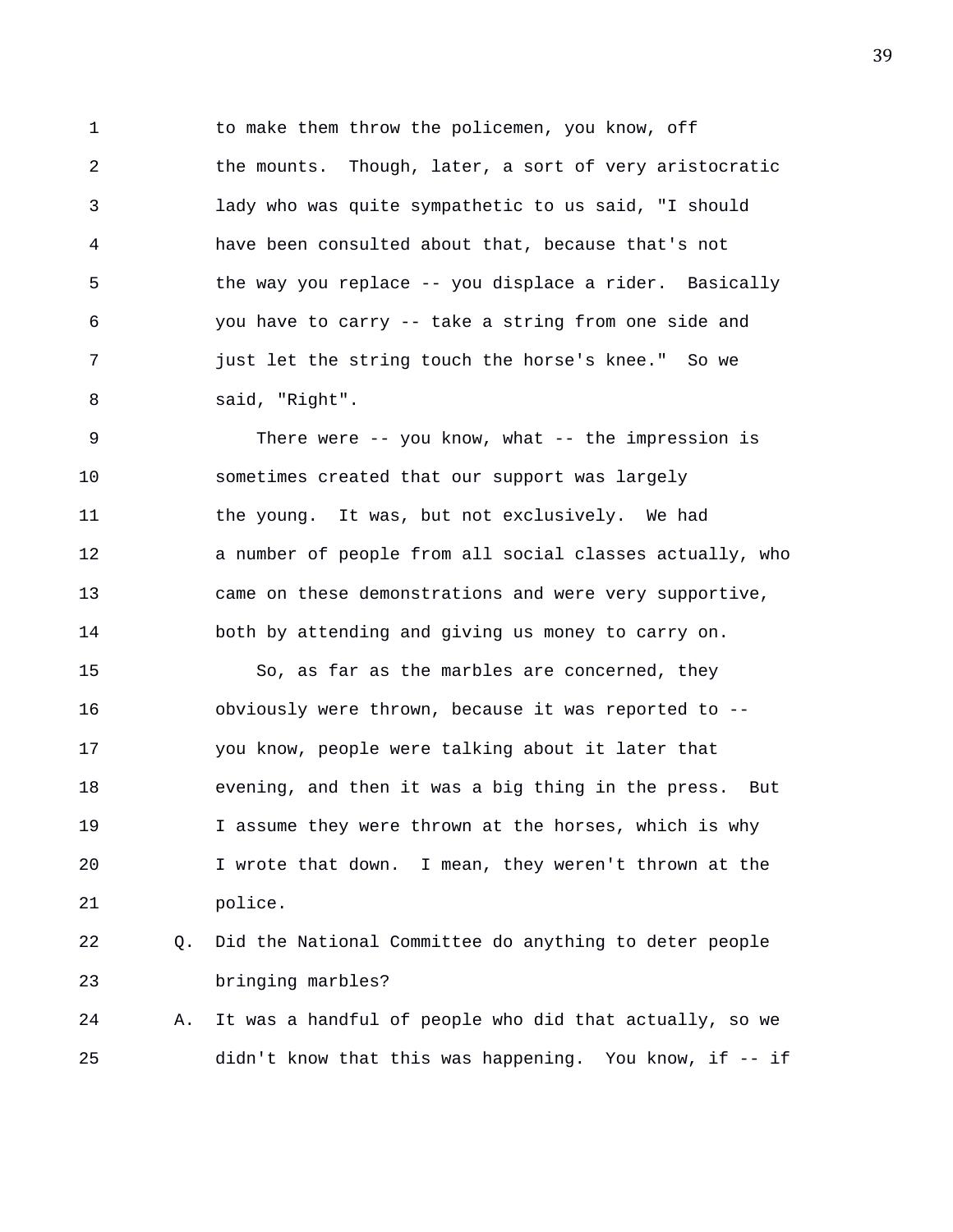- 1 it had been an instruction from the VSC, everyone would 2 have had marbles -- 3 Q. I'm not suggesting for a moment there was any 4 instruction, I'm asking really --
- 5 A. No, it was a -- it was a spontaneous thing. And it -- 6 we didn't even know there was going to be mounted 7 police, to be honest. So these guys -- you know, 8 I don't want to cast aspersions -- were likely to be 9 anarchists who were always better prepared. But who did 10 that, thought that there might be a mounted police 11 charge, clearly.
- 12 Q. Yes, but presumably that was one of the -- certainly 13 a possibility that there might be mounted police at the 14 demonstration --
- 15 A. Yeah, I guess. We had not thought about that, to be 16 perfectly frank.
- 17 Q. So, had you seen marbles used before at a demonstration 18 or not?

19 A. No, nor since.

- 20 Q. Can I ask you about other objects which may be brought 21 to demonstrations. First of all, fireworks.
- 22 A. Mm.
- 23 Q. Did you see any fireworks at the March demonstration?
- 24 A. I think there were some, yeah. But again, it was
- 25 a handful of people who let them off. I mean, you know,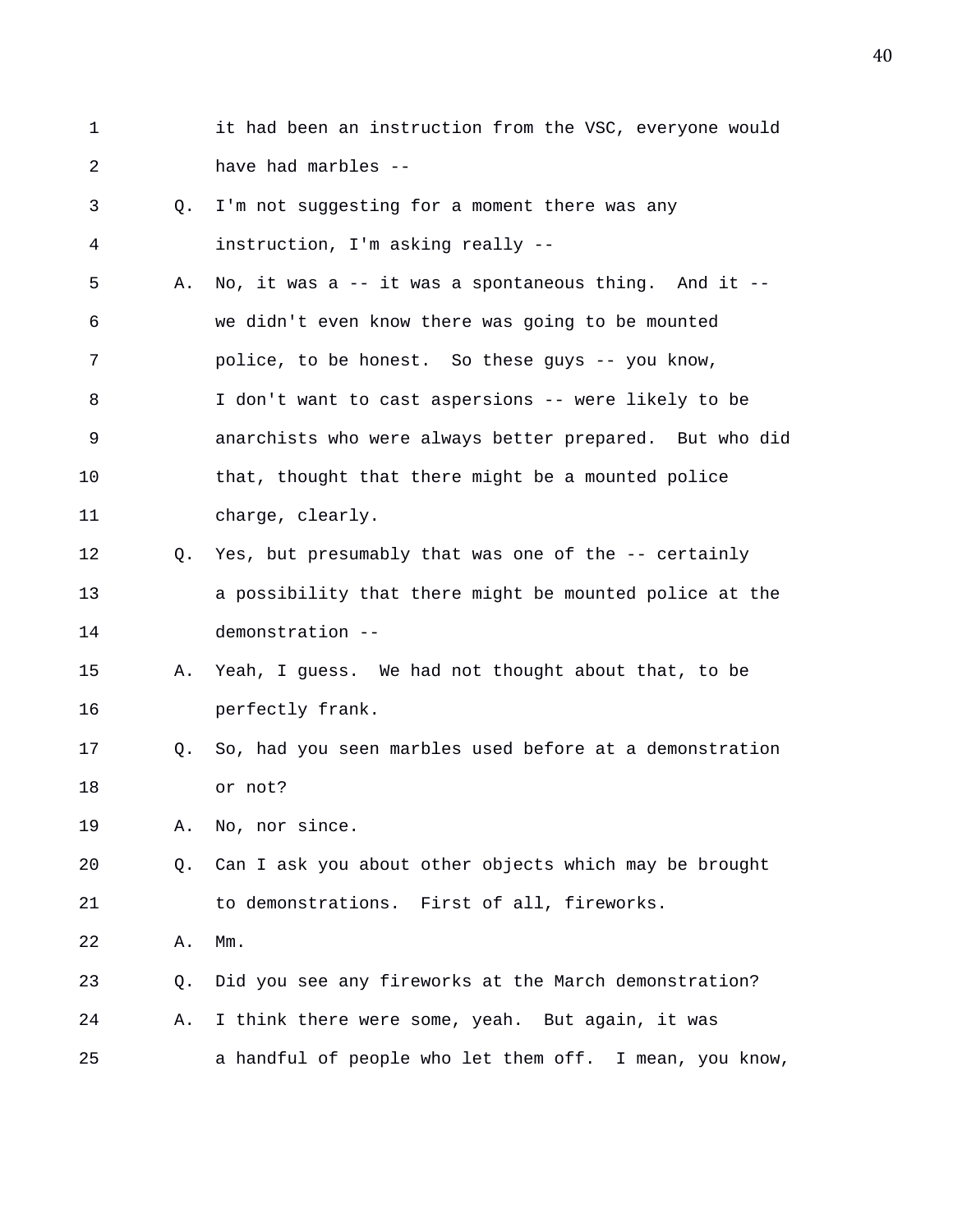| $\mathbf{1}$ |    | it was a very small number of people, just basically to  |
|--------------|----|----------------------------------------------------------|
| 2            |    | increase the excitement rather than injure anyone.       |
| 3            | Q. | Had you seen fireworks used before at mass               |
| 4            |    | demonstrations?                                          |
| 5            | Α. | No, only on Guy Fawkes Night.                            |
| 6            | Q. | Smoke bombs? Did you see smoke bombs in March?           |
| 7            | Α. | I can't remember it. I really can't remember whether     |
| 8            |    | there were any. There might have been some. But again,   |
| 9            |    | this was not -- certainly not a national decision.       |
| 10           | Q. | $I'm$ --                                                 |
| 11           | Α. | (inaudible) for that march, for the March '68 demo, from |
| 12           |    | all over the country -- there was buses and coaches      |
| 13           |    | booked from virtually all the major cities in England,   |
| 14           |    | Scotland and Wales. So, you know, it was impossible for  |
| 15           |    | stewards to know who carried what in their pockets.      |
| 16           | Q. | Yeah, I'm not -- I'm not suggesting that there was any   |
| 17           |    | call by the VSC to bring such objects to                 |
| 18           |    | the demonstration. What I'm asking you is whether        |
| 19           |    | the VSC did anything to deter people from doing that.    |
| 20           | Α. | I think, by the time the -- sort of this two-hour clash  |
| 21           |    | was taking place, with demonstrators fighting back,      |
| 22           |    | police dragging them away, etc, etc, no one on the VSC   |
| 23           |    | side, stewards or non-stewards, were in a position to do |
| 24           |    | anything. Everyone was immersed in this battle that was  |
| 25           |    | taking place in the centre of the square, until          |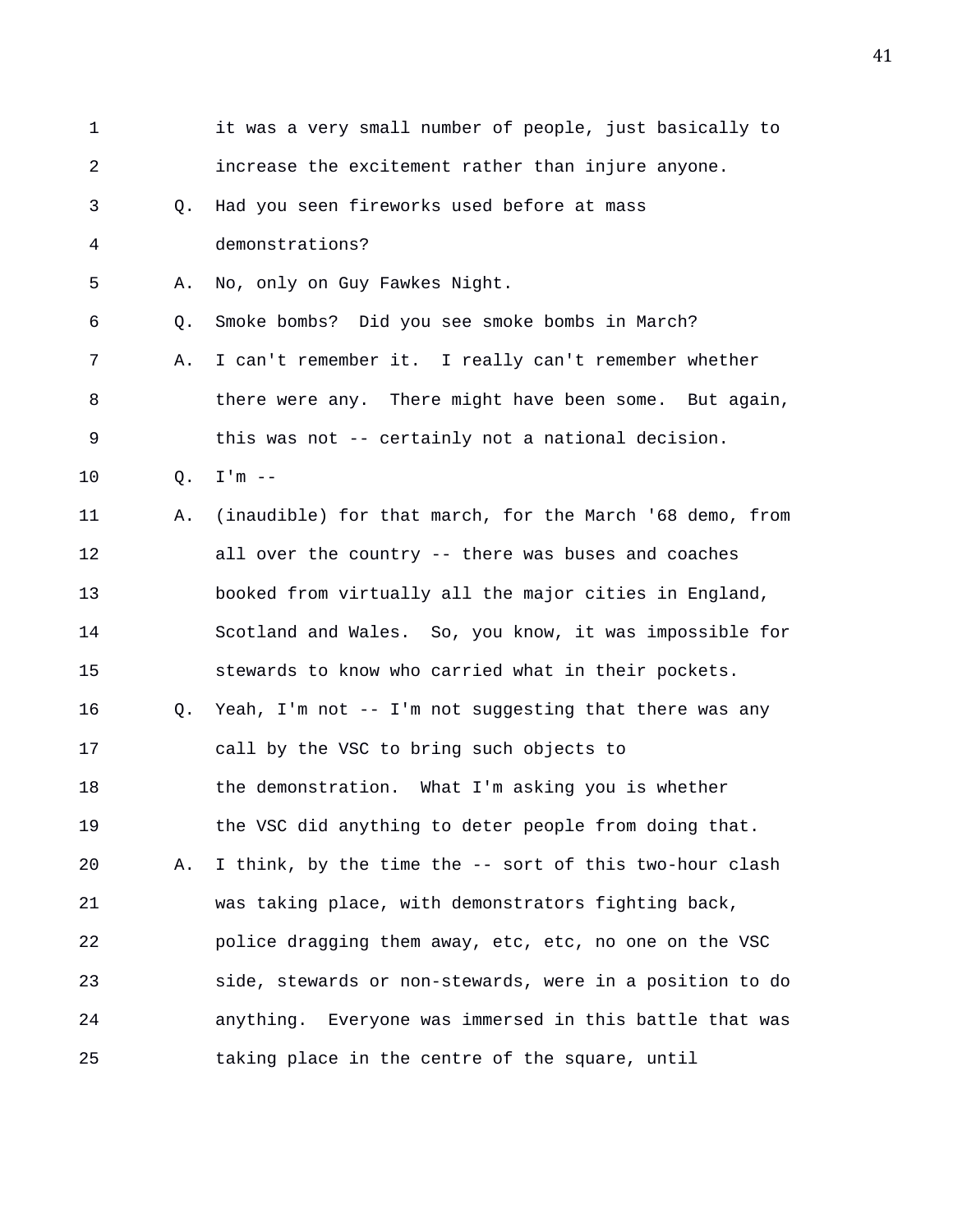1 the order was given by about 7, as I wrote, to get out, 2 enough, the demonstration's over. 3 Q. Was any thought given one way or the other to what 4 the VSC's position should be as to what to say about 5 bringing things like fireworks, smoke bombs or marbles 6 to the demonstration? 7 A. No. 8 Q. Presumably, given your balance of forces strategy, if 9 the balance of forces favoured an attempt on 10 the embassy -- 11 A. Yeah. 12 Q. -- it might not have been unwelcome if there were 13 the sort of devices which might -- I think you used 14 the phrase "increase the excitement"? 15 A. I don't know. I mean, why marbles, though? What would 16 they do to the embassy glass? By the way, I mean, I'm 17 pretty pleased we didn't manage to occupy the embassy 18 then, because later, in a documentary made in 19 the United States, Marines who were serving guard duty 20 at the embassy told interviewers that, "We didn't care 21 what the British police did or didn't, if they had come 22 into the embassy, we had orders to open fire." 23 So, you know, that became clear some years later 24 when people were still talking about these things. 25 Q. Yes. Thank you.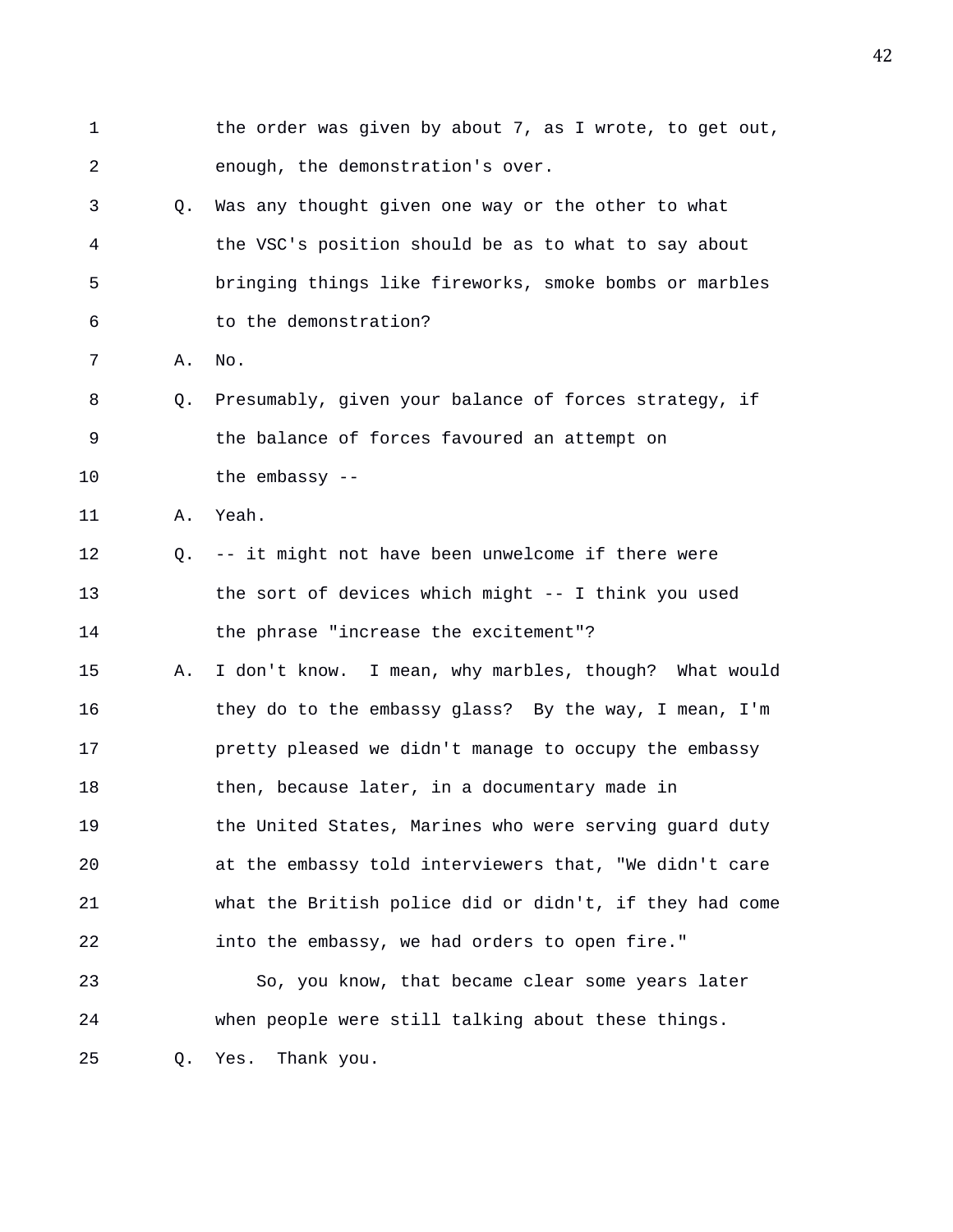1 Would it be fair, then, to say that the VSC neither 2 encouraged nor discouraged the bringing of objects such 3 as fireworks, smoke bombs or marbles to 4 the demonstration? 5 A. I think that would be fair. It didn't occur to us that 6 people were going to bring these, to be frank. But it 7 -- it -- so it -- yeah, technically what you say is -- 8 is accurate, yeah. 9 Q. And would it be fair to say that the judgment on 10 the ground at the last moment was that the balance of 11 forces did favour an attempt on the embassy? 12 A. No. That -- and on this my memory is pretty strong -- 13 was not a decision taken by us, neither by me or 14 the other VSC leaders who were on the demonstration. 15 The decision to try and break through to get to 16 the embassy from the square was pretty spontaneous. And 17 that was brought about by seeing the number of police, 18 seeing there had been scuffles already. Thinking -- 19 people thinking they could break through the police 20 lines decided to try it -- the three or four rows in 21 the front, and then people followed suit. At which 22 point the mounted police came into the square. 23 I'm not sure -- it certainly wasn't a decision, it 24 was a spontaneous attempt which failed, and led to 25 the scuffling and, you know, clashes that took place.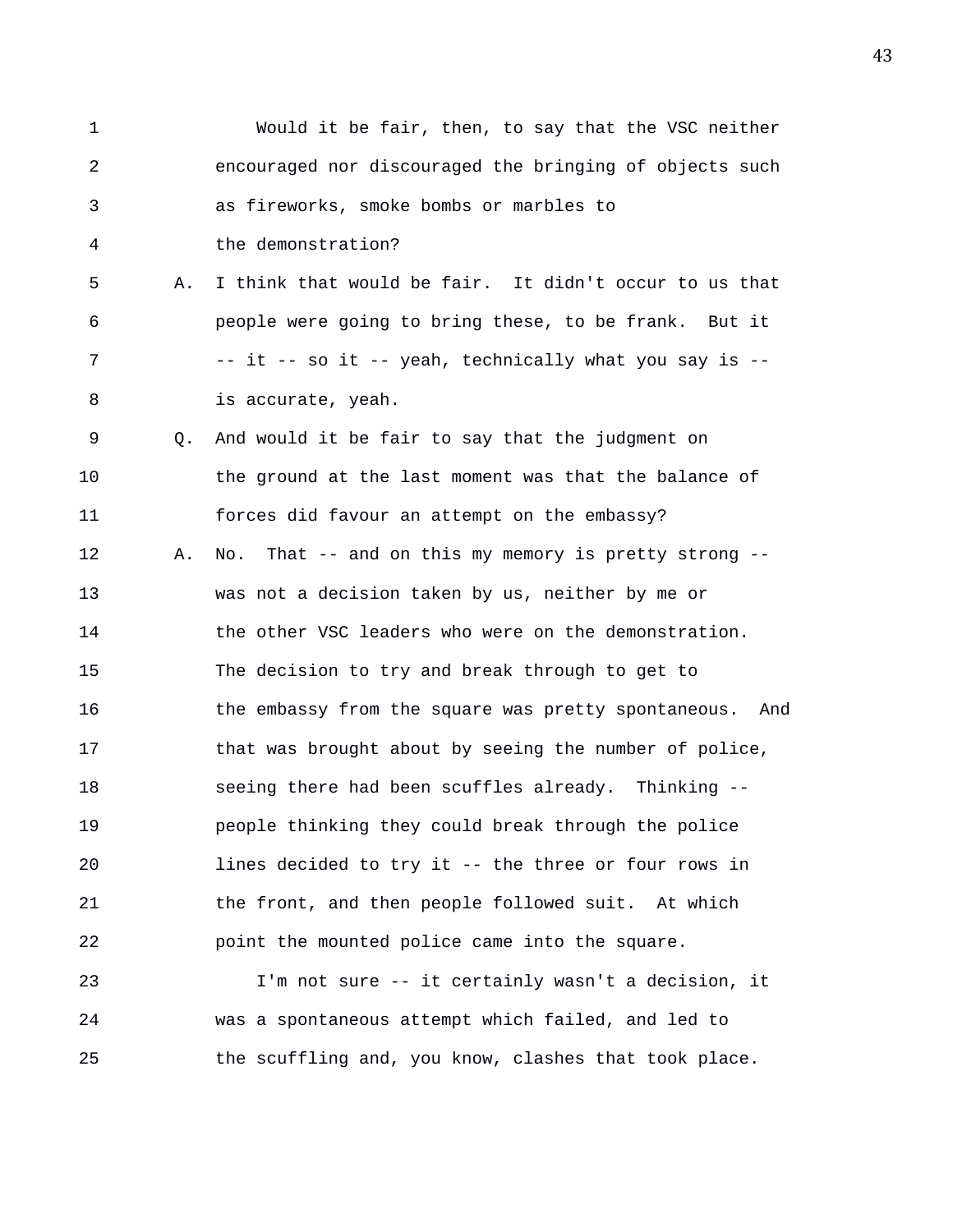| 1  |    | And that is why we decided at 7 o'clock to tell               |
|----|----|---------------------------------------------------------------|
| 2  |    | the stewards the march is over and to try and take            |
| 3  |    | people in as orderly a fashion as possible out of             |
| 4  |    | the square.                                                   |
| 5  | 0. | Can I take you back to the point when spontaneously           |
| 6  |    | the crowd did start moving towards the embassy?               |
| 7  | Α. | Yeah.                                                         |
| 8  | Q. | From your point of view at that time, was that a welcome      |
| 9  |    | move?                                                         |
| 10 | Α. | Yes.                                                          |
| 11 |    | MR BARR: Thank you.                                           |
| 12 |    | I think that's probably an appropriate time to stop,          |
| 13 |    | sir, if you agree?                                            |
| 14 |    | MS PURSER: Sir, please could you unmute your microphone.      |
| 15 | Α. | It's unmuted.                                                 |
| 16 |    | MS PURSER: The Chairman, sorry. The Chairman, Mr Ali.         |
| 17 | Α. | Okay.                                                         |
| 18 |    | This is entirely my fault. My own microphone<br>THE CHAIRMAN: |
| 19 |    | was muted. I was listening with careful attention to          |
| 20 |    | what you had to say. All I wanted to say to you was           |
| 21 |    | that if at any time you feel the need of a break in your      |
| 22 |    | evidence, other than the 15 minutes we're now going to        |
| 23 |    | have, all you need do is say so. But so far you seem to       |
| 24 |    | me to be doing admirably.                                     |
| 25 |    | 15 minutes' break.                                            |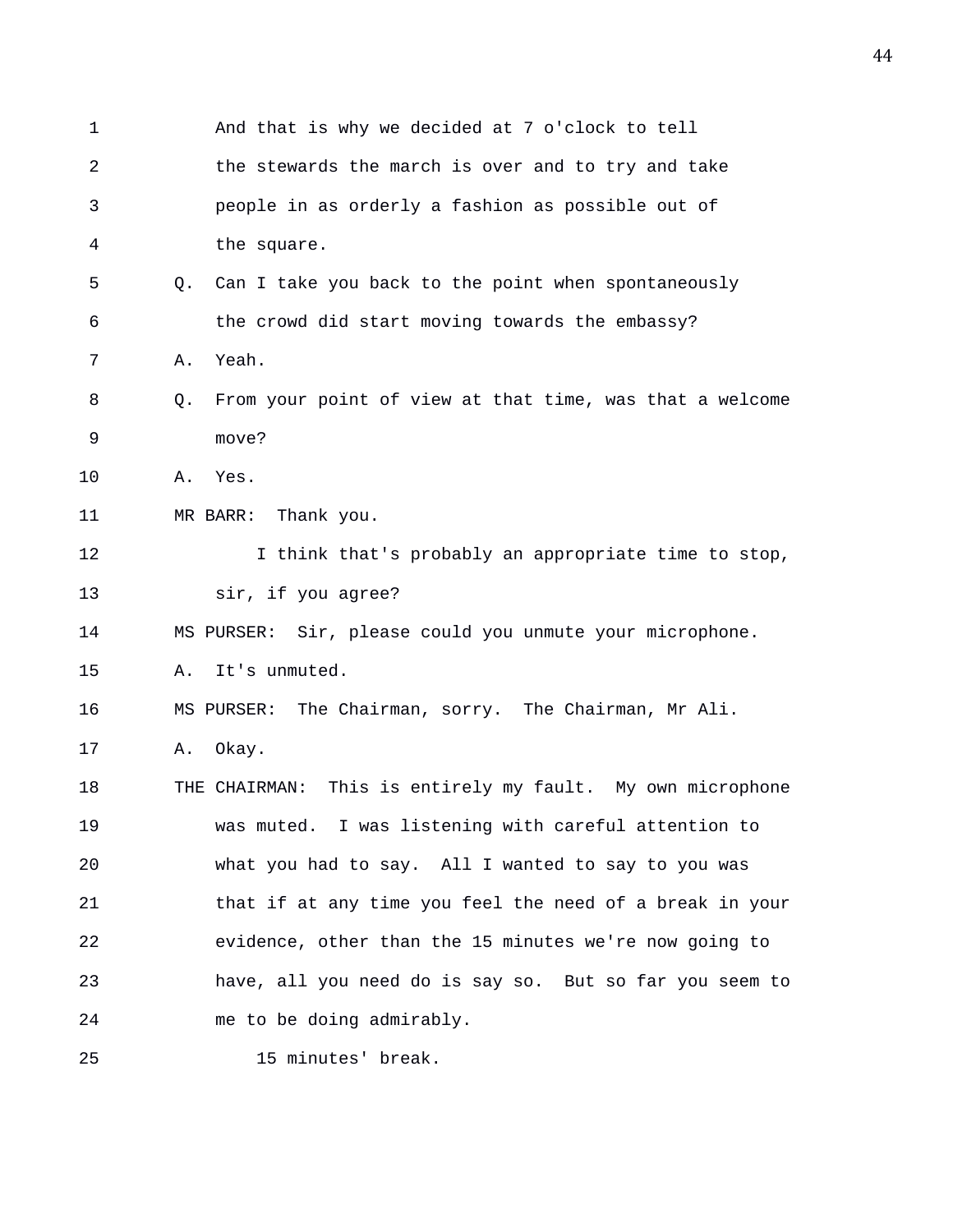1 A. Thank you. Is that you don't need me anymore today? 2 THE CHAIRMAN: No, I'm sorry, we will need you -- I'm afraid 3 your evidence is not over -- 4 A. Okay. No, no, that's fine. 5 THE CHAIRMAN: I'm grateful to you, but could you be back in 6 15 minutes. 7 A. Sure. Okay. 8 MS PURSER: Thank you, everyone. We will now take 9 a 15-minute break. We will be back at 11.30. 10 (11.17 am) 11 (A short break) 12 (11.30 am) 13 MS PURSER: Welcome back, everyone. I will now hand over to 14 the Chairman to continue proceedings. 15 Chairman. 16 THE CHAIRMAN: Thank you. Mr Barr, Mr Ali. 17 MR BARR: Thank you, sir. 18 Mr Ali, we dealt with the March 1968 demonstration. 19 I'd now like to just ask you a question about 20 the atmosphere in the immediate aftermath of that. For 21 that we'll need to go to a document. 22 Could we have, please, MPS0733 -- sorry, wrong 23 reference. 24 Could we have {MPS-0730911/4}, please. 25 A. Are you saying this to me?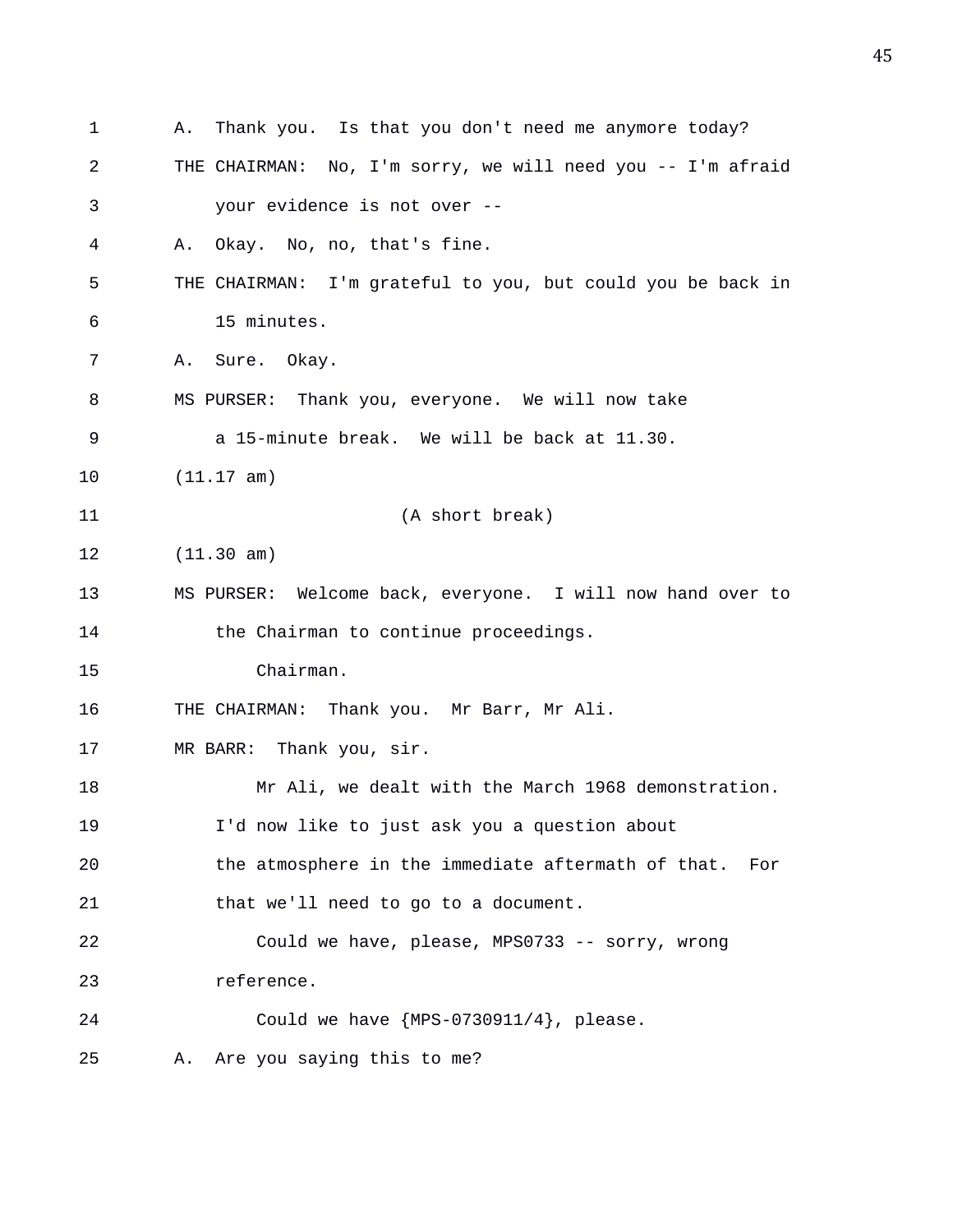1 Q. It will be brought up on the screen for you, Mr Ali. 2 A. Okay, thank you. 3 Q. Could we have that -- thank you. 4 Now, this is, on its face, a report on a press 5 conference -- 6 A. Mm. 7 Q. -- at which you were present. And it says, about 8 halfway down the page: 9 "The three spokesmen for VSC issued the following 10 statement ..." 11 And if it's an accurate document, then you were one 12 of the three people who were making that statement. 13 The passage I'd like to take you to is at the bottom 14 of the page. So could we scroll down, please. 15 So the passage that is underlined, perhaps you'd 16 like to take a moment to read the whole of that 17 paragraph, please. 18 A. Mm-hm. (Pause) 19 Yeah. 20 Q. Is that a statement to which you were associated? 21 A. I must have been. I can't remember it, but they 22 couldn't have put it out without my having seen it, 23 obviously, yeah. 24 Q. And does it accurately calibrate -- 25 A. Yeah.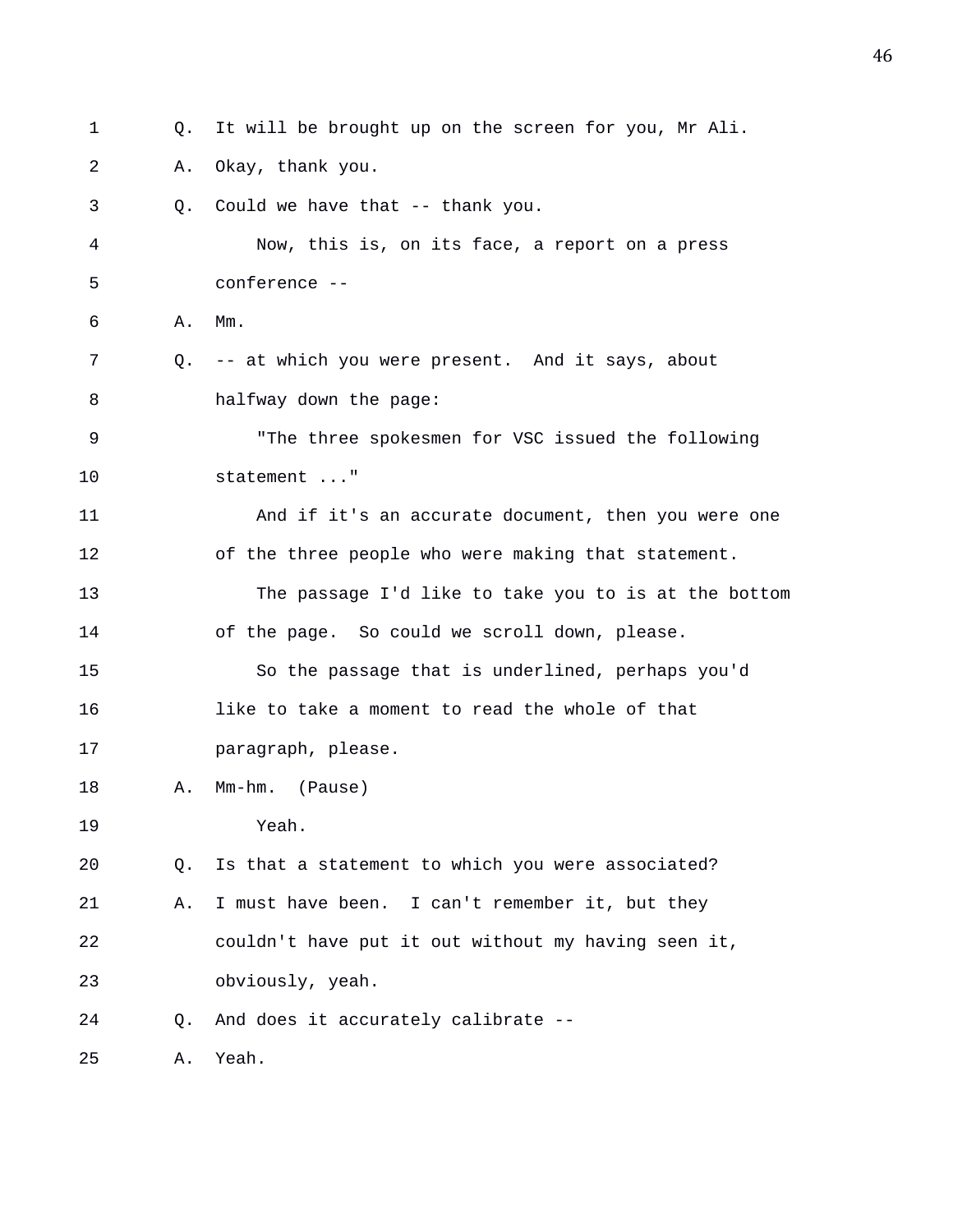1 Q. -- the level of militancy that you were seeking to 2 adopt?

3 A. Yes. The reference to the suffragettes in particular. 4 I mean, you know, we weren't going to go and stop horse 5 races. But we did stop, I think, before the March 6 demonstration, about -- I can't remember now, but eight 7 or nine top theatres, where we went up onto the stage in 8 the middle of the play and said, "We need to talk to you 9 about Vietnam."

10 By and large, interestingly, the actors were quite 11 hostile, as you can imagine. The audiences were 12 sympathetic. The only performance where the actors were 13 very friendly was the Black and White Minstrel Show, 14 where they all came and joined us and said, "We agree 15 with these young people; we should go on 16 the demonstration."

17 So that sort of disruption is basically what we 18 favoured.

19 And this was -- you know, that was it, really. 20 I mean, breaking windows we didn't actually carry out, 21 ever. But yes, you're right, the gist of that is an 22 accurate reflection.

23 Q. Thank you.

24 I'm going to move now to some of the -- the period 25 between the March and the October demonstration. I'd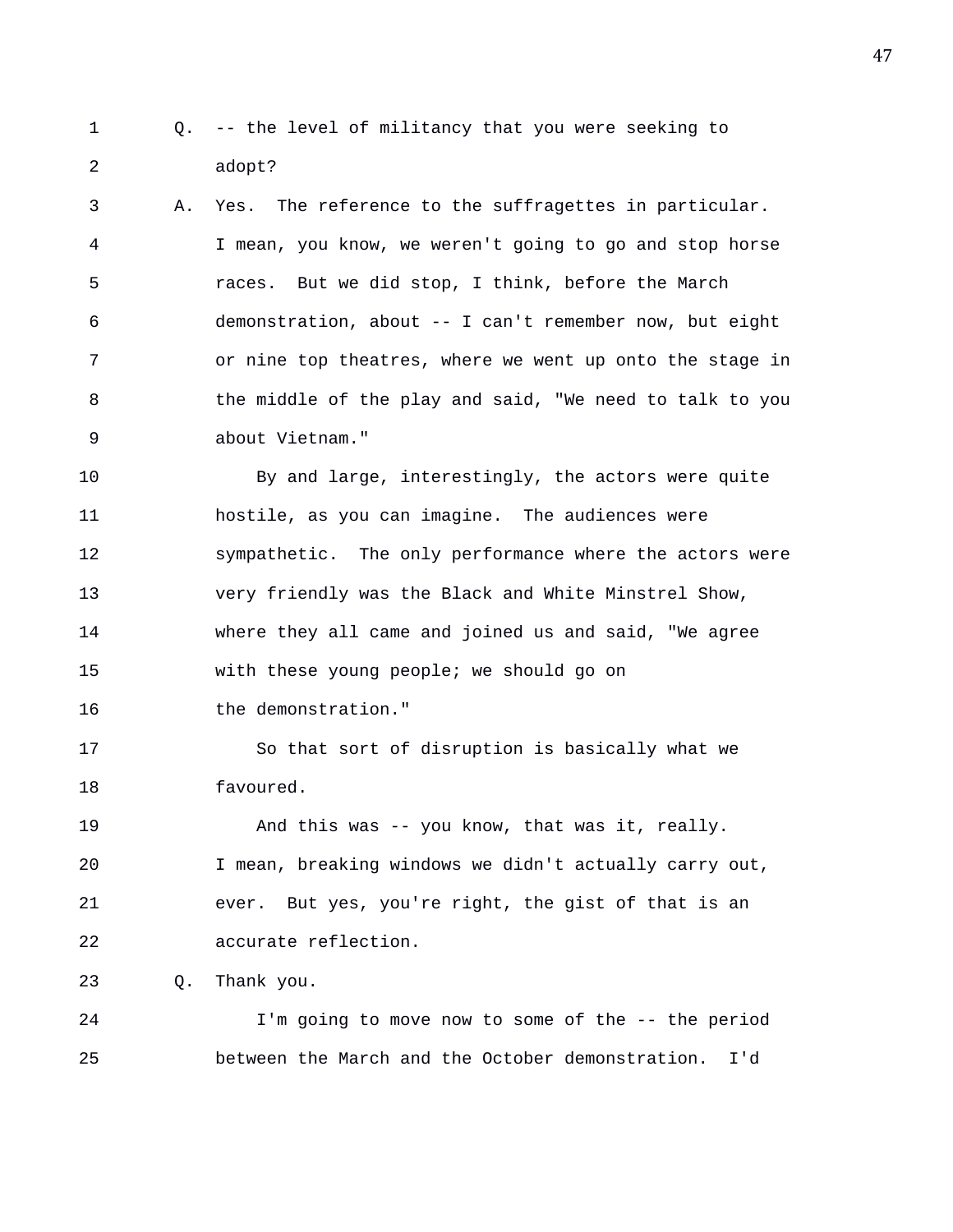1 like to start by taking you to a newspaper article which 2 **I'll have called up, please.** 

3 Could we have {MPS-0738678}, please. And if you 4 could zoom into the text. Thank you very much. 5 I'll give you a moment, Mr Ali, to read that. 6 A. Why -- why -- I mean, I can't remember saying that. 7 I mean, why the hell would I -- if we decide to occupy 8 the Bank of England. Maybe it was intended as a joke 9 really. I can't see that as a serious statement. 10 Q. What I wanted to ask you about this, Mr Ali, it's an 11 article from The Guardian. It's said to be dated 12 31 May 1968. 13 A. Yes. 14 Q. So in terms of preparations for the October 15 demonstration, it's quite early on. 16 A. It's very early off, but it's after May '68 in France, 17 don't forget. 18 But we did start preparing for the October 19 demonstration many months before. I mean, I literally 20 visited almost every university in the country, speaking 21 about it and what we planned, and -- etc, etc. I mean 22 this -- and don't be surprised if people decide it is 23 a joke really. 24 Q. Whether or not you -- 25 A. Maybe a bad joke, but it is that.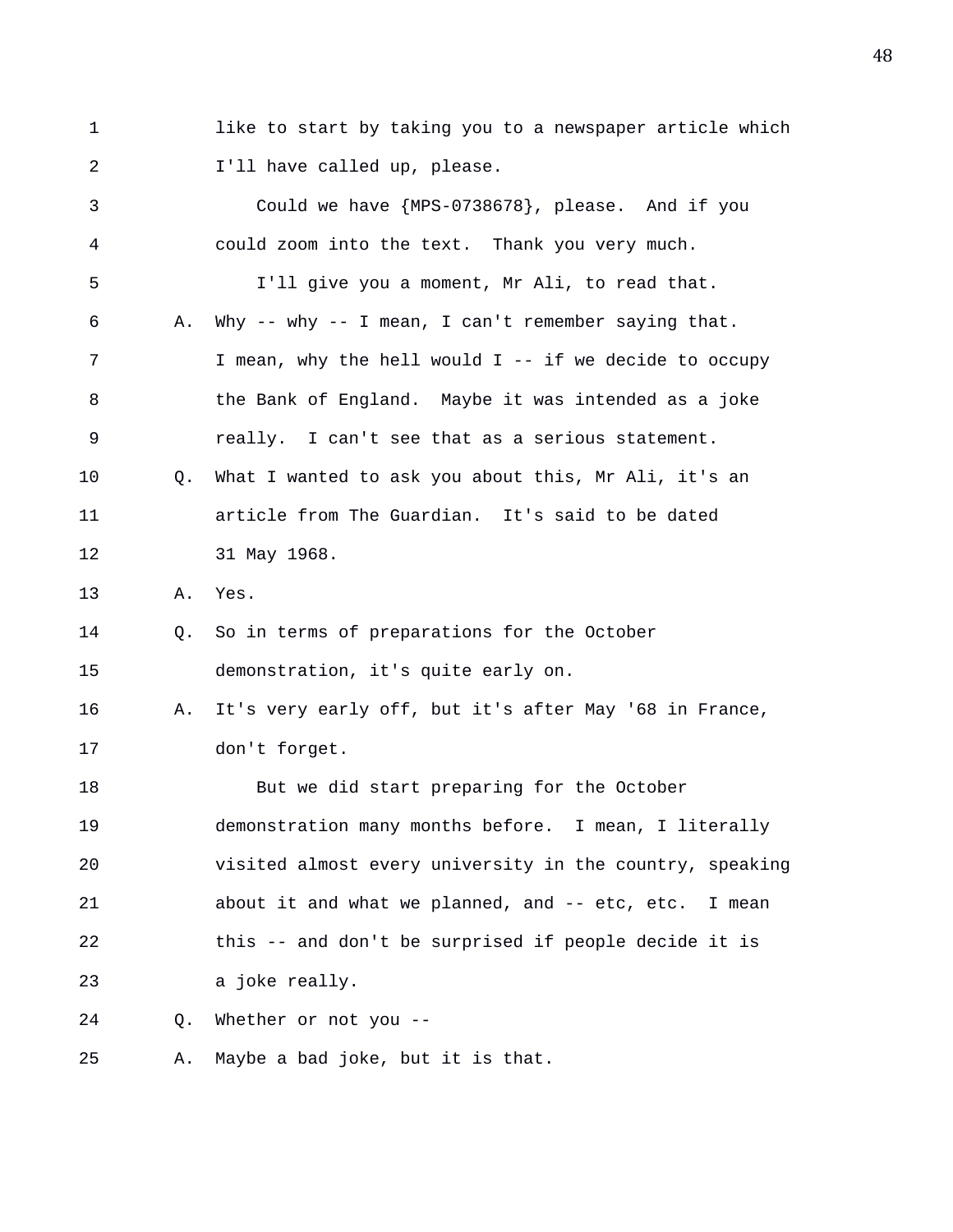1 Q. Whether or not you meant it seriously, Mr Ali,

2 the question I have for you is this: would it be fair to 3 say that at the early stages of preparations for 4 the October demonstration, there was uncertainty and 5 debate about what form it would take and what its 6 objectives might be?

7 A. There wasn't uncertainty on my part. I was very clear, 8 and so were Ernie Tate and Pat Jordan and other people 9 I worked with closely, that going back to 10 Grosvenor Square was a foolish thing to attempt. There 11 would be clashes, meaningless, because the objective of 12 going there could never be achieved. And this was 13 debated. Some people -- there was a big debate about 14 the location, which actually was a cover for what going 15 to the location meant.

16 And we decided fairly early on, I think by late 17 August, early September, a decision had been made that 18 we were going to march to Hyde Park and that the aim was 19 to get as many people as possible in the park. And 20 I remember saying to a press conference and to meetings 21 all over the land that: this is not a test of strength, 22 that idea should be put out of your heads; it's a show 23 of strength, to see what -- how many people we've got, 24 what our numbers are, and to try and win more and more 25 people over to the campaigns. That was the debate.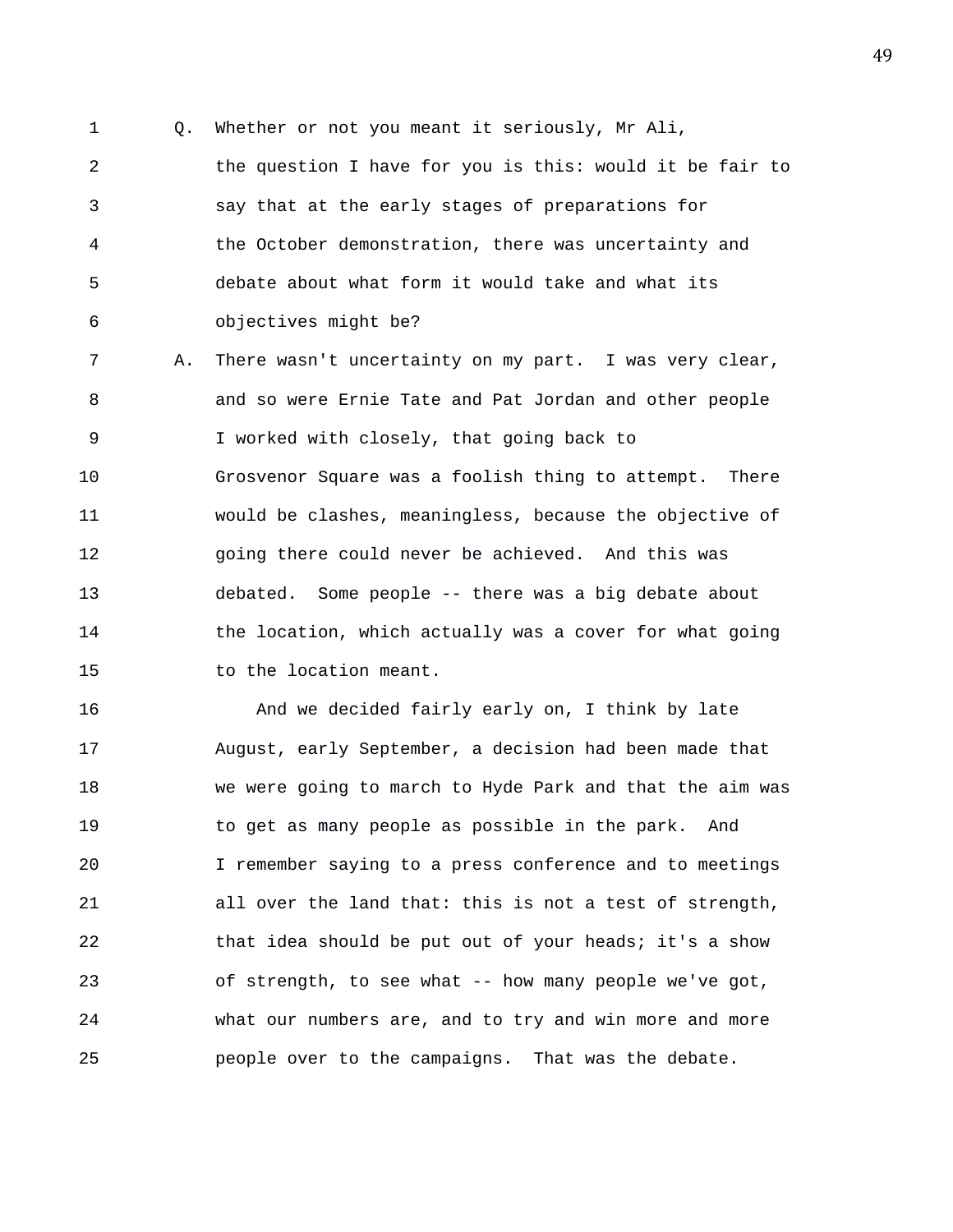1 **Here, the Maoists and anarchists differed with us** 2 and denounced us as sellouts and all that, and they did 3 go to Grosvenor Square in October, with virtually no 4 impact at all. And we had over 100,000 people, nearly 5 120,000 people in Hyde Park, which was a very large 6 assembly for its time. And for the first time, large 7 numbers of Labour Members of Parliament showed up as 8 well. 9 So, that's what the October mobilisation for 10 the October demonstration meant. 11 0. If I may stop you there, Mr Ali. 12 A. Yeah. 13 Q. I mean, I was going to come to it. I think you may have 14 been referring to the decisions taken at the Sheffield 15 conference in early September? 16 A. Yeah. 17 Q. The article that's on the screen at the moment is from 18 some months earlier. I'm understanding you to be saying 19 that if you did say this, then you said it tongue in 20 cheek? 21 A. Without any doubt. 22 Q. Would you accept, though, that once an idea like this 23 has been published in the national press, those with 24 responsibility for policing the event might be being 25 misled or sent on a wild goose chase?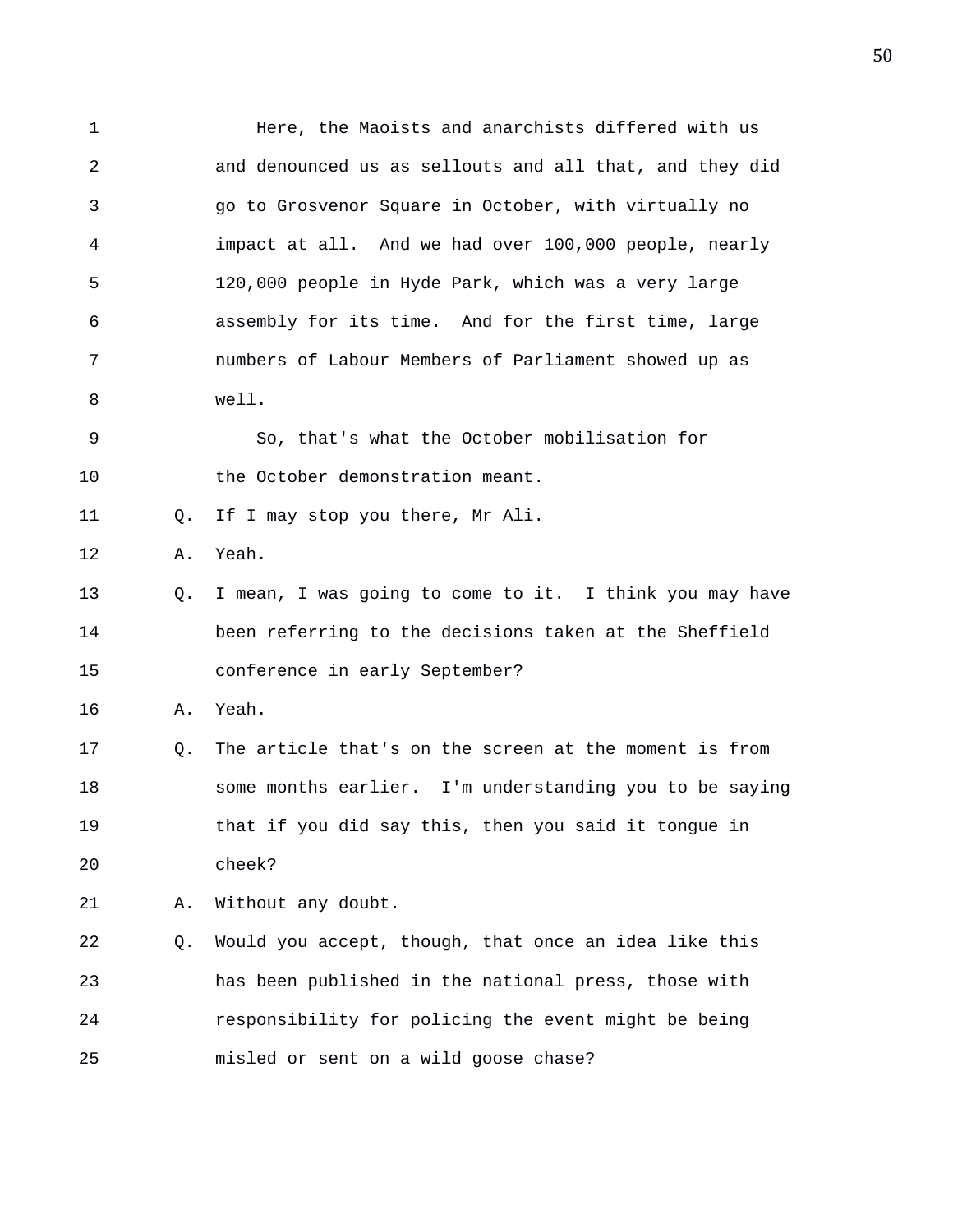1 A. I don't think so. I think most of the, you know, 2 Special Branch people were sent to these meetings. If 3 they had reported on where I said this, at 4 Warwick University, they would have known it was tongue 5 in cheek and the students started laughing. That's -- 6 you know. And it's a sort of two-paragraph report. 7 Clearly, whoever The Guardian reporter was didn't report 8 on the main speech or what was said, but picked on 9 the most sensational things, which one expects really. 10 But that's all I have to say about it. 11 Q. Thank you. 12 Could we have -- could we take that down, please. 13 I'm going to return to your book now, Mr Ali, to 14 page 293. 15 A. Mm. 16 Q. And this is a passage about the preparations for 17 October 1968. 18 A. Mm. 19 Q. I'm going to start at the second paragraph down, the one 20 that begins: 21 "Not that we were isolated ..." 22 "Not that we were isolated. There were large 23 numbers of Americans visiting Europe and from the SDS 24 militants who came to the Black Dwarf officers to 25 exchange experiences. We got a very clear idea as to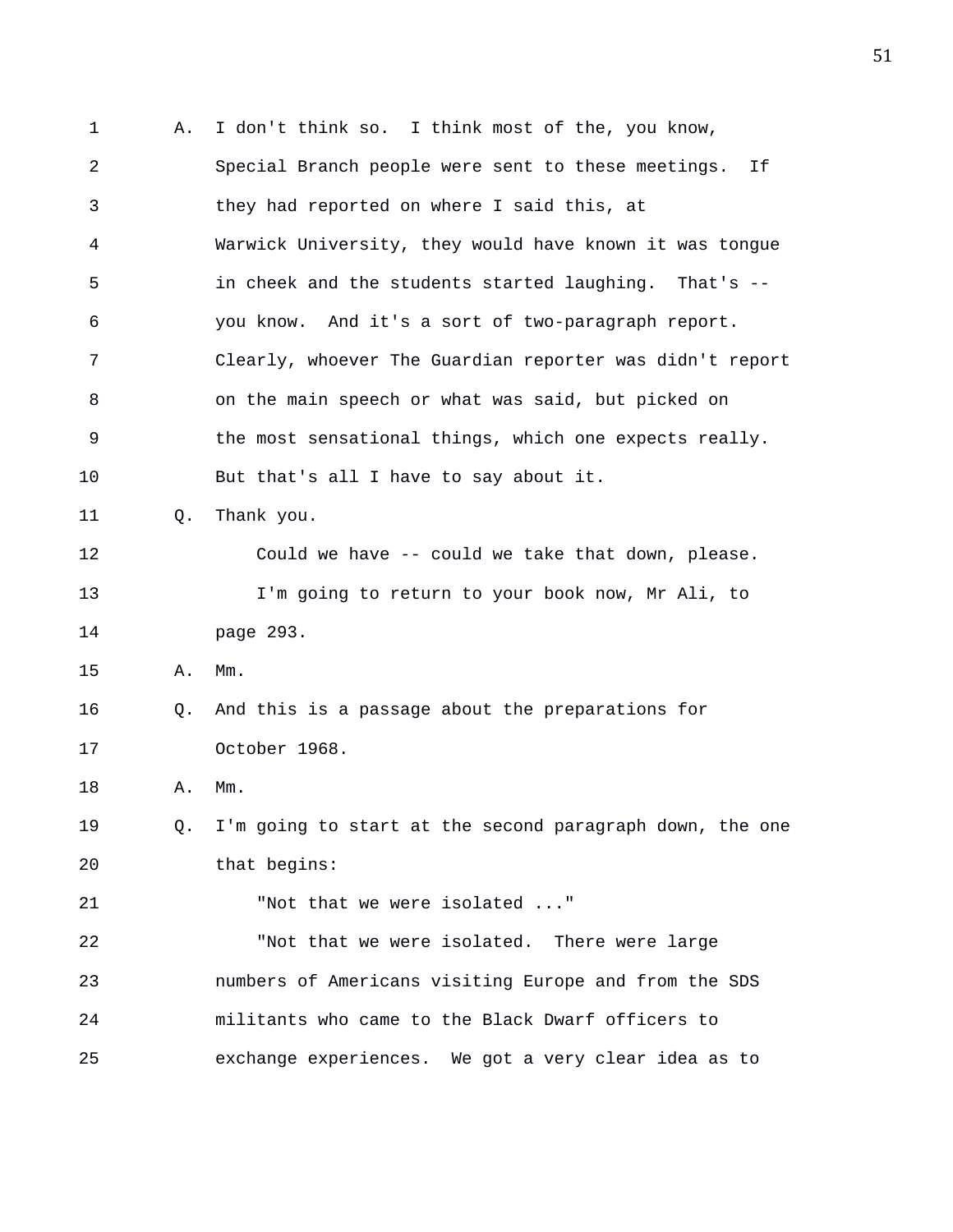1 the intensity of the struggle against the war.

2 I remember an SDS woman who stated in a matter of fact 3 way one afternoon that the only way to defeat the war 4 machine in her own country was to emulate 5 the NLF guerillas who had attacked the US Embassy in 6 Saigon. What she was suggesting was a campaign of 7 bombings in the United States, directed at military 8 installations and the headquarters of Dow Chemicals, 9 the manufacturers of napalm, and other corporations who 10 were maximising profits at the expense of the dead in 11 Vietnam.

12 "I argued against this course very strongly. 13 Perhaps I was tougher than I might have been because we 14 were in the middle of plans for the VSC's October 15 demonstration and ideas not completely dissimilar to 16 what the SDS-er was saying had been publicly aired. 17 Such a course was not simply wrong on principle and 18 foolish, it was suicidal in every sense of the word. 19 I must confess that whenever something like this was 20 suggested, I had to think very hard whether the person 21 who wanted to embark on such a course was somewhat 22 deranged or a straightforward provocateur. This was not 23 paranoia. We knew full well that phones were tapped, 24 mail was opened, and there was Special Branch 25 infiltrators in VSC. This was part of the routine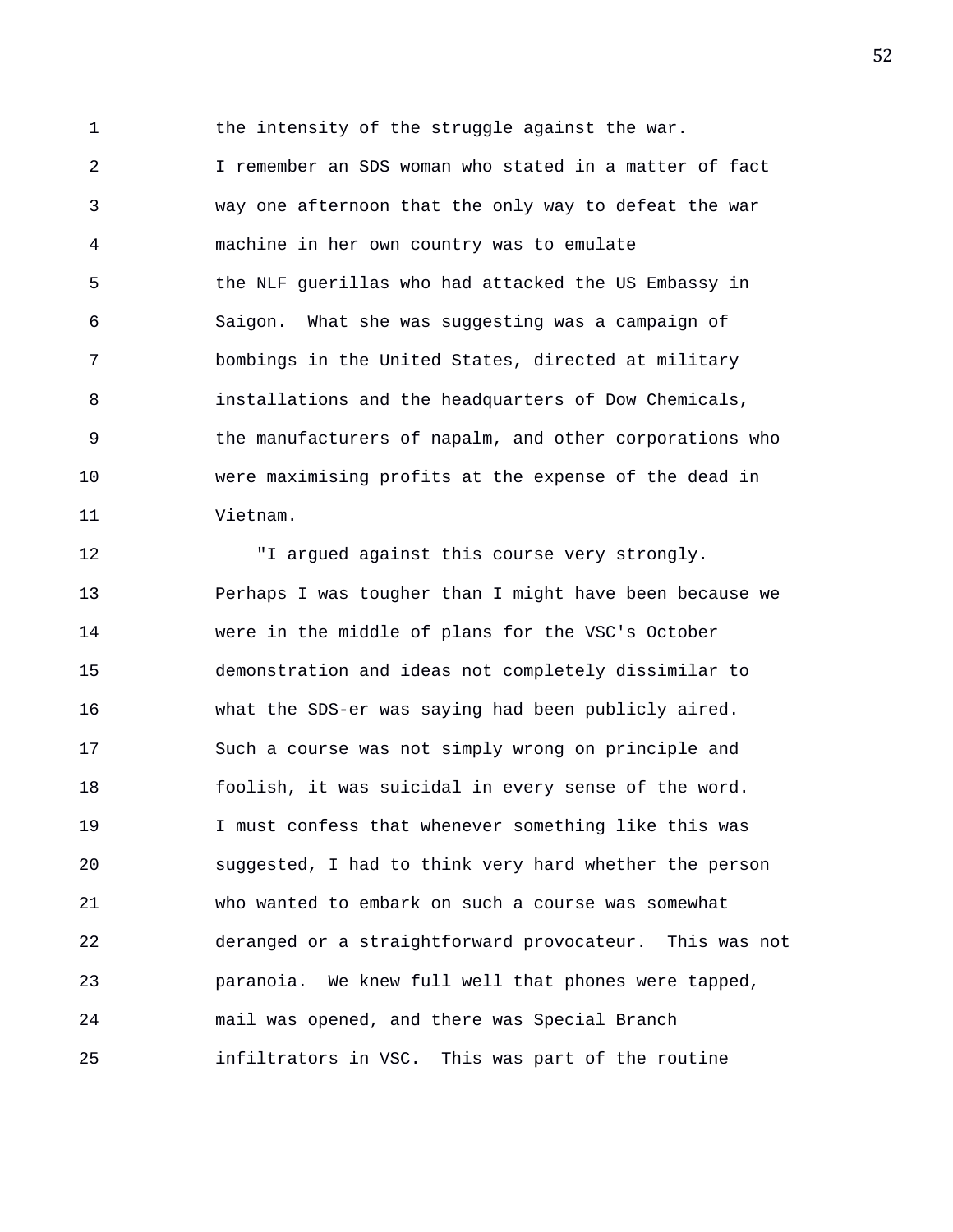1 functioning of a capitalist democracy. In fact, on one 2 occasion, a postman had dragged me out of the office and 3 told me that our letters were opened every day before 4 being delivered."

5 Now, what I'd like to ask you about that is, is it 6 right, as you've written there, that you were very 7 strongly against the use of violence of the magnitude 8 **proposed** by the SDS-er.

9 A. This was an American SDS, by the way, not a German. 10 Yeah, I was, yes.

11 Q. And now the next questions are about what you knew about 12 infiltration. What Special Branch infiltration of 13 the VSC did you know about at this stage?

14 A. Well, we had no evidence, obviously. How could we? But 15 we were not in any doubt that, especially after March -- 16 it's difficult to imagine now, but after the March '68 17 clashes in Grosvenor Square, there was hysteria in 18 a bulk of the press, with all sorts of things being 19 said, etc, etc. So, if they hadn't been in there prior 20 to March, which was also unlikely, there's no doubt they 21 would have tried to get in after the March '68 22 demonstration. So one just -- I assumed this.

23 We knew we were being spied on by the Post Office, 24 the postal worker, and we knew phones were tapped 25 because occasionally mistakes were made. Sometimes even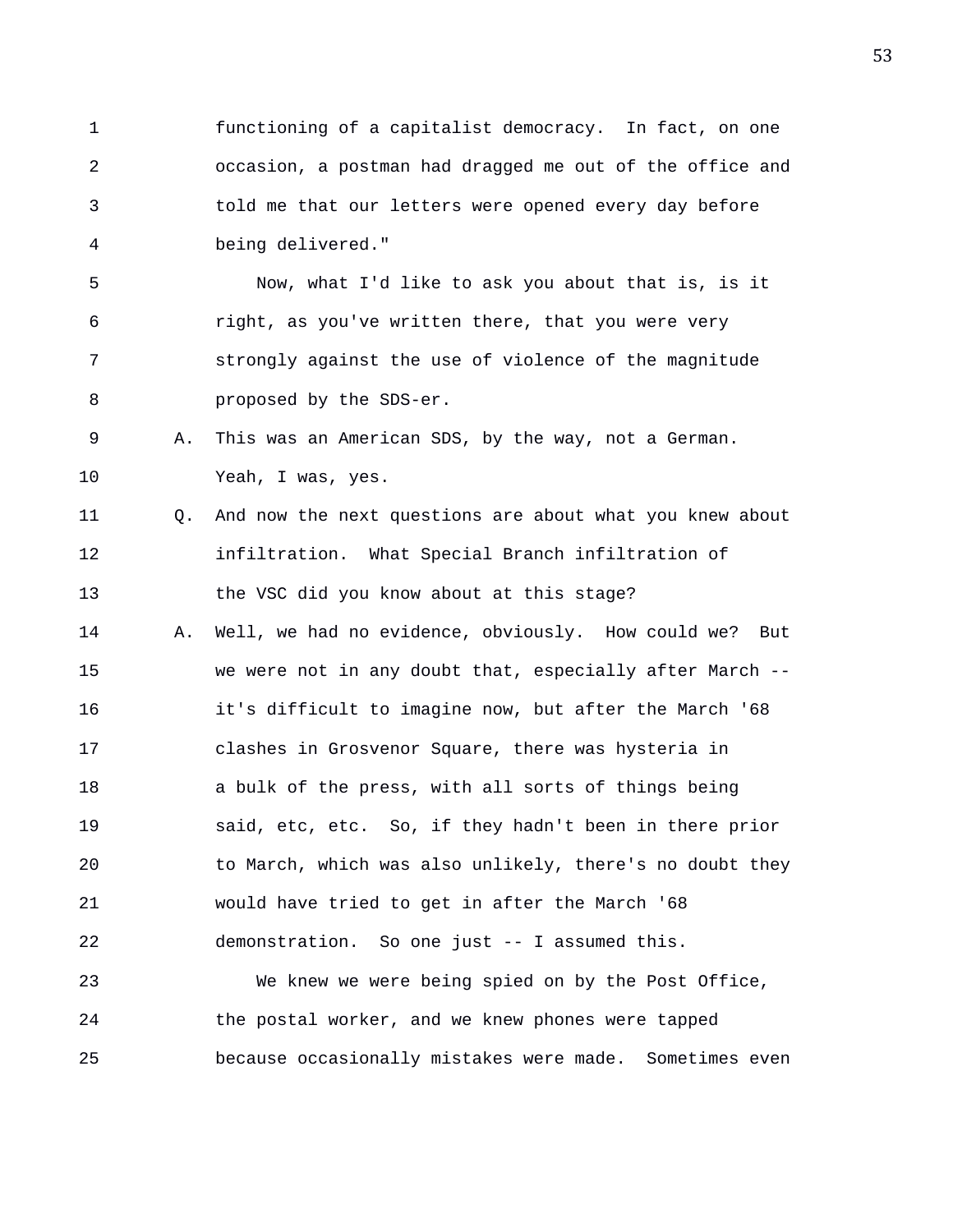1 in the letters we got, the wrong letter had been put 2 into the letter which we should have had, completely 3 unrelated to the VSC or the Black Dwarf. So we had 4 a pretty good idea that this was going on, yeah.

5 Q. Thank you.

6 Now, we're going to come to the decision that you 7 talked about earlier in September which cemented 8 the aims for the October demonstration. What I'd like 9 to ask you next is, in the period before that decision 10 was taken, were there meetings of the inner circle that 11 you described to -- as having met before the March 12 demonstration, discussing an unofficial aim for 13 the march?

14 A. No, we were -- there was, within the inner circle, 15 complete agreement with the view I had put forward very 16 strongly, that the October demonstration should be 17 a show of strength and not a test of strength. That 18 was -- that was accepted.

19 Q. Can we now go back to your book, please, to page 294 and 20 the bottom paragraph of 294.

21 A. Yeah.

22 Q. That reads:

23 "Our officers had now become a regular port of call 24 for visiting revolutionaries from all around the world. 25 One night, a group of hippy anarchists slept in our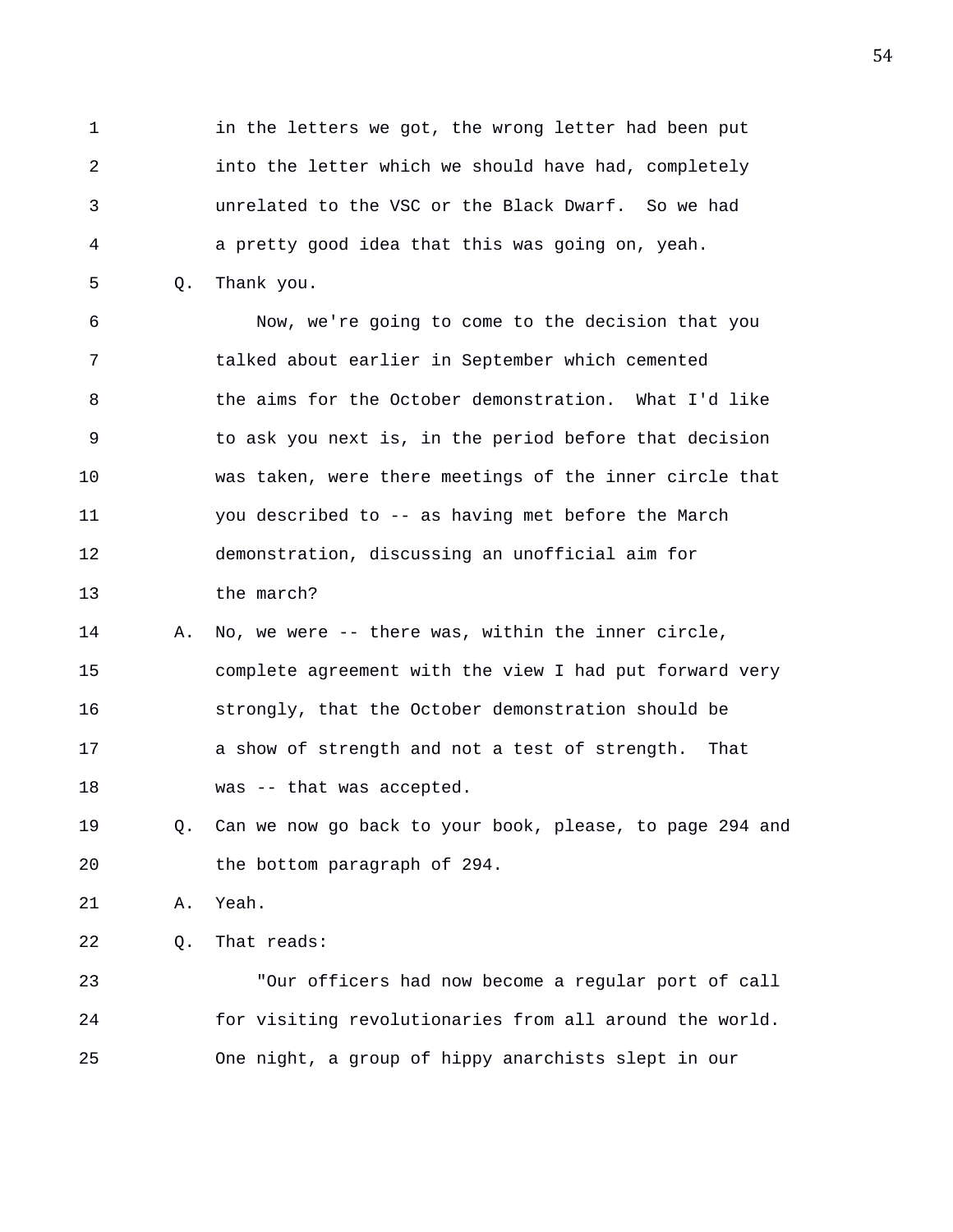1 distribution office. While eating lotuses that night, 2 they painted a large diagram of how to make a Molotov 3 cocktail on the wall."

4 I'm going to skip the next passage and pick up, 5 about six lines down on page 295:

6 "We covered up the offending drawing on the wall 7 with a large poster and it was agreed to paint it out as 8 soon as possible. The very next day, our offices were 9 raided by Scotland Yard. A team of Special Branch men 10 and a woman went straight to the poster covering 11 the drawing, removed it and photographed the crudely 12 drawn diagram."

13 Could you just help us, please. Which officers are 14 we talking about?

15 A. I -- I don't know. I'm not a big expert on this, but 16 I named the officer. Maybe, you know:

17 "Chief Inspector Elwyn Jones then interviewed me at 18 length and warned me that they would be preparing 19 a report for Sir Norman Skelhorn,

20 Director of Public Prosecution ..."

21 Q. Forgive me, Mr Ali, I didn't say --

22 A. That's why I'm saying that I don't know what -- whether 23 Chief Inspector Elwyn Jones was an ordinary policeman or 24 a Special Branch.

25 Q. Forgive me. That's not my question. I was asking you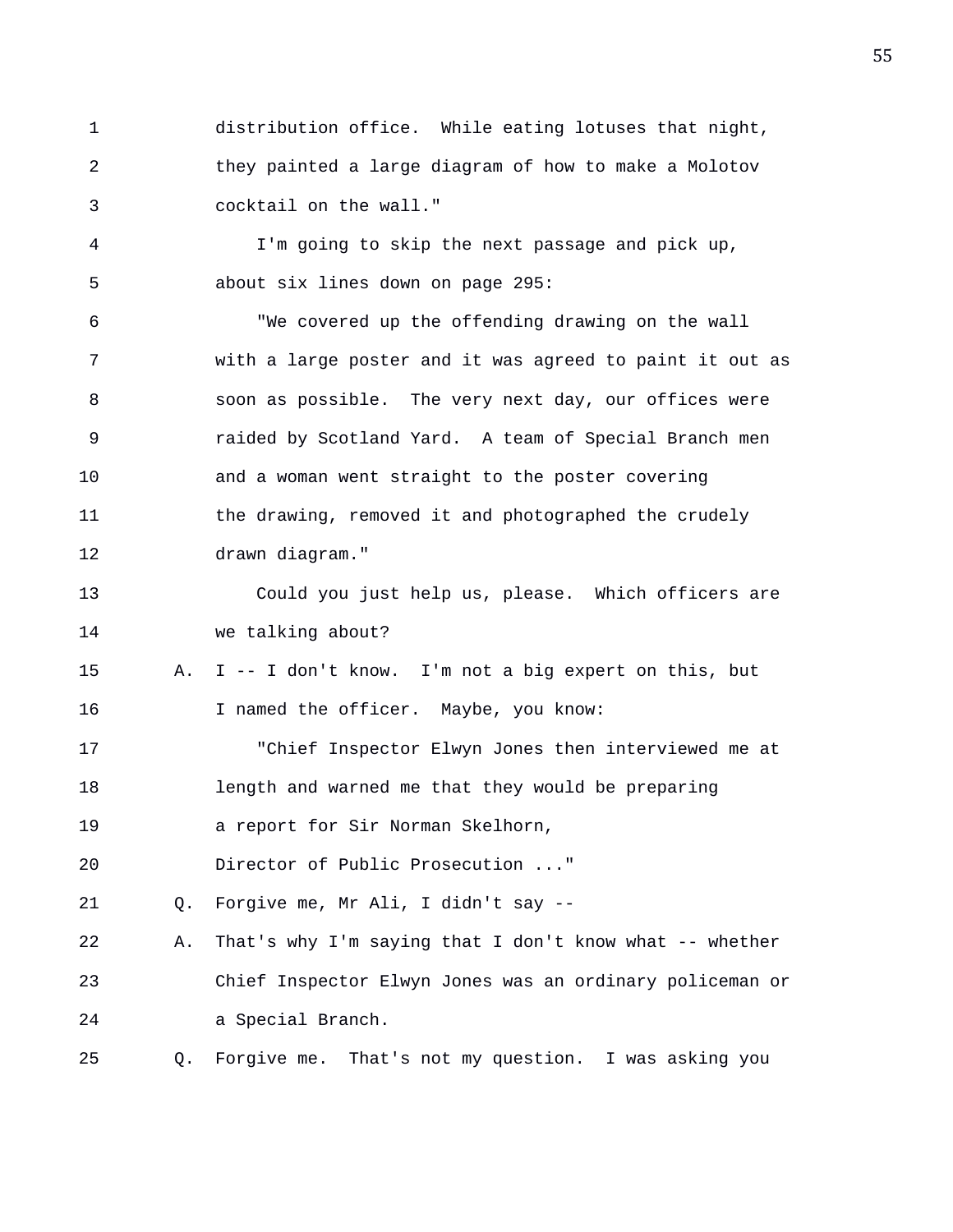1 which "offices"?

2 A. Ah, sorry, I didn't get that.

3 The offices were the offices of the Black Dwarf in 4 Soho, the newspaper I edited at the time. And, 5 you know, lots of visiting sort of foreigners of all 6 hues would often come in and not move and say, "We have 7 nowhere to say, can we stay the night?" So we were 8 rather lax on that front. We were, you know, quite 9 generous, and said, "Well, we're not going to be here at 10 night, let them use it." After that event we became 11 very strict, as you can imagine. 12 Q. On the topic of Molotov cocktails, was a Molotov 13 cocktail ever used at any VSC demonstration, to your 14 knowledge? 15 A. No. 16 Q. Did you or your colleagues in the organising committee, 17 the National Committee, ever come to know of anyone who 18 was proposing or intending to take a Molotov cocktail to 19 a VSC organised demonstration? 20 A. Not to my knowledge. 21 Q. I now would like to turn to the meeting of the National 22 Committee in Sheffield, which was held on 8 and 23 9 September 1968. You cover that in your book at 24 page 297. You describe, at the top of page 297: 25 "There was one important tactical question facing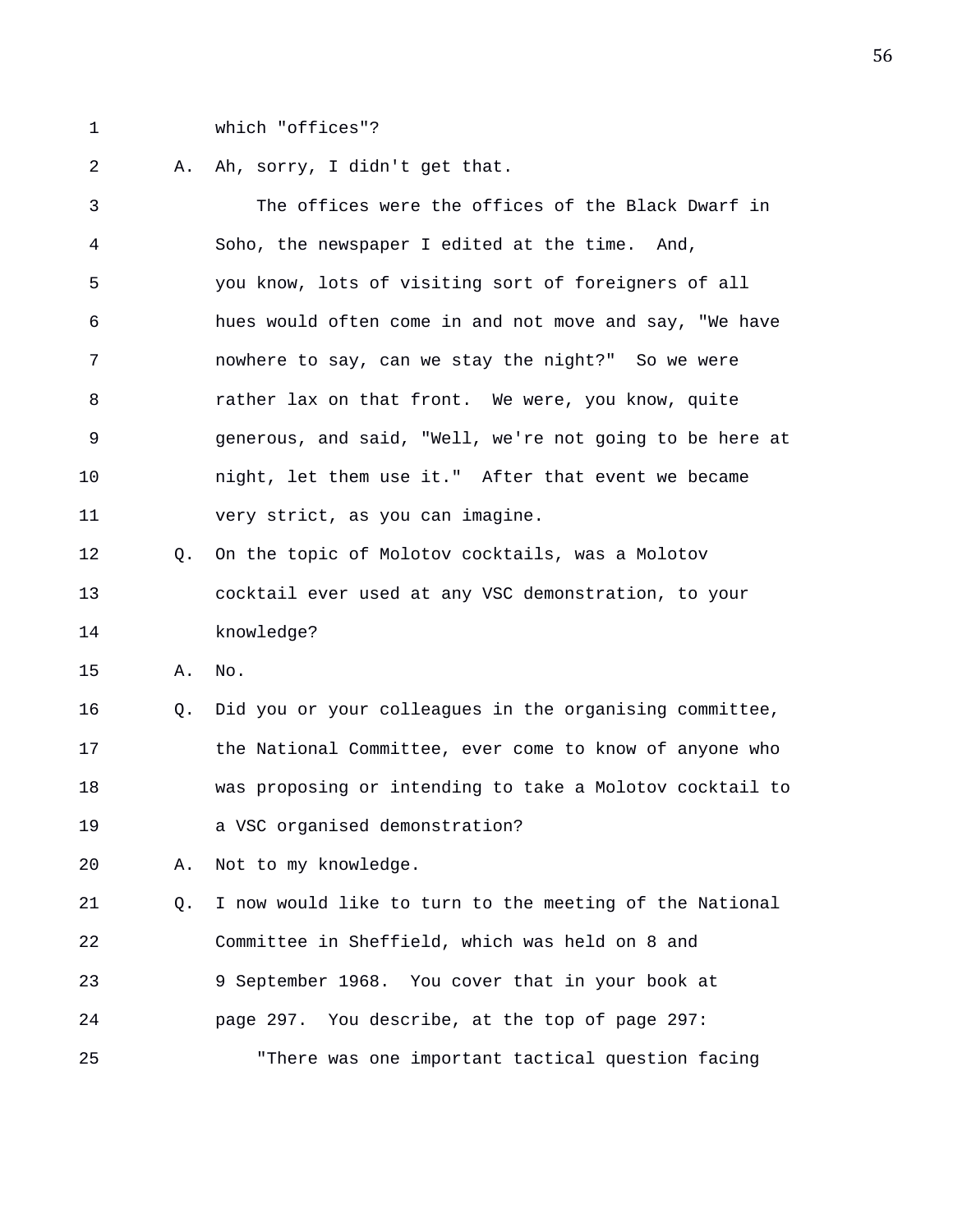1 the Vietnam Campaign: should we or should we not march 2 to the American Embassy in Grosvenor Square. There were 3 differences of opinion on this question and it was 4 agreed to take a decision at our National Committee 5 meeting in Sheffield on the weekend of the 8 and 6 9 September."

7 A. Mm-hm.

8 Q. You then describe how difficult it was to actually find 9 somewhere to meet, and you eventually met in a bomb 10 crater near Ringinglow, a dozen miles from Sheffield. 11 And if I pick up the narrative there, you say:

12 "The discussion commenced, and it soon became 13 obvious that an overwhelming majority was of the view 14 that 27 October should be a show rather than a test of 15 strength. We discounted the possibility of occupying 16 the US Embassy, even with 100,000 people. The police 17 were now well prepared. The Labour government had 18 engendered a national hysteria. The media were still 19 very strong on their line of subversive plans to seize 20 the Stock Exchange, and any real attempt to take 21 the embassy would, we were convinced, lead to bloodshed. 22 None of us was prepared to play with anyone else's life. 23 We did nonetheless agree to take over the streets and 24 not tolerate any heavy police presence."

25 Now, that is very much what you said a moment ago,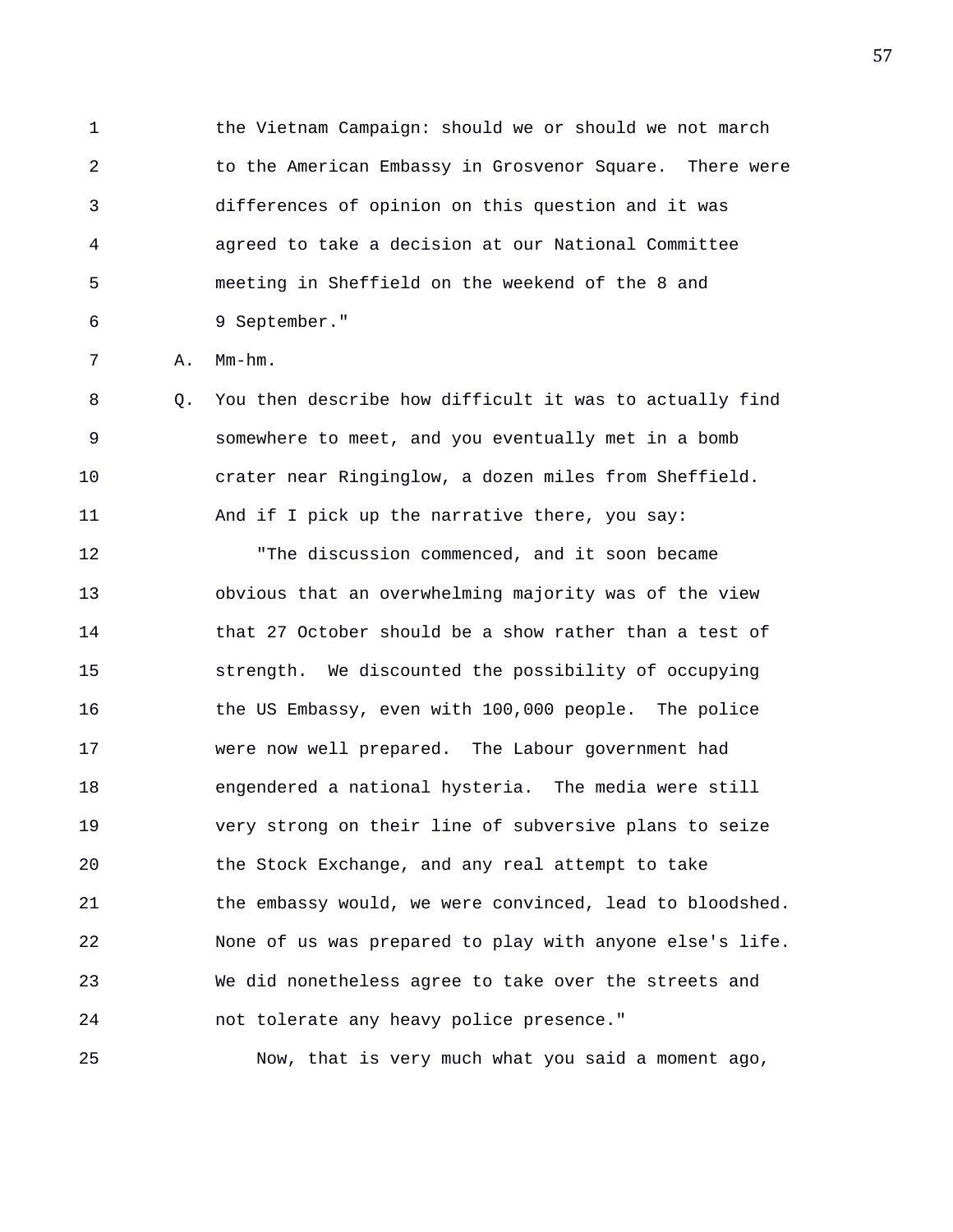| 1  |    | Mr Ali. What I would like to ask you is, after that      |
|----|----|----------------------------------------------------------|
| 2  |    | decision was taken --                                    |
| 3  | Α. | $Mm$ .                                                   |
| 4  | О. | -- did the strategy ever change?                         |
| 5  | Α. | That was the last of the big Vietnam --<br>No.           |
| 6  |    | anti-Vietnam War demonstrations in this country. There   |
| 7  |    | were a few others when Nixon and Kissinger invaded       |
| 8  |    | Cambodia, but not large ones. The movement -- that       |
| 9  |    | demonstration marked both the peak of the movement and   |
| 10 |    | the beginning of its decline.                            |
| 11 | О. | And so the tactic was encapsulated -- or the strategy is |
| 12 |    | encapsulated in a show rather than a test of strength?   |
| 13 | Α. | Very much so.                                            |
| 14 | Q. | And that was, is it fair to say, reflected in the choice |
| 15 |    | of route?                                                |
| 16 | Α. | Yeah, without any doubt.                                 |
| 17 | Q. | I'd like to take you now to a police report about that   |
| 18 |    | National Committee meeting. Could we have up, please,    |
| 19 |    | {MPS-0730063}. Could we have page 6, please              |
| 20 |    | ${MPS-0730063/6}.$                                       |
| 21 |    | This is a report of Chief Inspector Dixon's.<br>It's     |
| 22 |    | dated 10 September 1968. Mr Ali, could I ask you to      |
| 23 |    | read the top paragraph.                                  |
| 24 |    | (Pause)                                                  |
| 25 | Α. | It's false. It's completely false --                     |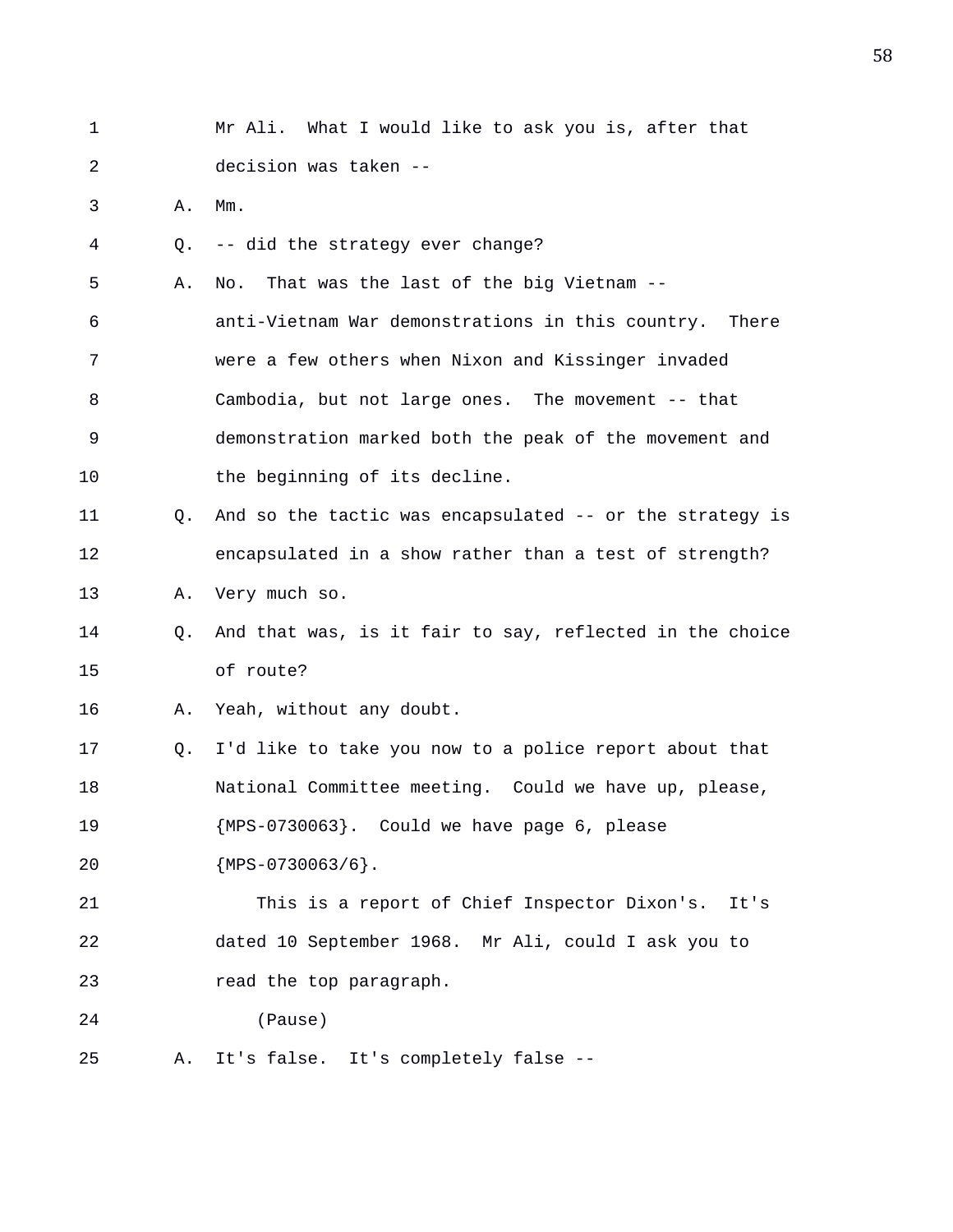- 
- 1 Q. -- (overspeaking) --
- 2 A. -- violent confrontation planned at Australia House and 3 Whitehall or anything remotely resembling that. I mean, 4 it's fantasy land.
- 5 Q. The assessment that the "talk about excluding militants 6 and strict stewarding", was there talk about excluding 7 militants and strict stewarding?
- 8 A. There was talk about excluding those who wanted to come 9 and drag demonstrators away to Grosvenor Square, yeah. 10 We never described them as "militants". We said if 11 there's an attempt to disrupt the demonstration at any 12 stage -- this is the October demonstration -- people 13 should be gently removed by our own stewards.
- 14 And we, you know, spoke to the police at the time, 15 saying it would be fair better if they were not seen on 16 the demonstration, that the policing was very low level 17 and low scale. And they agreed.
- 18 So if you look at images, I think ITV actually 19 filmed that demonstration from the Embankment to 20 Hyde Park. The whole thing was broadcast live on 21 British television. Very, very few policemen on it, and 22 very few incidents leave -- you know, there was no 23 violent confrontation at Australia House by 24 the Australians and New Zealanders against the war, who 25 were very angry because Australia had sent in troops.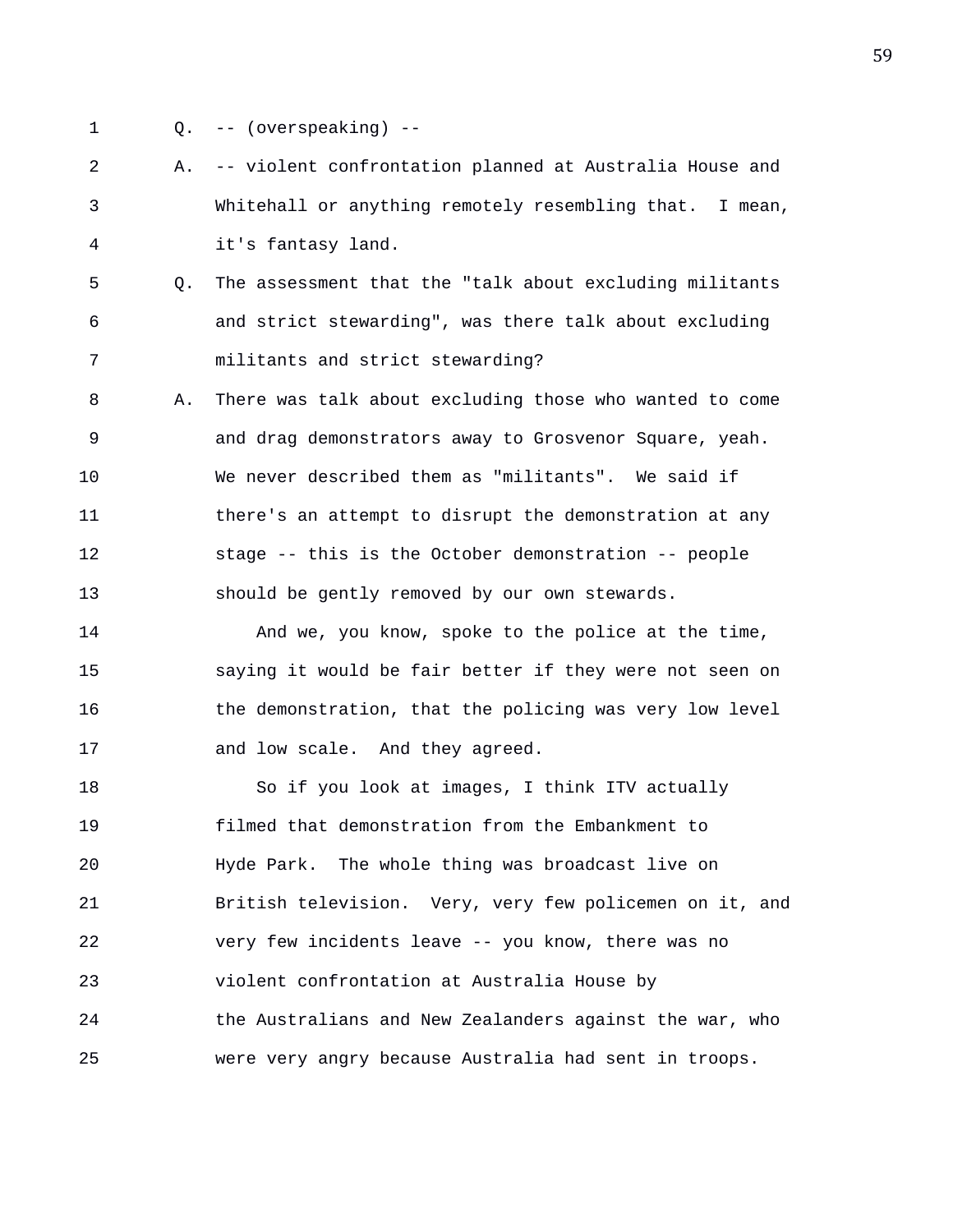1 And certainly we never discussed it. And this 2 "breakaway movements against other buildings ..." this 3 is not true. Really, this is fantasy land and trying 4 to -- I mean, I don't know what he's talking about. 5 Q. Were there any -- was there any discussion about 6 the possibility that there might be violent 7 confrontation, whether expressed as a fear, or in any 8 other respect? Can you recall that? 9 A. No, I cannot recall that at all. I mean, this is -- 10 you know, we were -- once we had decided on the tactics 11 for the October '68 demonstration, we were very clear 12 and said it publicly, privately to each other, to groups 13 who disagreed with us. We said, "This is a decision 14 that's been taken and we're going to stick with it." 15 Q. Now, there's one thing that does appear to be common 16 ground is the route of the demonstration that you 17 decided upon. 18 A. Yeah. That was -- yeah, that was a route we'd agreed 19 with the police in advance, yeah. 20 Q. You anticipated my next question. 21 How quickly did that route become public, can you 22 recall? 23 A. I don't think it did become public until the week of 24 the demonstration, and then we said, "This is the route 25 we're marching on and all VSC supporters should come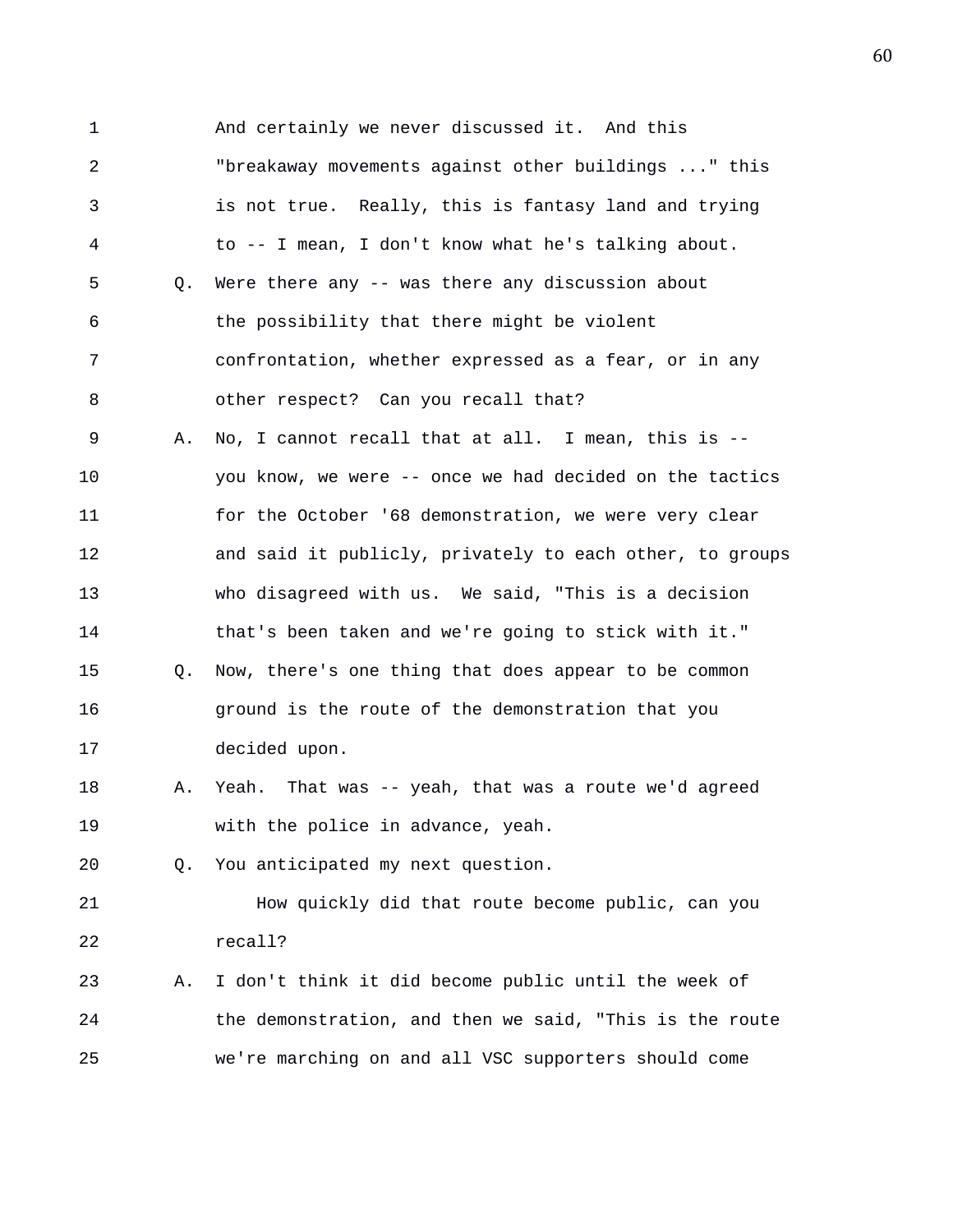1 down this route." And we made it very clear we were not 2 going to Grosvenor House. There was an attempt made -- 3 where was it made now? -- as we were going down on 4 the way to Hyde Park, near Piccadilly, if my memory is 5 right, but it may be wrong, by some Maoists to come and 6 agitate and say, "Don't go down to Hyde Park, come with 7 us to Grosvenor Square." And they were gently -- very 8 gently talked to by our stewards and they left. And 9 no one followed them. The discipline on that march 10 was -- was quite amazing, actually. 11 Q. We will come to some very interesting documents to that 12 effect in a little while, Mr Ali. 13 Here -- back here in September -- 14 A. Mm. 15 Q. -- it might be said from a police point of view that 16 knowing as early as September that the VSC's strategy 17 for the march and the route it was going to take was 18 valuable intelligence which enabled it better to prepare 19 to police the demonstration. What would you say to 20 that? 21 A. I don't fully understand your question. That if who 22 knew? That the police knew that -- 23 Q. This is a police report. They know within -- this 24 report was written on the 10th. They know within a day 25 of the conference finishing what the decision that had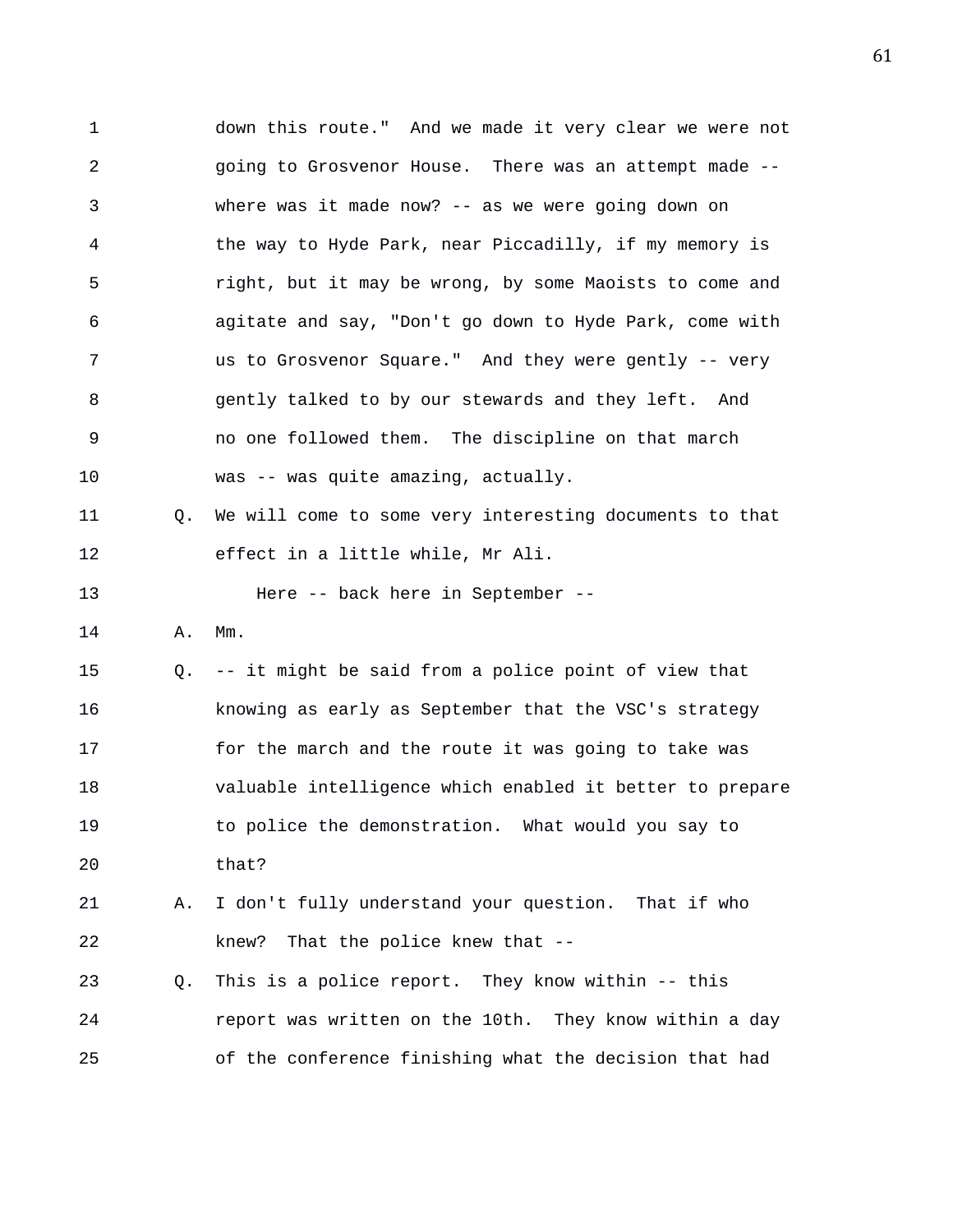1 been taken was. You've helped explain, it wasn't made 2 public until somewhat later.

3 A. Yeah.

- 4 Q. The proposition I'm putting to you is: would you agree 5 that that might be seen, from a police point of view, as 6 valuable intelligence to help them prepare in good time 7 to police the demonstration?
- 8 A. Not necessarily, really, because, I mean, virtually 9 every demonstration that we had organised, we had 10 discussed -- even March '68 -- we had discussed 11 the route with the police. We always did that. 12 Whatever else happened or didn't happen, the route was 13 always known to the police. So, to infiltrate a member 14 onto the VSC National Committee just to get information 15 like this was a waste of resources, in my opinion. It's 16 not something that was necessary at all. The normal 17 police force would know and make the decisions they did, 18 which they did.

19 Q. It might be said, Mr Ali, that knowing that this was 20 a decision taken by the National Committee, which might 21 be thought to go some way to rule out there being any 22 hidden agenda, was itself valuable intelligence. Would 23 you agree with that proposition?

24 A. I wouldn't particularly refer to it as either "valuable" 25 or "intelligence" really, because the minute all these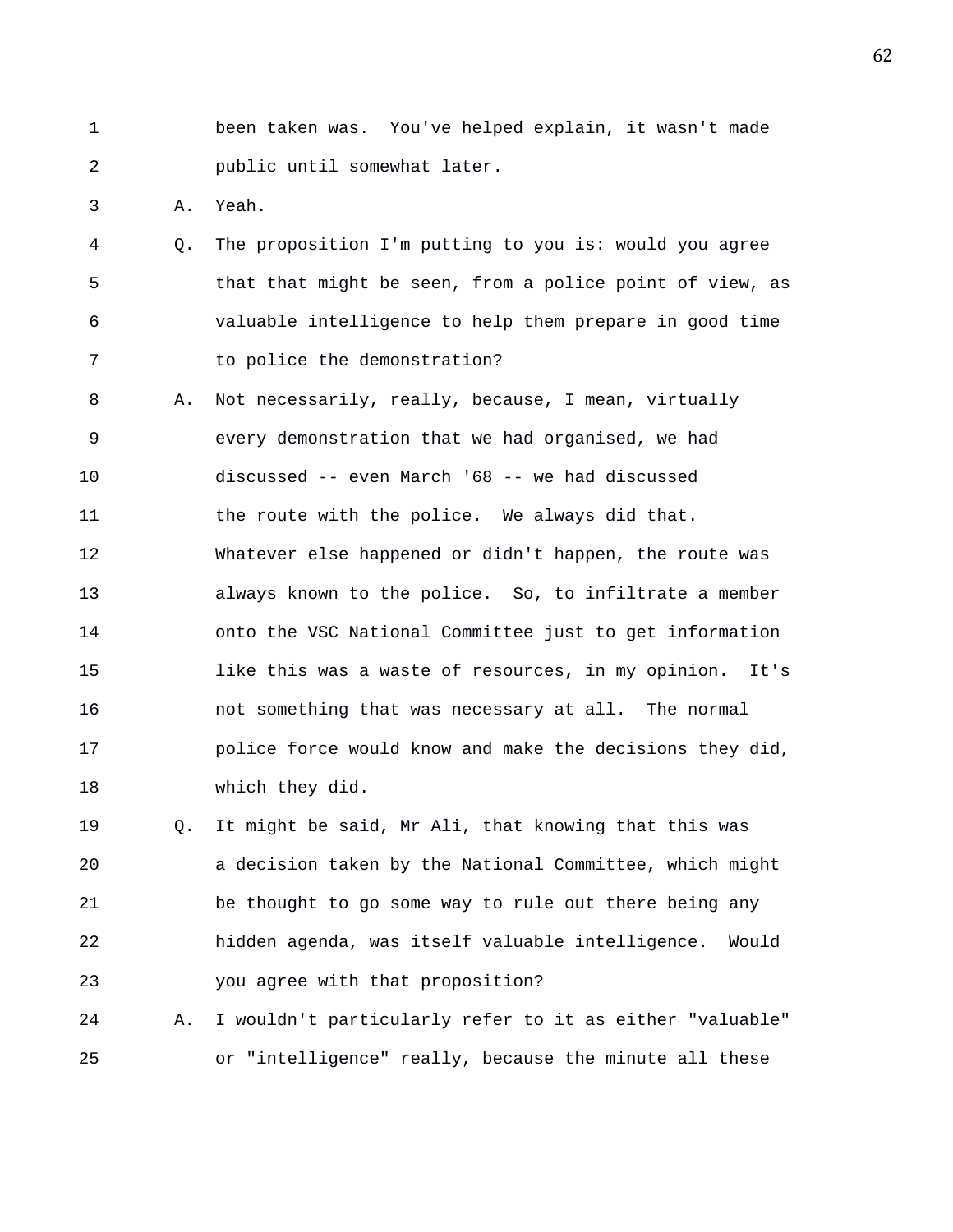1 National Committee members got back to their home towns 2 and discussed with local VSC committees, it would have 3 been known. And also, I'm slightly -- slightly -- I'm 4 just sort of thinking aloud now, that the actual route 5 of the march hadn't been agreed at the time that VSC 6 meeting took place. That would only be agreed with 7 Scotland Yard once we had told them that we were going 8 to march from the Embankment to Hyde Park. And often 9 the police suggested the best route, to be fair. So, 10 there wouldn't have been so much detail -- detail 11 about it, leave alone anything else.

12 So I would challenge the view that this intelligence 13 was all that vital or necessary.

14 Q. I think it's fair to say there was quite a large public 15 meeting not long after this, at which the anarchists 16 proposed a different route, and so the route was being 17 debated publicly not long after this.

18 A. Yeah. Maybe, yeah. I mean, I see the reference to 19 the -- the anarchist conference. And there were others, 20 the Maoist groups, etc, who didn't want this to happen, 21 and there were lots of people disagreed with us, because 22 what they wanted was a repeat punch-up in 23 Grosvenor Square, which we were opposed to.

24 Q. Thank you.

25 I'm going to move on to a completely different event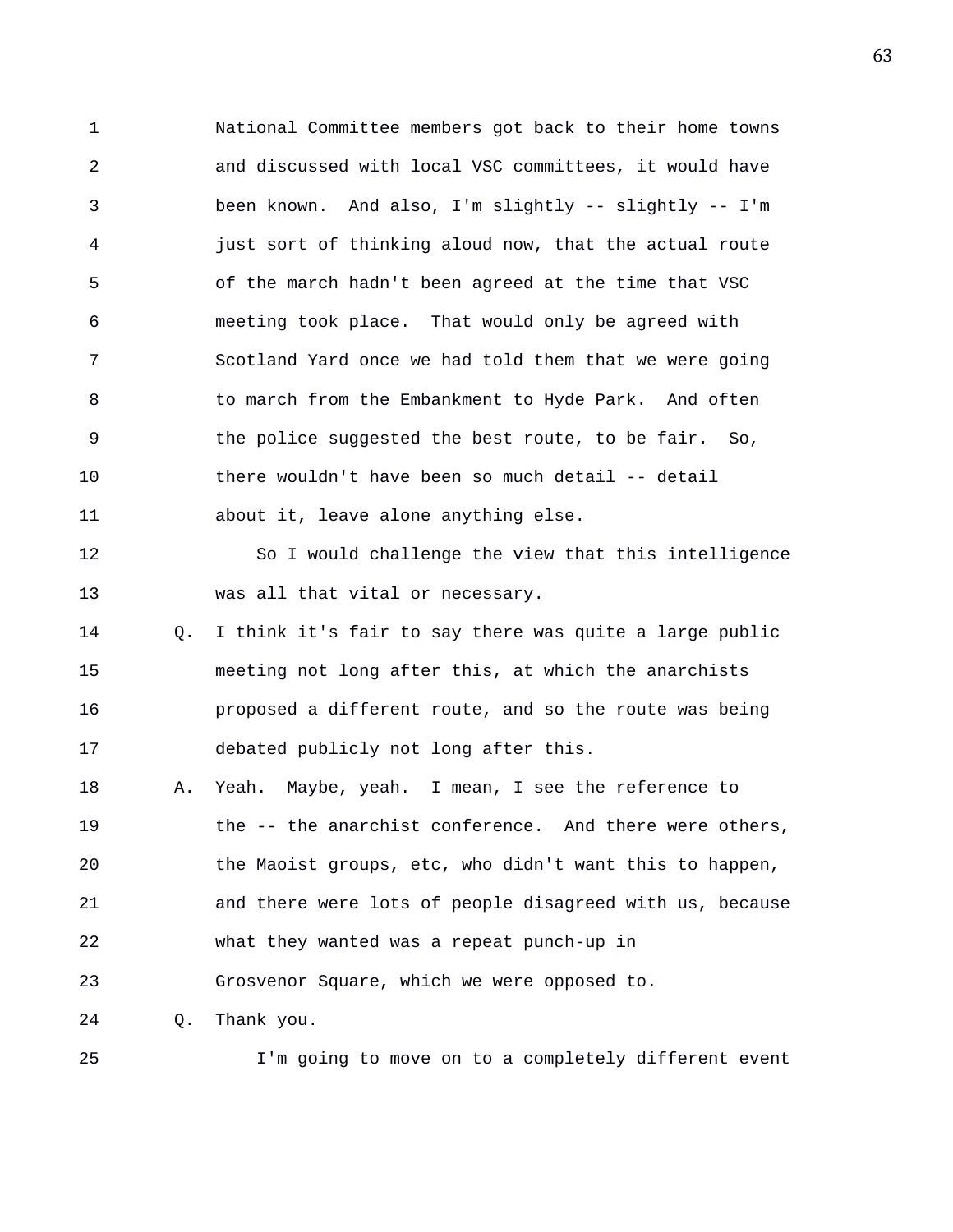| 1  |    | now, and that is an article that was published in         |
|----|----|-----------------------------------------------------------|
| 2  |    | the publication Black Dwarf --                            |
| 3  | Α. | $Mm$ .                                                    |
| 4  | О. | -- on 15 October 1968. Could we have up ${MPS-0728406}$ . |
| 5  |    | {MPS-0728406}. This is a long document. It's a police     |
| 6  |    | report about whether or not an offence may have been      |
| 7  |    | committed.                                                |
| 8  |    | Could we go to page 13, please.                           |
| 9  | Α. | This is after the October demonstration?                  |
| 10 | О. | No, this is 15 October. The report post-dates             |
| 11 |    | the demonstration.                                        |
| 12 | Α. | Okay.                                                     |
| 13 | Q. | About the publication of the edition of Black Dwarf       |
| 14 |    | which is being considered predates it.                    |
| 15 |    | Now, this is, I understand, an article that was           |
| 16 |    | published on the back page of Black Dwarf, according to   |
| 17 |    | your witness statement, and it's the bottom paragraph     |
| 18 |    | that's material. I'll just give you an opportunity,       |
| 19 |    | Mr Ali, to refresh your memory from the document.         |
| 20 | Α. | Is this the paragraph starting:                           |
| 21 |    | "Clearly, any demonstrators "                             |
| 22 | Q. | Yes, please.                                              |
| 23 | Α. | Okay.                                                     |
| 24 |    | (Pause)                                                   |
| 25 |    | It's very badly written. Anyway                           |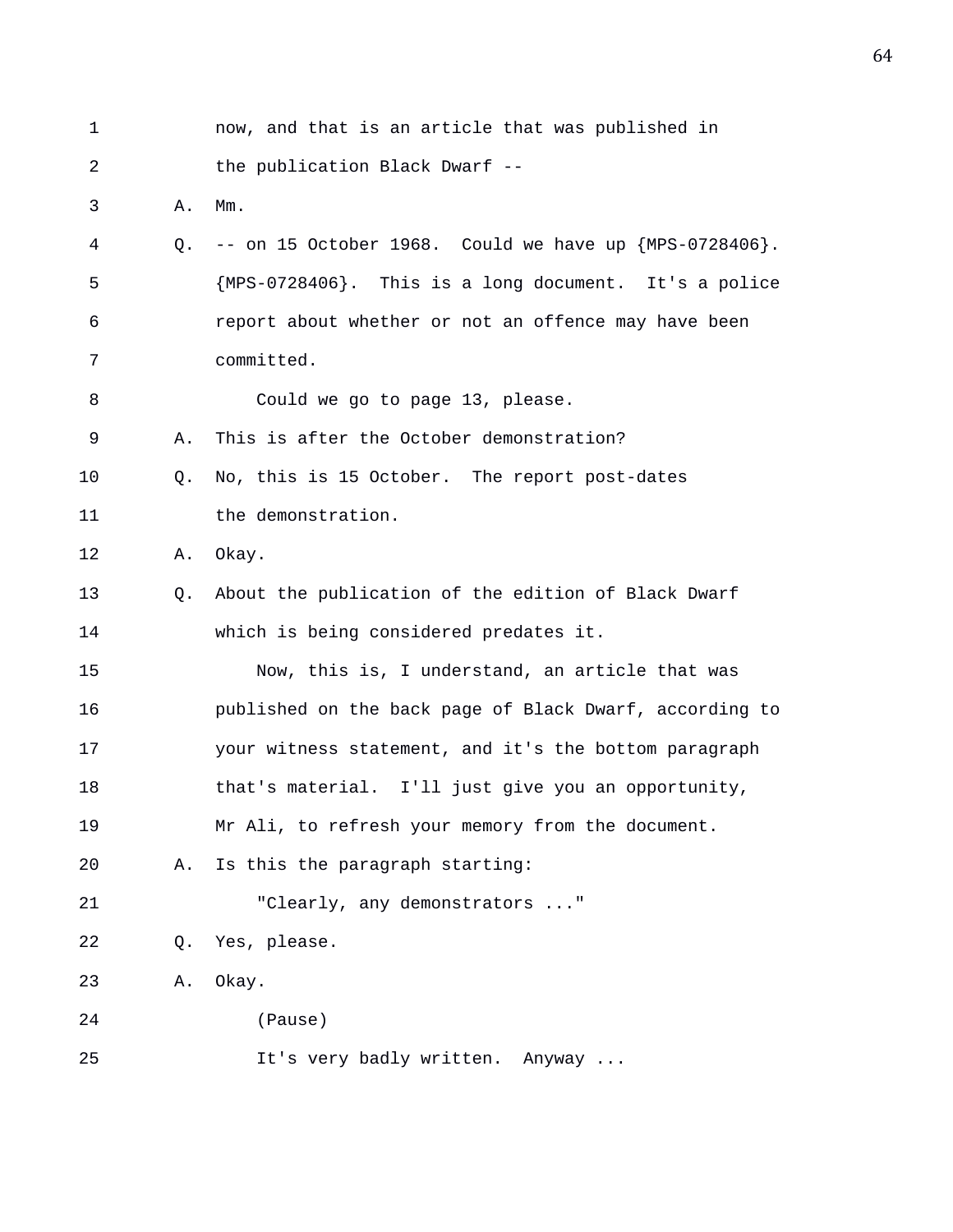1 Yeah, I read it. I honestly have no memory 2 whatsoever of who wrote that article. And these -- 3 you know, I mean, I see the reference to "razor blades" 4 and "fireworks", "under plain cover" and all this. It's 5 just stupidity. I mean ... yeah. Not something I would 6 have supported, and it's basically choosing a round 7 about way of saying: do not bring any silly things on 8 the coaches, which was a VSC instruction, that 9 the coaches -- you know, nothing should be brought which 10 could be considered as something to be used violently. 11 Q. At the time -- 12 A. Black Dwarf, lots of people wrote for it. I can't 13 **remember** who wrote this. 14 Q. It may not matter who wrote it. Am I right in thinking 15 that you were the editor of Black Dwarf at this time? 16 A. I certainly was, yes. 17 Q. Was this something that would have crossed your desk, 18 then, before it was published? 19 A. Not necessarily, because since I was travelling a great 20 deal and the Black Dwarf's appearance was not regular, 21 because printers, under government pressure, were not 22 publishing us. We had, sort of, 400 printers refusing 23 to publish the paper. It had to go to -- that 24 particular issue, I remember, I took to a beautiful lake 25 town in Wales called Bala, where we found an old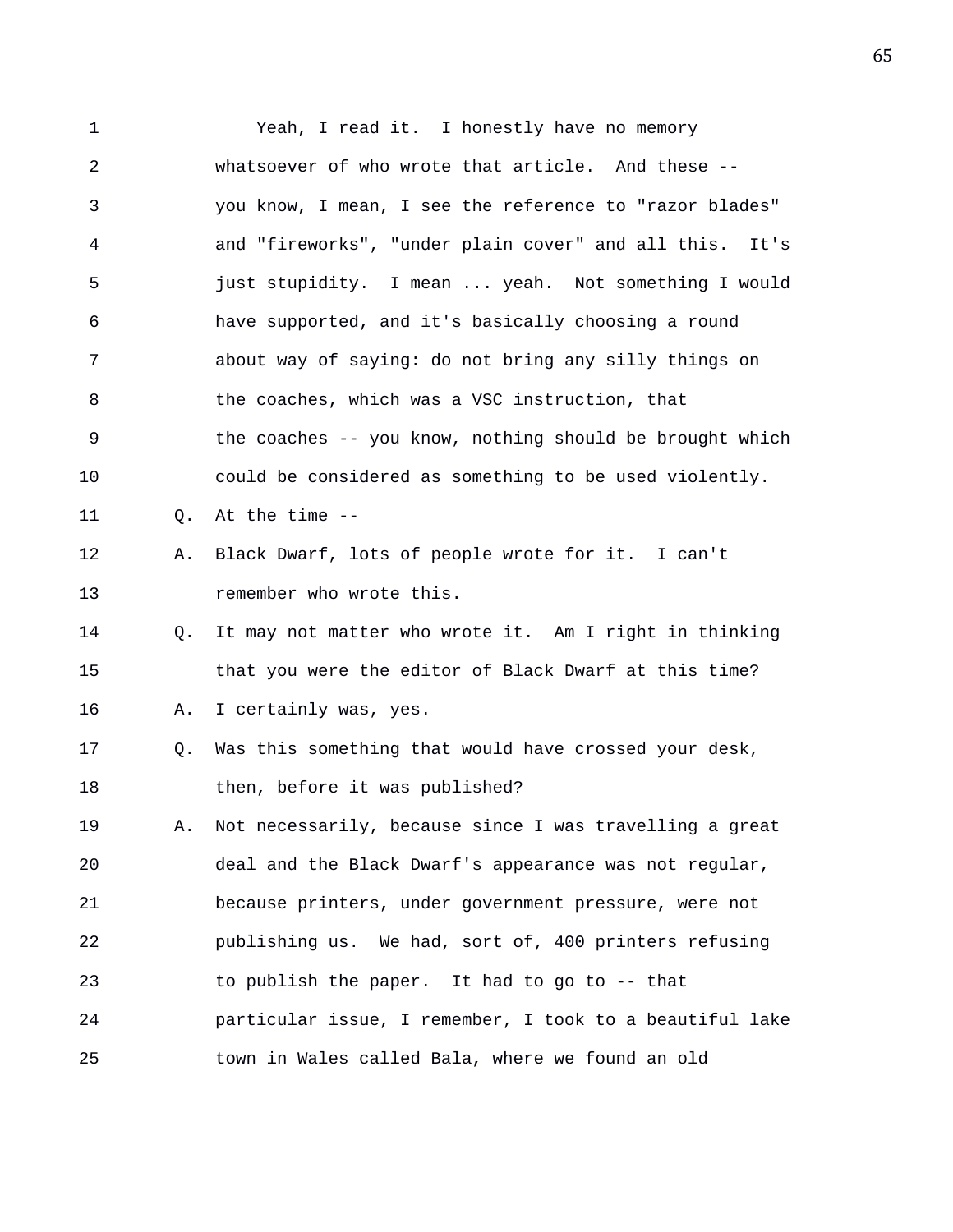1 printer, an old print workers, who printed that for us.

2 Either the demo issue or the one -- yeah,

3 the demonstration issue.

4 So, often, other people working in the office, 5 edited stuff that was coming in, but usually I cast an 6 eye on almost everything that went into the paper. This 7 I can't even remember, really, but it clearly was 8 printed, otherwise it wouldn't be --

9 Q. In your witness statement you describe this as being -- 10 the gist of what you say is that it was lighthearted. 11 Do you stand by that?

12 A. Well, it looks to be, you know. It's a sort of way of 13 not saying "hide these things or send them in advance", 14 it is light hearted. But, you know, whether that was -- 15 I can't say more than that, really. Basically, 16 the point being made is: do not bring anything with you, 17 because, you know, you'll get into trouble and that's 18 mot our policy.

19 Q. Yes, I mean, the bit in -- the bit in block capitals is 20 quite obviously directed to, as it says "the coaches 21 must get through".

22 But do you agree that it suggests that bringing 23 objects such as fireworks or marbles, or possibly even 24 razor blades, to a demonstration was far from an unknown 25 occurrence amongst demonstrators?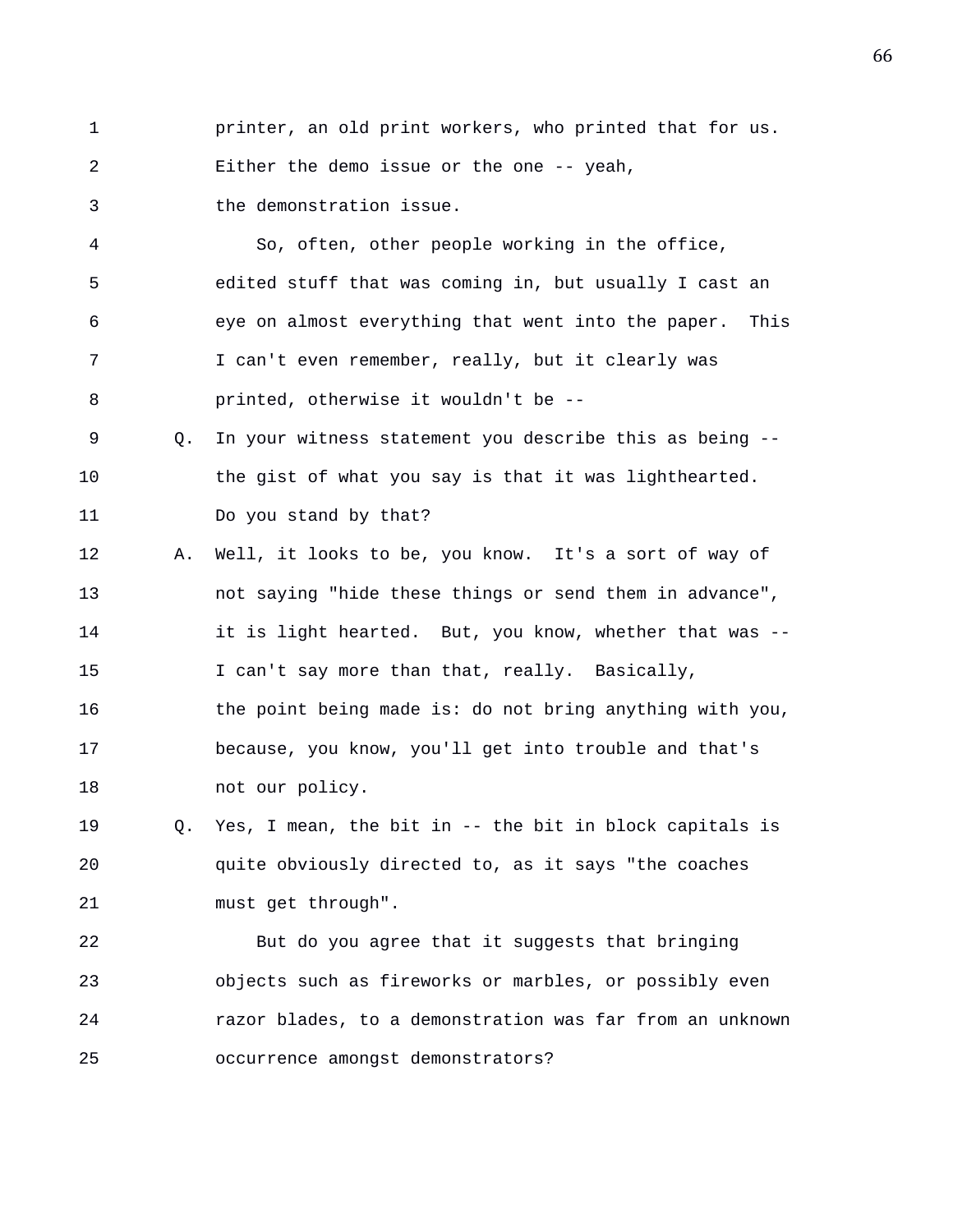1 A. It can't be far from unknown because it had happened in 2 March '68. And that is why whoever wrote that 3 particular diary piece was saying, "Don't do this 4 again," to those who intended to do it, which were 5 a tiny group anyway, even in March '68. The razor 6 blades surprises me, because there's no incident with 7 razor blades in March. 8 But anyway, I think it is -- basically the message 9 being given is, don't do it, really. 10 Q. It might be said that it's not unequivocal, it's 11 equivocal on the question of whether or not, however 12 they arrive at their destination, fireworks, marbles, or 13 even razor blades should be brought to 14 the demonstration; would you agree with that? 15 A. I wouldn't agree with that. I don't think anyone who 16 read it at the time would take it like that. They would 17 basically see it as a very, sort of, not as clear as it 18 should be but as an injunction saying: don't travel with 19 these things. 20 Q. You've used the phrase "not as clear as it should be". 21 A. Well, you know, that -- a previous jokey phrase "for 22 your nephew" stuff shouldn't have been in there, 23 clearly. But, you know, it wasn't totally irrelevant 24 given that these things had been brought to 25 the March '68 demonstration. So it was meant clearly in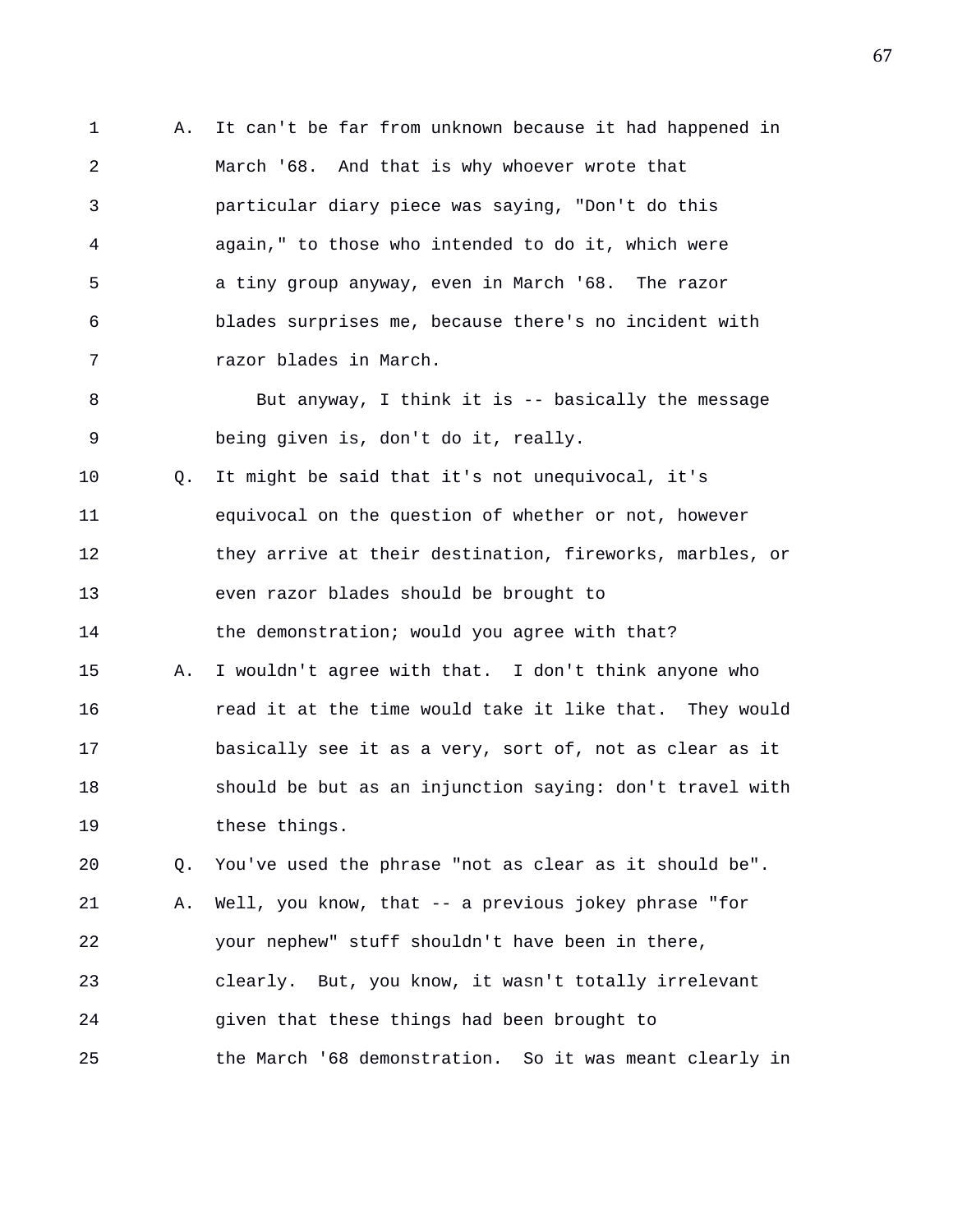| $\mathbf 1$ |    | a jokey way. But in hindsight, of course, it should     |
|-------------|----|---------------------------------------------------------|
| 2           |    | have been removed, we can say that.                     |
| 3           | Q. | So it wasn't entirely on message, was it?               |
| 4           | Α. | It wasn't?                                              |
| 5           | Q. | It wasn't entirely on message?                          |
| 6           | Α. | No.                                                     |
| 7           | Q. | Right.                                                  |
| 8           |    | Can we go now to a Daily Telegraph article. That's      |
| 9           |    | -- if we could take this document down, please. And can |
| 10          |    | we go to ${MPS-0742224}$ . Thank you.                   |
| 11          |    | I'd like you just to have a look at that, please,       |
| 12          |    | Mr Ali. And I'm particularly interested in              |
| 13          |    | the paragraph which begins:                             |
| 14          |    | "The demonstrators also plan "                          |
| 15          | Α. | "  to stage a mass Vietnam 'teach in' in Whitehall."    |
| 16          | Q. | The suggestion is that you've been speaking in Glasgow, |
| 17          |    | and essentially you are saying something to the effect  |
| 18          |    | of: force will be used in self-defence. Can you recall  |
| 19          |    | saying something like that?                             |
| 20          | Α. | I can't recall saying that, because our whole strategy  |
| 21          |    | for the demonstration was the opposite of that.<br>And  |
| 22          |    | just looking at the telegraph report, it's in-- it's    |
| 23          |    | inaccurate, to put it mildly. It might be worth         |
| 24          |    | comparing that, I mean, if the demo was reported -- if  |
| 25          |    | the talk was reported in the Scottish press -- which it |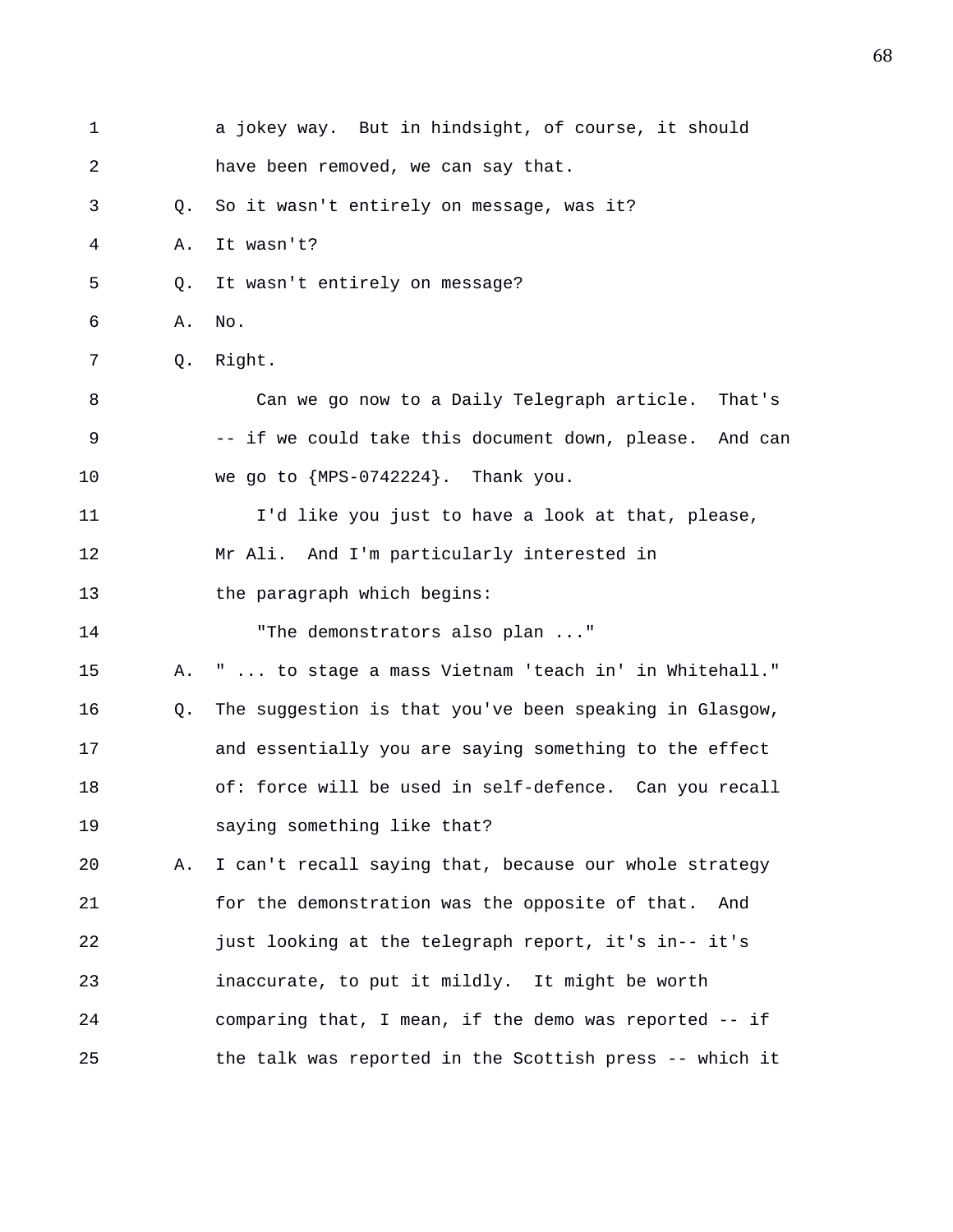1 was, because all my talks in those days were reported, 2 to see how they -- they reported it. I have no memory 3 of saying anything remotely resembling that. "During 4 the weekend revolution". The "weekend revolution" is 5 never a phrase I would use in my life. It's sort of, 6 you know, offensive to my ears leave alone anyone else. 7 It's sort of meaningless.

8 Q. Perhaps -- I'm going to show you another article from 9 a different editorial perspective. If we take that down 10 and if we could have up now, please,  ${MPS-0742222}$ . 11 Now, it's very difficult to read. If we could -- thank 12 you very much.

13 Now, Mr Ali, you may or may not be able to read 14 that. It's from the Morning Star on 22 October, and 15 it's quoting you. The copy I've got, which I shall read 16 into the transcript, the material paragraph reads:

17 "Mr Ali, representing the Black Dwarf and speaking 18 for the October 27 Committee, added: 'We don't want 19 mindless militancy, we don't want confrontation with 20 the police.

21 "'As far as we are concerned, we want this to be 22 a politically militant demonstration of solidarity not 23 only with Vietnam but with each other.

24 "'But if someone kicked us in the crutch we would 25 defend ourselves.'"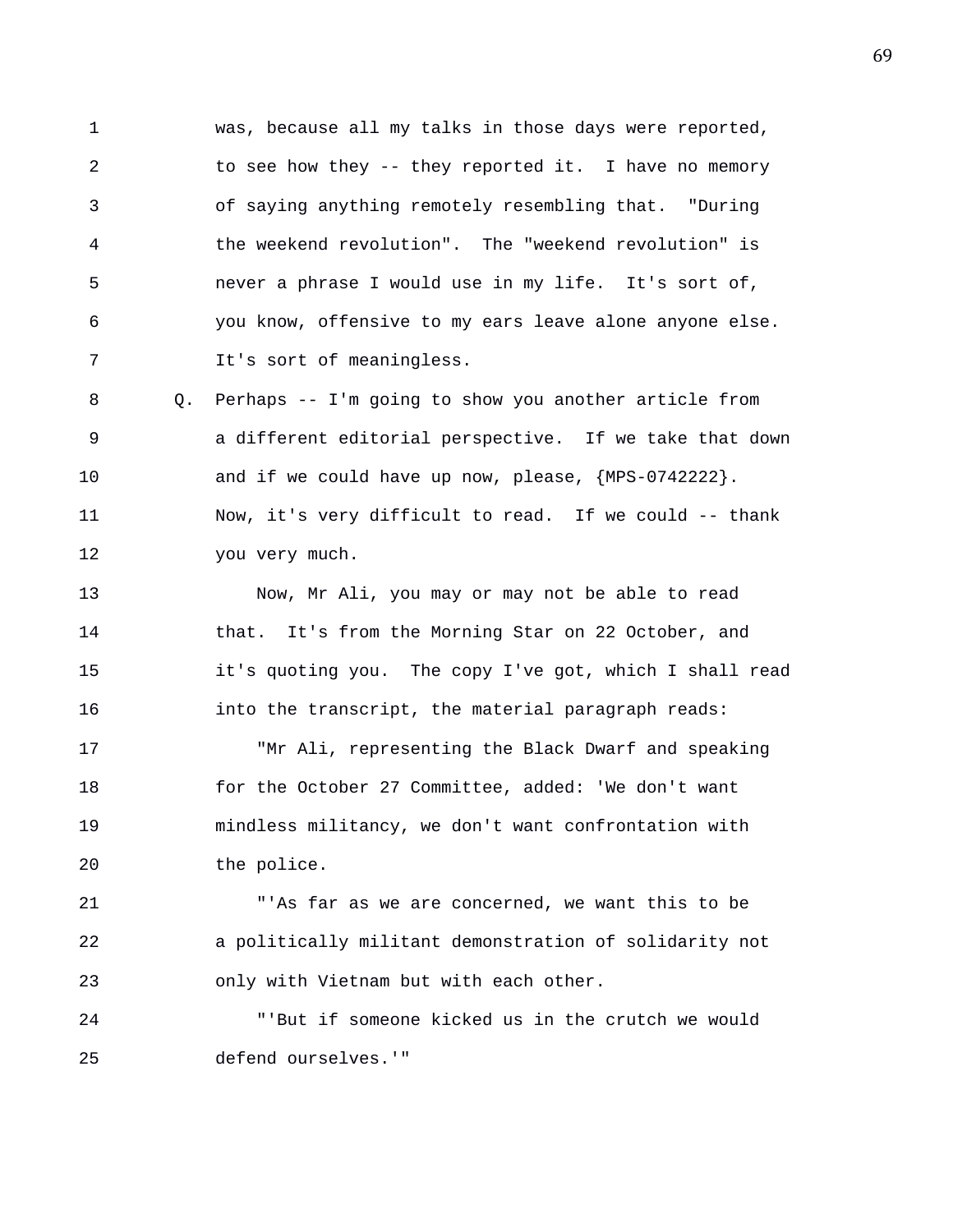1 So in that, the message is very strongly that you're 2 seeking a peaceful demonstration but there is still 3 a reference to what amounts to self-defence. Having 4 been reminded from two articles, might this have been 5 the line that you were taking publicly? 6 A. Well, I mean, this -- if someone kicks us in the crutch, 7 defend ourselves, yeah, I mean, it is a sort of 8 defensive thing that if you're attacked, you defend 9 yourselves. But it doesn't at all contradict what we 10 are saying. And once the police had agreed that there 11 would be very few police on the demonstration, this 12 thing became completely irrelevant anyway, since it was 13 very unlikely that the police were going to attack 14 the October 27 demonstration. 15 Q. Thank you. I'm not trying to make a wider point, I'm 16 simply trying to establish -- 17 A. Yeah, yeah. 18 Q. -- what was being said? 19 A. -- (overspeaking) -- said that. I'm sure I said that, 20 as reported here. 21 Q. If we go now, please -- if that document can be taken 22 down. Can we have {MPS-0733981}. If that can be blown 23 up, please. 24 This is a telegram from Chief Inspector Dixon to 25 the chief Superintendent of Special Branch. It's dated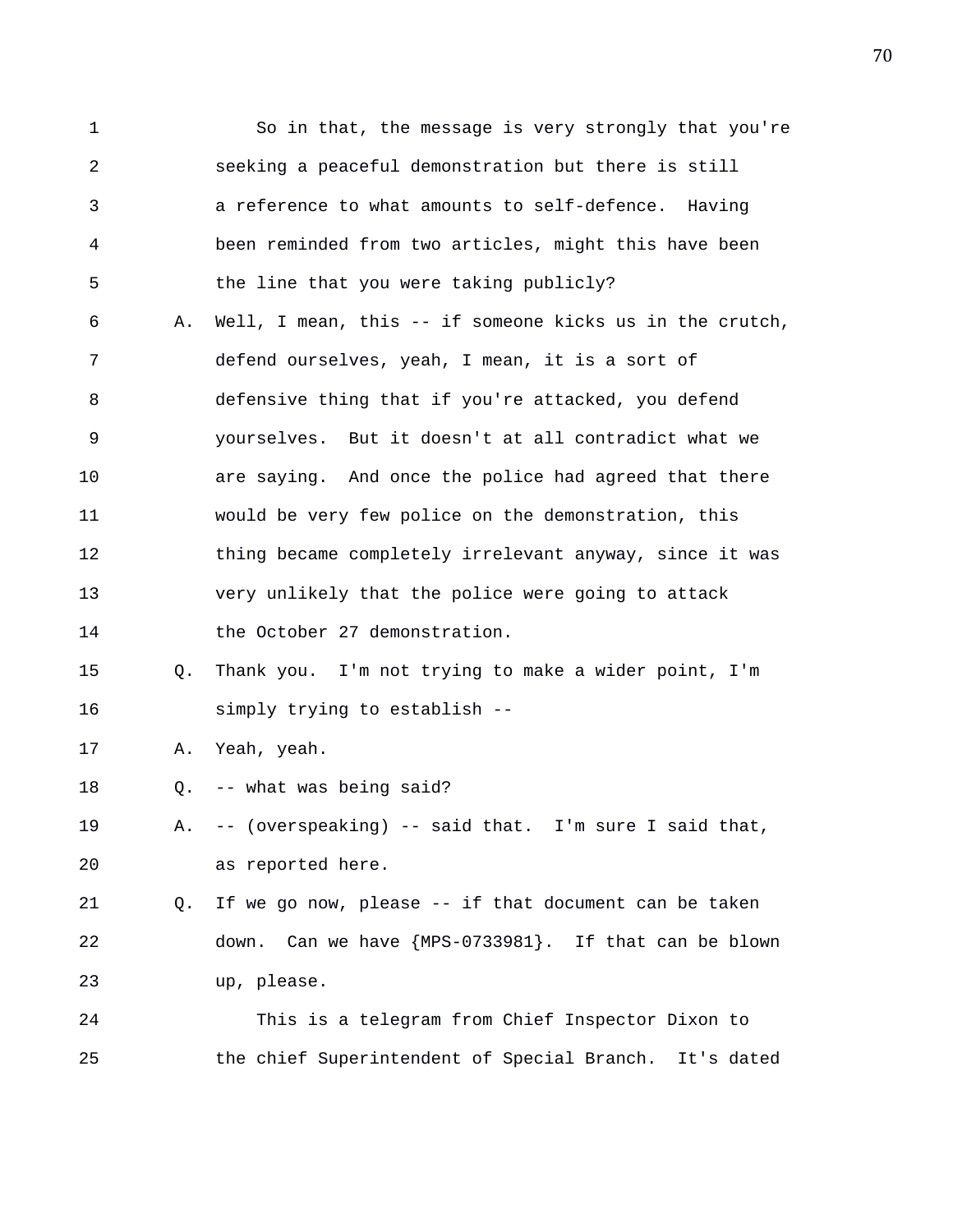1 in the very early hours of 27 October, at 1.15 am. And 2 this is directly concerning information reported by two 3 SDS undercover officers known by the ciphers "HN331" 4 and "HN68". 5 A. Mm. 6 Q. It reads -- in fact, the material bit I think is about 7 you, about halfway down the page: 8 "The meeting was divided as to whether they should 9 go to Grosvenor Square during the demonstration ..." 10 That's "they" being students who were congregating 11 at the London School of Economics. 12 A. MM. 13 0. And then it reads: 14 "... and Tariq ALI made a strong plea for that area 15 being avoided. The mood of provincial students is that 16 they do not want any violence to take place during 17 the demonstration." 18 Is it fair to take from that that you were indeed 19 maintaining strongly the VSC's line that 20 Grosvenor Square was to be avoided? 21 A. Yeah, it would appear to be the case, yeah. 22 Q. And seeking to persuade students to the peaceful show of  $23 - -$ 24 A. Strength. 25 Q. -- strength that you were committed to?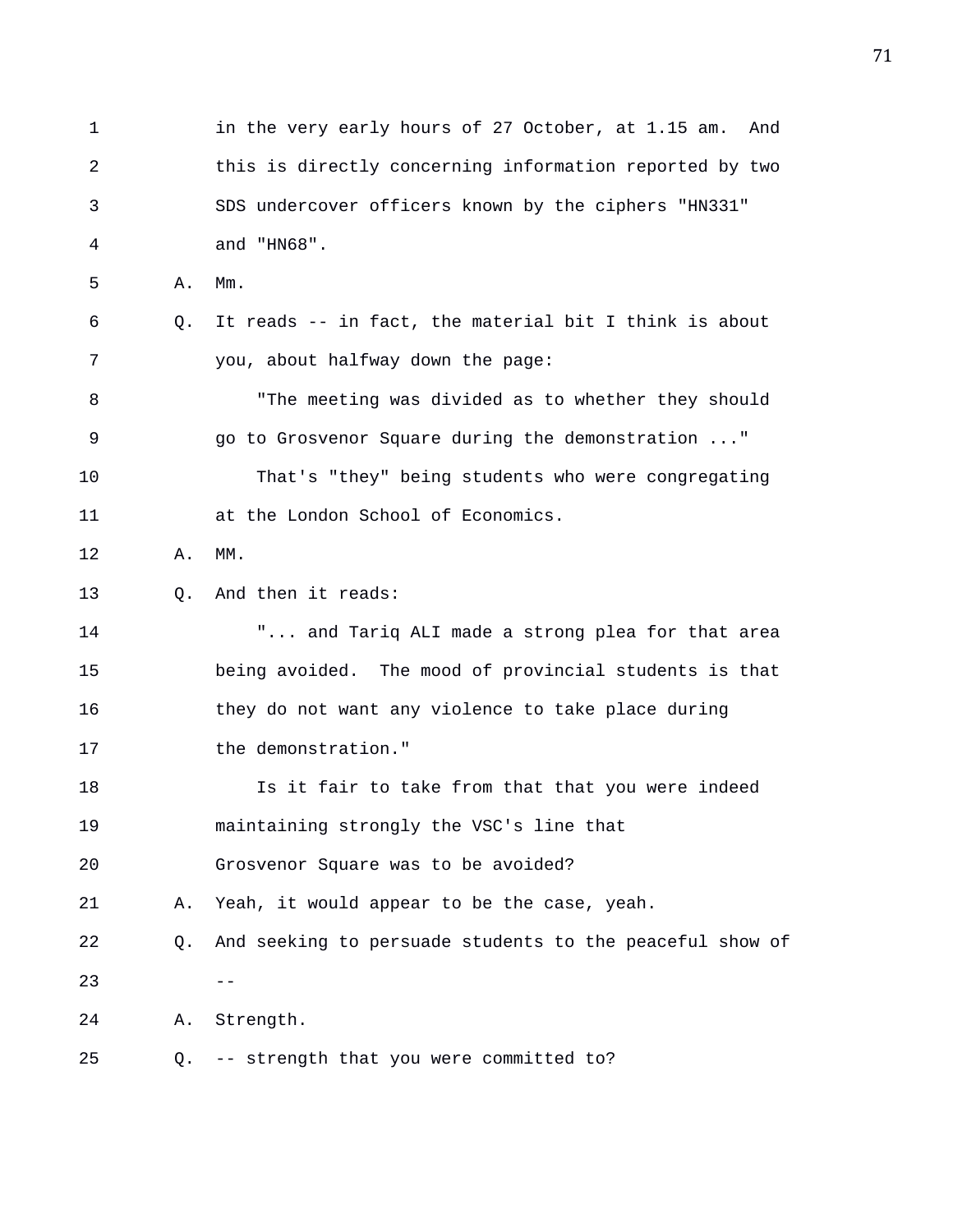| 1  | Α.        | There weren't too many people, if $--$ if my memory<br>Yeah. |
|----|-----------|--------------------------------------------------------------|
| 2  |           | is right -- it was a huge meeting at the Old Theatre at      |
| 3  |           | the LSE -- who were in favour of going to                    |
| 4  |           | Grosvenor Square either. I mean, once I had explained        |
| 5  |           | the official VSC position. That was also the position        |
| 6  |           | of the LSE Socialist Society, many other groups inside       |
| 7  |           | the LSE, and it's possible a few Maoists may have raised     |
| 8  |           | the question of going to Grosvenor Square. But it            |
| 9  |           | wasn't a big thing by that stage. But yeah.                  |
| 10 | Q.        | And was this a meeting that a plain-clothed officer from     |
| 11 |           | Special Branch could have attended, or not?                  |
| 12 | Α.        | The LSE meeting?                                             |
| 13 | $\circ$ . | Yes.                                                         |
| 14 | Α.        | Yeah, obviously.                                             |
| 15 | Q.        | Thank you.                                                   |
| 16 |           | Now, I'd like to move to the demonstration itself.           |
| 17 | Α.        | $Mm$ .                                                       |
| 18 | Q.        | Would it be fair to characterise the main demonstration      |
| 19 |           | as essentially peaceful?                                     |
| 20 | Α.        | Yes.                                                         |
| 21 | Q.        | There was a flag burning outside the Australian embassy,     |
| 22 |           | wasn't there?                                                |
| 23 | Α.        | Yeah, but that is still a peaceful act; it's just            |
| 24 |           | expressing discontent in a very strong way, given            |
| 25 |           | Australia's role in that war.                                |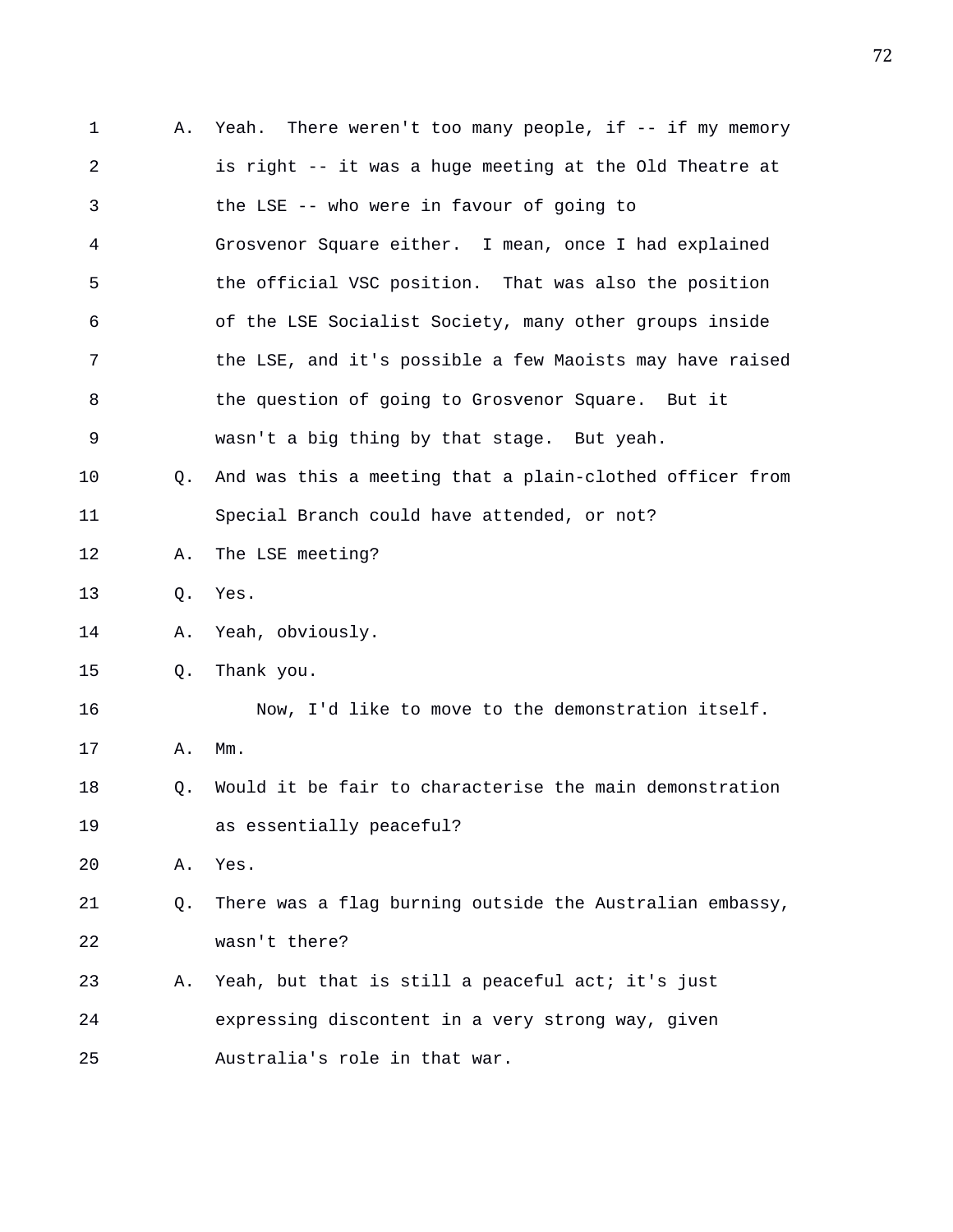- 
- 1 Q. And there was some use of fireworks?

2 A. That I can't remember, but there may have been. I mean, 3 there was a very strong contingent of Australian and 4 New Zealand citizens in Britain and they had their own 5 group. I think ANZAW, Australians and New Zealanders 6 Against the War, and they must have organised that. 7 Q. I'd like to ask you, from your personal experience of 8 being on that march, about the role of the stewards. 9 First of all, who provided the stewards? 10 A. The stewards were provided by all the organisations 11 affiliated to the Vietnam Solidarity Campaign. They 12 **included** the Communist Party, 13 the International Socialist Group, the International 14 Marxist Group, the Transport and General Workers' Union, 15 or some of it. I remember I was always being 16 accompanied by two very burly shop stewards from the -- 17 from the TNG, who were dockers, and they said, "We're 18 just going to make sure no one comes near you." I said, 19 "I'm very touched". But there were people like that. 20 And they made sure that the demonstration passed off 21 peacefully. 22 Q. Thank you. Could we take the document down please, now. 23 Forgive that slight interruption, Mr Ali. My fault. 24 The role of the stewards. Were they all briefed 25 together or were they each briefed separately by their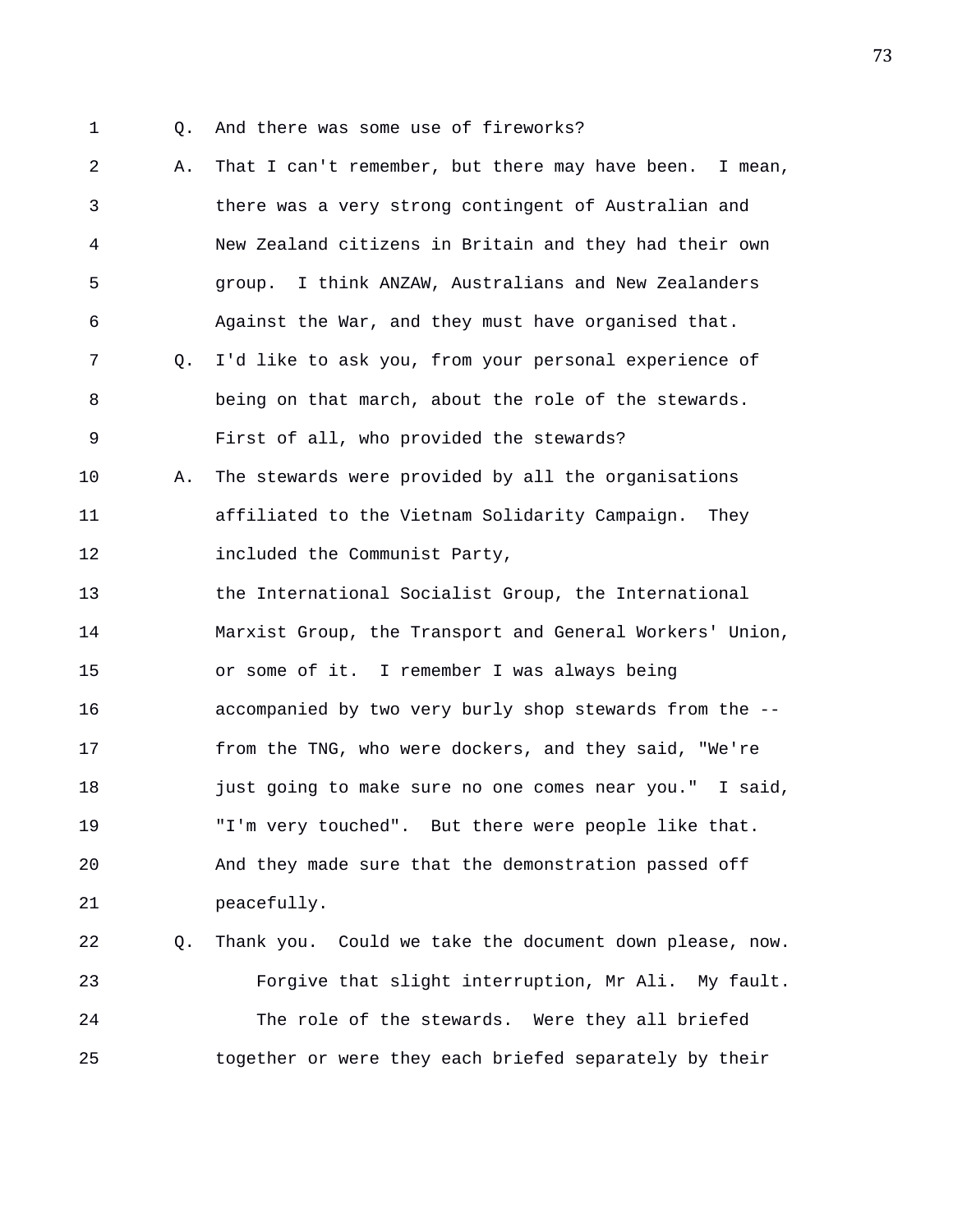1 relevant groups?

2 A. Well, they had already been briefed, because each area, 3 like the group that came from Manchester or Birmingham 4 or Glasgow, always brought with them stewards on 5 the same coaches or trains. And they had already been 6 briefed by VSC National Committee members in their home 7 towns. But I think there was a general briefing just 8 before the demonstration, actually at the Embankment, to 9 make sure that everyone had understood, which didn't 10 last too long.

11 Q. And from what you saw on the day, what role did 12 the stewards play in maintaining order and discipline 13 during the march?

14 A. To be frank, my memory of that march is that there was 15 not much order and discipline to be maintained. I mean, 16 I think the new statesman had a piece by Mervyn Jones, 17 describing us as The New Model Army, ultra-disciplined 18 and very determined. And that was generally the mood of 19 most people.

20 So I think the only time the stewards came and 21 turfed the Maoists off the march was when they were 22 being a bit disruptive, before the march went on its 23 final lap to Hyde Park. But even that was done with 24 the minimum of force. I don't think any force was used, 25 they were just told "Go".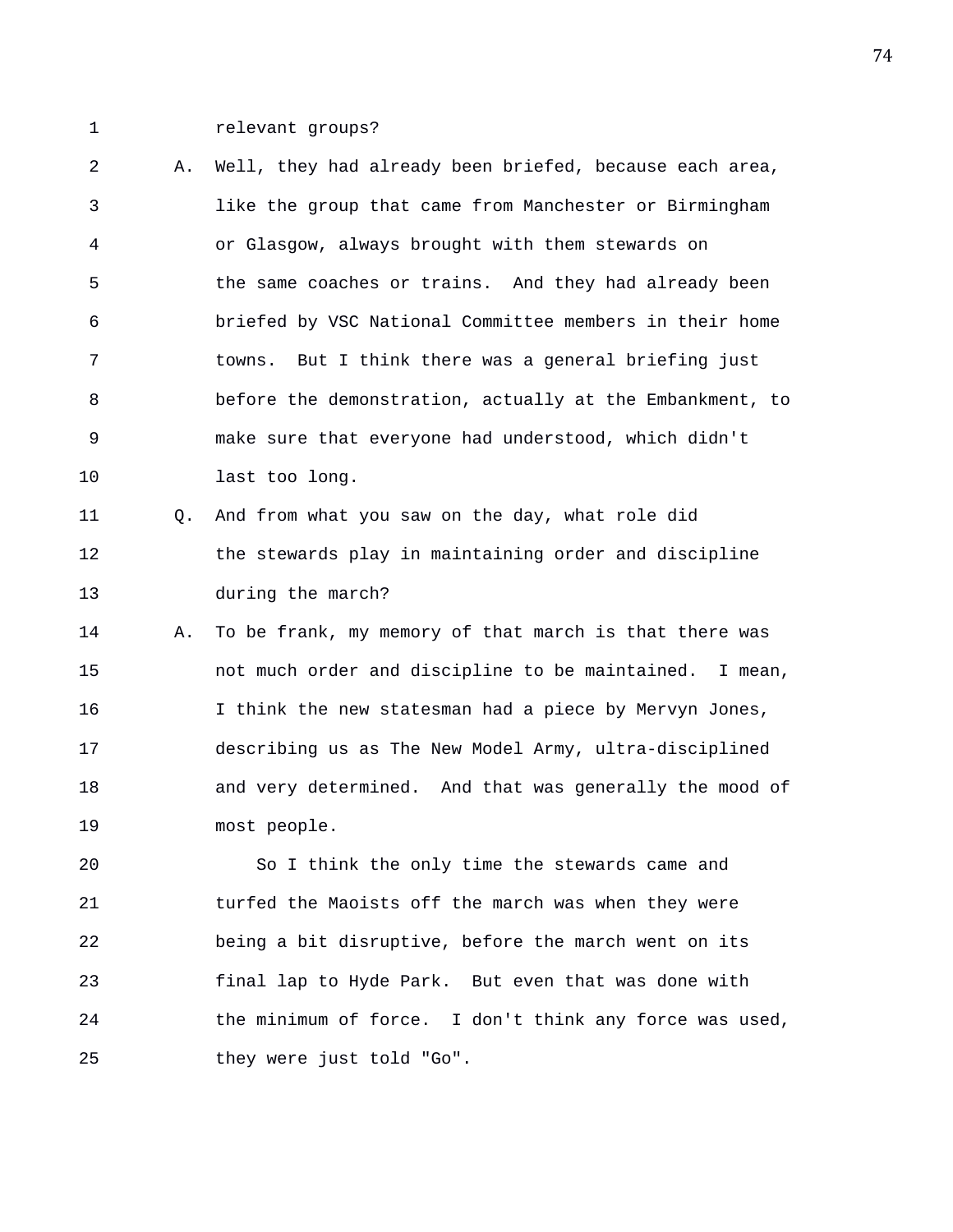1 Q. There is a media article from the time -- I'm moving now 2 to the behaviour of the marchers themselves -- where you 3 spoke about the marchers' revolutionary self-discipline. 4 To what extent do you think that the marchers were 5 self-disciplined? 6 A. I think they -- 99% of them certainly were. 7 I mean, we were so relaxed that we forgot we were 8 passing downing at one point. And in fact, it was 9 a police officer who reminded me, "Aren't you going to 10 deliver a letter to the Prime Minister?" So I just 11 scribbled on a -- we had forgotten to take it. So 12 I scribbled on a piece of paper: 13 "Dear Harold, 100,000 people marched by today to 14 tell you to stop supporting the Americans in Vietnam." 15 And it was accepted as such, a scrap -- a scrap -- 16 a back of an envelope in my pocket. 17 So it was a very -- there was no tension on 18 the march at all. 19 Q. Having been there, could you help us with your -- what 20 you saw about the role of the police during that 21 demonstration. What tactics did they deploy? 22 A. They were in fact excellent on that day. I said so at 23 the time. Because they had come to an agreement with us 24 that there shouldn't be a show -- even a show of 25 strength on their part, let alone a test of it. We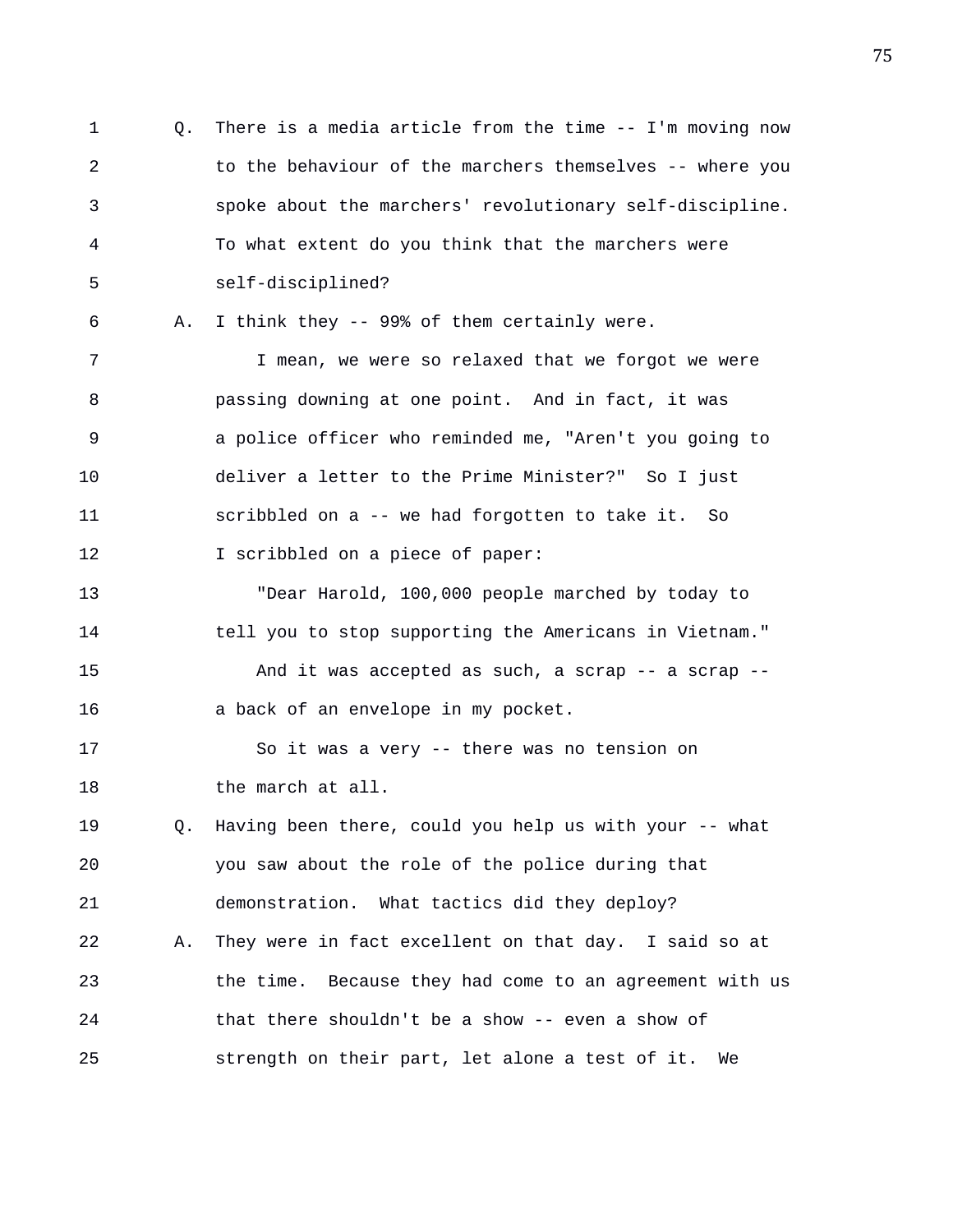1 said, "The best thing you can do is stay off the main 2 streets, let us occupy the entire street as an assertion 3 of our political rights, and our stewards will -- will 4 maintain the discipline of the march." And a senior 5 police officer asked me, "Are you a hundred per cent 6 sure you can do this?" I said, "Yeah, we are, and so do 7 just accept our advice and not be seen on the march."

8 And they said, "Well, we won't be totally 9 disappeared." I said, "No, obviously, but you hear what 10 I'm saying and I hope you understand." And they said, 11 "If any acts of violence break out ..." I said, "Well, 12 you know, obviously you'll do what you have to do, but 13 we are pretty sure our demonstration is going to be very 14 self-disciplined."

15 And that is what happened. I mean, we did occupy 16 the entire Whitehall -- streets around Whitehall as we 17 marched.

18 Q. I'm going to ask you now about some of the policing 19 activity in the lead-up to the October demonstration. 20 You may or may not be aware of these documents, but 21 could we have up {MPS-0739150}, please. Thank you. 22 Now, this is a police report, dated February 1969, 23 of a trial at which a person was convicted of inciting

24 riot, and I'll read the paragraph 1:

25 "Inciting to riot in that on the 9th day of October,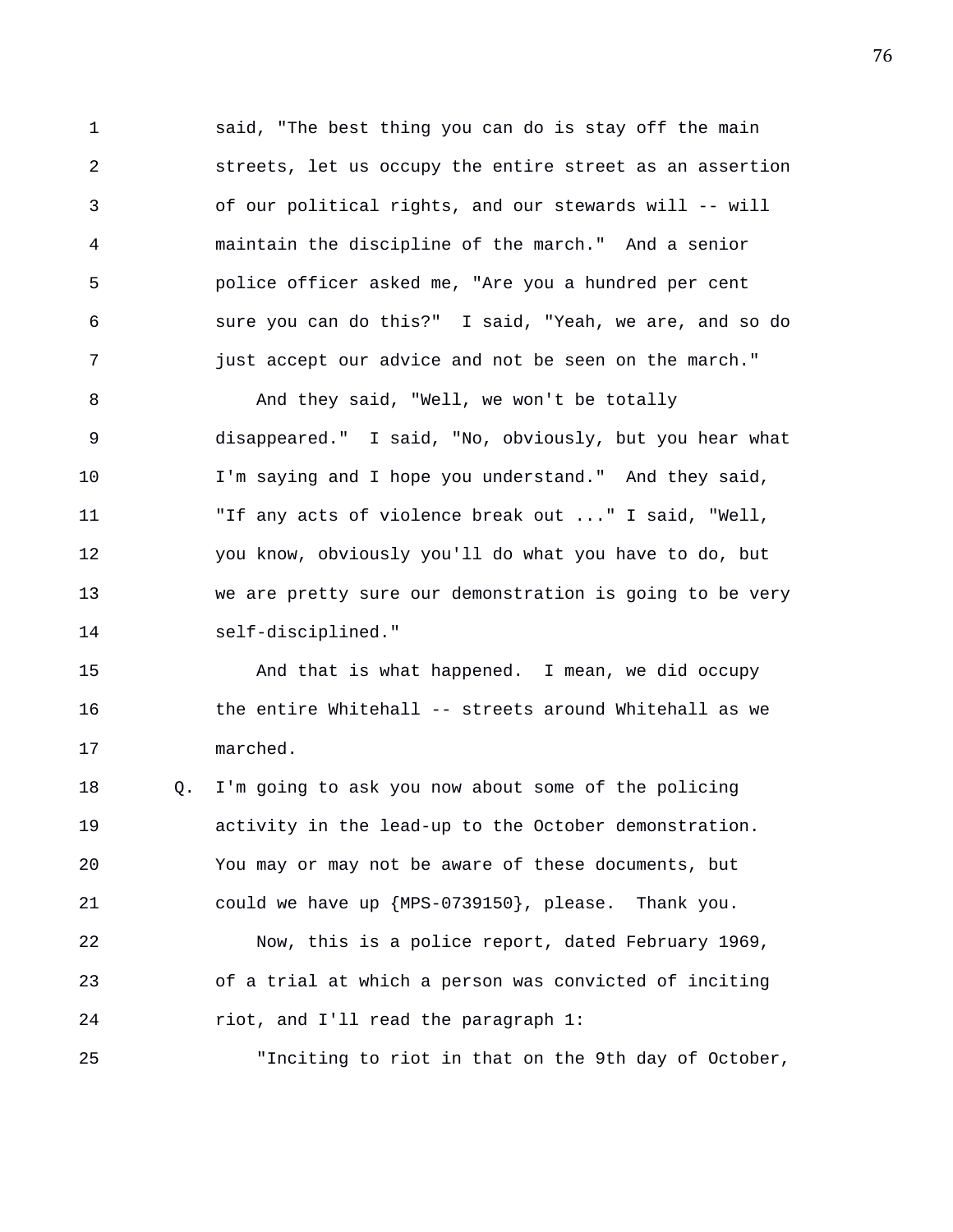1 1968, unlawfully incited certain persons whose names are 2 unknown, exceeding two in number, riotously to assemble 3 together on the 27th day of October, 1968 (against 4 the peace)."

5 And I'll read out the second charge as well of which 6 the defendant was convicted. Perhaps we could move 7 the image so the whole of paragraph 2 is showing, 8 please. Thank you:

9 "Distributing threatening writing at a public 10 meeting in that on the 9th day of October, 1968 11 unlawfully incited certain persons whose names are 12 unknown without lawful authority or reasonable excuse to 13 have with them in diverse public places on the 27th day 14 of October, 1968 certain offensive weapons, namely 15 catapults, metal ballbearings, poles, bricks, Molotov 16 cocktails and home-made grenades. (Against the peace)."

17 Now, the background to this was a Special 18 Demonstration Squad officer, Sergeant Helen Crampton, 19 had been given a leaflet at a meeting of a branch of 20 the VSC. It was one of the branches that I think had 21 been publicly distanced by the National Committee, one 22 of the Maoist influenced groups, and the document itself 23 was not a VSC document. Did you ever become aware -- 24 A. (inaudible) remember this -- this episode, actually. It 25 clearly made no -- I mean, had it been in any way of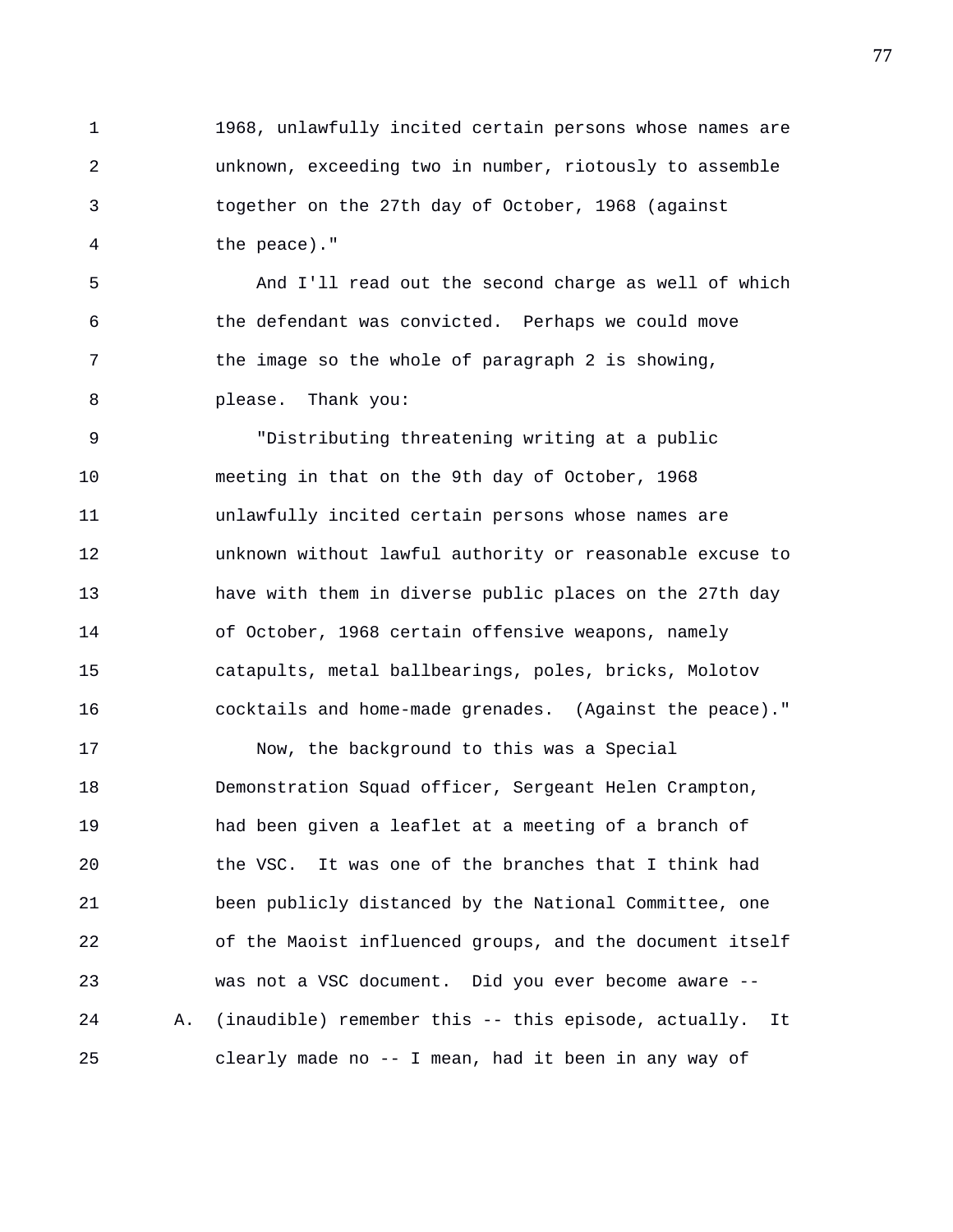1 significance, but I didn't even know this was -- that 2 this had happened or who the guy was who did it, or 3 whatever. I mean, clear -- you know, it sounds -- it's 4 a sort of a Maoist provocation, if it was then. 5 Q. The document wasn't from Maoists, the document is said 6 by police to have come from the Black Power movement. 7 A. Ah. 8 Q. Whether that's right or not is another matter, but 9 that's where they think it came from. 10 A. Yeah. I mean, there were lots of things happening at 11 that time. You know, prior to the demonstration, 12 literally on the eve of the demonstration, an attempt 13 was made to kidnap me off Carlisle Street, not far from 14 the Black Dwarf offices. And a group of pretty 15 brutish-looking guys grabbed me and were trying to put 16 me in the car. And had not some ordinary people, 17 including some people from the office following me, seen 18 that -- the plan was to keep me away from 19 the demonstration, kidnap me and God knows, keep me. 20 I have no idea who they were. 21 We reported this to the police at the time, but they

22 didn't seem that interested. Add to that the fact that 23 The Times had published, by two of its less reliable 24 correspondents, let's put it at its mildest, horrific 25 reports saying that there were plans to occupy London,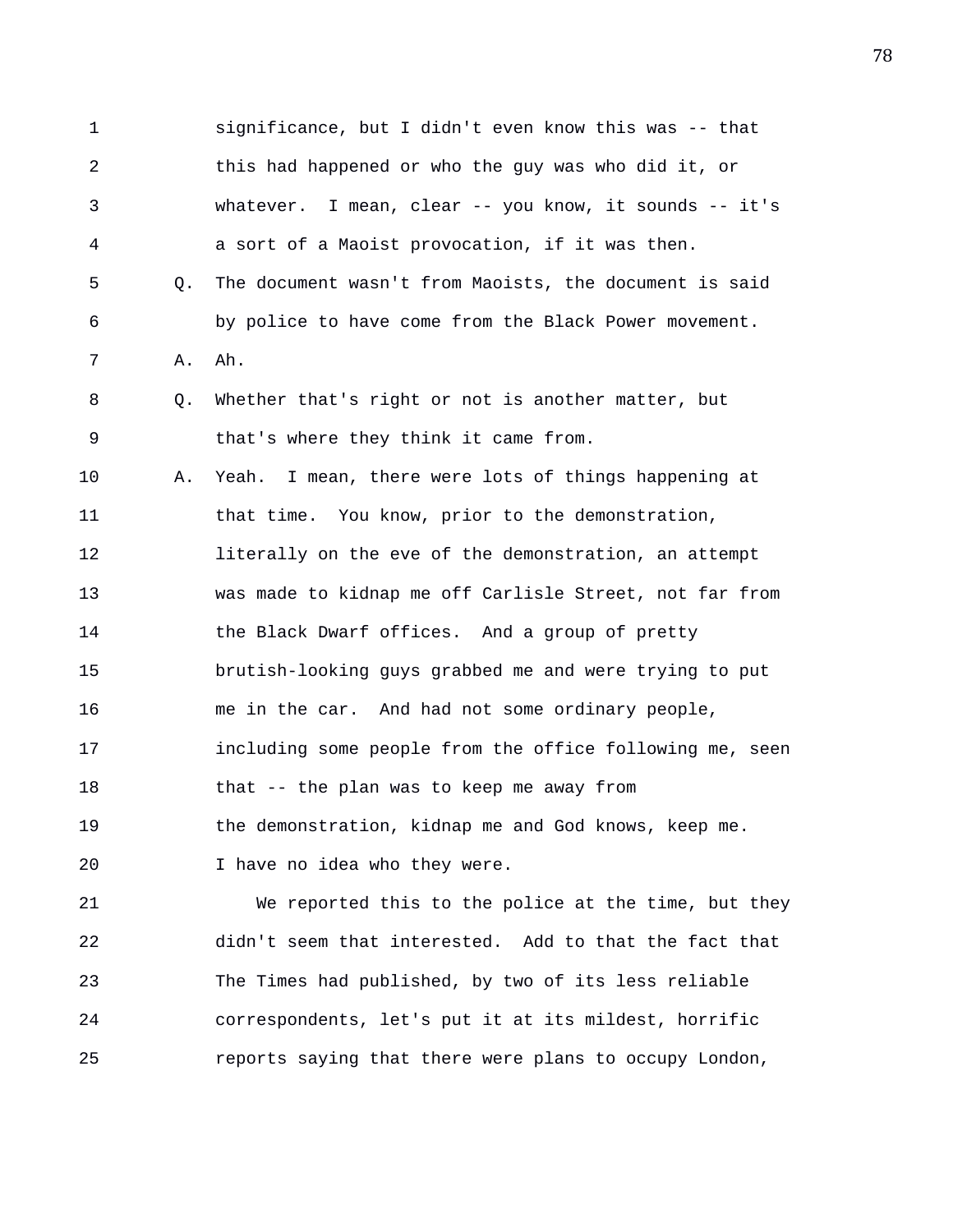1 capture the Ministry of Defence, that the Ministry of 2 Defence had tanks waiting on the ready in case 3 X happened or Y happened. Just building up an 4 atmosphere of fear. 5 And this -- whether this was part of that, I don't 6 know. It wouldn't totally surprise me if it were. But, 7 you know, we ignored all that really. If I mean, if you 8 look at that Times front page, it's quite shocking. 9 Q. If I could ask you, Mr Ali, about this specific event. 10 A. Yeah. 11 Q. It might be said that it was important for preparations 12 for the demonstration to be policed in order to catch 13 and bring to justice people like this, who were seeking 14 to incite a riot and promoting the use of offensive 15 weapons. Would you agree with that? 16 A. Well, I mean, there were some police on 17 the demonstration. We'd agreed to that. We just said 18 we didn't want them in large numbers, you know, which 19 can sometimes have the opposite effect -- 20 Q. If I may stop you there, Mr Ali. I'm not talking about 21 policing of the demonstration itself, which -- 22 A. Ah. 23 Q. -- you already -- 24 A. Ah, I see -- 25 Q. -- (overspeaking) -- I'm talking about this person who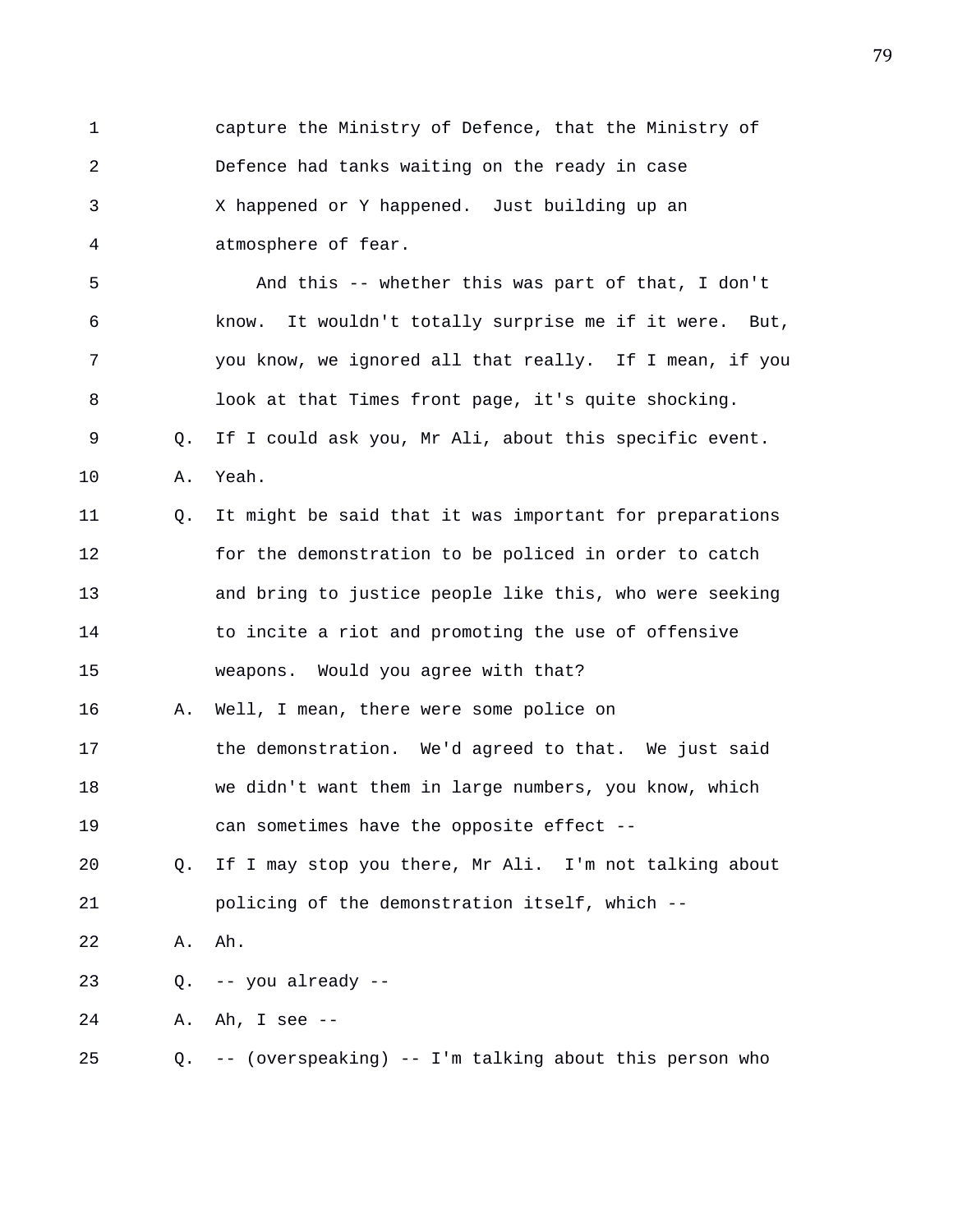1 was convicted as a result of giving a leaflet to an 2 undercover police officer. It might be said that that 3 shows the utility of having undercover police officers 4 inside branches of the VSC during the preparatory 5 phases.

6 A. But, you know, most branches of the VSC were open to 7 anyone really. You don't need to be too secretive 8 about it. Let's say you went -- you know, walked into 9 the Swiss Cottage or whatever, the Bermondsey branch of 10 VSC and said, "Hi, I want to support VSC," you were 11 allowed in. It wasn't a problem at all.

12 So, I personally don't feel that it was -- it was 13 that necessary. And what they happened to have 14 discovered was pretty convenient and who this guy was we 15 don't know. But there is another question, which is, 16 it's one thing to write some nonsense like this fellow 17 did, it's a completely different thing to actually carry 18 it out. And surely there is a difference between 19 the two legally as well.

20 But by and large, you know, just to be precise, even 21 though you sentence(?), it wasn't forbidden to write 22 stuff like this. I mean, we are living in a different 23 world today and I know what the laws are, etc. But at 24 that time people were writing all sorts of things. 25 Q. I don't think we need to get into a debate about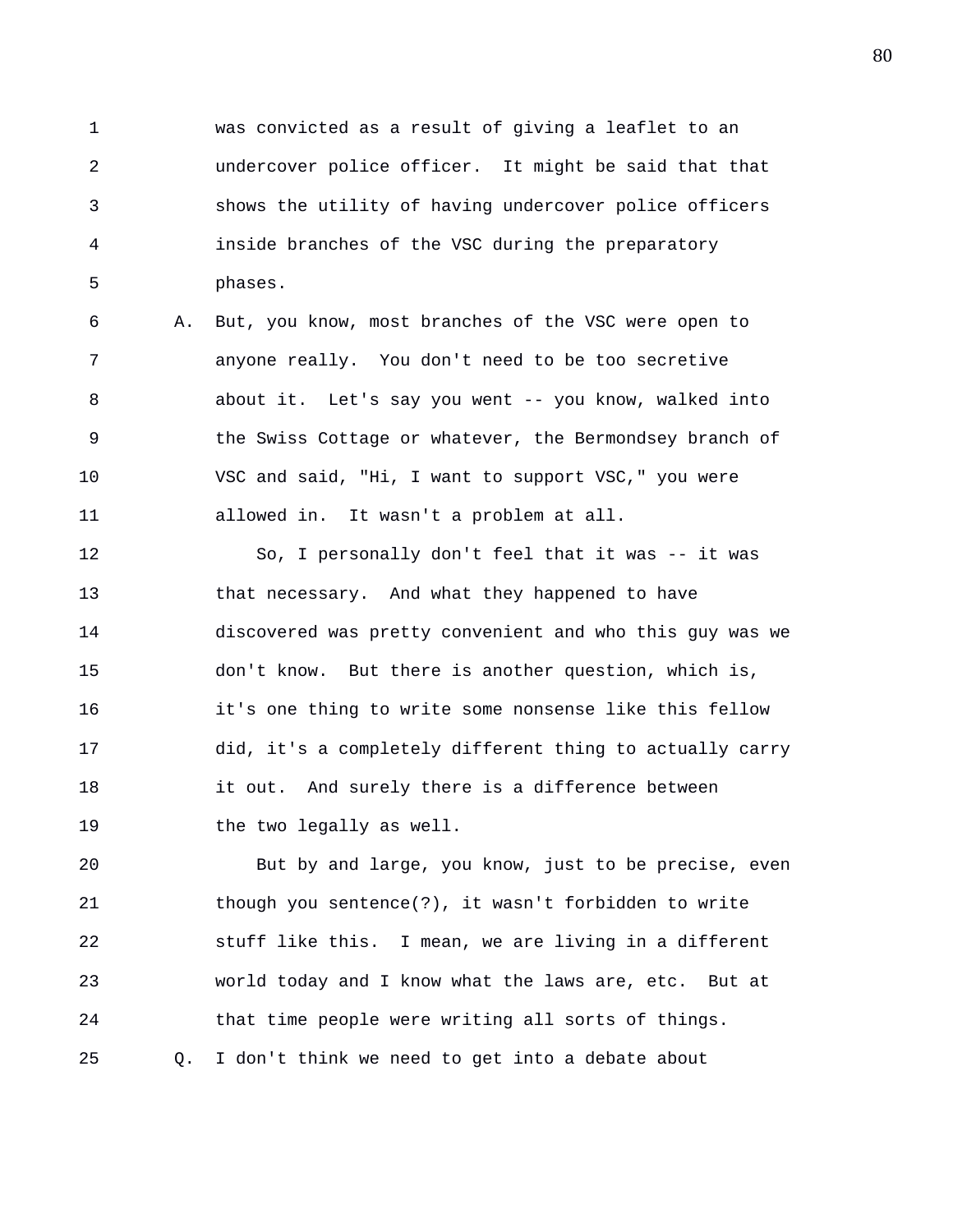1 the precise parameters of the law. 2 Could we take that document down, please. 3 I'm going to take you to a police report now, 4 Mr Ali, about further policing relating to 5 the demonstration. Could we have {MPS-0730093}, please. 6 And can we start -- this is -- I think the document 7 we've got at the moment is 0739150. Could that be taken 8 down, please. That isn't, I don't think, the right 9 document. That's come from the open grounds folder. 10 The document I would like, please, is {MPS-0730093}. 11 If there's going to be a technical issue with this 12 document, I'll move on for the moment. 13 A. It's coming. It's coming. 14 Q. It's in tab F, if that helps. 15 I'll move on and we'll come back to that document 16 once it can be found. 17 Some overview questions about the October 18 demonstration, Mr Ali. 19 A. Mm-hm. 20 Q. In your view, had it gone to plan? 21 A. Yes, very much so. We were very pleased with the -- 22 with the outcome. 23 Q. And would it be right to say that there were some within 24 your movement who were less happy with the outcome and 25 would have preferred a more militant demonstration?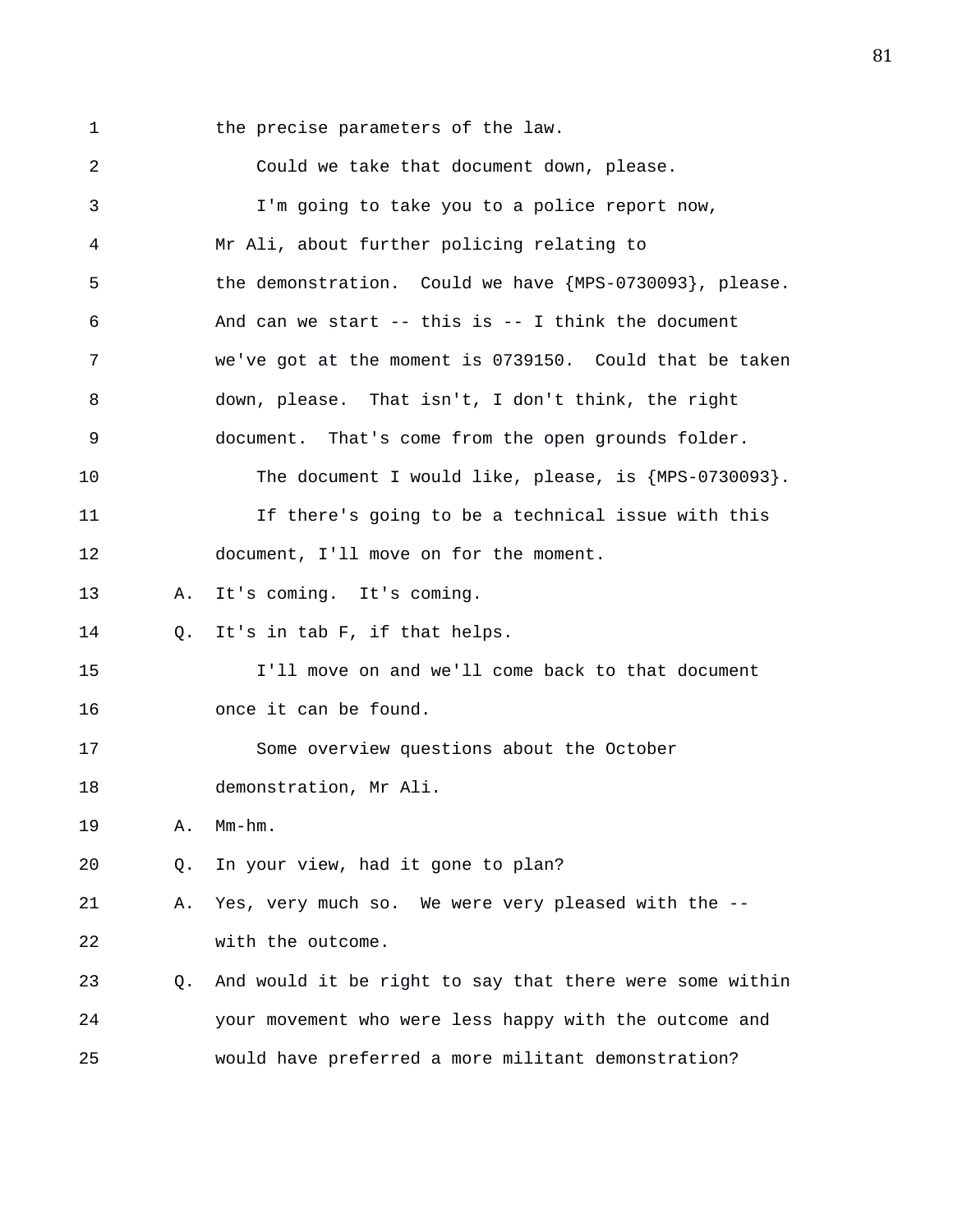1 A. Well, you know, if by "militant" you mean violent, my 2 answer is I don't know. But clearly, for some -- very 3 few to my knowledge -- I mean, given that we had planned 4 it this way, given that it had passed off peacefully 5 despite press hysteria, given that the crowd was pretty 6 large -- the theatre critic of the Observer, who was on 7 the demonstration, counted it as 120,000 people; he had 8 a group of people with him just counting the numbers -- 9 we were very pleased.

10 No doubt there were some who would have preferred, 11 you know, a revisit to Grosvenor Square. But they had 12 the chance; we didn't stop people from going if they 13 wanted to go. They could have gone and then ended up 14 playing football with the police, as the Maoists did, 15 which is quite a nice ending for them, too, I guess. 16 Q. Shall we try again with the document.

17 Can we have, please {MPS-0747100}. Thank you. 18 That's fine.

19 Now, this is, Mr Ali, the document which prompted 20 that question. It's entitled "Proposals for Discussion 21 by the National Council, VSC", and under the heading 22 "Assessment of Demonstration", the second paragraph, it 23 reads:

24 "On the demonstration itself a latent power was 25 manifest but never given expression. The debate on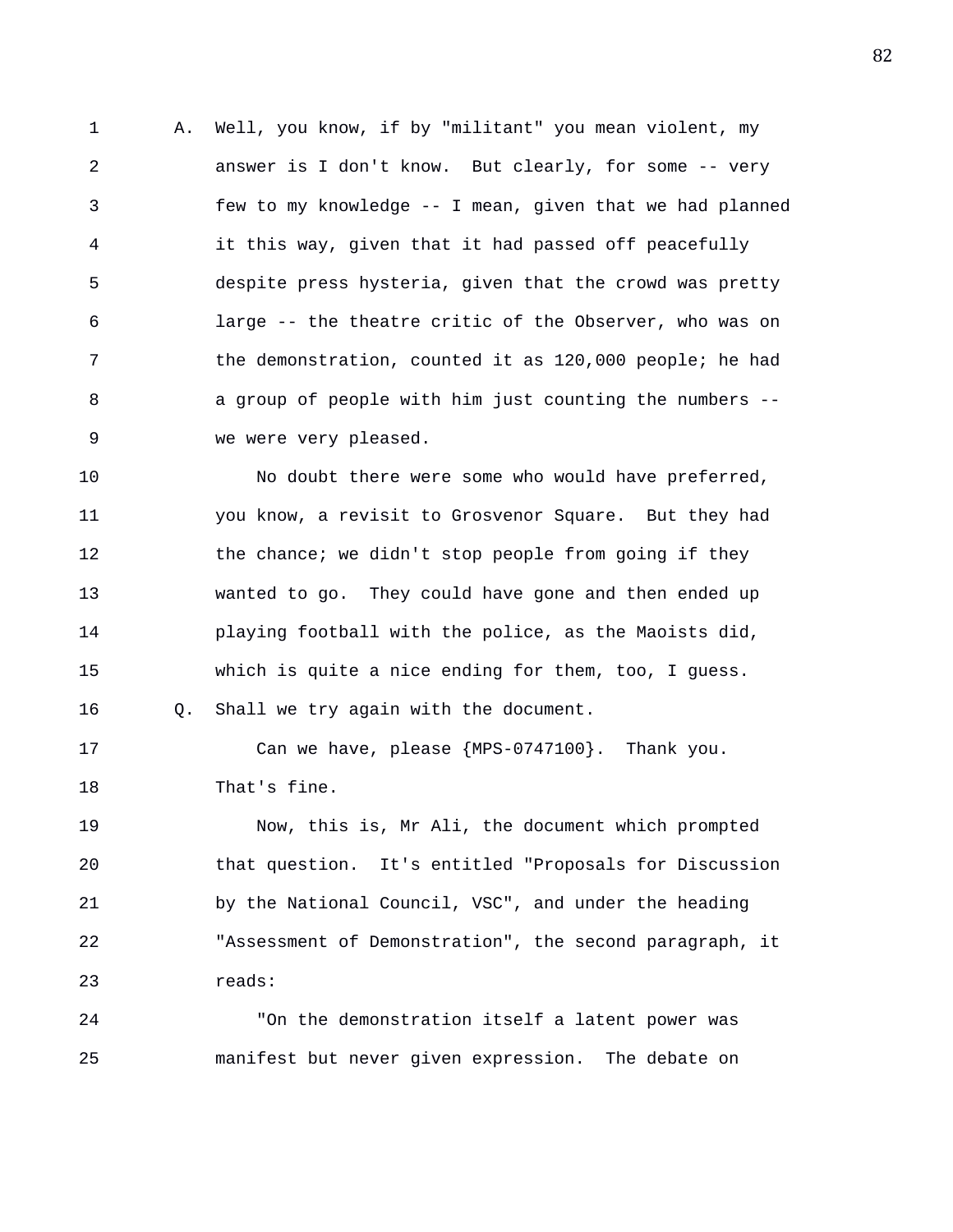1 violence, which led to a simplified polarisation between 2 Grosvenor Square and passivity, resulted in 3 a demonstration well within the tolerance threshold of 4 bourgeois society, for which we were duly applauded by 5 the establishment, though not by many demonstrators." 6 I know it's very obviously not your view, but 7 the phrase "though not by many demonstrators". Is that 8 factually accurate? 9 A. No. Had it been factually accurate, many demonstrators 10 had it perfectly within their power to disregard our 11 instructions and to go and run riot. I mean, our 12 authority was a moral and political authority. There 13 was no force to prevent them doing whatever they wanted. 14 I mean, apart from the police. We couldn't have stopped 15 it. So this was a bit of moaning. I can't -- you know, 16 I don't know who did that particular assessment. 17 But -- and the other point, I mean, the only 18 demonstrations that don't fall within the tolerance 19 thresholds of bourgeois society are usually in 20 pre-revolutionary times. By and large, if you look at 21 the huge Chartists, one of the last big Chartist 22 demonstrations that took place in Hyde Park in the 19th 23 century, very similar things were said about it, whether 24 they were going to make a revolution, they were going to 25 storm X, Y and Z. And this didn't happen, and some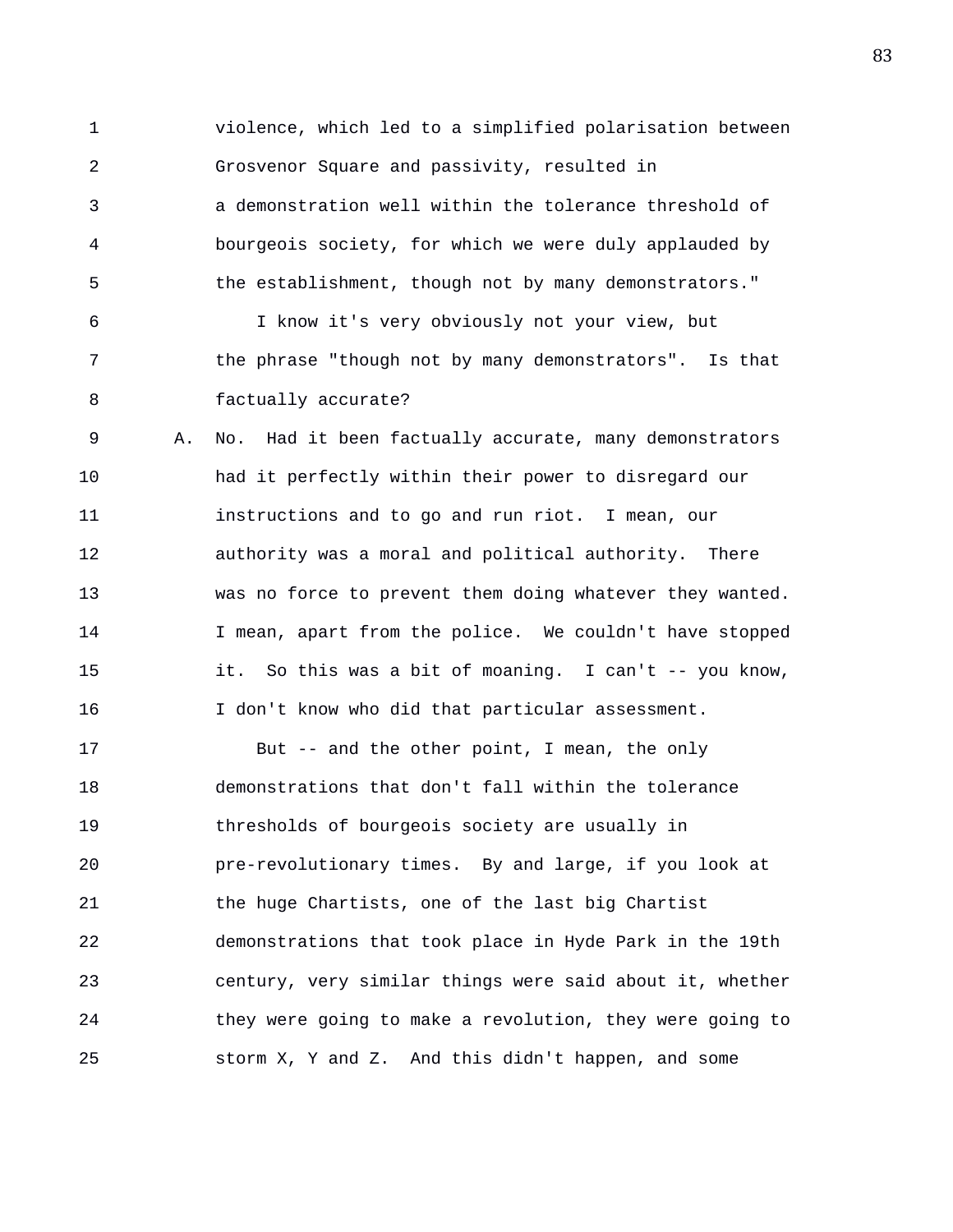1 people accused the Chartist leaders of having sold out, 2 when it had not been their plan in the first place to do 3 what many assumed they wanted to do. And this sort of 4 criticism, we did get some of it and we ignored it, 5 you know? 6 Q. Thank you. 7 Let's try again with the document I was hoping to 8 display earlier. It's {MPS-0730093} from tab F. Thank 9 you very much. 10 Could we go first of all to page 11 11 {MPS-0730093/11}. This is a report by Chief 12 Superintendent Cunningham the day after the October 13 demonstration. 14 A. Which October? '68, or ...? 15 Q. October '68. 16 A. Okay. 17 Q. I would like to take you to the paragraph which starts 18 right at the bottom of the page. Could that be moved up 19 slightly. It will have to be up a little bit. It's 20 the paragraph which begins "prior to ..." Thank you. 21 **I'll** read that into the transcript: 22 "Prior to the march, 26 persons were arrested and 23 three summoned for various offences committed on their 24 way to the demonstration. During the demonstration, 17 25 persons were arrested (all during the Maoist/anarchist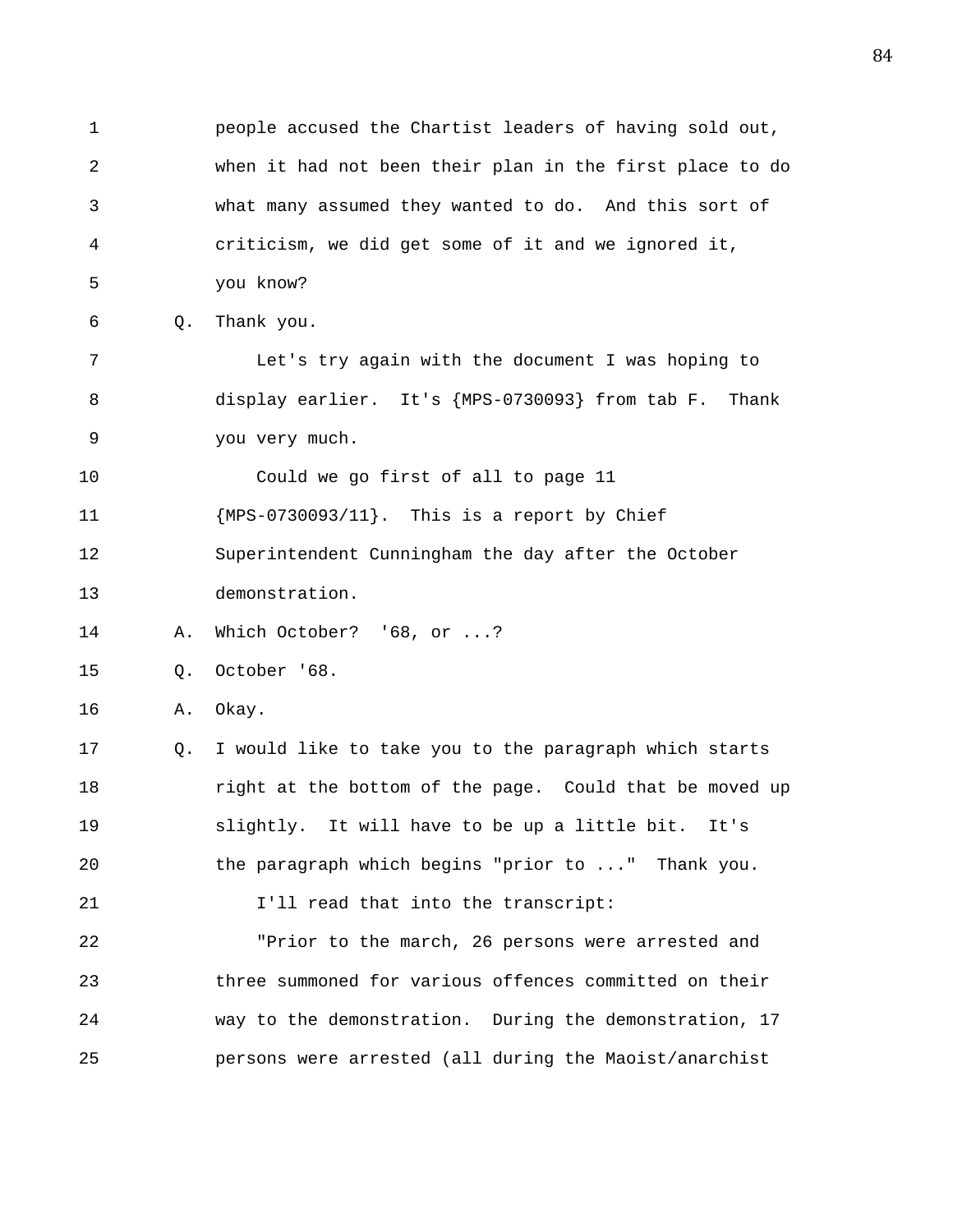1 fracas in Grosvenor Square) and one person was arrested 2 following the demonstration for throwing a bottle at 3 the American Embassy. Apart from three fascists, none 4 had hitherto come to notice." 5 And the arrests are listed in an appendix. 6 Do you have any reason to question the accuracy of 7 those figures, Mr Ali? 8 A. I have no reason to. I mean ... 9 Q. We can see at a glance it's right that the number of 10 arrests on this occasion is vastly lower than the number 11 of arrests in March 1968, isn't it? 12 A. Yeah. And these 26 persons who were arrested and three 13 who received summonses was prior to the march -- 14 Q. Yes -- (overspeaking) -- 15 A. It doesn't specify which march, because it says "on 16 their way to the demonstration" -- 17 Q. This is about the 27 October demonstration. If these 18 figures are correct, Mr Ali, it's suggesting that nobody 19 on the main demonstration was arrested during the course 20 of the demonstration. The only people arrested were 21 before, after or as a result of going to 22 Grosvenor Square. Is it your recollection that 23 nobody -- or to the best of your knowledge, is it right 24 that nobody on the main demonstration was arrested 25 during the march?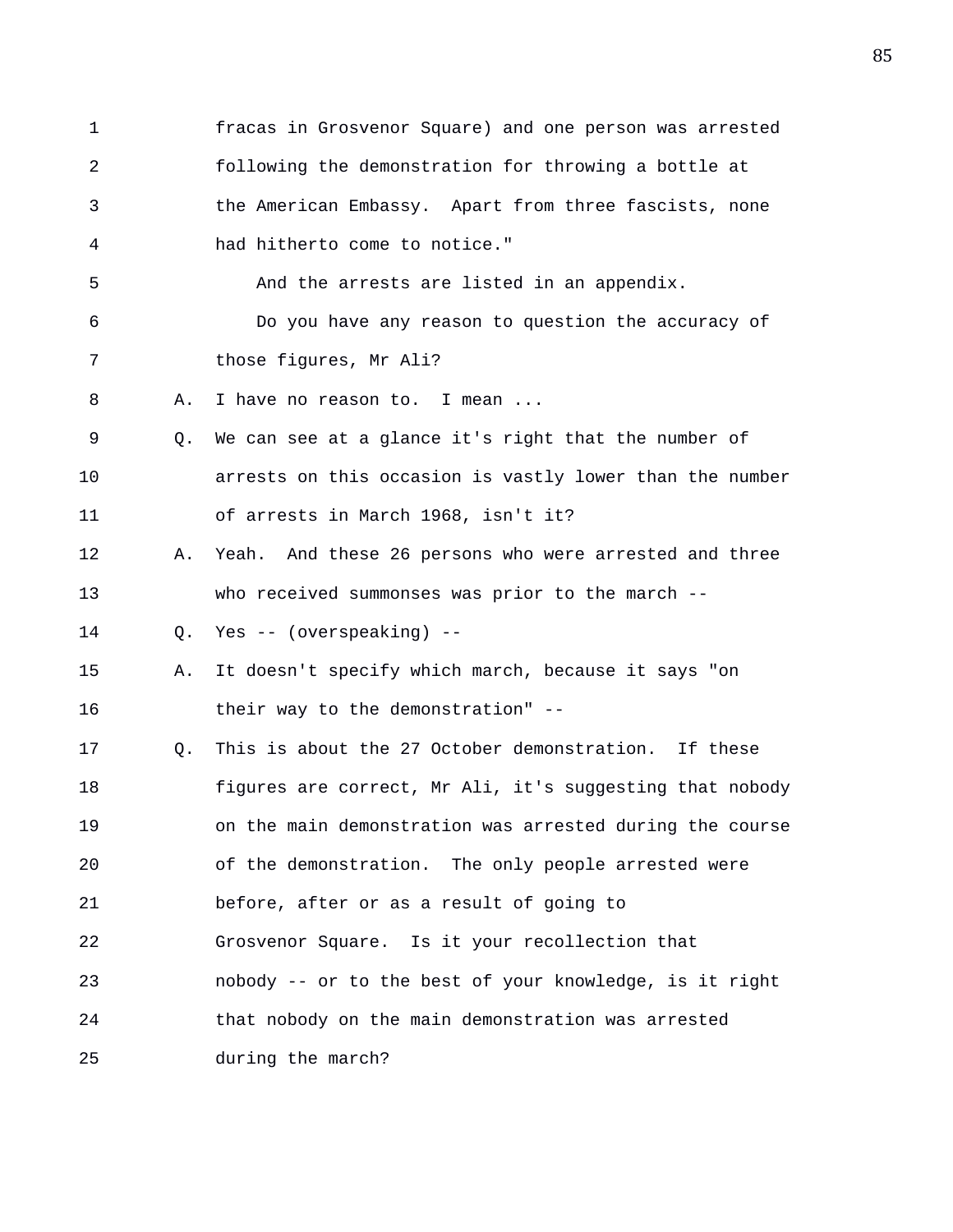1 A. To the best of my knowledge, that is accurate, yeah. 2 Q. Would you accept that so far as there was disorder at 3 Grosvenor Square, that it was necessary for that 4 demonstration to be policed, and insofar as it was 5 necessary to deal with people before and after 6 the demonstration, it was necessary for 7 the demonstration to be policed? 8 A. Well, that was obvious. I mean, it's the principal 9 reason why we decided not to go to Grosvenor Square. So 10 I wasn't there, I didn't observe it. I only got 11 third-hand reports, largely from the press. So I can't 12 really comment on what exactly happened there. But 13 yeah, it was obvious that if people wanted to go and 14 have -- to Grosvenor Square, the police would be there. 15 That's not a big surprise. We said it publicly, 16 everyone knew that. So those who went, went for that, 17 yeah. 18 Q. Could we go, please, in the document to page 4, 19 {MPS-730093/4}. And if you could scroll down, please, 20 so that we can start with the paragraph that begins, 21 "During the 26th October ..." Thank you. 22 I'm going to read a passage to you about events, 23 according to the police report, the day before: 24 "During the 26th October and that part of 25 the following day prior to the start of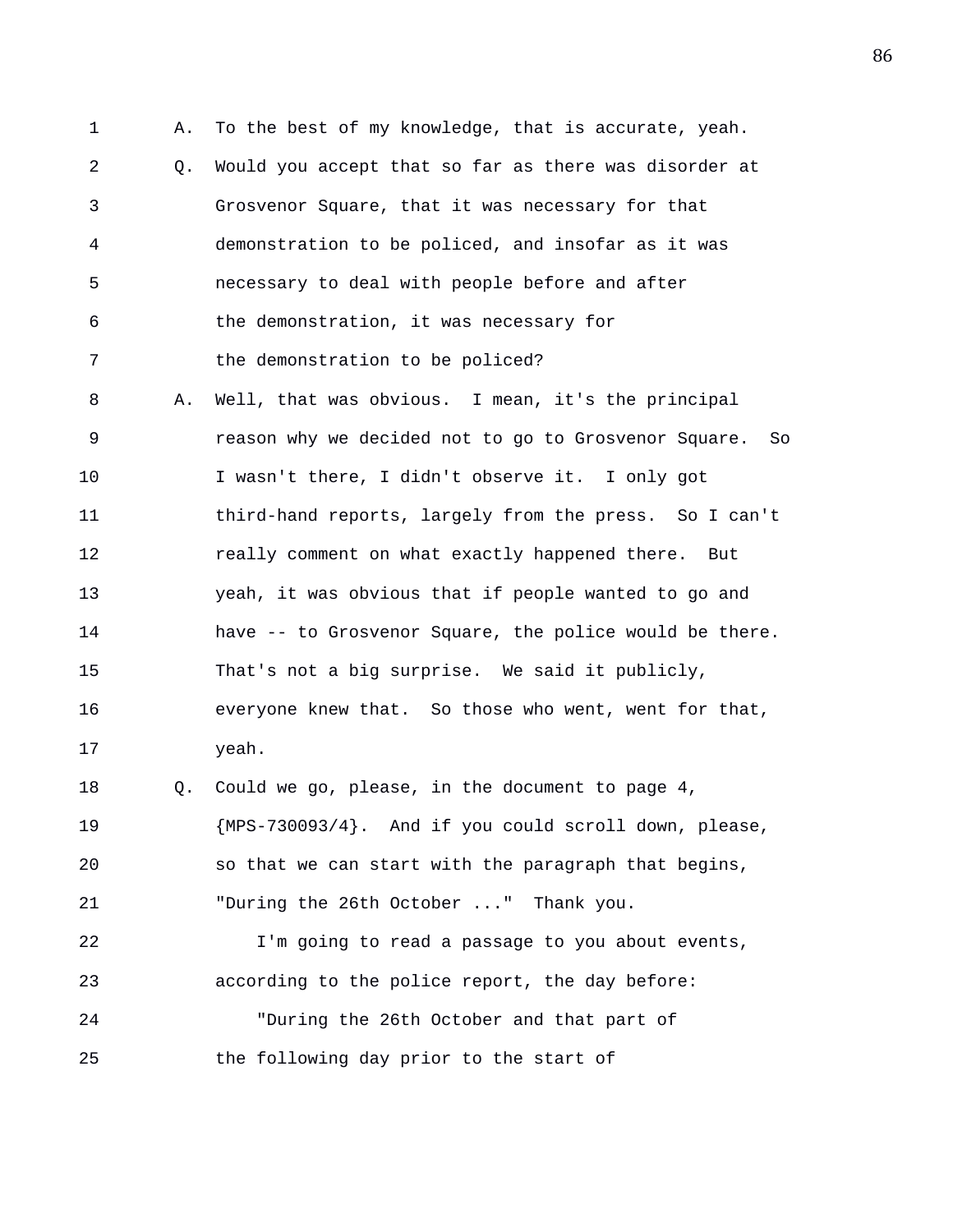1 the demonstration, a number of intending demonstrators 2 were arrested for various offences in the [Metropolitan 3 Police District] (see Appendix 'E'). Most were for 4 possessing offensive weapons but the follow were of 5 particular interest:

6 "[privacy] a German national, was arrested at St 7 Pancras Railway Station when he was found in possession 8 of a gas pistol, ammunition and cannabis reference.

9 "[privacy] was arrested when he was found trying to 10 gain entry to the stables at Hammersmith Police Station. 11 It is probable that he intended tampering with 12 the police horses stabled there.

13 "On the evening of 26th October two youths why 14 stopped by police in Green Street, W1, and found to be 15 in possession of radio-jamming equipment and perspex eye 16 shields. Correspondence which they had made it clear 17 that they were Maoists from Nottingham and Derby 18 respectively and that they had intended taking part in 19 the demonstrations on the following day. Their aim 20 seemed to be the jamming of police radio communications. 21 Both were arrest and charged with conspiracy to cause 22 a public mischief."

23 So, some further details on the pre-demonstration 24 arrests we saw referred to a moment ago.

25 And would you agree that it was necessary for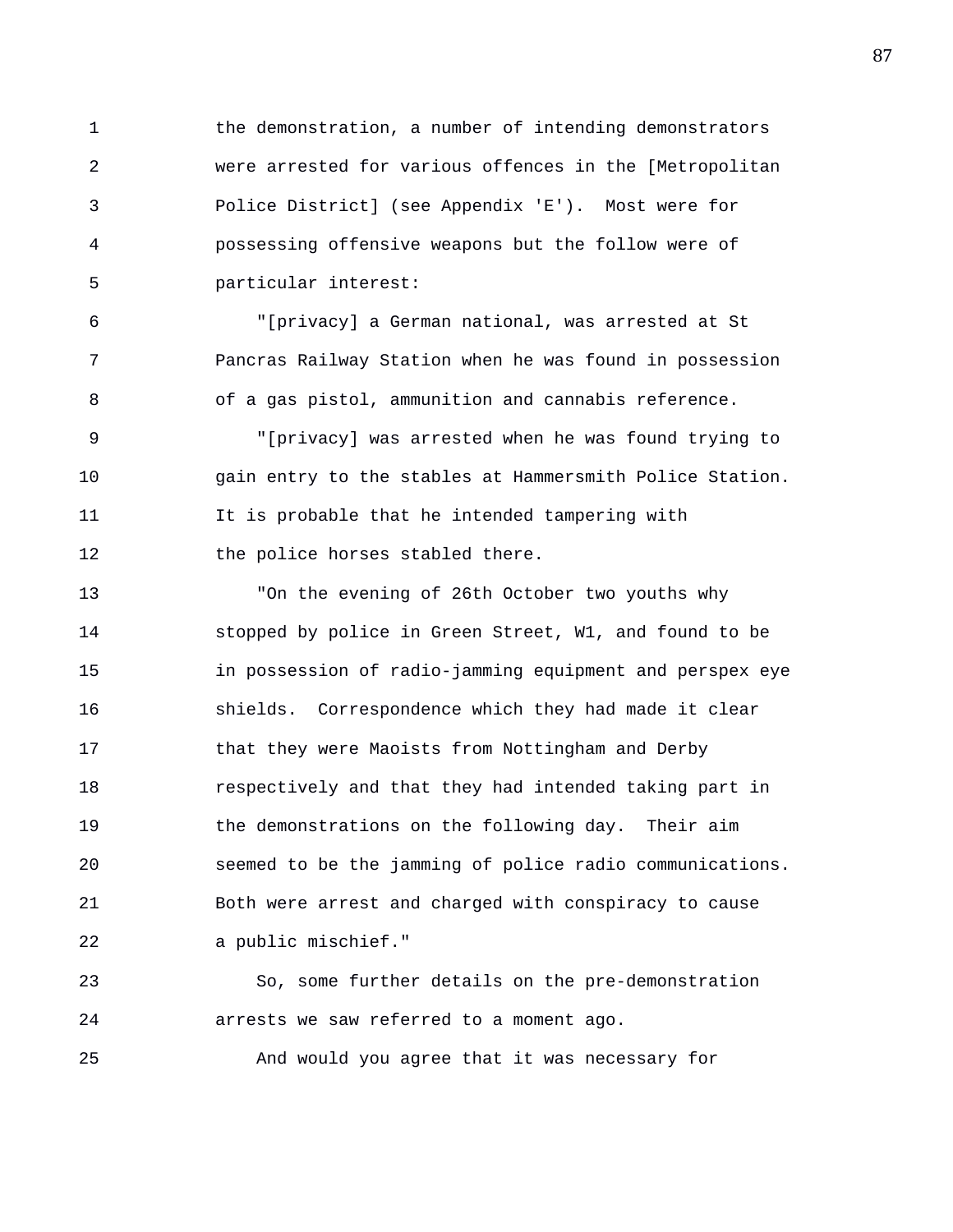1 the police to be policing to detect and deal with people 2 such as these?

- 3 A. Yeah, but from these reports, this was ordinary policing 4 that was responsible for this. I mean, the guy who was 5 arrested on -- the two youths arrested on Green 6 Street -- I didn't realise, by the way, there were any 7 Maoists in Nottingham, so this is an eyeopener. But 8 anyway -- yeah, I mean, what -- what -- what's your 9 exact question?
- 10 Q. I'm just putting the proposition that there needed to be 11 policing and seeking -- giving you an opportunity to 12 deal with that. A very straightforward proposition, 13 I recognise.
- 14 A. Yeah, I mean, obviously if people are carrying weapons. 15 Although I think the amount of cannabis resin hasn't 16 been specified, and that may be the real answer to that 17 question of what this guy was doing. A gas pistol with 18 ammunition.

19 Q. I think that's the more serious part of it. Righto.

20 I just want to take you, finally, to one final 21 passage of your book, please, Mr Ali; and this is going 22 to be my final question about the march itself. 23 Page 329 of your book, about halfway down.

24 A. Mm-hm?

25 Q. There's a paragraph which begins, "In Britain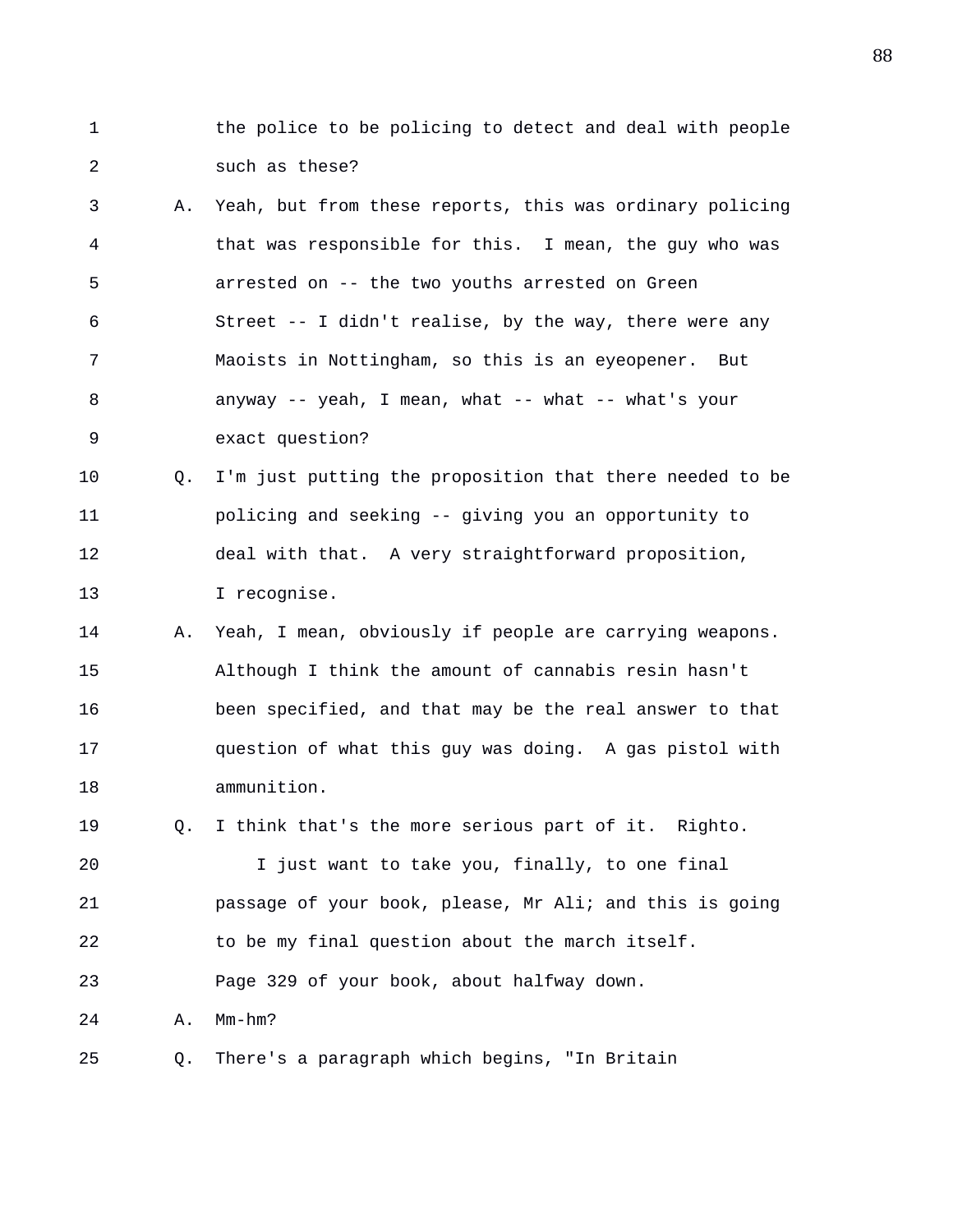1 itself ...":

2 "In Britain itself, the October 1968 demonstration 3 had represented the last big assembly of revolutionary 4 forces. The failure of the left groups to transcend 5 their own divisions and provide the levies of VSC with 6 meaningful political activities led to a certain 7 atomisation and dispersal." 8 A. Mm-hm. 9 Q. Do you stand by that description of events? 10 A. Yes. 11 Q. Thank you. 12 Can we move now to  ${MPS-0730768}$ . 13 This is a police report, an SDS police report, dated 14 12 November 1968, about a meeting of the VSC exactly 15 52 years ago today, at the Conway Hall. It's one of 16 the events that took place after the demonstration 17 itself. You are recorded as having chaired the meeting. 18 If we could go to page 2, please, {MPS-0730768/2}. If 19 that could be expanded. Thank you. 20 Could we look first of all at the bottom of 21 the page. From the signature block we can see that 22 a number of police officers were present, including 23 Chief Inspector Dixon and three officers who are known 24 to have been serving in the SDS at the time: HN329, 25 HN326 and HN321.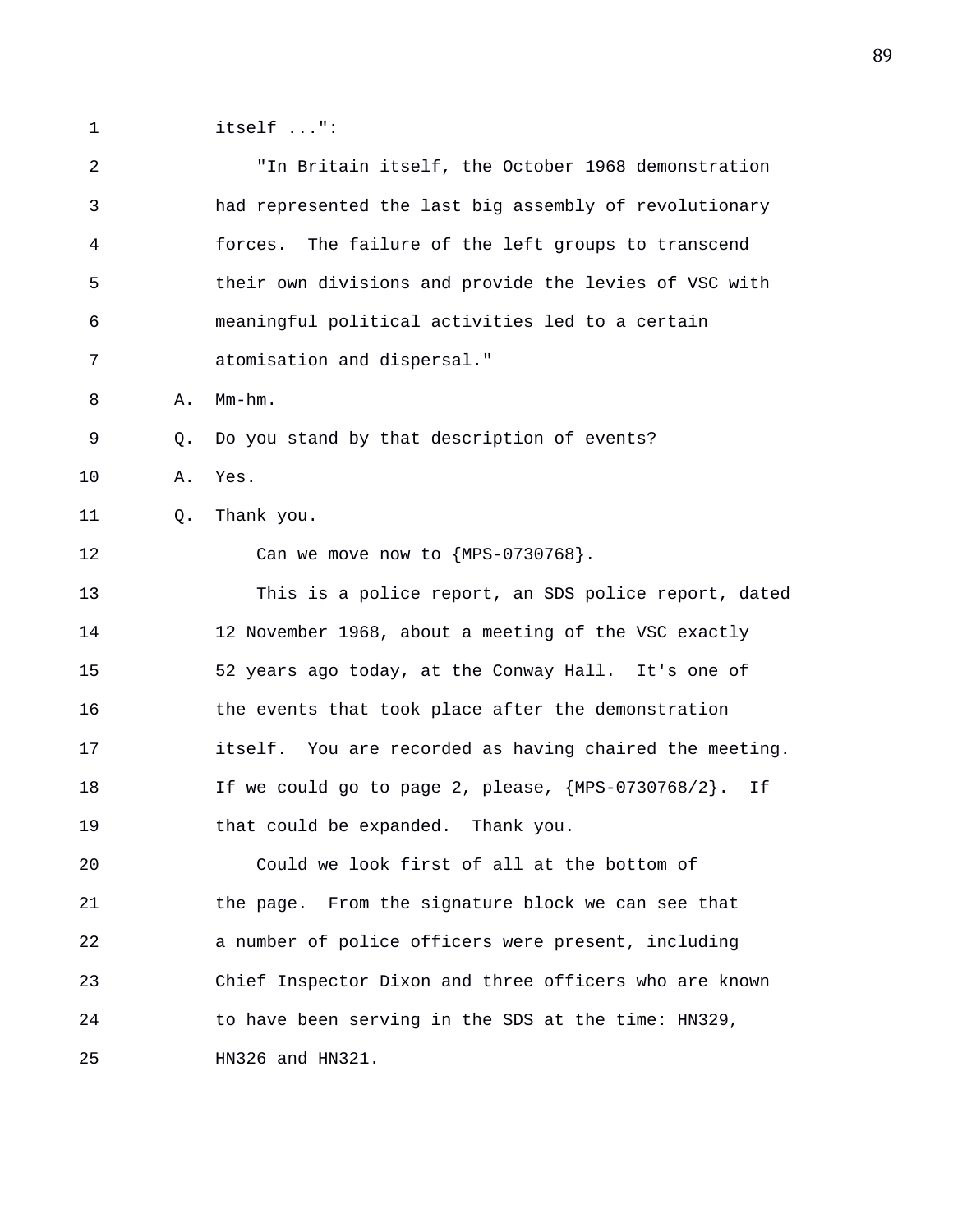1 If we could go up, please, to the middle of that 2 page. And it's the paragraph which begins, "Tariq Ali 3 introduced ..." that I'd like to draw your attention to, 4 please. 5 Thank you. 6 Mr Ali, I'll give you a moment to read it and then 7 I will read into the transcript the key passages that 8 I wish to ask you about. 9 (Pause) 10 A. This is -- it doesn't sound like me at all. I mean, 11 there is no way I could have said that "if 12 the engineering strike had taken place, a more militant 13 demonstration could have occurred and revolution was 14 **a** real possibility". Honestly, that was never my 15 position. So there's no way I could have said that. At 16 the best it's a distortion and at worst an invention. 17 Nor would I have said -- used the phrase that 18 "the State had 'backed down' from a confrontation with 19 militant revolutionaries", because we knew that not 20 everyone on that march were militant revolutionaries as 21 such. 22 And so I think it's very exaggerated, that 23 particular report. I mean, it's much better these days, 24 so everything is recorded, then we can listen to it and

25 see whether it's accurate or not. But this phase of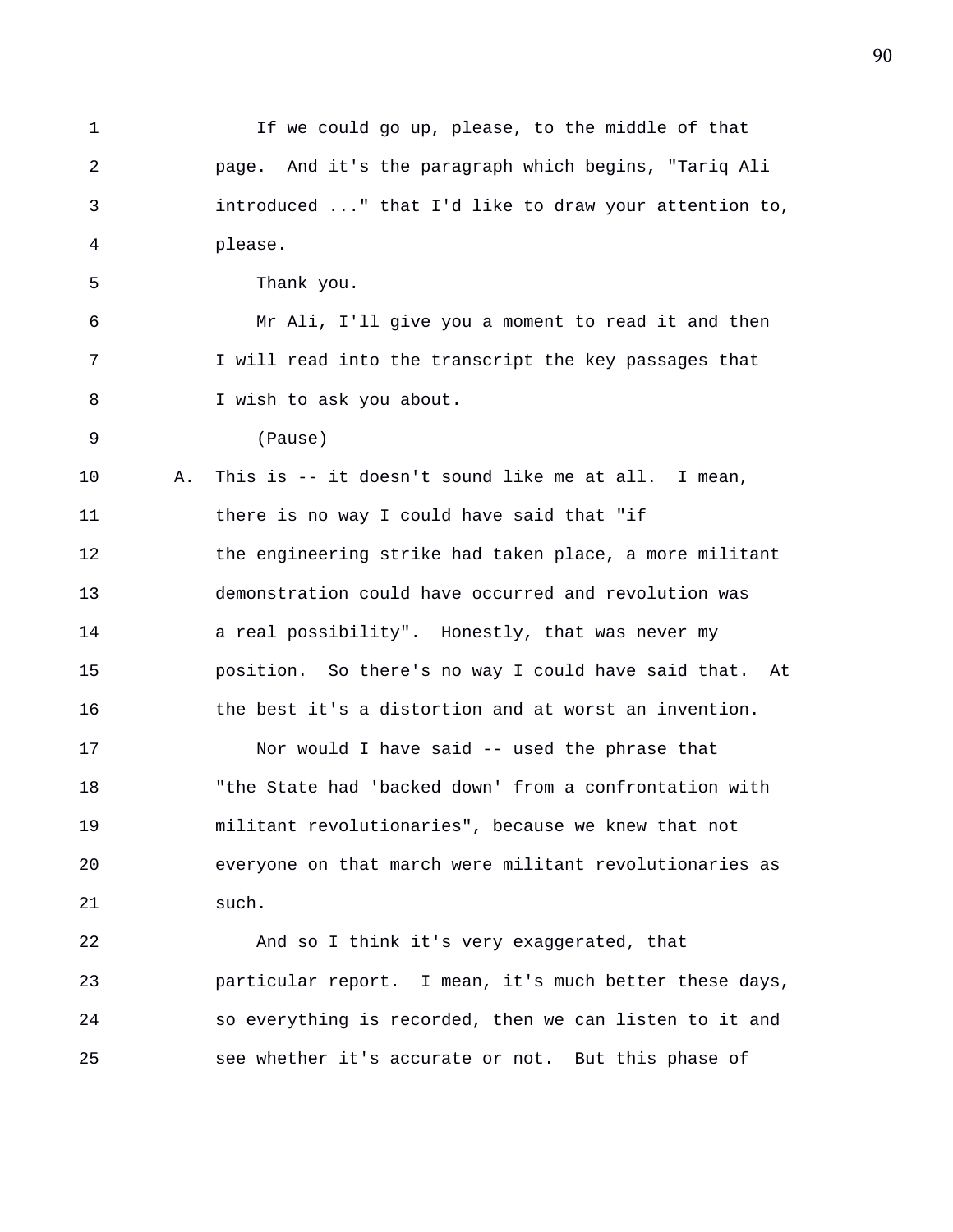| $\mathbf 1$ |    | policing, where people write reports down and then they  |
|-------------|----|----------------------------------------------------------|
| 2           |    | are typed up, was always -- it was never very            |
| 3           |    | satisfactory; and this is exactly an example of that.    |
| 4           | Q. | What $--$                                                |
| 5           | Α. | (inaudible) anyway. You know, it's not a big --          |
| 6           |    | anything secret. But I just don't recall saying that.    |
| 7           | Q. | Yes, okay.                                               |
| 8           |    | What was your position as to the future of the VSC       |
| $\mathsf 9$ |    | after --                                                 |
| 10          | Α. | Well, I thought that what needed to be done in Britain   |
| 11          |    | at that time, at the end of the year '68, was that, if   |
| 12          |    | possible, a unified left youth movement which united     |
| 13          |    | young people belonging to all the different left         |
| 14          |    | organisations, including some young socialists who had   |
| 15          |    | been booted out of the Labour Party, and that that would |
| 16          |    | have probably been the best outcome.                     |
| 17          |    | I didn't think that, at the time or in '69, that we      |
| 18          |    | could mobilise so many people again. In that sense,      |
| 19          |    | it's quite interesting, the comparison with              |
| 20          |    | the anti-Iraq War detention under the Tony Blair         |
| 21          |    | government, which all of the figures are that there were |
| 22          |    | over a million people. And my attitude after that        |
| 23          |    | demonstration was exactly the same.<br>It was            |
| 24          |    | a fantastically important demonstration in British       |
| 25          |    | history; the largest political demonstration.<br>But it  |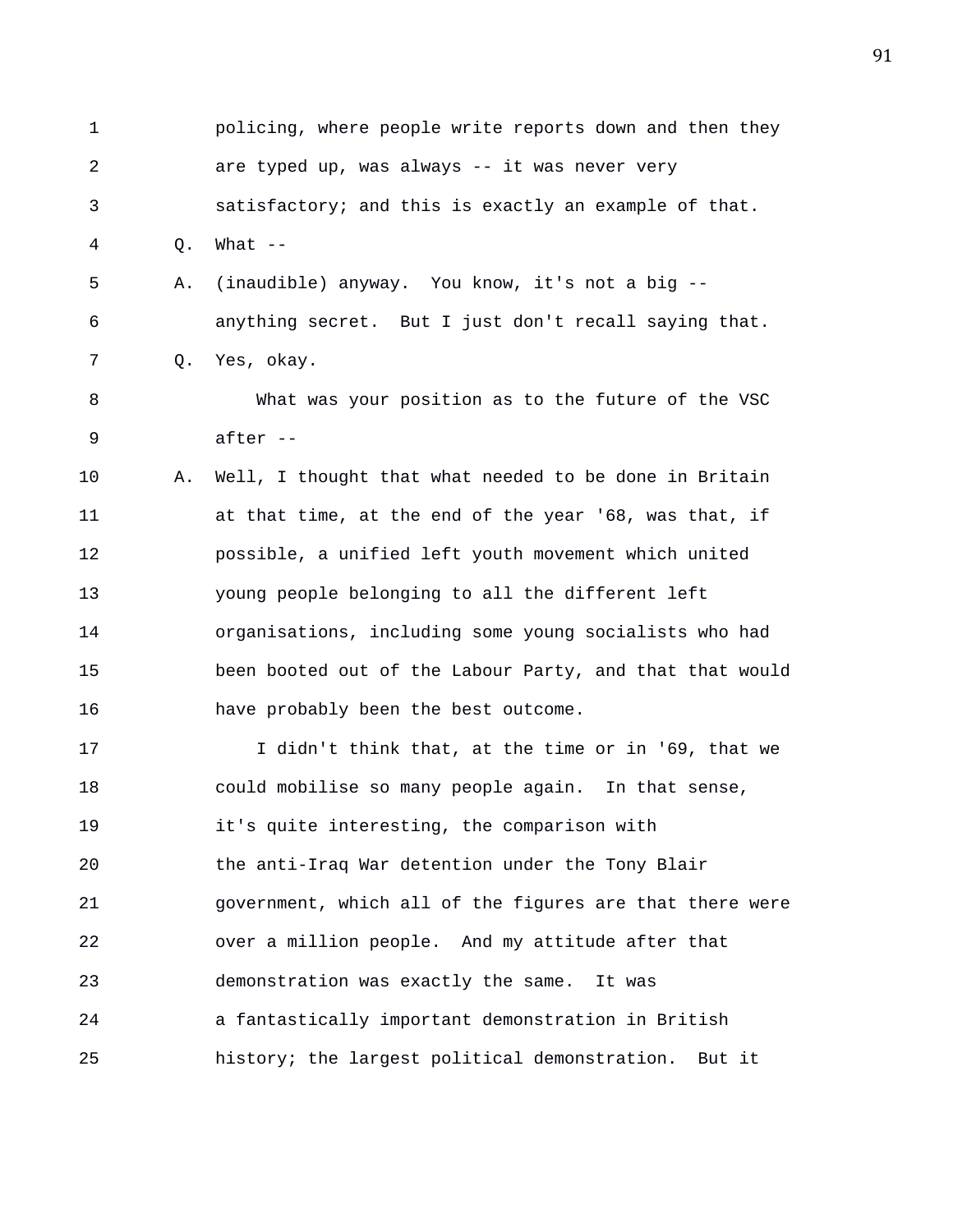1 would be well nigh impossible to repeat that again. 2 So, you know, these are political instincts. Having 3 studied a bit of history, you know what can be repeated 4 and what can't. And so I thought it best to broaden 5 the movement rather than restricting it to a single 6 issue movement related to Vietnam. 7 Q. If you'll bear with me for a moment, I've been asked, 8 for those who are following the transcript, to read 9 the passage that we've just been considering into 10 the transcript. 11 It reads: 12 "Tariq Ali introduced [privacy], who took the line 13 that the State had 'backed down' from a confrontation 14 with militant revolutionaries, and that 15 the demonstration had been an enormous success. He was 16 followed by [privacy] who gave a historical account of 17 the Vietnam War and attempted to link Vietnam with 18 racism. Tariq Ali then said that complacency was to be 19 deplored, and that if the engineering strike had taken 20 place a more militant demonstration could have occurred 21 and revolution was a real possibility." 22 Could that document be taken down, please. 23 Could we now have {UCPI-0000005797}, please.

24 This is a report of the VSC's 1969 National

25 Conference.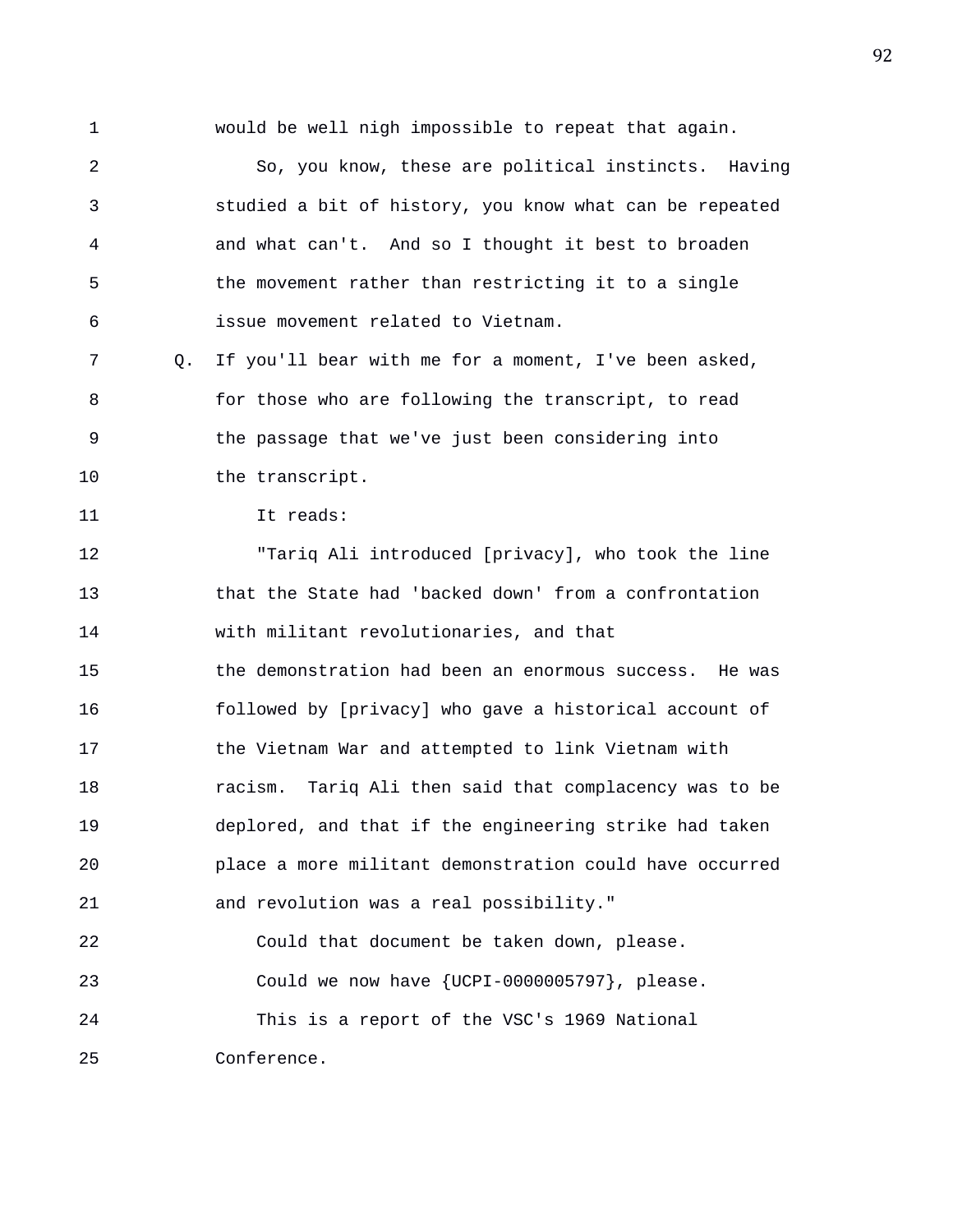- 1 A. It's barely readable, actually. Can you read it? It's 2 difficult on the screen.
- 3 Q. Yes, it's very difficult. My questioning on this is 4 very short. But the paragraph I'm interested in is 5 the second paragraph down, under the heading "Saturday 6 1st February 1969", and it reads:
- 7 "Admission to the conference was restricted to 8 delegates and accredited observers, and credentials were 9 checked at the door by Jess McKenzie and 10 [privacy] [privacy] who issued voting cards to
- 11 the delegates only."
- 12 Now, I think it's right that you were at this 13 conference; is that correct?
- 14 A. It's written here, so I must have been. I mean, 15 you know, I don't remember that conference at all. But 16 I must have been there, yeah.
- 17 Q. And is it right that access was restricted, as described 18 in the report?
- 19 A. I suppose so. I mean, if it was a closed conference, 20 that's what it would have been, but I'm just wondering 21 now why. But anyway. Yeah, it's perfectly possible.
- 22 Q. And would it follow that a plain-clothed police officer, 23 as opposed to an undercover police officer, would not 24 have been able to gain entry to it?
- 25 A. Yeah. If it was a closed conference, he or she wouldn't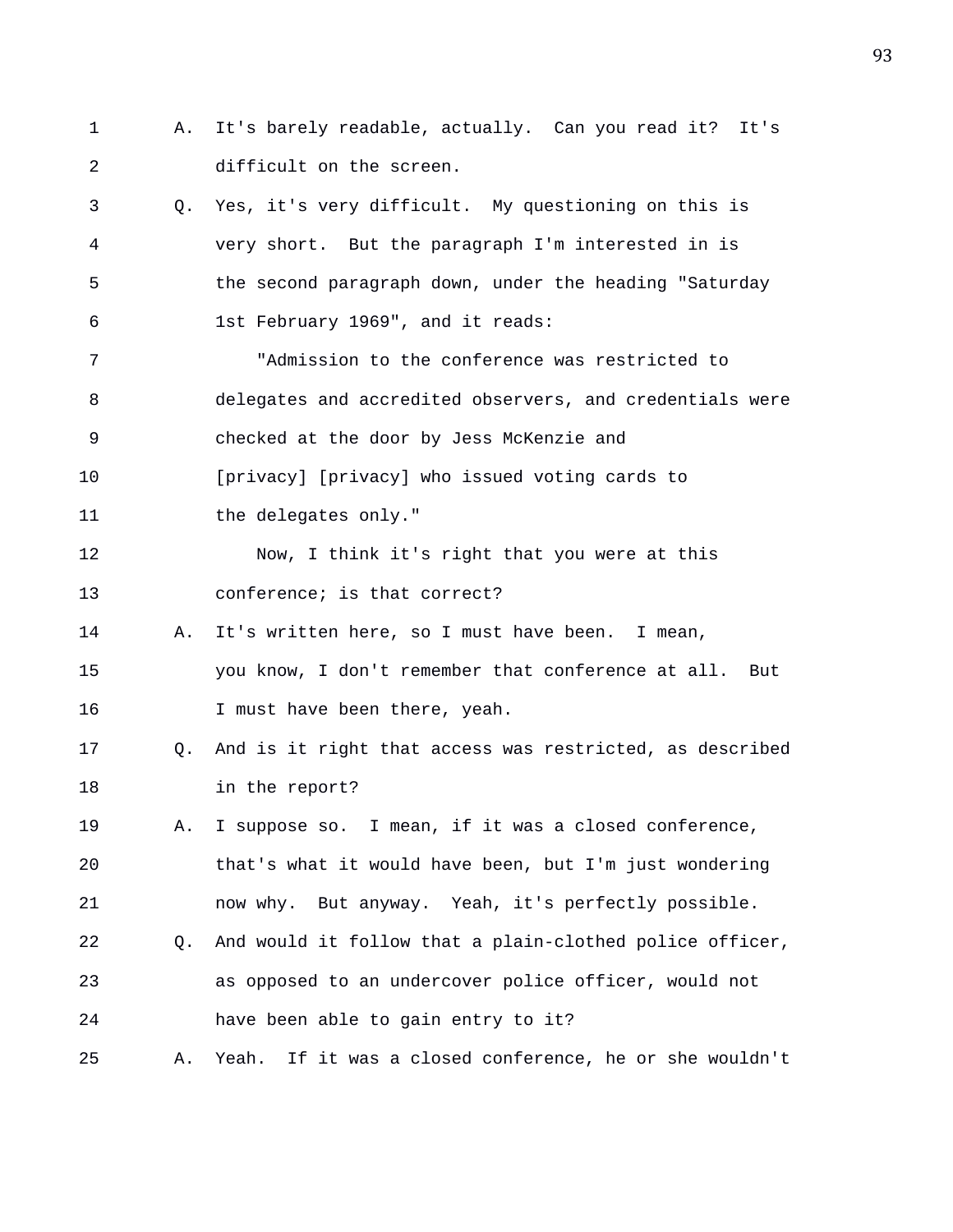1 be able to gain entry to it, no.

2 Q. Thank you.

3 Could we go to page 15 of the document, please 4 {UCPI-0000005797/15}. This is one of the documents 5 that's been submitted with the report. It's said to be 6 a paper by Geeff Richman, entitled "The State of 7 the War". I'm taking you to that just to see what 8 b the document is. 9 If we now go to page 21, please 10 {UCPI-0000005797/21}. And if we could focus on 11 the paragraph that begins, "What emerges from the ... 12 account ..." 13 Mr Richman concludes his paper with the words: 14 "What emerges from the above account is the extent 15 to which power, though it grows out of the barrel of 16 a gun, depends on the unity and political consciousness 17 of the people who hold the gun. It is this which has 18 defeated the US and which makes the Vietnamese victory 19 our victory, if we can learn through it the nature 20 of our own oppression and the source of our own power." 21 A. Mm-hm. 22 Q. Now, I think it's right, isn't it, that the saying 23 "power grows out of the barrel of a gun" is one of 24 chairman Mao's -- 25 A. Chairman Mao Zedong's statements, yeah.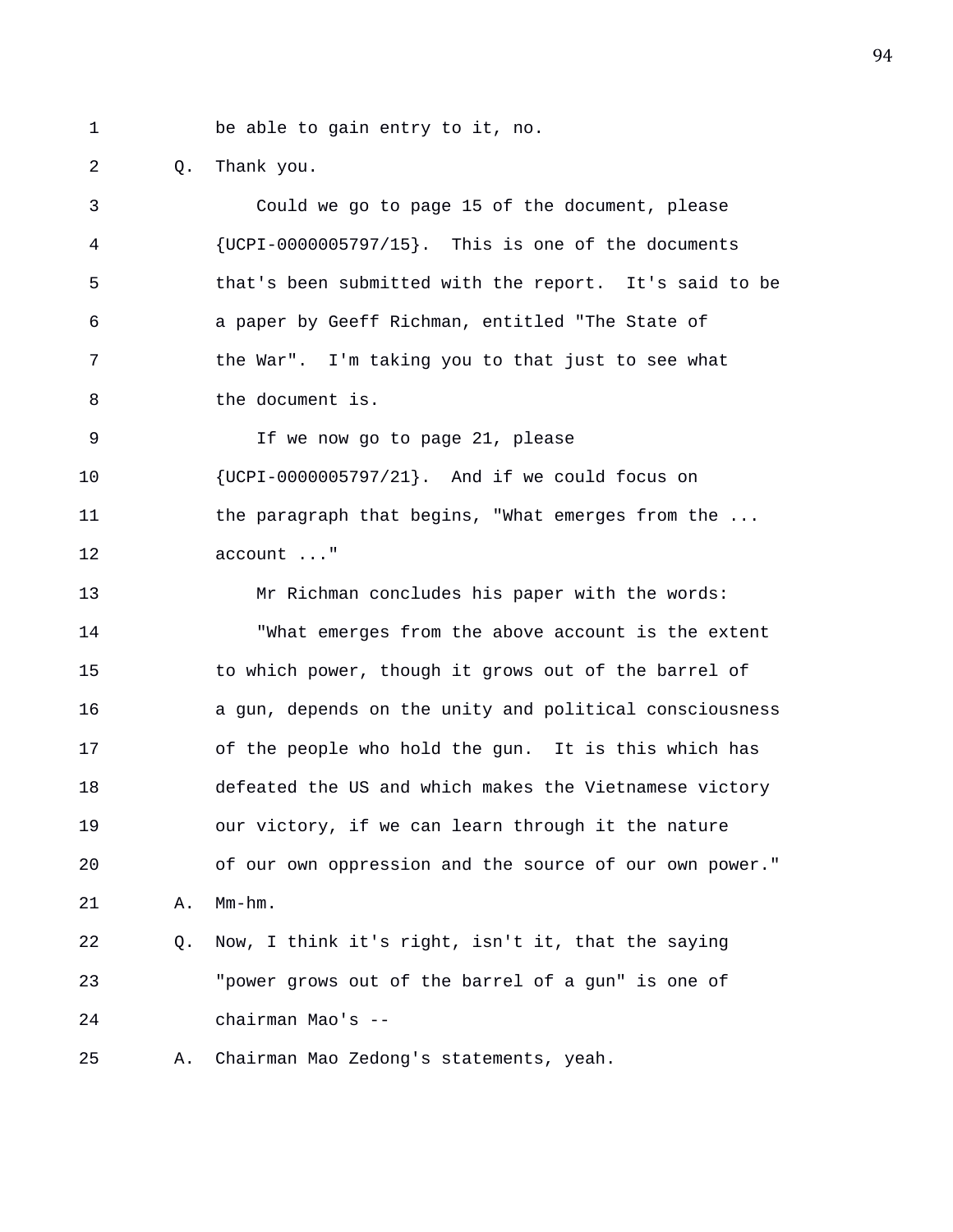1 Q. And so there's emphasis here on unity, political 2 consciousness, that a recognition that power grows out 3 of the barrel of a gun.

4 My question to you is how widely was this view of 5 revolution and the trinity referred to in this 6 paragraph, how widely shared was it amongst members of 7 the VSC, to your knowledge?

8 A. I don't know, is the honest answer to that. But I would 9 point out that the author of this document, Geoff 10 Richman, and his wife Marie Richman, were both doctors, 11 part of the Medical Aid to Vietnam Committee, and both, 12 if my memory is correct, were loyal members of 13 the Labour Party. So I'm -- you know, what he's saying 14 is pretty banal, to be perfectly frank. You know, 15 I mean, it's just: learn the lessons of Vietnam. 16 I mean, the situation in Britain couldn't have been more 17 different than that in Vietnam, or many other countries 18 at the time.

19 So, it's just a -- what can we call it? A bit of 20 posturing. It's a statement of fact, partially. But 21 can't attach too much importance to it. And the "power 22 grows out of the barrel of a gun" was being used by both 23 sides, you know -- MPs on both sides accusing each other 24 jokingly.

25 I mean, there's another statement of Mao which was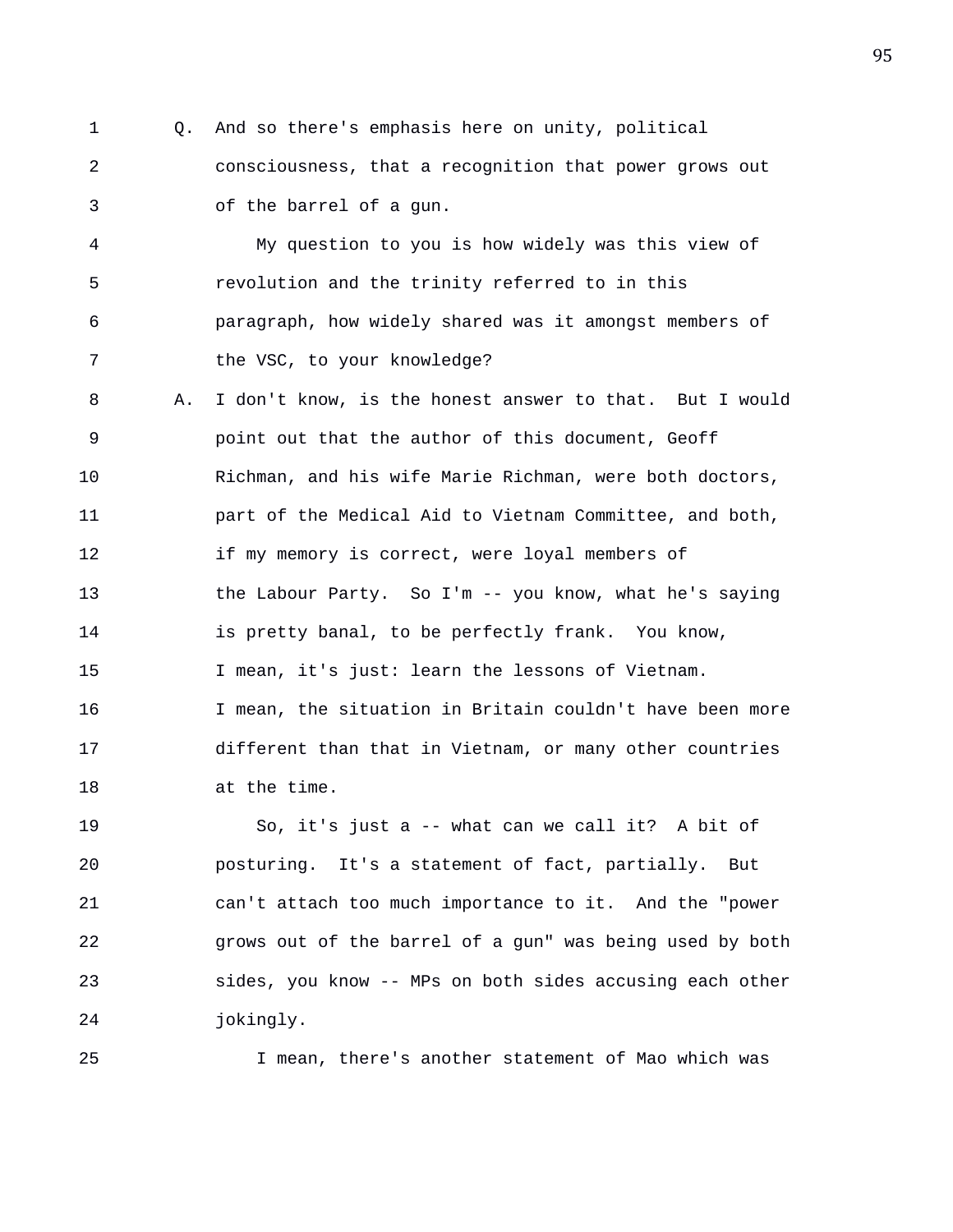| 1  |    | very popular at the time, "all reactionaries are paper   |
|----|----|----------------------------------------------------------|
| 2  |    | tigers", which was also used a great deal at the time.   |
| 3  |    | I don't think one can read too much into it really.      |
| 4  | Q. | My final question on this topic, Mr Ali, is, in your     |
| 5  |    | $view$ --                                                |
| 6  | Α. | $Mm$ .                                                   |
| 7  | Q. | -- how far did the United Kingdom get down               |
| 8  |    | the revolutionary path to global socialism during 1968?  |
| 9  | Α. | To what degree, did you say?                             |
| 10 | Q. | Yes, how far?                                            |
| 11 | Α. | Not very far at all, as was obvious even at the time and |
| 12 |    | is -- became even more obvious later. I mean,            |
| 13 |    | basically, the Labour Party has held the monopoly of     |
| 14 |    | working class representation in this country. No other   |
| 15 |    | political party to its left, small or big, has been able |
| 16 |    | to dent that until very recently -- in Scotland by the   |
| 17 |    | way. But -- so, I don't think it's even a question       |
| 18 |    | worth asking. There was nothing like that happening at   |
| 19 |    | all.                                                     |
|    |    |                                                          |

20 I mean, the only thing I'd say is there were more 21 left Labour MPs than there are now, and many of them 22 were extremely friendly with us, turned up on our 23 demonstrations, shared platforms, including Michael 24 Foot, Ian Mikardo, many, many others. So it was not 25 that we were hostile to the Labour Party as such. We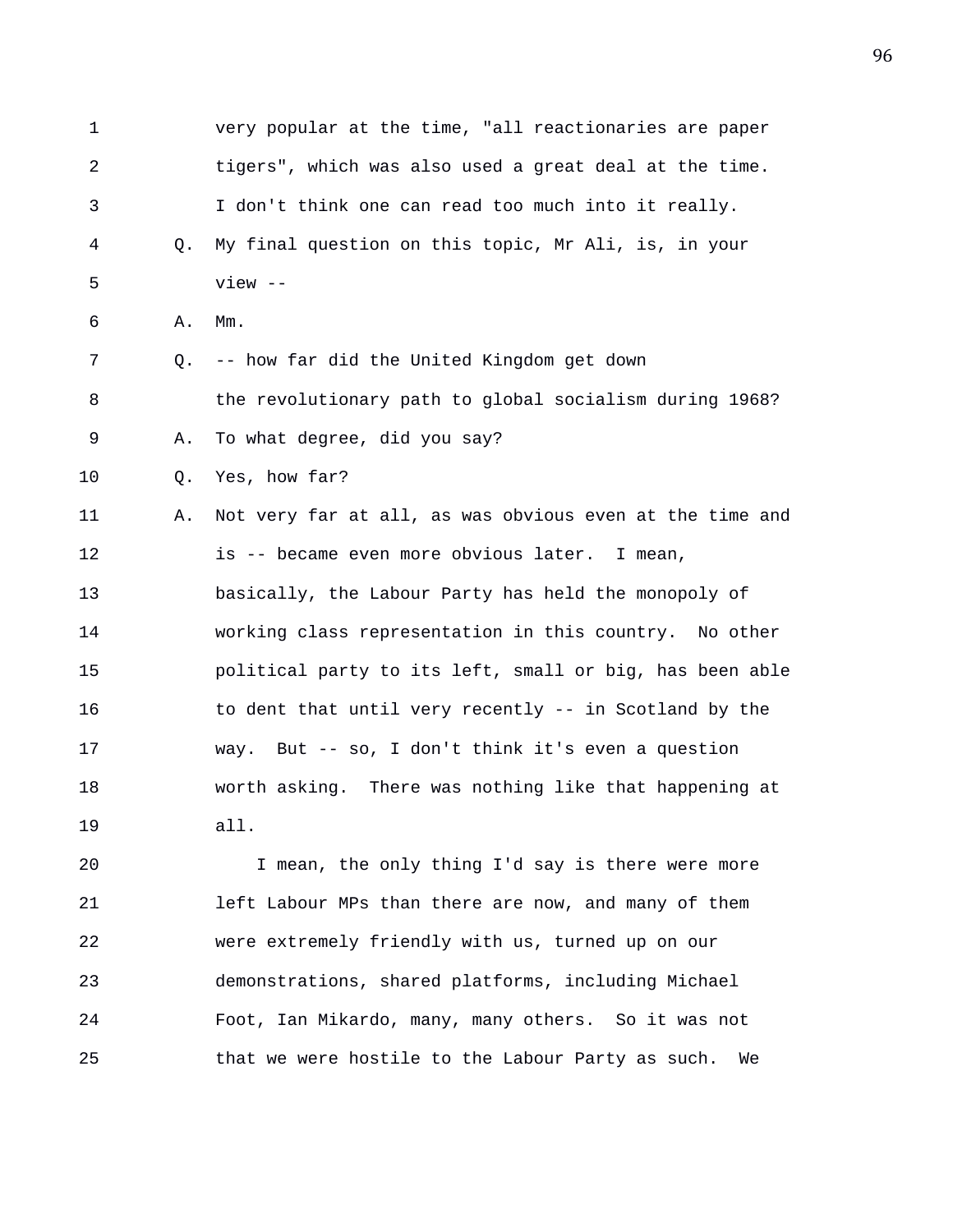1 were hostile to the Labour government, but we tried to 2 have many allies in the Parliamentary Labour Party. And 3 lots of Labour Party branches did come on VSC 4 demonstrations. You can see their banners. 5 So, how far we advanced to revolution is -- I think 6 the answer to that is nil. Not very far at all. 7 MR BARR: Sir, would that be an appropriate time to break 8 for lunch? 9 THE CHAIRMAN: It would indeed. And can we resume at 2.05. 10 MS PURSER: Thank you very much, everyone. We will now 11 break for lunch and we will resume at 2.05. 12 (1.03 pm) 13 (The short adjournment) 14 (2.00 pm) 15 MS PURSER: Good afternoon, everyone, and welcome to 16 the afternoon session of today's evidential hearing. I 17 will now hand over to our Chairman, Sir John Mitting, to 18 continue proceedings. 19 Chairman. 20 If we could please take a short pause whilst we 21 resolve an issue with the Chairman, I would be very 22 grateful. If we could move to our break-out rooms. 23 Thank you. 24 (2.00 pm) 25 (A short break)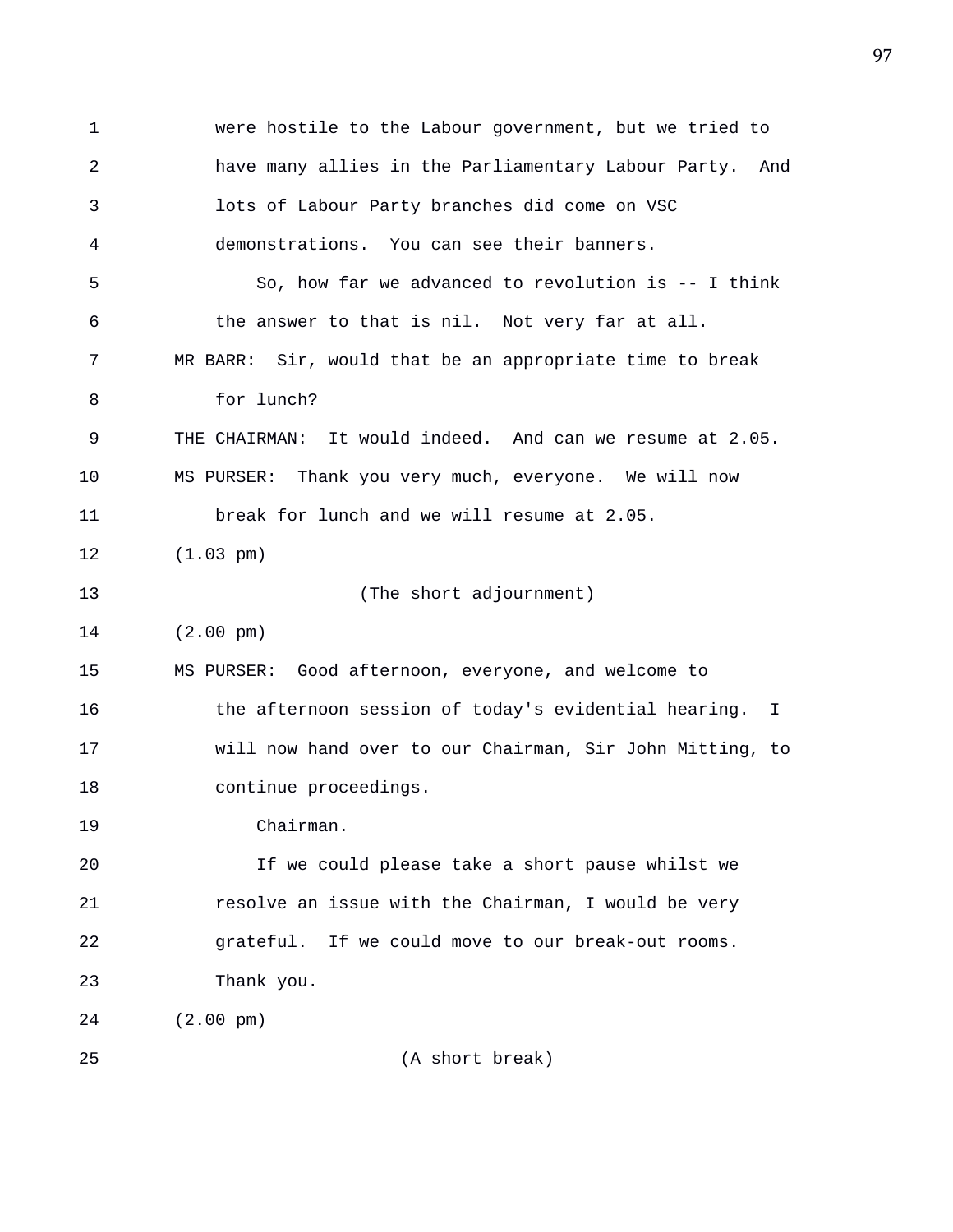1 (2.05 pm)

2 MS PURSER: Good afternoon, everyone, and welcome to 3 the afternoon session of today's evidential hearing. 4 For those of you in the virtual hearing room, please can 5 I remind you to turn off both your camera and 6 microphone, unless you are invite to speak by 7 the Chairman. 8 I will now hand over to our Chairman, 9 Sir John Mitting, to continue proceedings. 10 Chairman. 11 THE CHAIRMAN: Thank you. As I announced this morning, 12 everyone will have to listen, most of you again, to 13 the three-minute recording made earlier this year: 14 "I am conducting this Inquiry under a statute, 15 the Inquiries Act 2005, which gives me the power to make 16 orders regulating the conduct of the Inquiry, including 17 its hearings. In the exercise of that power, I have 18 made a number of orders which affect what you may and 19 may not do in the hearing rooms and after you leave 20 them. Breach of any of the orders is a serious matter 21 and may have serious consequences for you. 22 "If I am satisfied that a person may have breached 23 an order, I have the power to certify the matter to 24 the High Court, which will investigate and deal with it 25 as if it had been a contempt of that court. If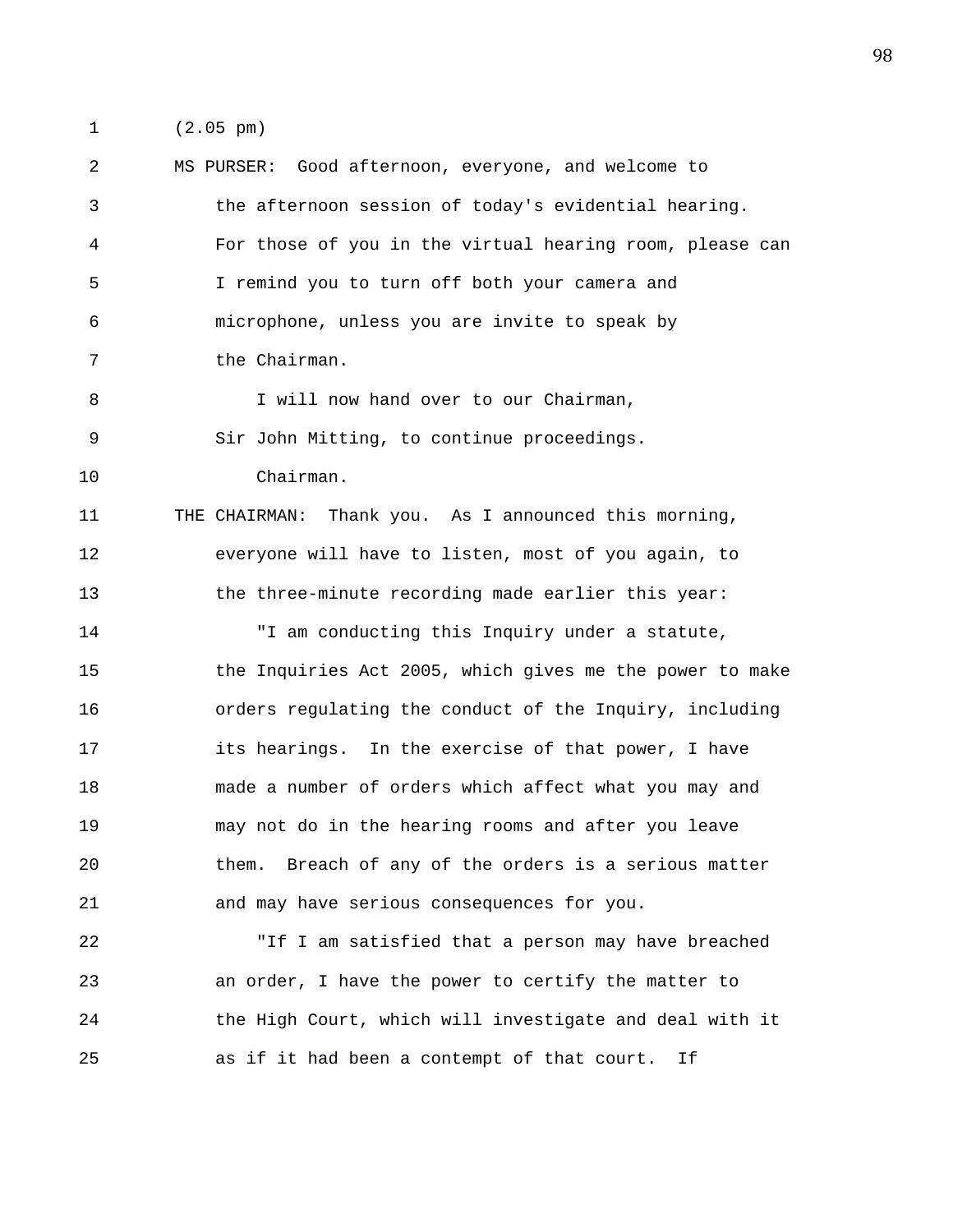1 satisfied that a breach has occurred and merits 2 the imposition of a penalty, the High Court may impose 3 a severe sanction on the person in breach, including 4 a fine, imprisonment for up to two years and 5 sequestration of their assets.

6 "Evidence is going to be given live over screens in 7 the hearing rooms. It is strictly prohibited to 8 photograph or record what is shown on the screens, or to 9 record what is said by a witness, or anyone else in 10 the hearings rooms.

11 "You may bring your mobile telephone into 12 the hearing rooms, but you may not use it for any of 13 those purposes. You may use it silently for any other 14 purpose. In particular, you may transmit your account 15 of what you have seen and heard in a hearing room to any 16 other person, but only once at least 10 minutes have 17 elapsed since the event which you are describing took 18 place.

19 "This restriction has a purpose. In the course of 20 the Inquiry, I have made orders prohibiting the public 21 disclosure of information, for example about 22 the identity of a person, for a variety of reasons. 23 These orders must be upheld. It is inevitable that, 24 whether by accident or design, information which I have 25 ordered should not be publicly disclosed will sometimes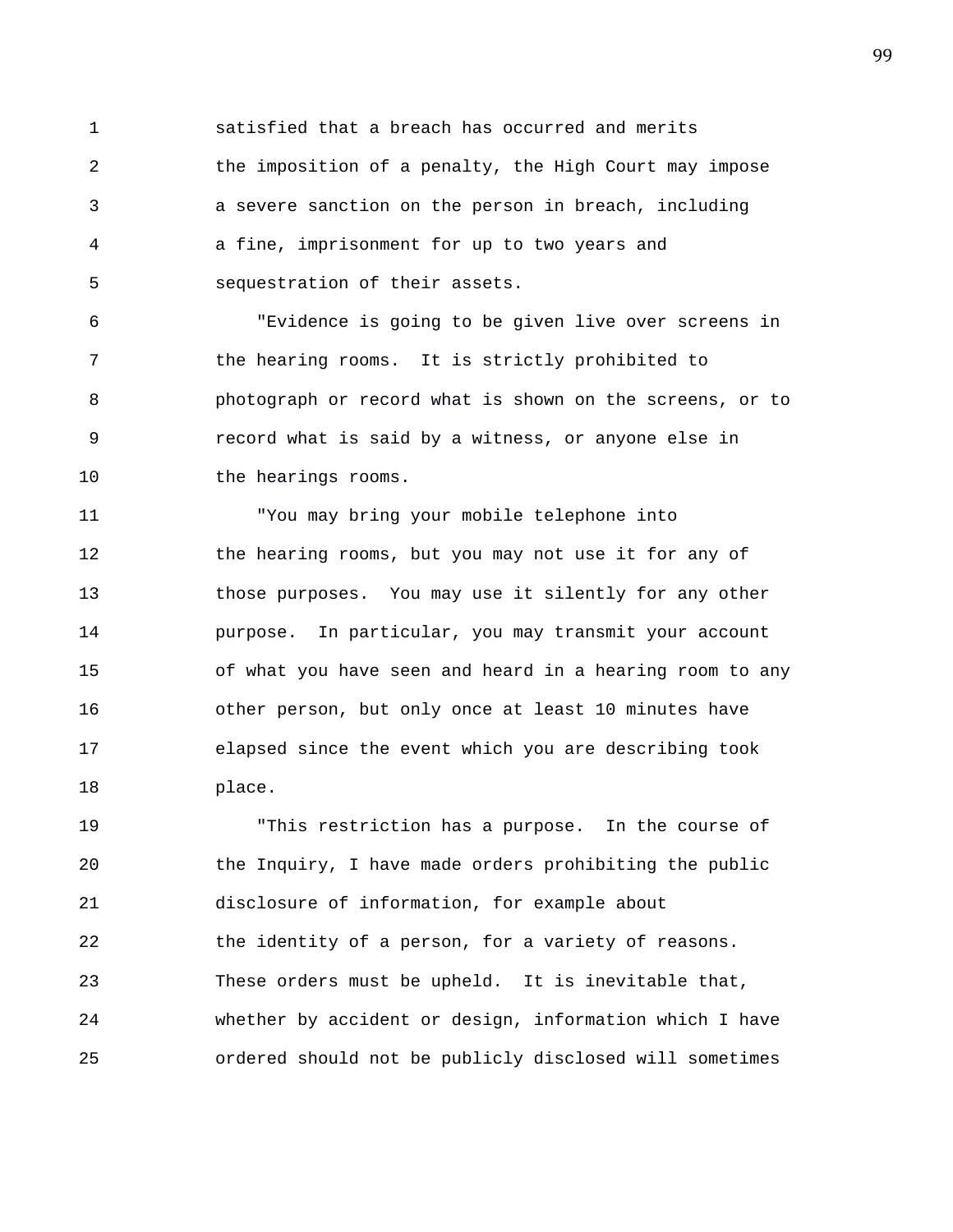1 be disclosed in a hearing. If and when that happens, 2 I will immediately suspend the hearing and make an order 3 prohibiting further disclosure of the information 4 outside the hearing rooms.

5 "The consequence will be that no further disclosure 6 of that information may be made by mobile telephone or 7 other portable electronic device from within the hearing 8 room, or by any means outside it.

9 "I am sorry if you find this message alarming; it is 10 not intended to be. Its purpose is simply to ensure 11 that everyone knows the rules which must apply if I am 12 to hear the evidence which I need to enable me to get to 13 the truth about undercover policing.

14 "You, as members of the public, are entitled to hear 15 the same public evidence as I will hear and to reach 16 your own conclusions about it. The Inquiry team will do 17 their best to ensure that you can.

18 "If you have any doubt about the terms of this 19 message or what you may or may not do, you should not 20 hesitate to ask one of them and, with my help, if 21 necessary, they will provide you with the answer." 22 Thank you, Mr Barr.

23 MR BARR: Thank you, sir.

24 Mr Ali, we're going to move now to some of the other 25 capacities in which you were active and spied upon --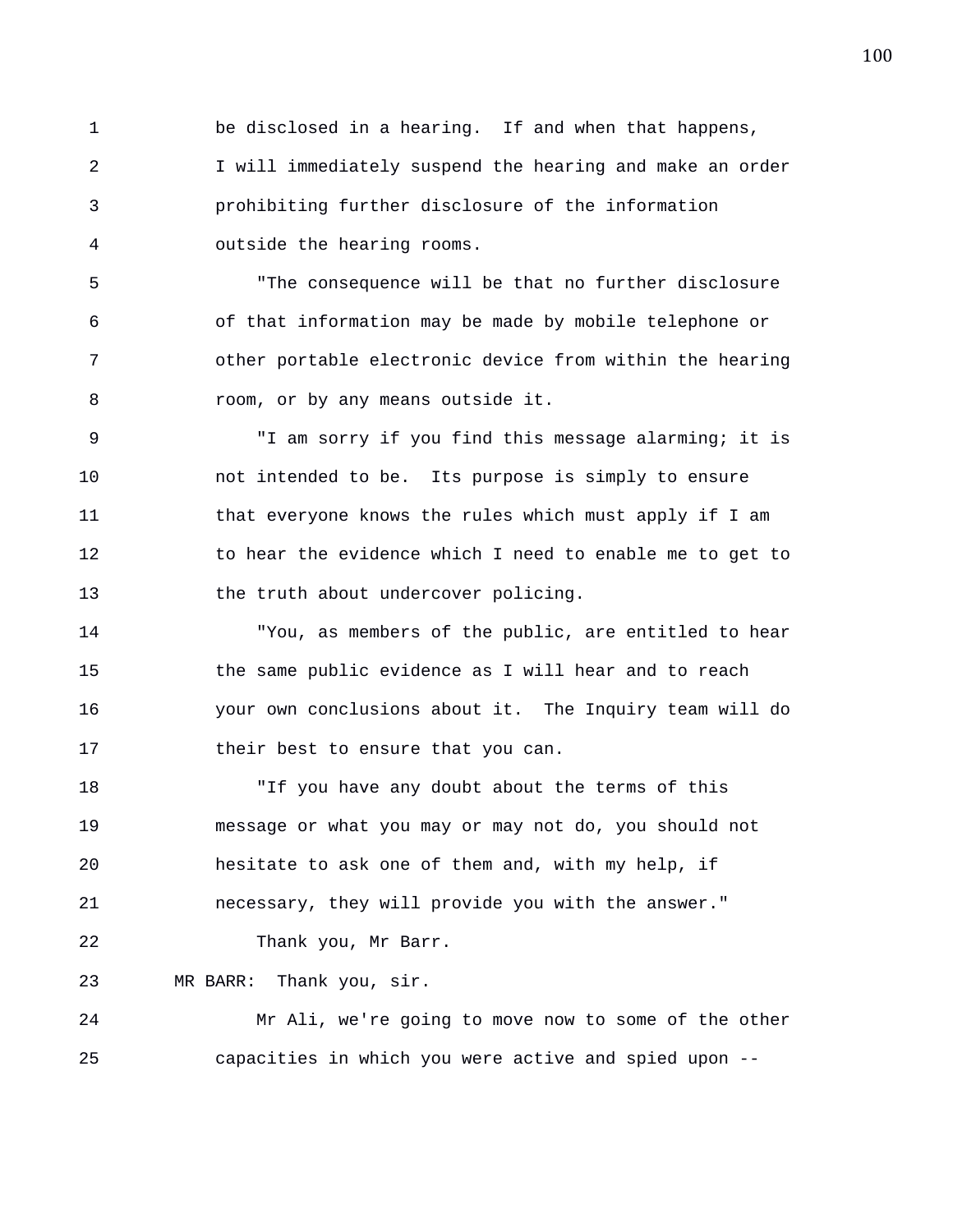1 A. Sorry, there's something -- messages coming on my 2 screen. They've gone now. I didn't get your ... 3 unmuting and stuff. 4 Q. Can you hear me now? 5 A. Very well. 6 Q. Good. 7 I'm going to now explore some of your other activism 8 that was spied upon by the SDS, starting first with your 9 membership of the International Marxist Group. 10 A. Mm-hm. 11 Q. Can we have, please, {UCPI-0000015673}. 12 Mr Ali, because people are following this on 13 a transcript, I'm going to read out the material parts, 14 and then I'll ask you a question about it. 15 This is a report signed by HN321 and countersigned 16 by Acting Chief Inspector R Wilson. It's dated 17 25 August 1969. It's a special report, and the first 18 three paragraphs read: 19 "1. Submitted is a recent list of people known to be 20 members of the International Marxist Group, the total 21 membership of which now stands at about 100 people. 22 "2. The International Marxist Group has branches in 23 the following areas, although many of them consist of 24 only one person. 25 "3. Birmingham, Leicester, Canterbury,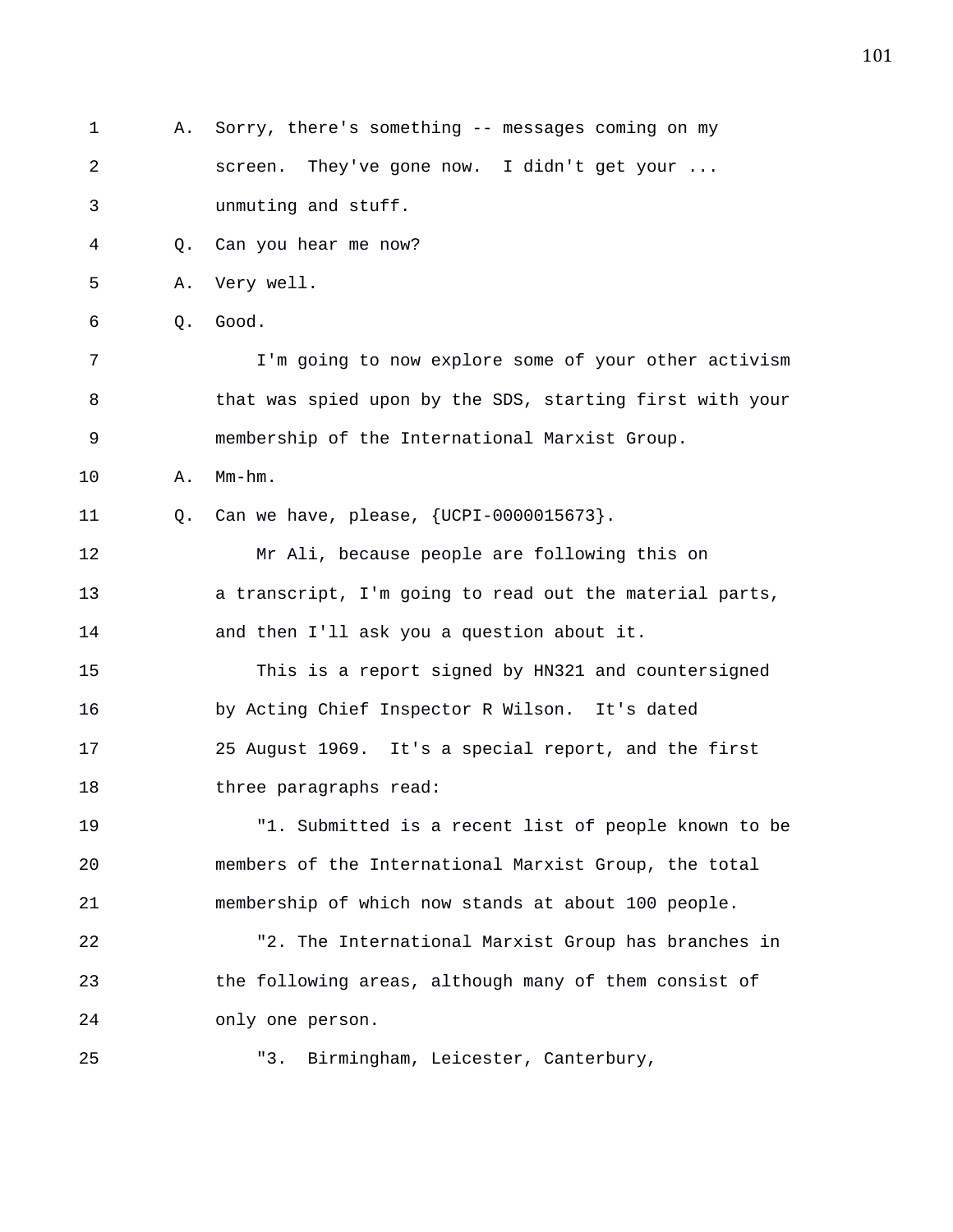1 Chesterfield, Crewe, Manchester, Reading, St Helens, 2 London, Nottingham, Hull, Oxford, Folkestone, Norwich, 3 Glasgow, Edinburgh and York."

4 Mr Ali, your name is one of those that was in 5 the list attached to this report. Can you tell me, 6 first of all, is it right that at about this period, 7 the IMG numbered about 100 people?

8 A. Yeah, it may be a slight exaggeration, but I think that 9 was roughly the number. And I think it's also accurate 10 to say that in some of these towns, there was just 11 a single -- a single member. It's a bit

12 Monty~Python-esque, but that's how it was.

13 Q. Thank you.

14 Could you briefly explain the scope of the IMG's 15 activities in this period.

16 A. Yeah. The IMG was essentially a section, the British 17 section, of an international organisation known as 18 "The Fourth International" that was created by Leon 19 Trotsky in 1938 after he broke completely with Stalin 20 and Stalinism.

21 And it grew slowly. It never achieved a mass status 22 anywhere in the world, except in Bolivia and Sri Lanka, 23 where they became mass parties. Elsewhere they remained 24 largely at the level of -- at its peak in France they 25 had I would guess about 50,000 members, something like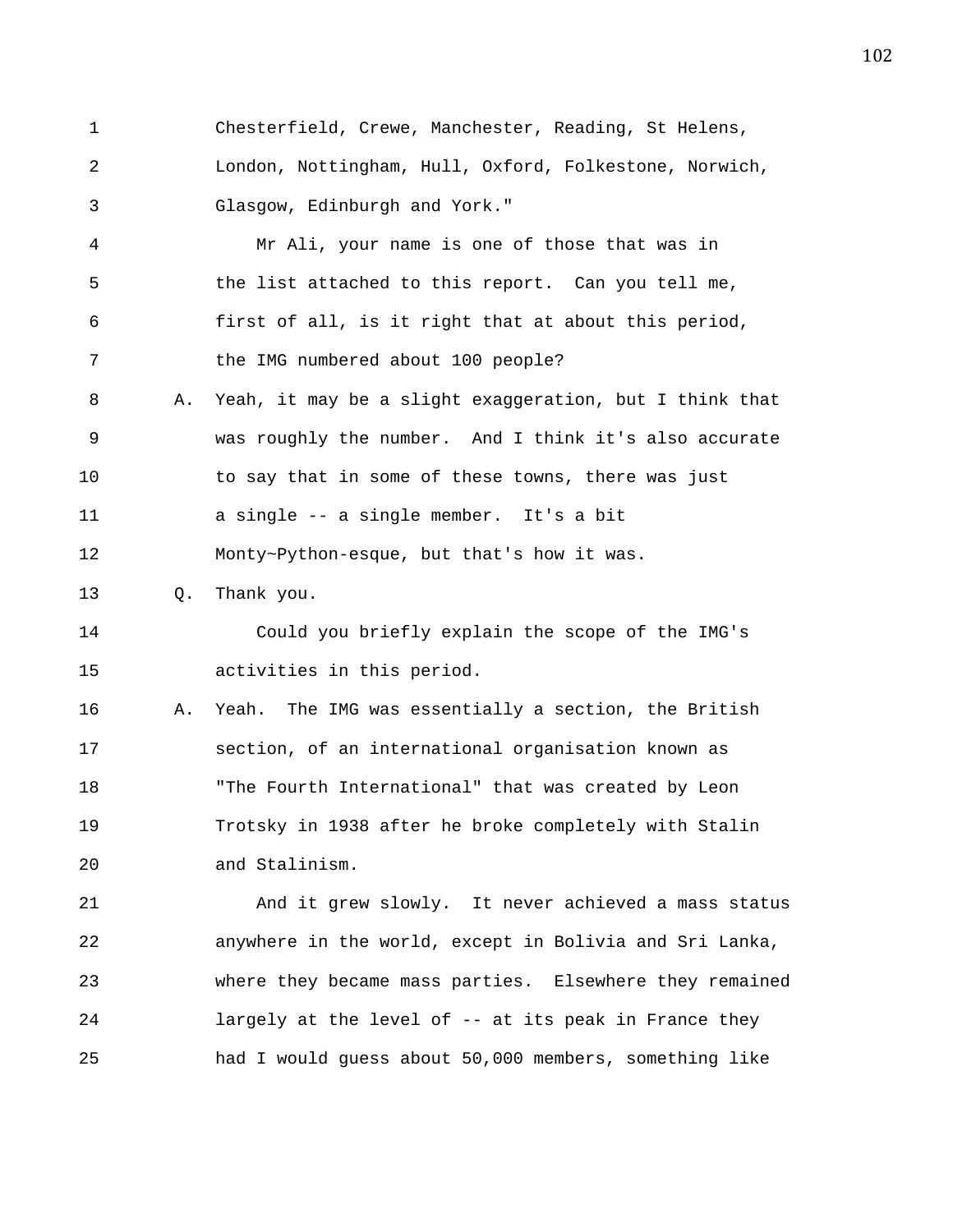1 that, or maybe a bit under.

2 In Britain, the membership of the IMG, at its 3 maximum, grew to a thousand. But that was the maximum 4 figure.

5 And the aims were to create left-wing, Marxist 6 parties. Basically, as I said earlier, to challenge 7 Labour for working class loyalties. And even 8 the largest of these parties, the Communist Party, was 9 never able to do that. So neither the IMG or other 10 Trotskyist groups got anywhere near it.

11 And in the absence of this actually coming to 12 fruition, we did the normal activities, public meetings, 13 usually very critical of the Labour government, or 14 whatever government was in power, backing strikes, 15 helping with picketing, selling newspapers, organising 16 conferences. Very much really a propagandist 17 organisation.

## 18 Q. Just so we're clear, did the IMG use violence at all? 19 A. No.

20 Q. And did the IMG, through its members, commit serious 21 criminal offences to advance its aims?

22 A. Well, not to my knowledge. I mean, if the odd member 23 did, it's perfectly possible. But certainly not to my 24 knowledge. And certainly not -- it wasn't the aim of 25 the organisation in -- in any way.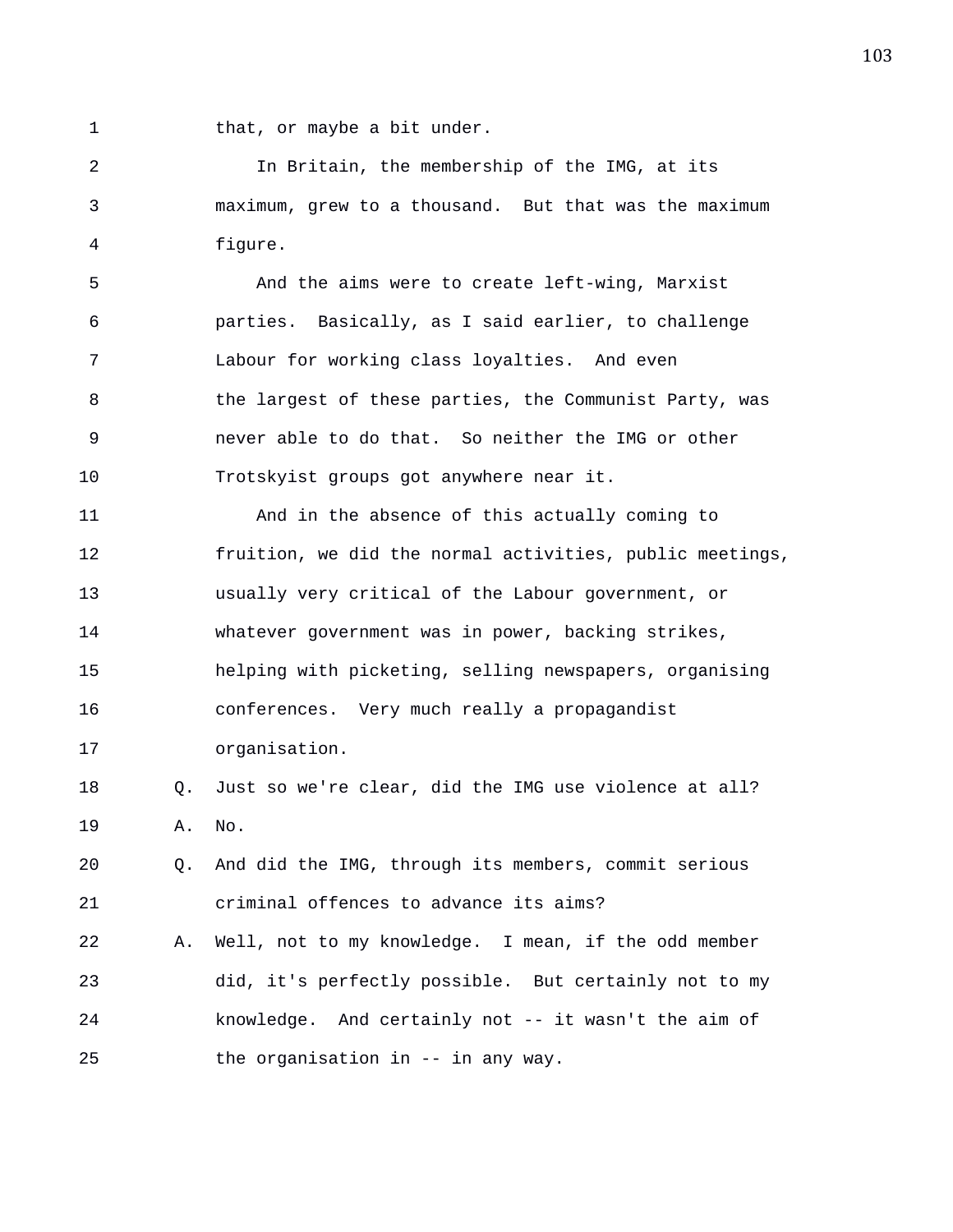- 
- 1 Q. Thank you.

2 Could the document be taken down, please. Could it 3 be replaced by {UCPI000008923}, please. 4 This is a special report. It's signed by an 5 undercover police officer, HN340, countersigned by 6 the chief inspector of the time, Mr Saunders. And it is 7 a North London Red Circle -- it's about the North London 8 Red Circle. 9 Could you scroll down, please, so we can see 10 the bottom of paragraph 3. 11 It's a document reporting on a discussion of 12 the industrial dispute at the Upper Clyde Shipbuilders. 13 The material passage that I'm going read into 14 the transcript is going to be the last sentence of 15 paragraph 3, Mr Ali, but I'm going to let you 16 familiarise yourself with the whole of paragraph 3. 17 The last sentence reads: 18 To that end, it was important that IMG activity 19 within the unions ensured that they could better exploit 20 any future potential revolutionary situation." 21 A. Well, so, according to this report, the IMG's position 22 is that a strike now is not in the interests of 23 the workers, that it would be won by the capitalists and 24 appear as a defeat for the UCS workers. Right, okay. 25 Q. Yes, I think --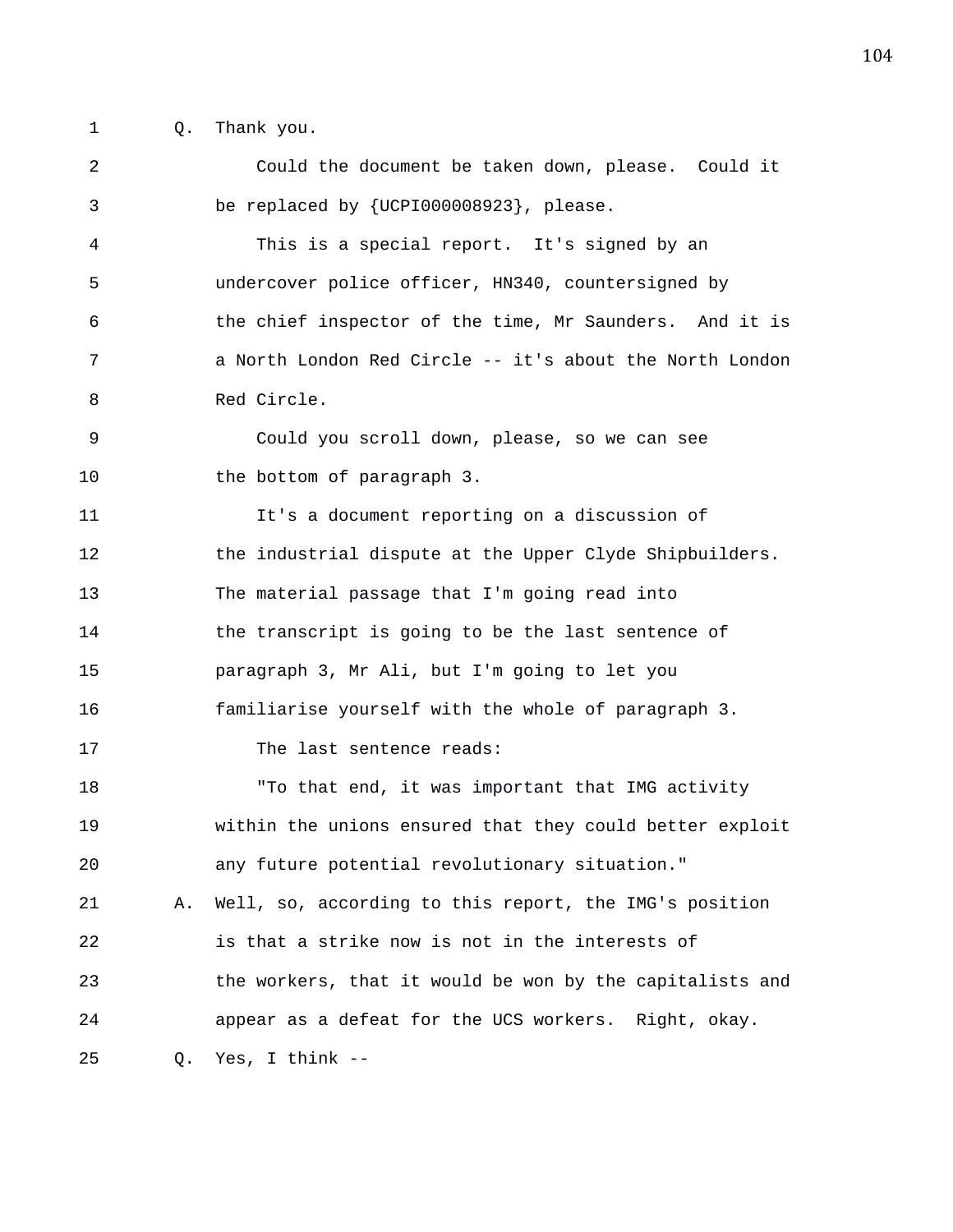- 
- 1 A. Yeah, yeah, yeah, yeah.

2 Q. The background is that there had been a -- unusually, 3 there had been a work-in at the Upper Clyde 4 Shipbuilders.

5 A. A very famous one, yeah.

6 Q. And as you say, the discussion is about where it's all 7 going to go and the feeling at the meeting was 8 pessimistic.

9 A. Yeah. I wasn't at that meeting, since I never -- I very 10 rarely went to Red Circle meetings. These Red Circles 11 were initially discussion groups set up by the Red Mole 12 newspaper, to attract support for the ideas of 13 the paper. And they were the very first contact which 14 people made with the IMG. And it's -- it would be -- 15 would have been very unusual for me to attend them. 16 It's possible I was there, but I can't remember it -- 17 Q. Well, Mr Ali, I do appreciate I'm asking you to recall 18 something from half a century ago, but if you read on 19 a little bit to paragraph 4, that might help refresh 20 your memory.

21 A. Yeah.

22 I honestly -- I mean, I read it, but it -- it rings 23 no bells for me. My memory by and large is not bad, as 24 even you'll agree. I mean, I do remember -- but this -- 25 attending this particular meeting of the Red Circle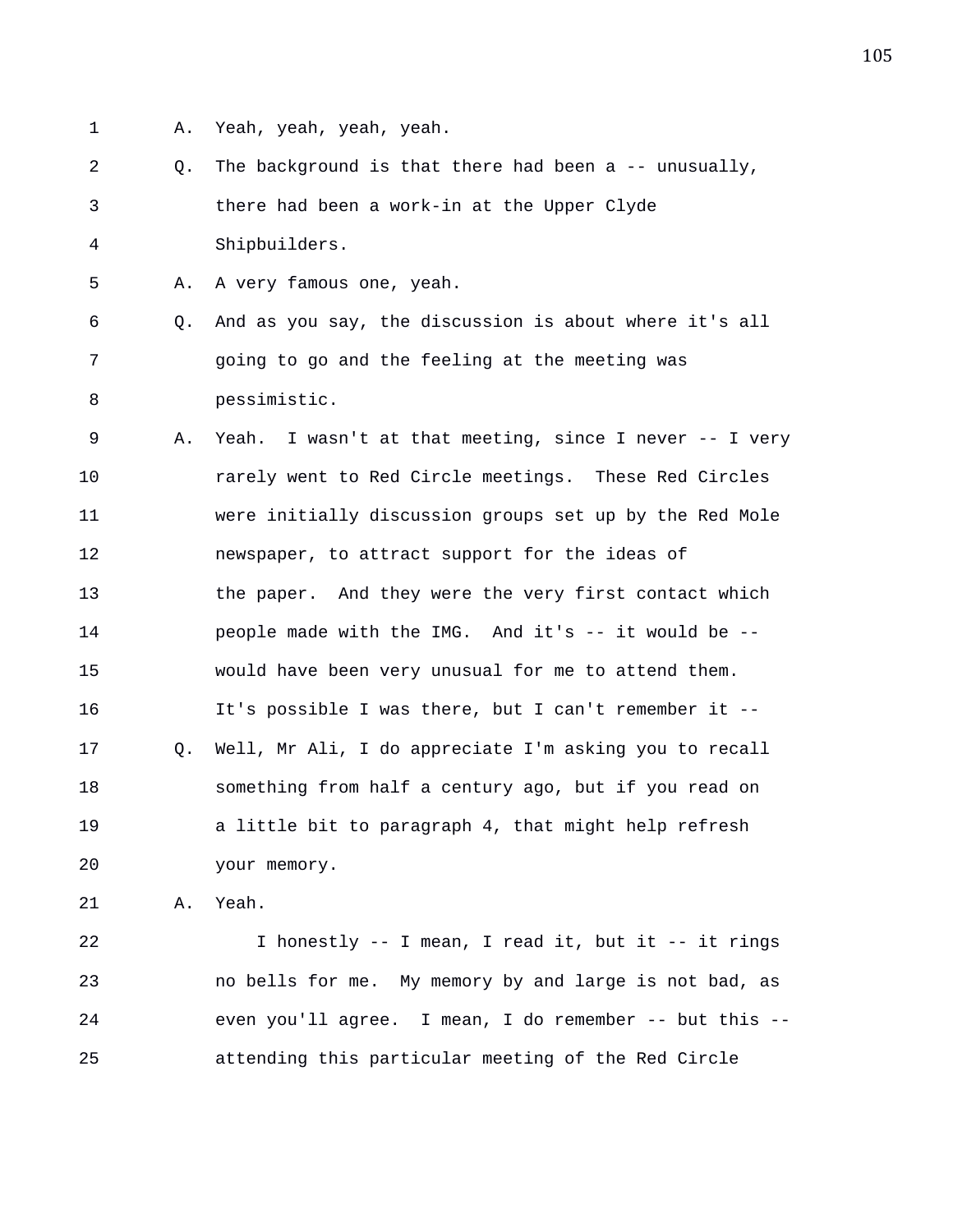1 I can't remember. You know, as I said, I may well have 2 attended it and I may well have been doing what 3 the report says, but I can't -- I can't recall it. 4 Q. Thank you. 5 For the transcript, the material part of paragraph 4 6 is: 7 "A short discussion followed which Tariq Ali kept 8 brief." 9 But I don't think that matters too much, Mr Ali, 10 because the purpose of me showing you this document is 11 to ask you about how the IMG related to trade unions and 12 how it saw the trade unions as a means of advancing its 13 aims and spreading its ideas. 14 A. Well, that was the case with all the left groups at the 15 time; the IMG was no different from them. I mean, all 16 the groups to the left of the Labour Party which took 17 trade union support for granted. But -- so it's nothing 18 unusual there, really, it's a sort of everyday 19 banalities, to be honest -- (inaudible) you know, 20 writing it. 21 Q. Was the -- was the involvement of IMG members in trade 22 unions done openly or covertly? 23 A. Totally openly. 24 Q. Thank you. 25 Could we now look, please -- could we take that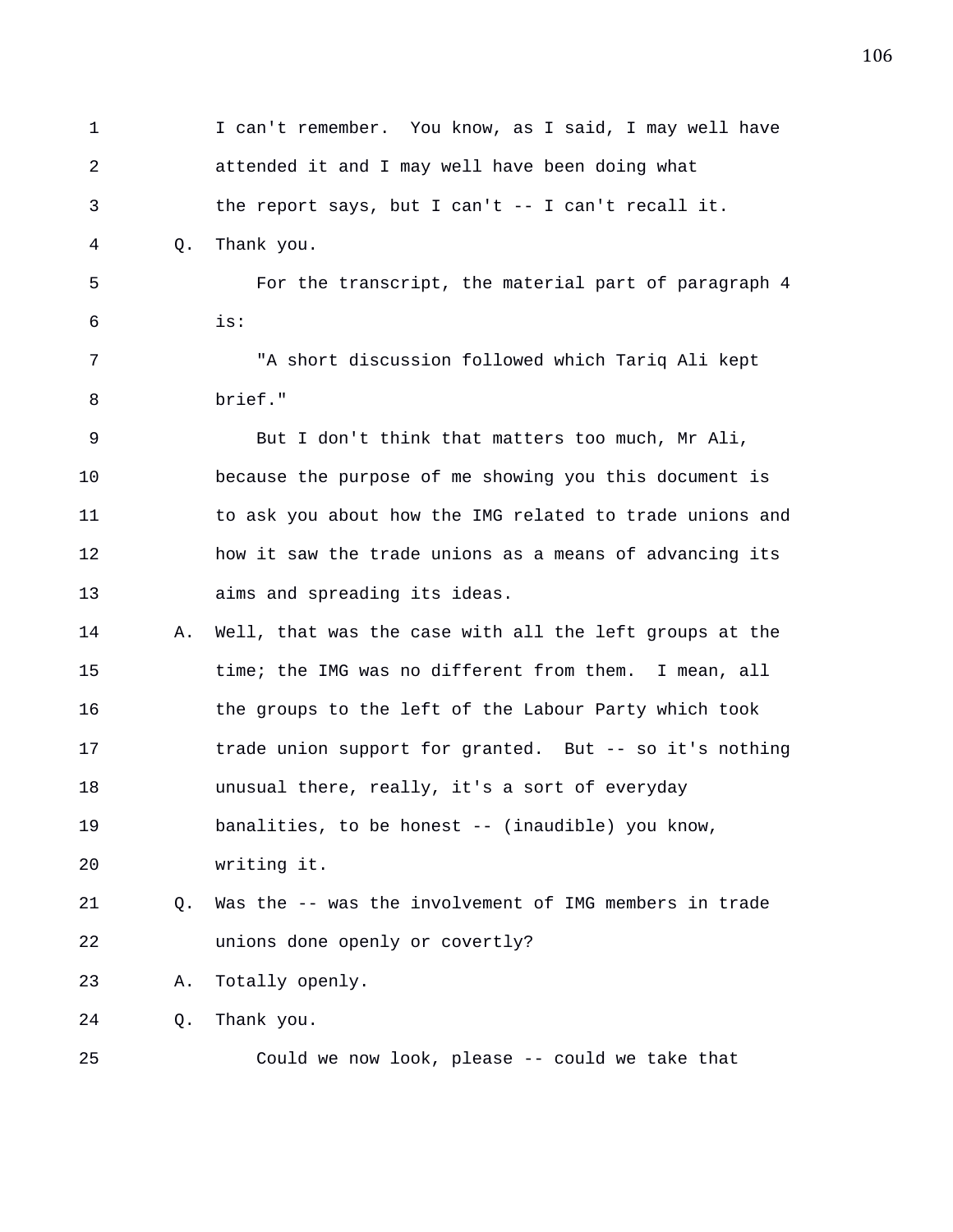1 document down and can we have, please, {UCPI0000017347}. 2 Now, this is a Special Report dated 18 April 1977. 3 The subject is the International Marxist Group, and 4 there are various respects in which it may be of 5 interest and which I'm going to take you to. 6 I'll read, first of all, the opening paragraph: 7 "The following information has been received from 8 a secret and reliable source: 9 "'As part of their GLC election campaign, the IMG 10 held a public meeting at Southall Town Hall on Thursday 11 14th April between 8 and 10.30 pm. The Chairman was 12 Bob ..." 13 I think it says "Singh". I may be wrong about that: 14 "... an AUEW member and thought to work at 15 the Trico factory, Brentford. The speakers were 16 Tariq Ali of the IMG Political Committee, Gerry Hedley 17 the IMG candidate for Ealing and Southall, who is well 18 known in West London ultra-left circles, he works as 19 a lecturer at the Courtaulds Institute, and Ahmed Shuja 20 described as editor of 'Jio-o-Jehad'. About 50 persons 21 attended the meeting, of whom about 16 were Asians. 22 The impression was gained that the majority of the white 23 persons present were not from the immediate vicinity of 24 Southall."

25 So in that paragraph, Mr Ali, we have reporting on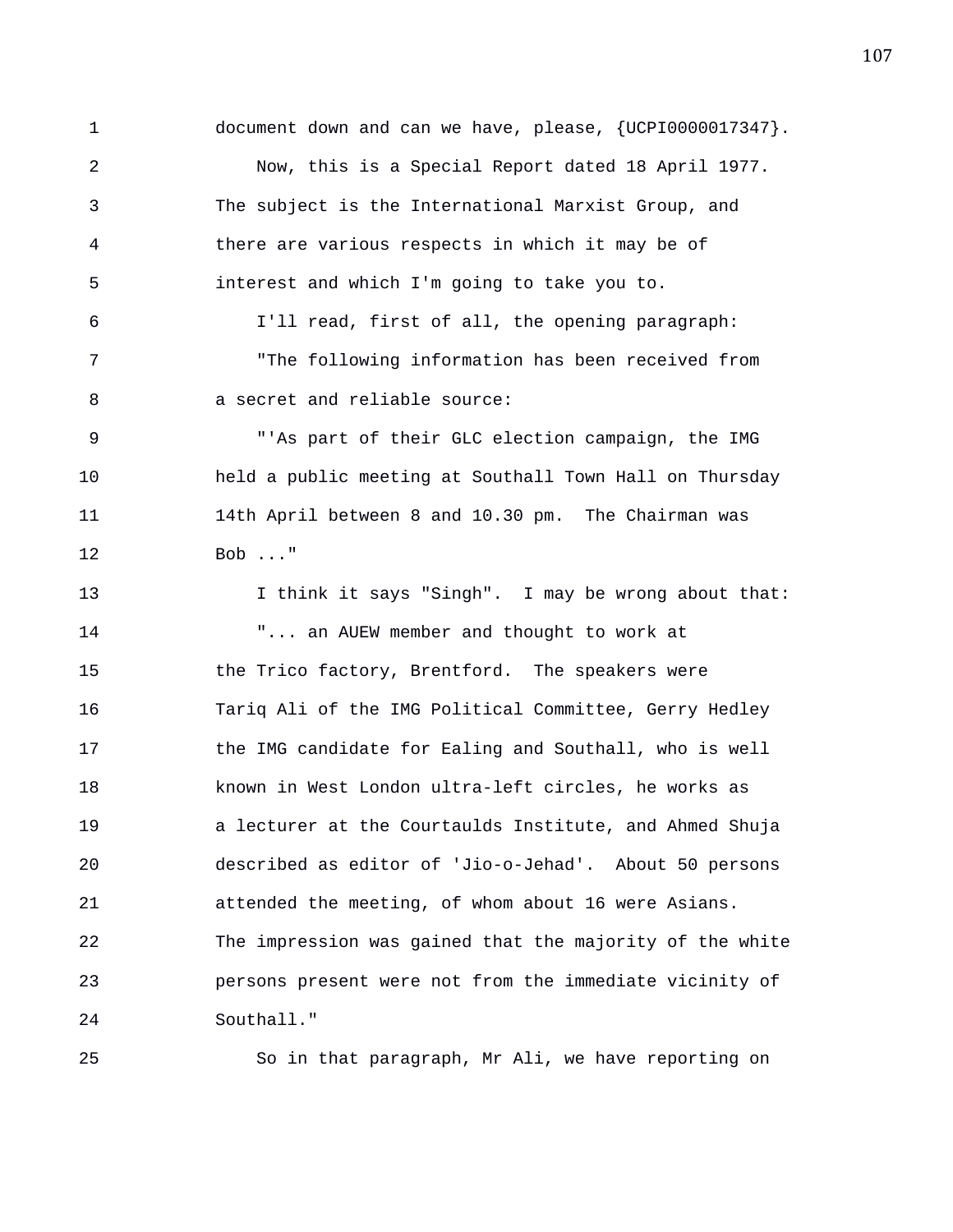1 you apparently at an election campaign event. Can you 2 recall taking part in the event?

3 A. Yeah, I can.

- 4 Q. What is your reaction to the police attending, recording 5 and filing away a report about your work in support of 6 a democratic election campaign?
- 7 A. Unnecessary. I mean, there was no big secret about it. 8 The secret and reliable source didn't have to be so 9 hush-hush. It's a public meeting; anyone could come and 10 go.

11 I mean, obviously, for a long, long time, there have 12 been informers present at political meetings of one sort 13 or another, from the 18th century onwards. So there's 14 no big surprise there. But I would have thought it was 15 sort of, you know, totally unnecessary. And to write up 16 a completely trivial thing, a waste of time and energy. 17 But that's all I have to say about that. I mean, what 18 else can one say? It's ...

19 Q. I'm going to read another passage from the middle of 20 the second paragraph:

21 "Tariq Ali tended to concentrate on the anti-racial 22 aspects ..."

23 A. I can't see that myself, but you know ...

24 Q. It's halfway down the second paragraph, and it's in 25 the context of what you are recorded as having said at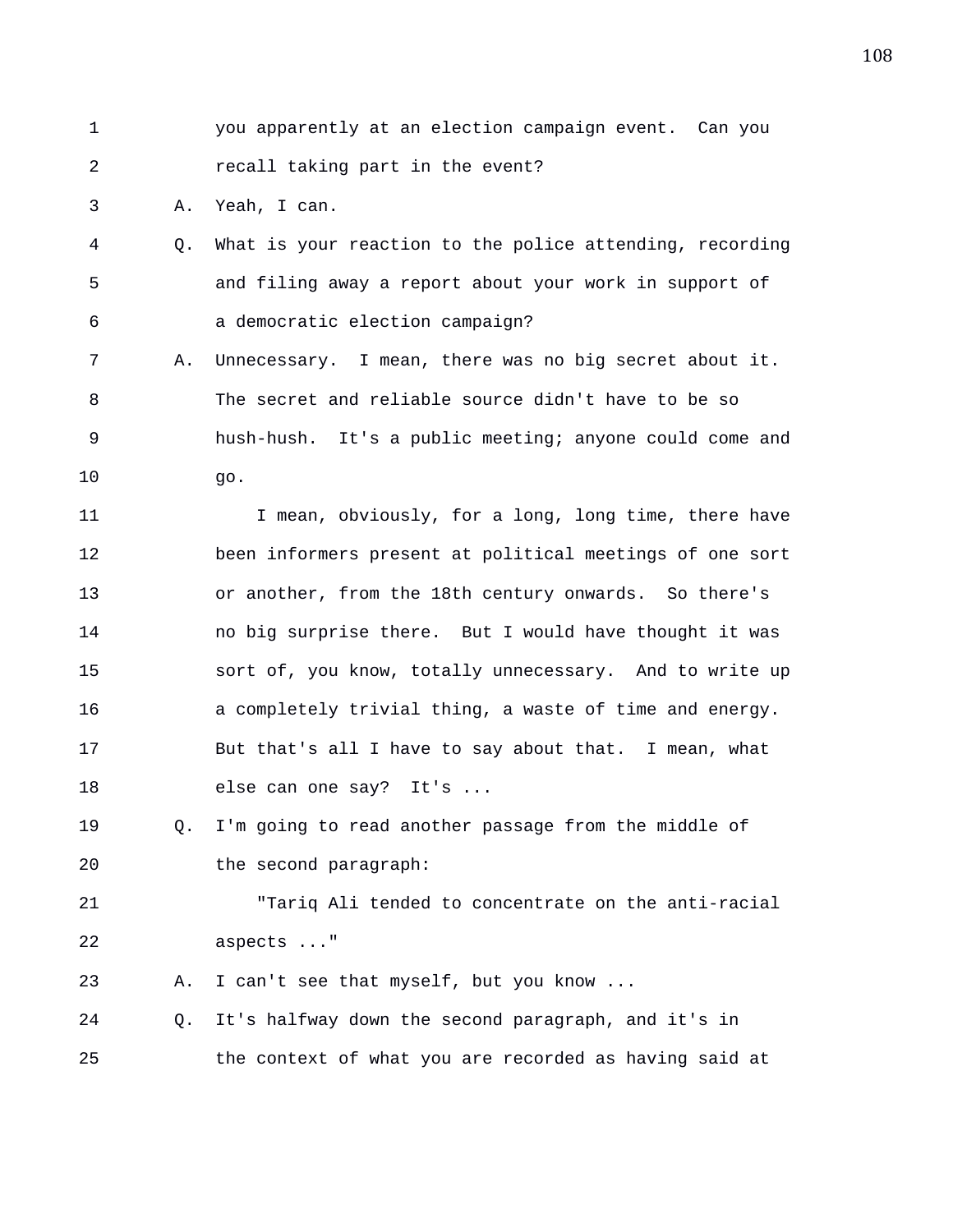1 the meeting. Thank you very much for zooming in on 2 that:

3 "Tariq Ali tended to concentrate on the anti-racial 4 aspects, such as a spirited attack on the careerist 5 blacks and Asians within the race relations industry, 6 and the presence of strong National Front groups in 7 almost all areas surrounding Southall."

8 Is it right that you spoke against racism at this 9 meeting?

10 A. Very likely.

11 Q. And what is your reaction to your campaigning against 12 racism being recorded and filed away by the police? 13 A. Again, I would say unnecessary. It's hardly the most 14 dramatic thing. I wasn't the only person who said it. 15 It's just a bit incomprehensible why they bothered with 16 this really. But anyway ...

17 Q. There are -- I'm going to move now from IMG and 18 Red Circle to the Irish Civil Rights Solidarity 19 Campaign. Could we take the document, down, please.

20 We may be able to do this without calling 21 the documents up, Mr Ali, but if you want to see them -- 22 A. No, no, that's fine, that's fine.

23 Q. -- we can call them up.

24 There are two reports in the bundle, each of which 25 submit leaflets about events at which you are recorded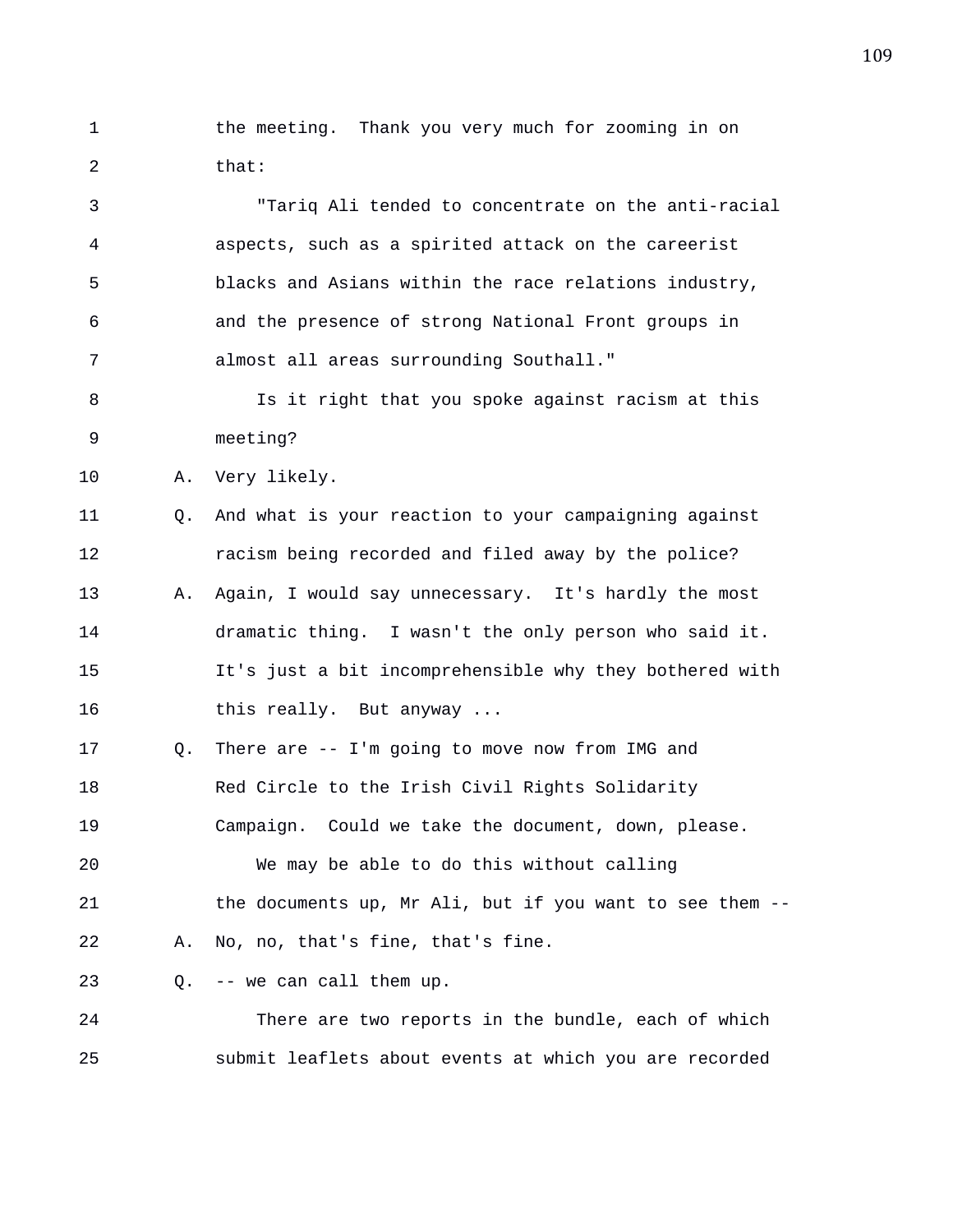1 as being one of the people who are going to speak at an 2 event organised by the Irish Civil Rights Solidarity 3 Campaign.

4 A. Mm-hm.

- 5 Q. Would it be right to understand that you were not 6 a member of that organisation but you were a speaker at 7 their events?
- 8 A. Yes. I would have been a member if I'd been asked to 9 join, but, I mean, I wasn't. But whenever Irish groups 10 asked me to speak, I did, for political reasons. And 11 also the fact that, when I was growing up in Lahore in 12 Pakistan, the school I want to was a school run by Irish 13 Catholic brothers, some of whom were incredibly 14 intelligent and very stimulating to engage in debate and 15 conversation. And I first learnt about Irish history 16 from not all of them, but one or two. And the principal 17 himself, Brother Henderson, had been badly beaten up 18 during the Black and Tan period in Ireland. So I had 19 a natural affinity for Irish affairs and knew quite 20 a bit about it even before I came to this country. 21 Q. Thank you.

22 Now, you've set out more about your political 23 beliefs on the Irish question in your witness statement, 24 so I don't need to ask you about that. But what I would 25 like to ask you about is your activities in relation to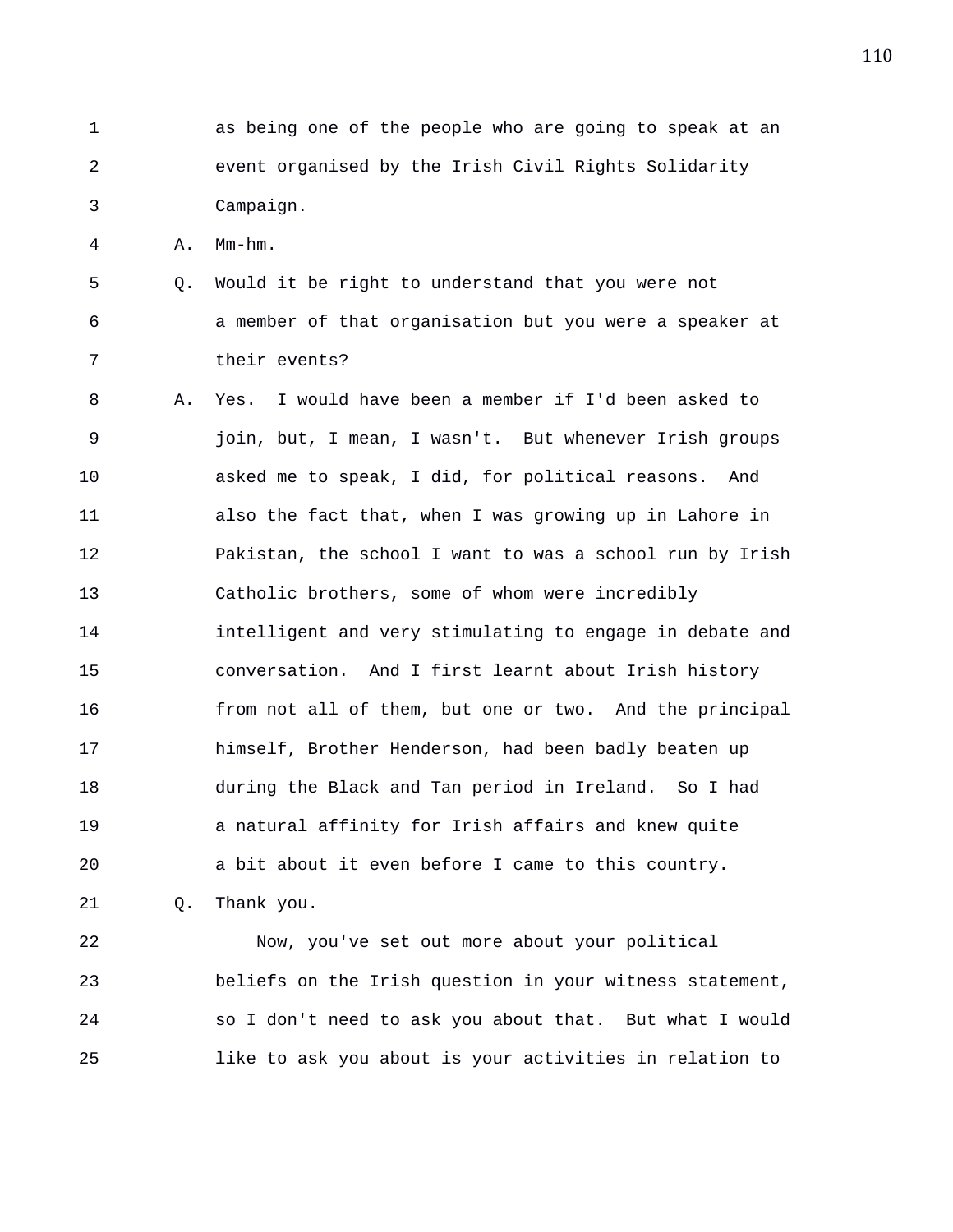1 your political views on the Irish question. 2 Did they go any wider than speaking and/or attending 3 demonstrations? 4 A. No. 5 Q. Can we move now to the Anti-Nazi League. And perhaps we 6 can start -- it would be helpful if you could just 7 explain briefly what the Anti-Nazi League was and how it 8 advanced its cause. 9 A. Well, the Anti-Nazi League was essentially not set up by 10 the IMG, it was set up by the Socialist Workers' Party, 11 and it was a united front which invited all people -- 12 all sorts of different people to join, liberals, Labour 13 supporters, anyone who was hostile to what was thought 14 at that time to be a growing threat from fascist 15 organisations in this country, of which 16 the National Front was the most prominent. 17 And as such, you know, most people who were 18 interested in anti-fascist activities, or took them 19 seriously, felt it was a useful thing to do. 20 More important than the Anti-Nazi League in this 21 aspect was a sort of sister organisation called Rock 22 Against Racism, which brought in large numbers of rock 23 bands and famous stars, to organise concerts in 24 different parts of the country for young people in 25 particular, to wean them away from any attraction to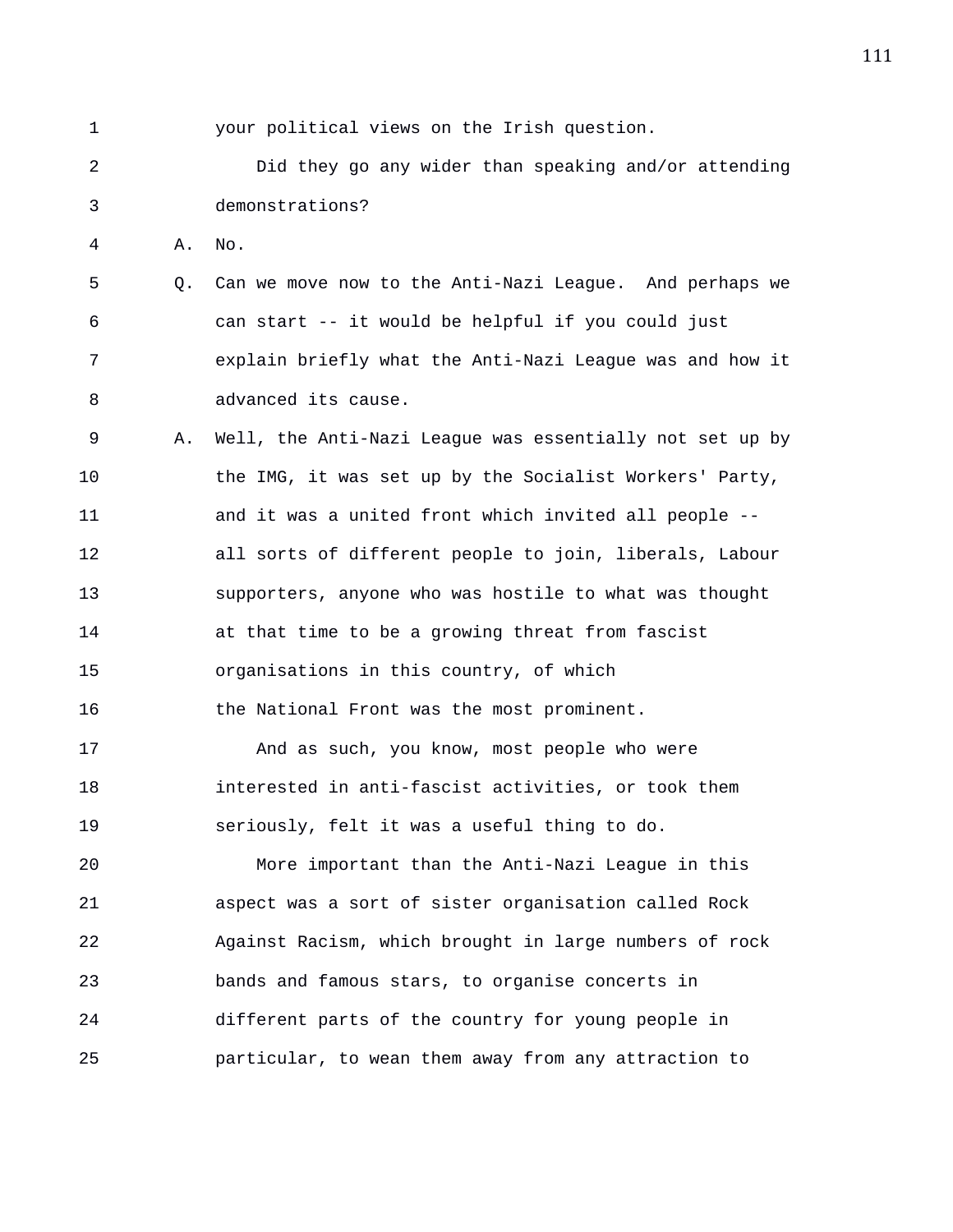1 fascist notions. And that did have an impact, I have to 2 say. 3 Q. Thank you. 4 We're going to come back to that in just a moment. 5 But first of all, can we call up, please, 6 {UCPI0000016579}. 7 This is a report on the Anti-Nazi League, in 8 particular on the Anti-Nazi League's 1981 National 9 Conference. 10 A. Mm-hm. 11 Q. There is -- if we start, please, at paragraph 3, it 12 says: 13 "The pre-lunch session was chaired by Ernie Roberts, 14 MP, who, after a brief welcoming address, introduced 15 [privacy] from Birmingham ANL who spoke about 16 the fire-bomb attack on the Socialist Workers' Party 17 bookshop in that city on the previous evening." 18 That is the fist mention in this document of 19 a Member of Parliament. There are other references to 20 John Tilley MP and Martin Flannery MP. You are also 21 recorded as present. Do you recall attending the 1981 22 ANL National Conference? 23 A. I don't, actually. I mean, I'm sure I did if the report 24 says I did, but I can't remember -- I can't remember 25 the event at all.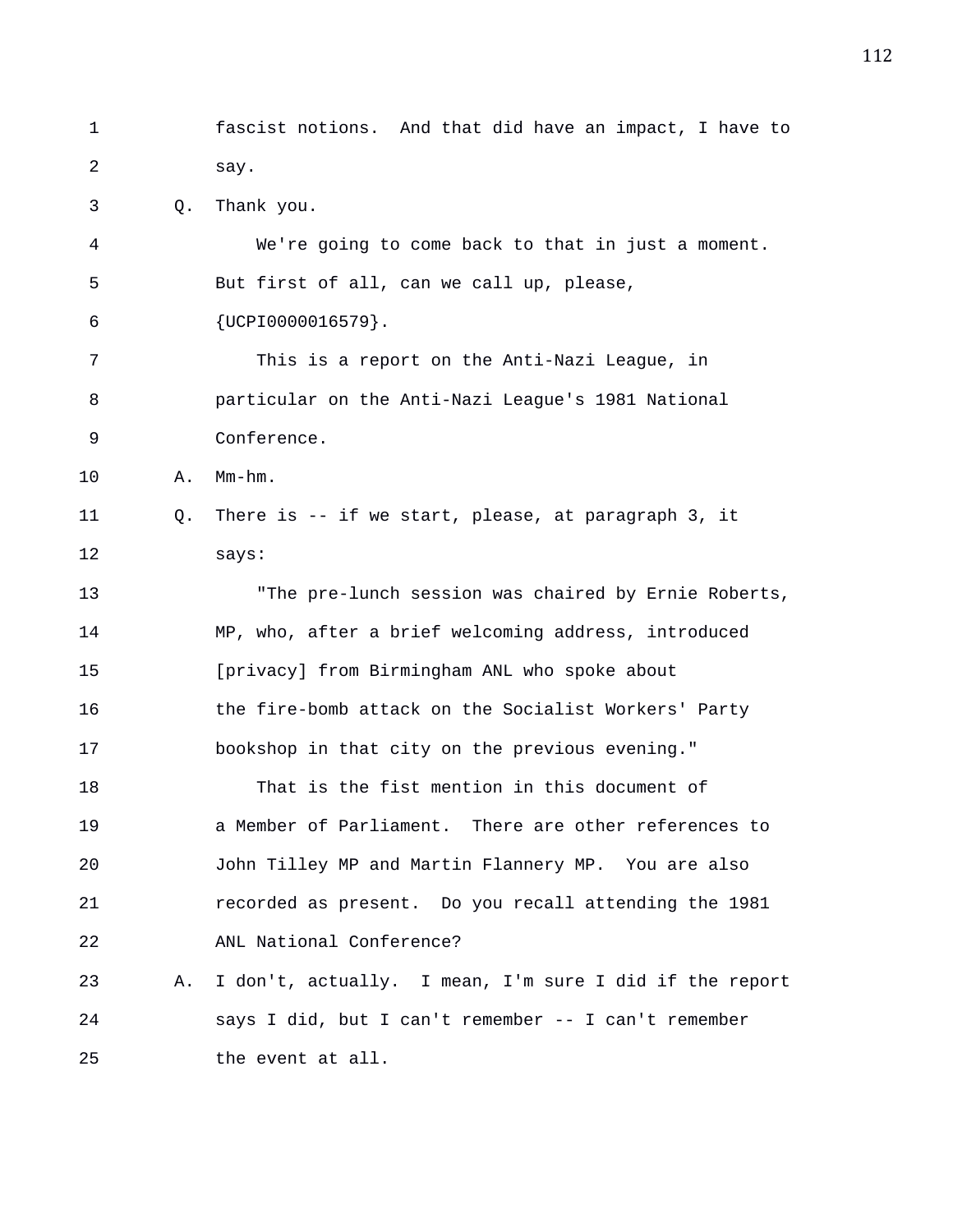1 I remember speaking, talking about Labour MPs, with 2 Neil Kinnock at an Anti-Nazi League meeting in Cardiff, 3 in which he made a very good and strong speech. But 4 I don't remember the conference at all. 5 Q. Yes. Strictly speaking, you're listed under 6 the words "the undermentioned were elected to the new 7 steering committee", and as people who had either been 8 mentioned or who had attended. So it's possible you 9 weren't there. 10 A. Yeah. 11 Q. But what is -- you certainly are -- you're recorded in 12 the report, though, at a number of places, including 13 being elected to the steering committee. 14 What is your reaction to a report which records your 15 election to the steering committee of 16 the Anti-Nazi League at a conference attended by 17 democratically elected Members of Parliament for 18 the purposes of policing? 19 A. I can't see the relevance at all, quite honestly. It's 20 a sort of unnecessary, time-consuming, money-wasting 21 exercise. 22 Q. Could we now move, please, to page {UCPI0000016579/9} of 23 this document. I'd just like to focus on 24 the penultimate paragraph, please. This is, Mr Ali, 25 part of the 1981 National Conference Declaration. It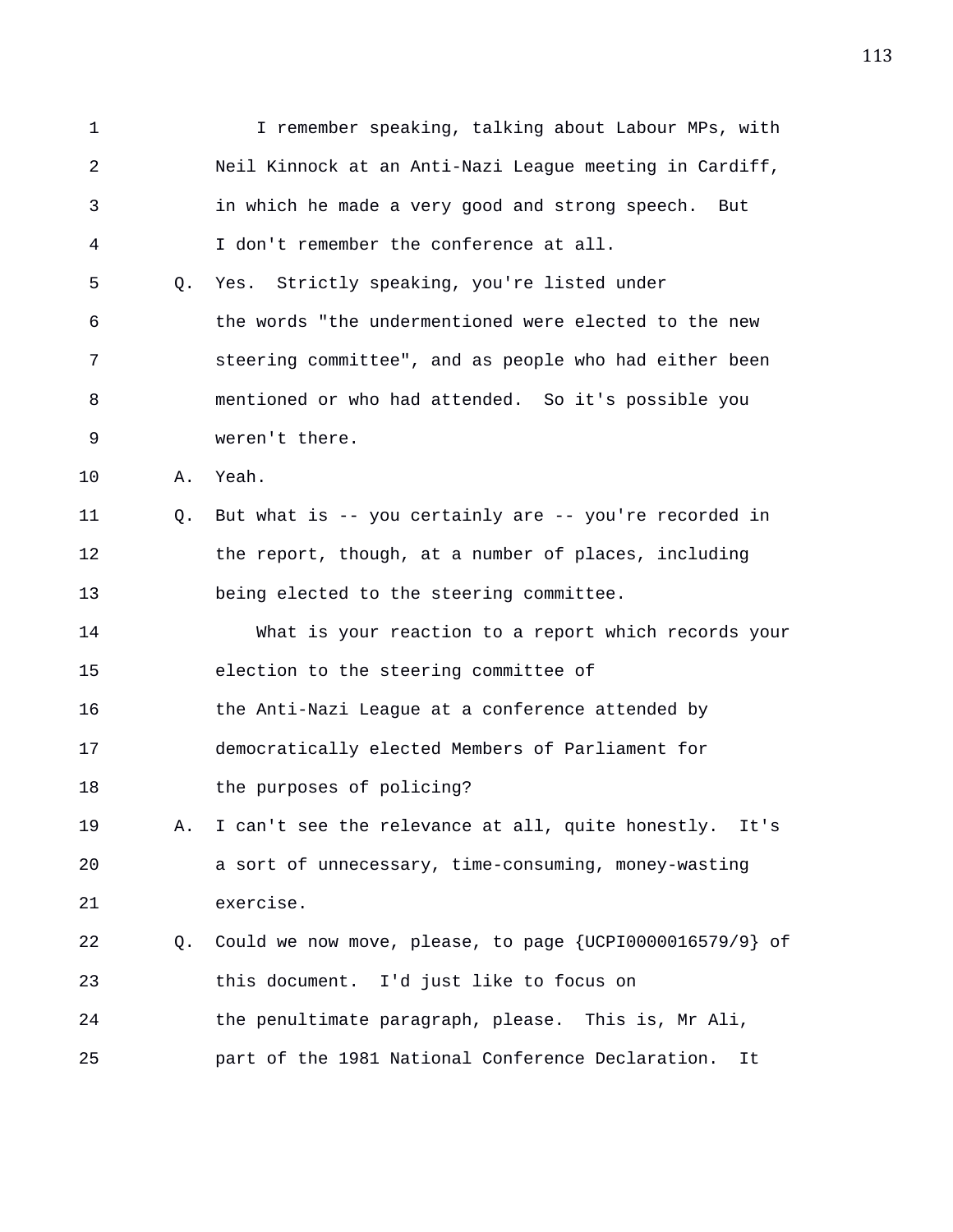1 reads:

| $\overline{a}$ |    | "In engaging in 'defence' activity it is important       |
|----------------|----|----------------------------------------------------------|
| $\mathfrak{Z}$ |    | to remember two things. Firstly, all activity should be  |
| 4              |    | located within the general framework of going on         |
| 5              |    | the offensive against the Nazis, isolating them publicly |
| 6              |    | and developing mass opposition on the streets.           |
| 7              |    | Secondly, 'tit-for-tat' exercises should be avoided, as  |
| 8              |    | they are rarely effective, often increase the spiral of  |
| 9              |    | violence, and always make it more difficult to wage open |
| 10             |    | public activity with mass mobilisation."                 |
| 11             | Α. | Yeah.                                                    |
| 12             | Q. | Could I ask you how representative that was of the ANL's |
| 13             |    | strategy in combating racism?                            |
| 14             | Α. | Pretty accurate, I think. Obviously, when black and      |
| 15             |    | Asian people were attacked, the Anti-Nazi League's       |
| 16             |    | position was that they had -- that they had the right to |
| 17             |    | defend themselves. And the ANL often harked back to      |
| 18             |    | the big battles that had taken place in the East End of  |
| 19             |    | London during the 30s and the Battle of Cable Street,    |
| 20             |    | where there had been violence on quite an astonishing    |
| 21             |    | scale compared to later, for instance.                   |
| 22             |    | So, yeah, it's -- it's perfectly in keeping with         |
| 23             |    | that.                                                    |
| 24             | Q. | Thank you.                                               |
| 25             |    | Could that document be taken down, please. Could we      |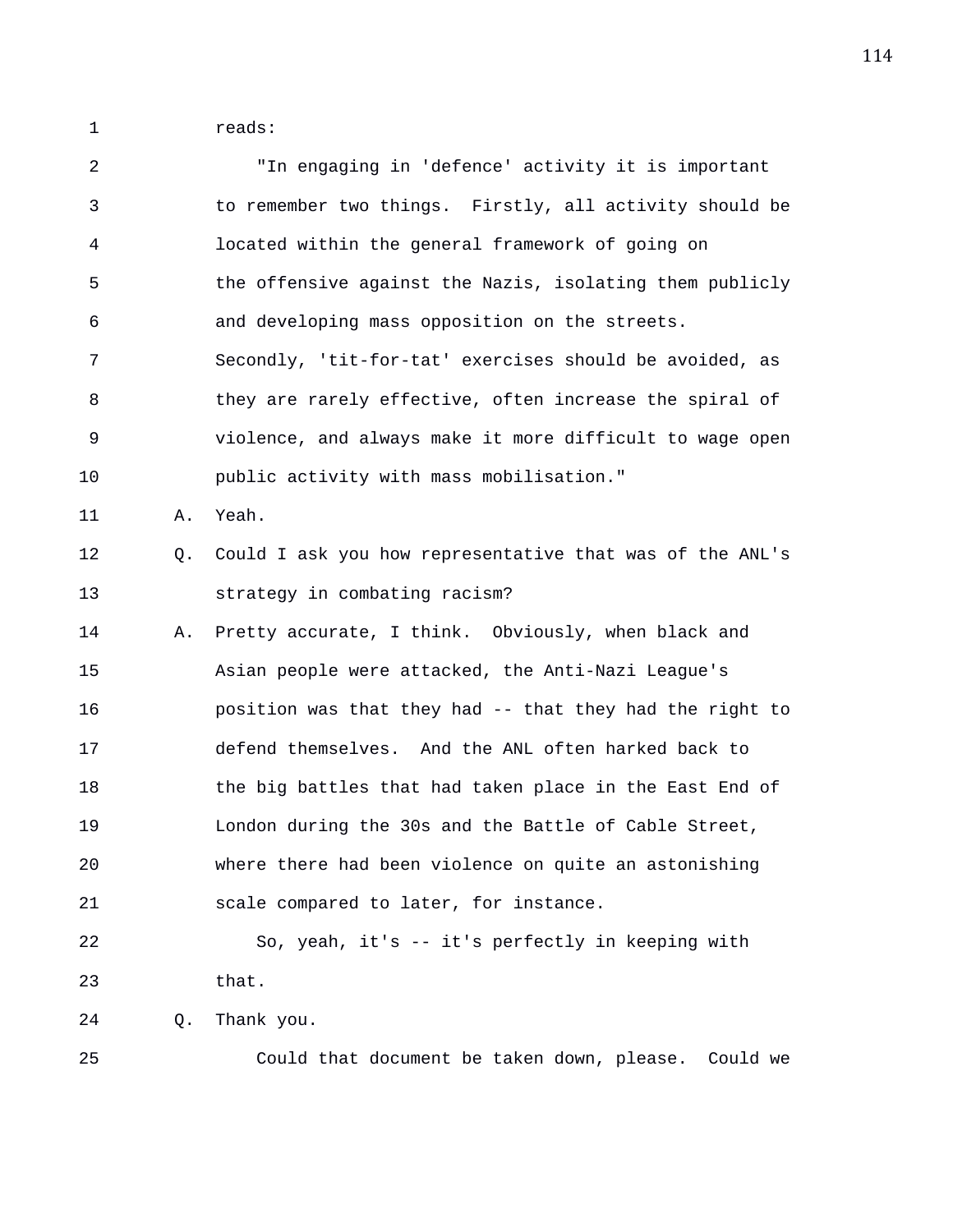1 have up instead {UCPI0000021653}, please.

2 This is a police Special Branch Special Report. 3 Could we zoom in. It's dated 17 May 1978. It's from -- 4 it's an SDS report. Could we zoom in, please, on 5 paragraph 2 and the text immediately below that. 6 Paragraph 2 reads: 7 "The undermentioned persons were identified as being 8 present on Sunday 30 April 1978 at the Anti-Nazi League 9 carnival." 10 Then there's a gist: 11 "A list of 229 names, including Tariq Ali, 12 Peter Hain, Dave Morris and Colin Clark." 13 Is this the carnival to which you were referring 14 earlier in your evidence? 15 A. Yes, I was. And I remember going to it. But what is 16 there to say about it? Nothing much really. 17 Q. Well, can I ask you this. As far as you are aware, was 18 there any violence at that carnival? 19 A. I can't remember. None from our side. I don't think 20 the fascists attacked it, or anything like that. But 21 it's -- it's -- if they did, I can't recall it. 22 Q. Can you recall there being any crime? 23 A. At that carnival? 24 Q. Yes. 25 A. No.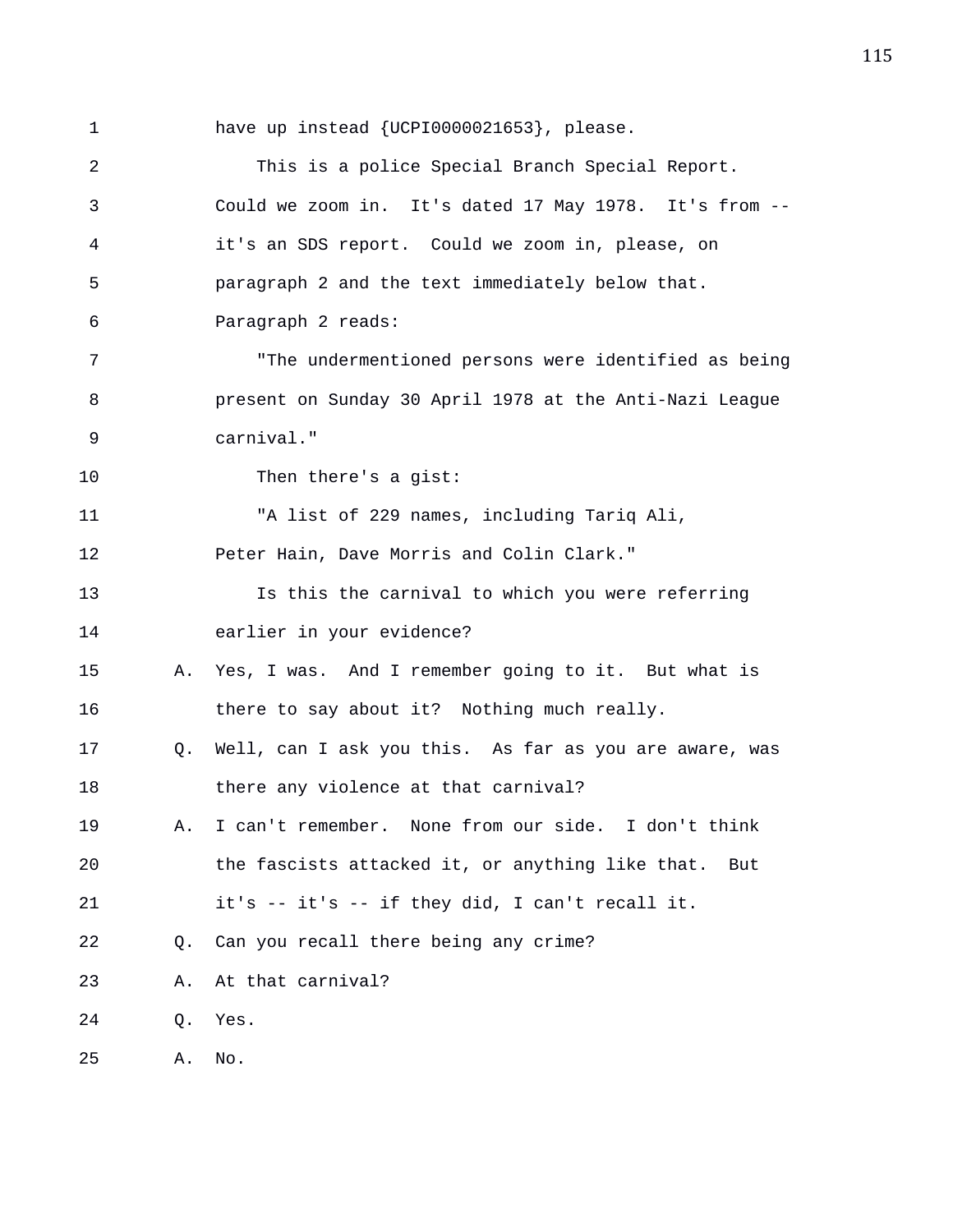- 
- 1 Q. Was it disordered?

2 A. No. I -- what I remember of it, if it is the same one 3 -- and I think it is -- it was very well attended. 4 Does it give the location of it? That would help clear 5 my mind a bit. Is it in one of -- is it in Victoria 6 Park in the East End? 7 Q. I'm afraid the report doesn't disclose that. 8 A. Okay, I mean, why hide the location? 9 Anyway, it's -- if it is the one I'm thinking of, 10 the atmosphere was very pleasant and relaxed, people 11 enjoyed the music. Lots and children and families were 12 on that demonstration from the localities. 13 Q. What is your reaction to the knowledge that the police 14 recorded your attendance at that carnival along with 15 that of hundreds of other people? 16 A. Unnecessary, irrelevant, of no use whatsoever to anyone. 17 Q. Thank you. 18 In similar vein, could we take down this document 19 and put up, please, {UCPI0000021699}. 20 This is an SDS report dated 24 May 1978. 21 Paragraph 1 reads: 22 "The following persons were identified as having 23 attended the Anti-Nazi League rally and march from 24 Aldgate to Hyde Park, on Sunday, 14 May 1978." 25 A list of 69 names follows, and that list includes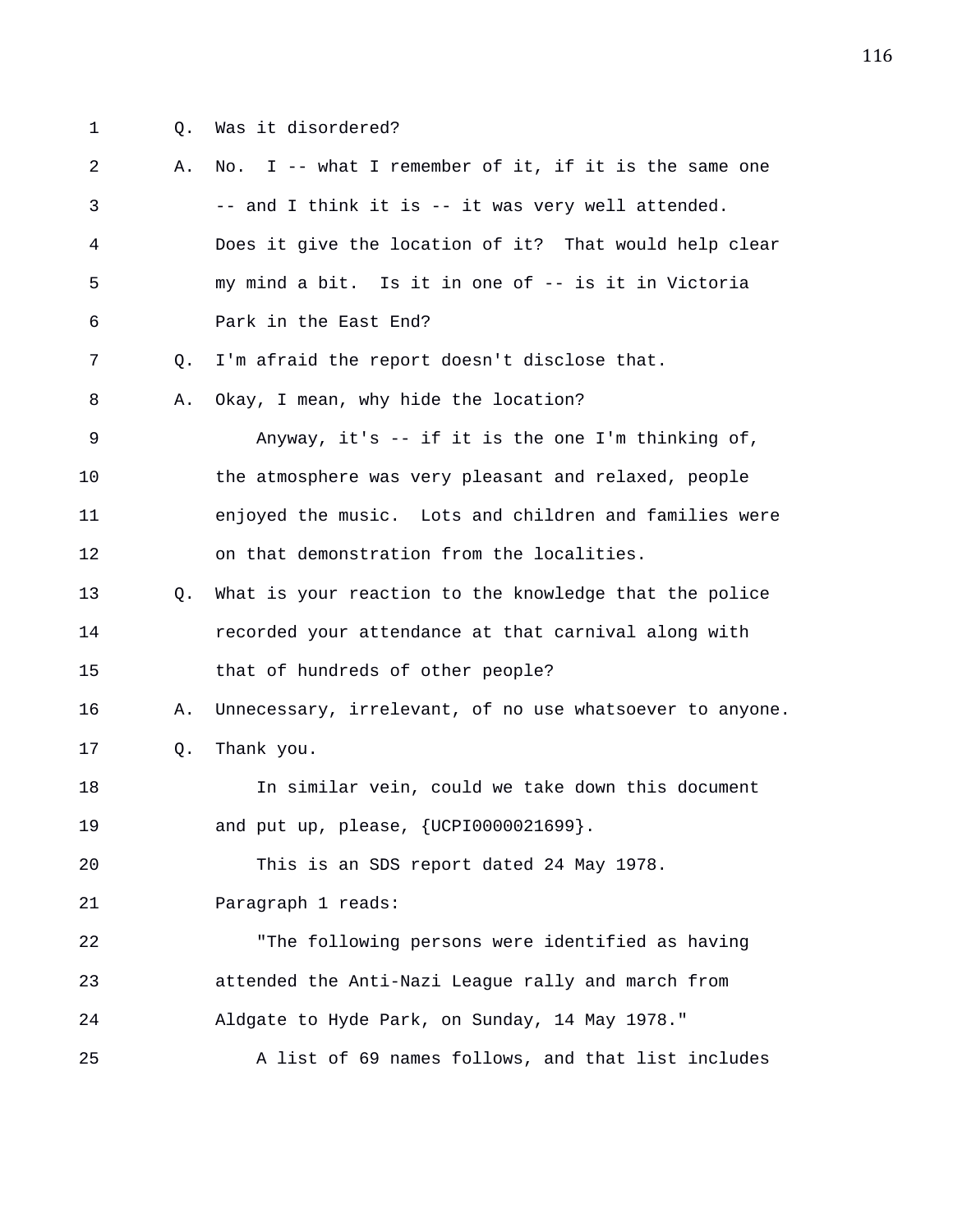1 your name and that of Dave Morris. This report does 2 include a location.

3 Can you recall this event, Mr Ali? 4 A. I can't really. You know, I -- it happened, I probably 5 was on it, but I have no memory of it whatsoever. 6 Q. I'm going to move on now to another event which I know 7 that you will recall. Could we replace that document 8 with the one numbered {UCPI0000021699} -- sorry, I beg 9 your pardon. Could we replace it with {MPS-0733404}. 10 This is entitled "Index of Appendices to Report of 11 the Protest Demonstration Against the National Front 12 Meeting in Southall on 23 April 1979". And 13 the appendices include appendix "A", "Persons 14 identified" at that. You appear in appendix "A" as 15 a person identified at that meeting. 16 You also appear in appendix "B", "Persons arrested 17 who had previously come to notice in Special Branch 18 records". 19 You deal with this event, I believe, in your witness 20 statement; is that right, Mr Ali? 21 A. Yeah. 22 Q. And you remember it well? 23 A. Yes, very well. 24 Q. And for the record, although you were arrested, and 25 although the document records a public order charge,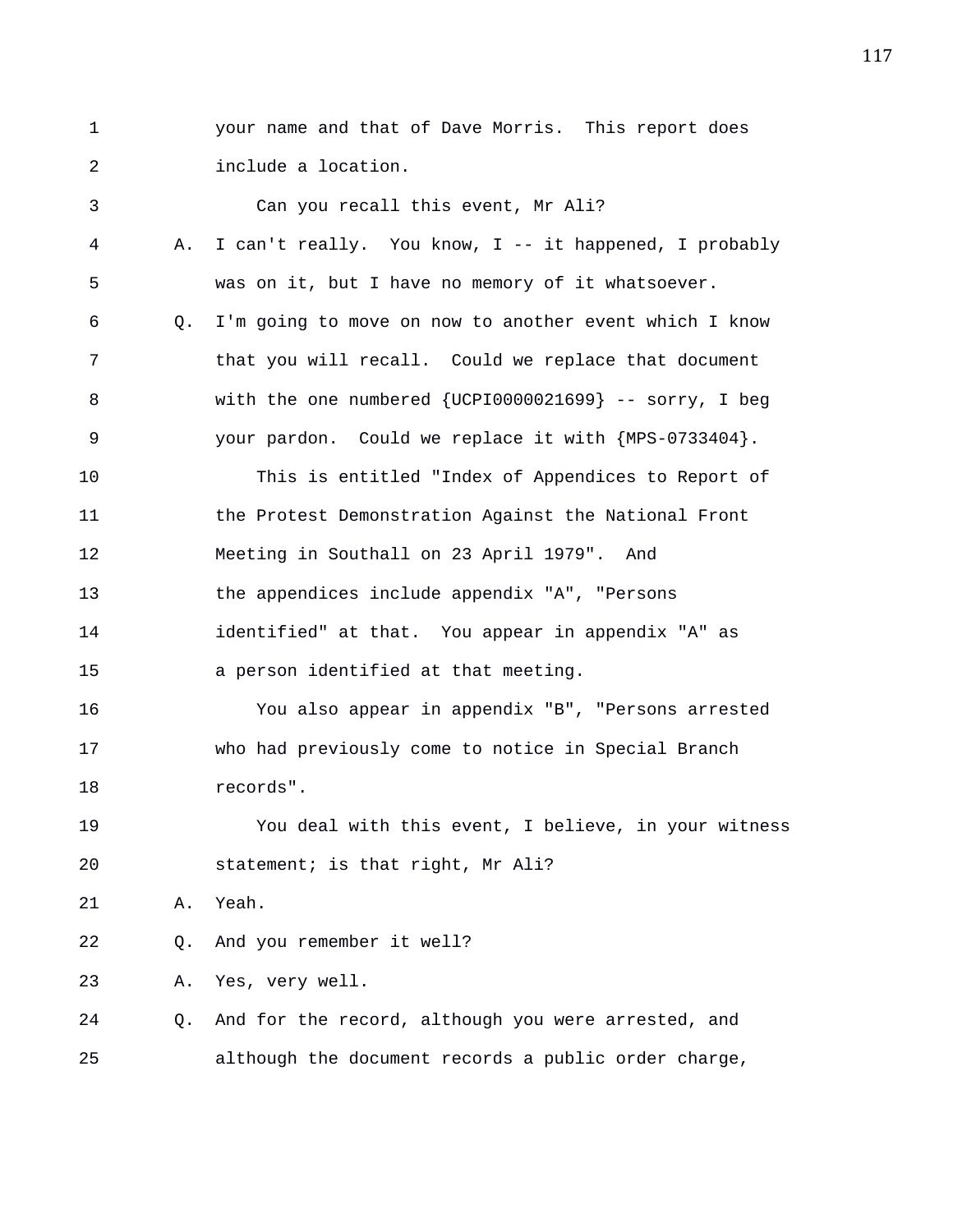1 your evidence is that you never were in fact charged?

2 A. No. And not only that, I was the Parliamentary 3 candidate for Socialist Unity in that constituency in -- 4 for the '79 elections. And I was doing a lot of 5 constituency work at the time. I mean, we knew we were 6 not going to win. For left groups fighting in these 7 elections against Labour is really like ploughing 8 the sea. But we did it nonetheless.

9 And during that day when the National Front were in 10 Southall, the local organisers in Southall said they 11 might attack us, there might be clashes; and they'd got 12 a special house to keep some of us. And me as 13 the Parliamentary candidate of the left was taken to 14 that safe house just to be out of the way of any action. 15 And so was a group -- a rock group, a reggae group, 16 "Misty". And we were there, as was some women and 17 children.

18 And I recall very clearly at some stage in 19 the proceedings -- that was the same day that 20 Blair Peach was killed -- that the police charged into 21 this house, dragged us out, made us go run a gauntlet. 22 And as we were running the gauntlet, they were belting 23 us with batons. It was like a baton charge. Hitting 24 one on the head mainly. It seemed like a leaf taken out 25 of a colonial police manual in India during the days of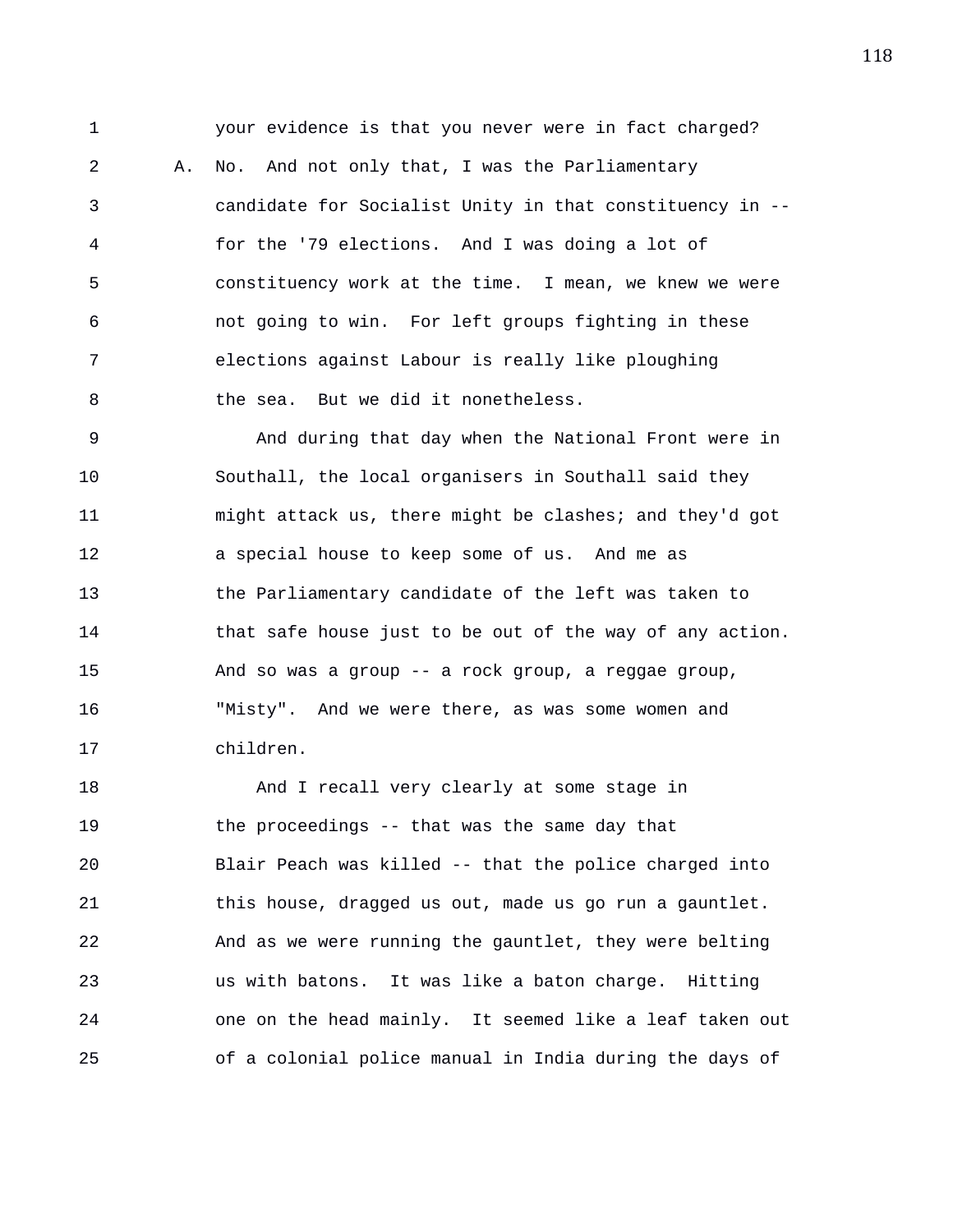1 the British Raj. That's what it seemed like. And I was 2 basically knocked unconscious.

3 When I came to, I was sitting in a police bus with 4 others, and we were taken to a prison I think somewhere 5 in Victoria, in that region. And not charged at all, 6 but at 3 am in the morning put out on the street. That 7 is my memory of that event. And people -- and put out 8 from the back door of the police station so lawyers and 9 others who were waiting to try and find me in the front 10 of the police station couldn't be in touch. And I -- 11 God knows how I made my way back home that day, but 12 I did. I think I walked all the way back from Victoria 13 to North London. But that is my clear memory of -- of 14 that event.

15 Q. And what is your reaction to your presence at that event 16 being reported and filed away since 1979?

17 A. Well, you know, I'm tired of repeating myself really. 18 It's bizarre. This was a public thing. What the police 19 did was in public view, in public gaze. I mean, what 20 exactly was the point of sending a special report back 21 when they could have got one from the police force that 22 was active that day?

23 Q. Thank you.

24 Could we take that down, please. Could we have 25 {UCPI0000020990}. Thank you.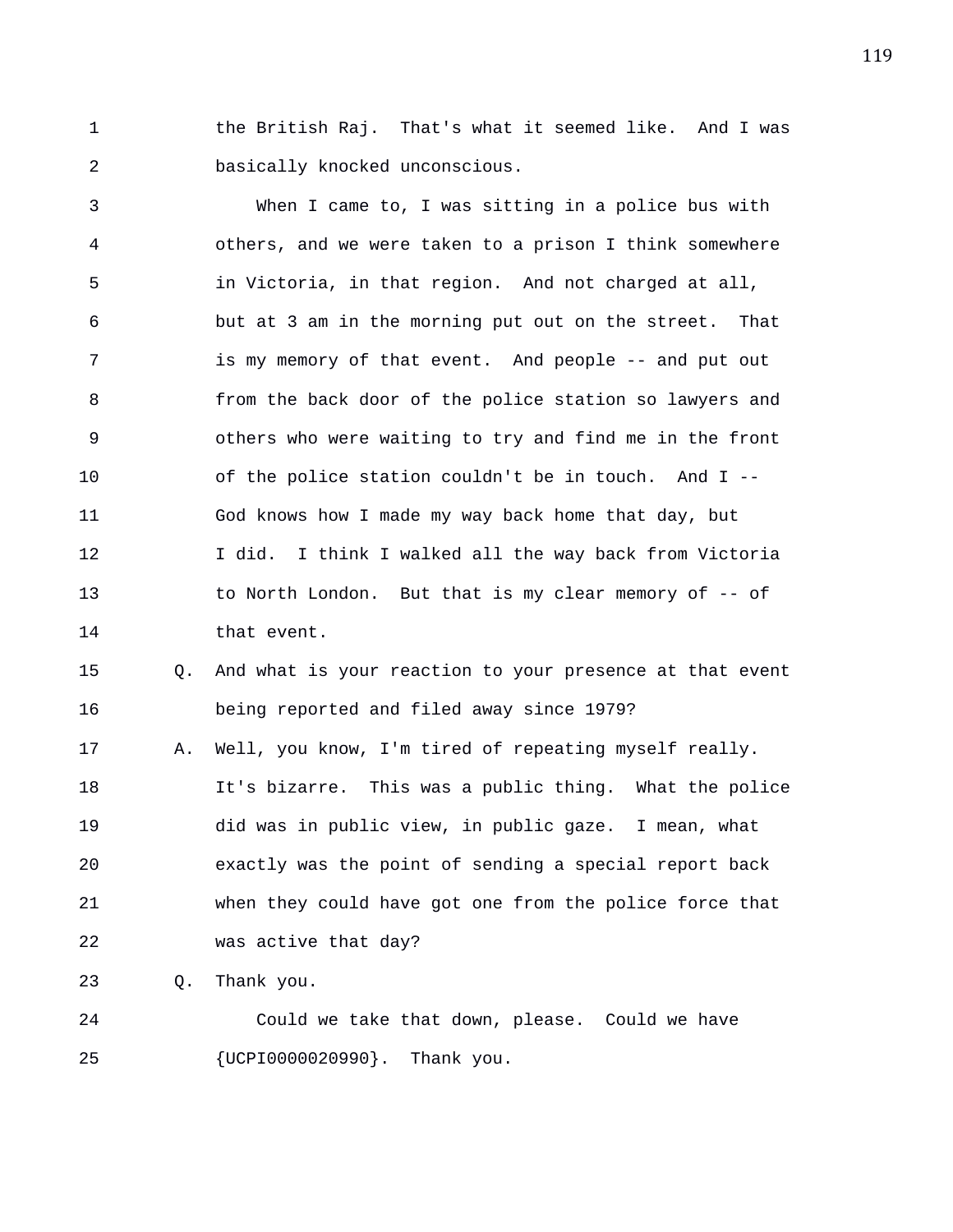1 This is an SDS report dated 22 June 1979 about 2 a meeting of the Camden Anti-Nazi League. It was 3 a public meeting attended, according to the report, by 4 about 45 persons. 5 Could we go to paragraph 4, please, and could we 6 scroll down so we can see paragraph 3 as well. 7 From paragraph 3 -- I'll read it -- we can see: 8 "The meeting was entitled, 'Who killed Blair Peach?' 9 and began with an emotional speech from Joe Leonard of 10 the East London Teachers Association, who had been 11 a personal friend of peach. He spent some time in 12 highlighting the virtues of his dead comrade." 13 Paragraph 4: 14 "Tariq Ali then called for support for 15 the 'independent enquiry' into the circumstances of 16 Peach's death. This enquiry was to be made by a team of 17 left-wing experts specially chosen for the job and he 18 disclosed that a full page advertisement in an edition 19 of the 'Guardian' newspaper would give details." 20 Can you recall this meeting, Mr Ali? 21 A. Vaguely. I can recall attending a meeting for 22 Blair Peach, and there was a big demand for an 23 independent inquiry. And I think we -- there was 24 a full-page ad which went into The Guardian. But 25 I think -- I mean, Blair Peach's death really shocked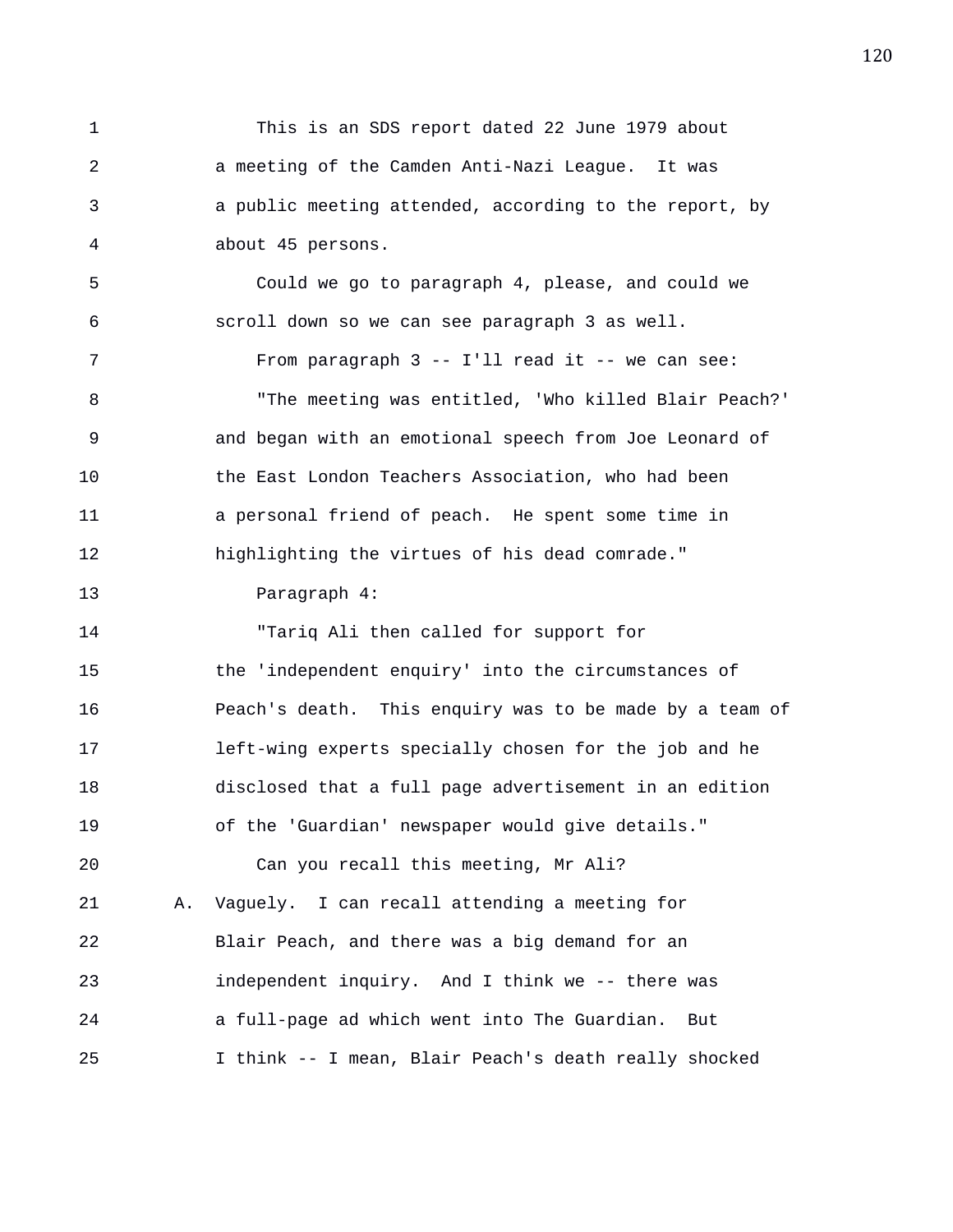1 people, because, as the evidence emerged, it was clear 2 he was cornered on a small street in Southall after 3 the demo and beaten to death by a group of Special 4 Patrol Group officers. That's what happened. No one -- 5 I mean, that was reported in all the press without 6 exception, since a death on these demos is very 7 uncommon. And that's what did send a shock wave down, 8 everyone saying, "What the hell is going on? Why 9 did they do this?" etc, etc, "He's a New Zealander." 10 Q. And to the best of your knowledge, the justice campaign 11 that followed Blair Peach's death used what methods to 12 advance its cause? 13 A. Who used? 14 Q. There was a campaign following Blair Peach's death. 15 A. Yeah. 16 Q. What methods did it use to advance its cause? 17 A. I honestly don't know. I think the main activities were 18 carried out by the Anti-Nazi League, even though it 19 wasn't the fascists who'd caused his death. But there 20 were lots of support groups and committees on local 21 levels set up. The National Council of Civil Liberties 22 took up the case. It was taken up at quite a high 23 level. 24 Q. And so far as your role is concerned, you've explained

25 that you spoke. Did your role go any further than that?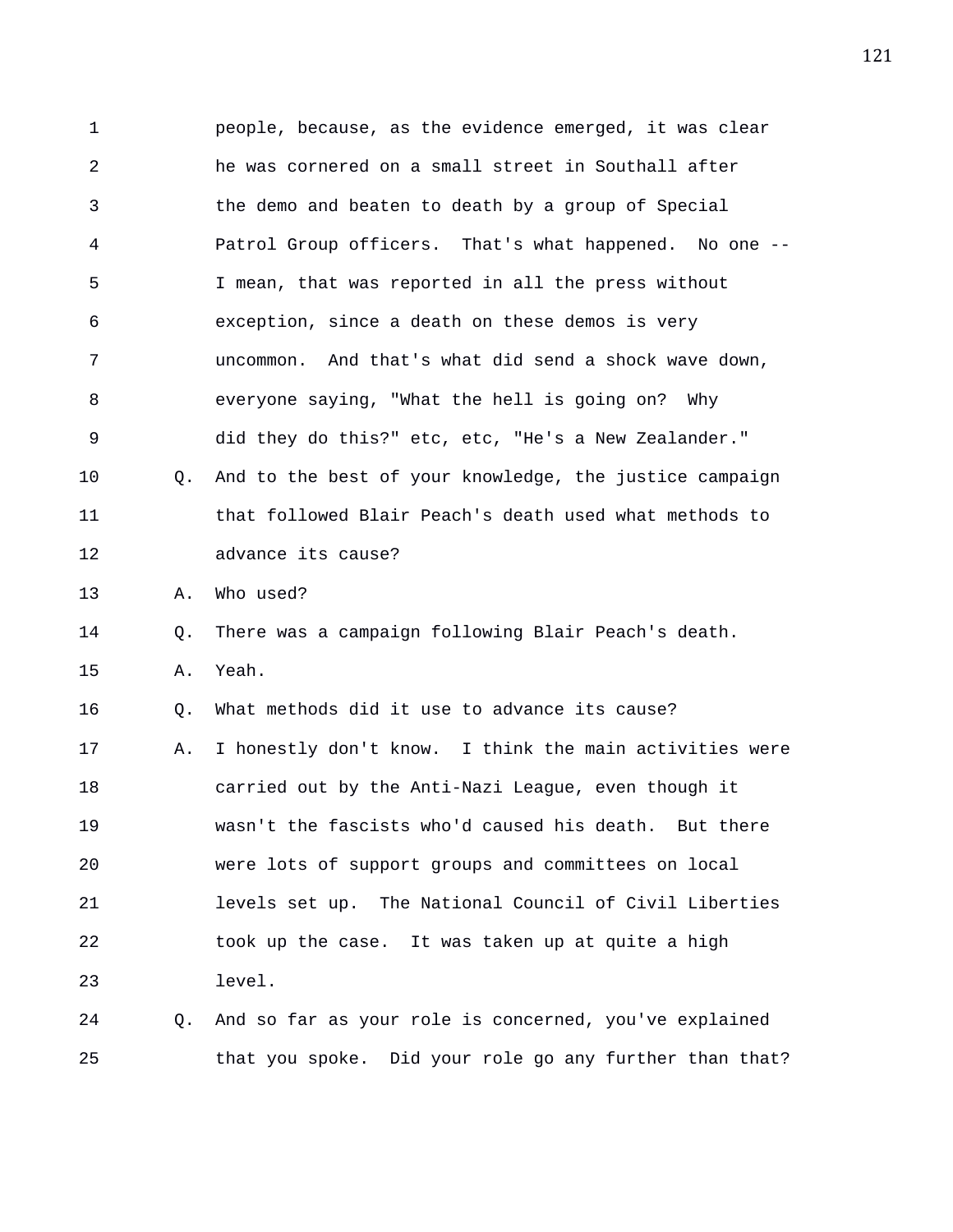1 A. Not really.

2 Q. I'm sorry I'm being very repetitive but I feel I do need 3 to ask you.

4 What is your reaction to the fact you were speaking 5 at an event following the death of a man at 6 the demonstration in circumstances where there was 7 a campaign about the police role in that death? 8 A. I don't know. I mean, what is the point of having 9 a report like this, except to keep people in work, which 10 I'm all in favour of, and to make my file heftier than 11 it was, for absolutely no rhyme or reason? I can't 12 think of any other real purpose. 13 Q. Could we take that document down, please. 14 Could we have now {UCPI0000013868}. Thank you. 15 This is an SDS report dated 24 March -- 16 A. Ah. 17 Q. -- of 1980. On the left-hand margin, the subject is 18 recorded as the "Labour Coordinating Committee 'Debate 19 of the Decade'". Paragraph 1 reads: 20 "On Monday, 17th March 1980 at 7 pm at the Methodist 21 Central Hall, Westminster, SW1, the Labour Coordinating 22 Committee held a 'Debate of the Decade' on 23 the subject 'The Crisis and the Future of the Left', 24 chaired by Peter Hain. About 2,500 persons were 25 present. The debate never materialised as a discussion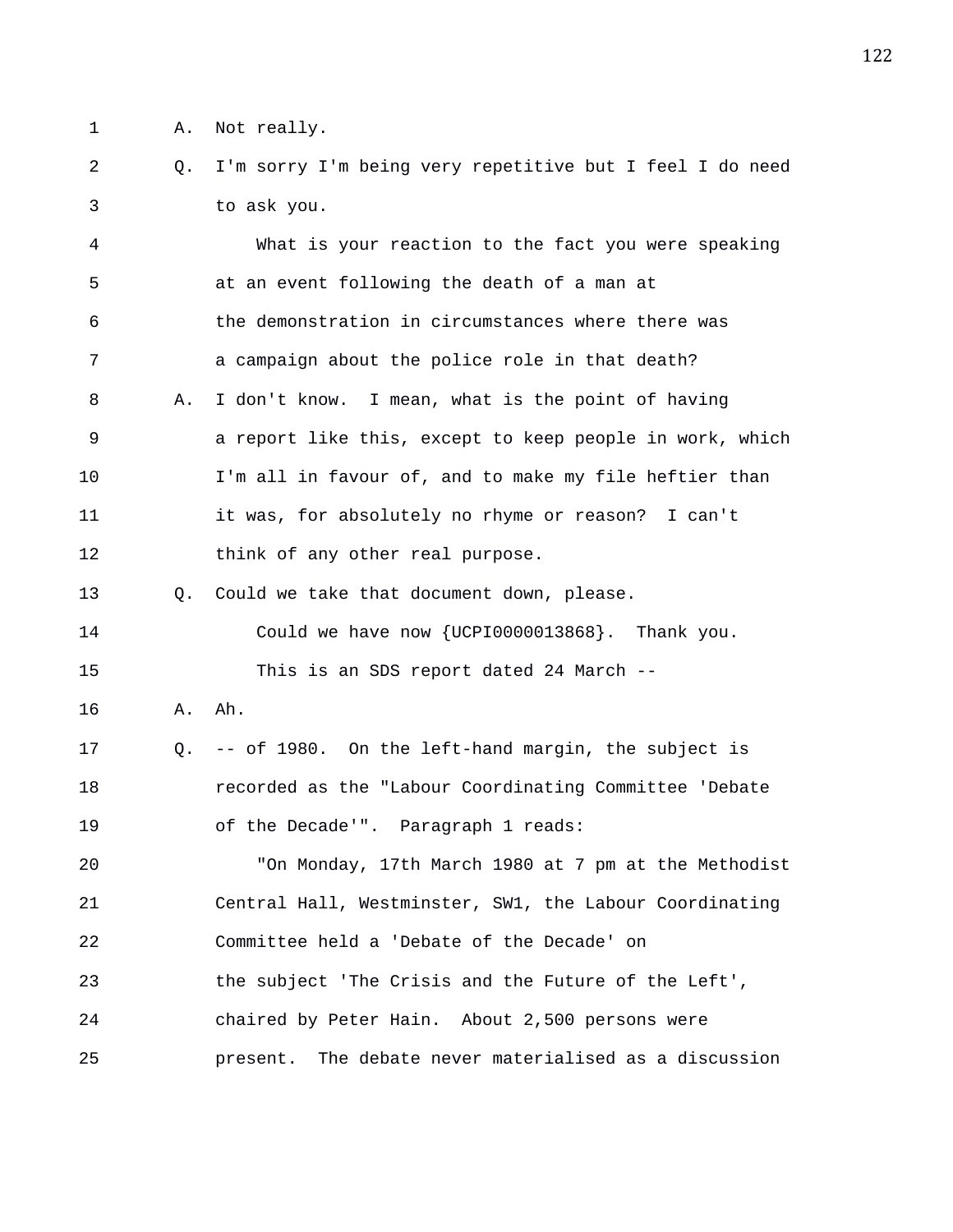1 and comprised six speakers explaining their personal 2 politics and dissecting the politics of their fellow 3 speakers."

4 Mr Ali, could you help us first of all with what 5 the Labour Coordinating Committee was.

6 A. It was a grouping inside the Labour Party, a left-wing 7 grouping, that basically backed Tony Benn. It was 8 a Bennite group, demanding, apart from other things, 9 more democracy inside the Labour Party, etc, etc. And 10 it included quite a few Members of Parliament, Audrey 11 Wise was one, Eric Heffer was one. I think both of them 12 spoke at that debate as well, and others. And 13 the debate was their -- and Peter Hain was very involved 14 with it. And the debate was their initiative. And they 15 approached me and others to speak and, you know, we 16 agreed.

17 It wasn't our personal politics we were explaining, 18 it was -- basically, the aim of the discussion was that 19 Labour had been defeated in the '79 elections, 20 Mrs Thatcher was now the new prime minister, and what 21 was the left going to do. I mean, my own memory of that 22 debate, including my own speech, is that Mrs Thatcher 23 was barely mentioned. And there was no real 24 understanding of what this change meant for Britain and 25 British politics in the future. It was largely a debate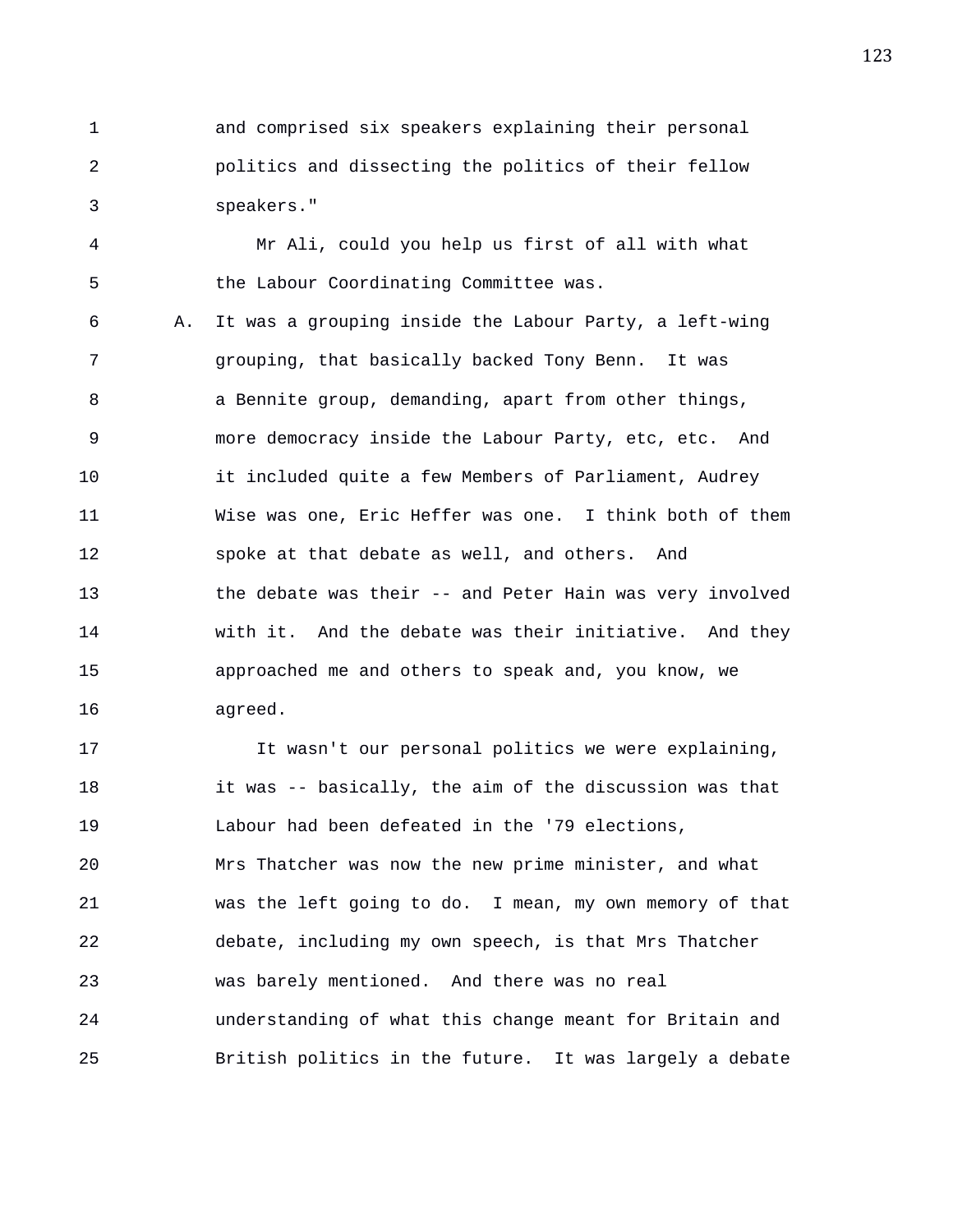1 within the left really.

2 Q. The document itself records Tony Benn and Stuart Holland 3 as being the Members of Parliament --

4 A. Yeah.

5 Q. -- amongst the speakers on that occasion, along with you 6 and a number of other prominent left-wing activists. 7 But the long and the short of it was this was an 8 occasion -- a large public event at which you were 9 sharing a platform with Members of Parliament.

10 A. Mm-hm.

11 Q. Thank you.

12 Could we now take that document down and could we 13 have, please, {UCPI0000014082}. This is an SDS report 14 dated 2 July 1980. The subject heading is "Anti-Cruise 15 Missile Demonstration". Paragraph 1 reads: 16 "The undermentioned persons were identified 17 participants in the Anti-Cruise Missile demonstration, 18 organised by the Labour Party, which was held in Central

19 London on 22.6.80."

20 Amongst the list of names recorded underneath that 21 paragraph is your name. Can you recall the event, 22 Mr Ali?

23 A. I can't recall it. I can't remember speaking at it. 24 I probably did attend it. That's about it really. 25 Q. Thank you.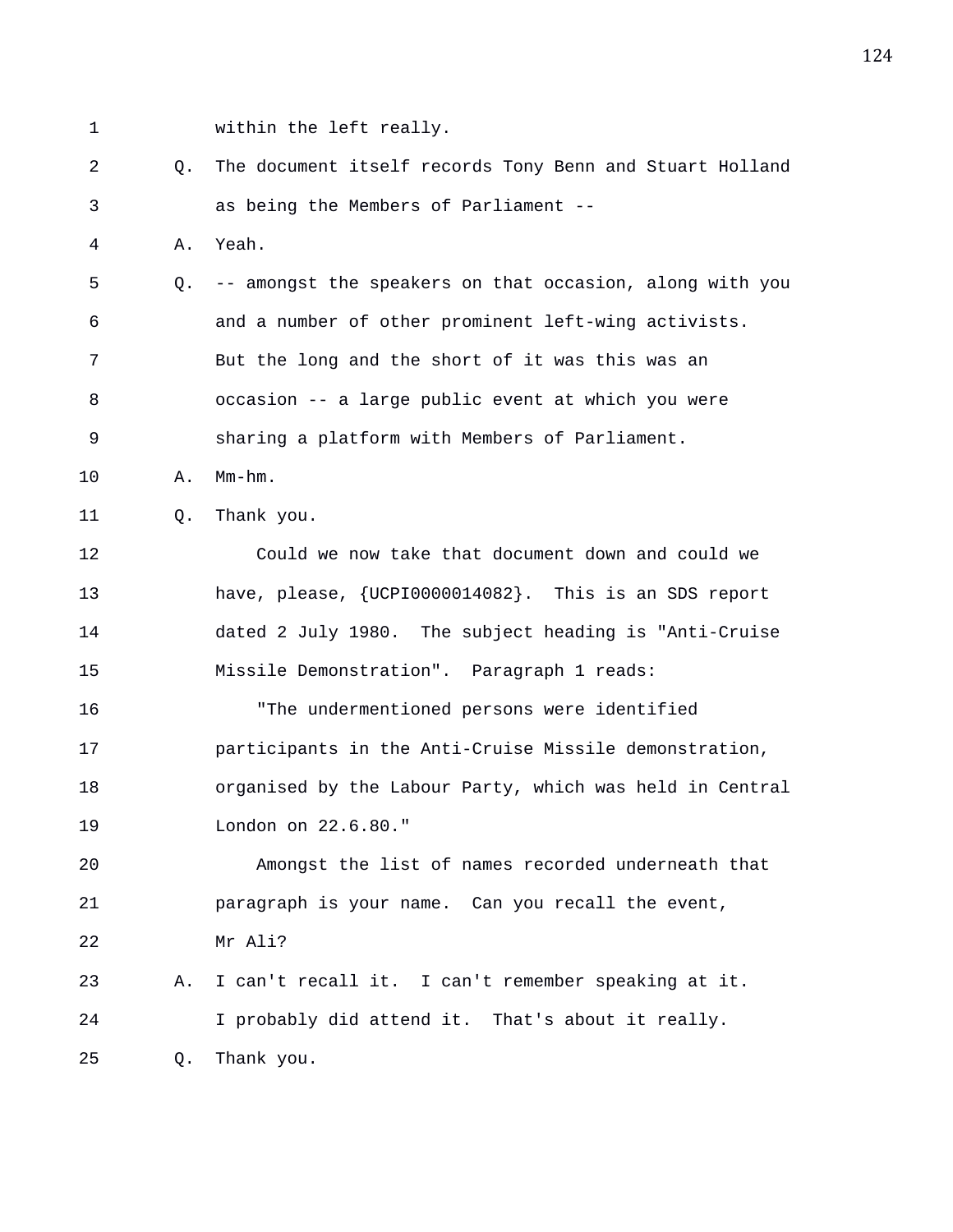1 Could we take that down, please, and could we have 2 up next {MPS-0018070}.

3 This is a document which bears only the title "Hog" 4 and then the subheading, "Intelligence -- Stop the War 5 -- Stop the War Coalition Steering Committee". It then 6 reads:

7 "There has been an amount of movement in recent 8 weeks on the national Stop the War Coalition steering 9 committee. The newly updated list of the entire 10 committee as of Saturday 15th March 03 is as follows."

11 There's then a list of names. Your name appears in 12 that list, along with a number of others, including 13 those of Jeremy Corbyn MP and George Galloway MP.

14 Is it right, Mr Ali, that you were a member of 15 the steering committee of the Stop the War Coalition? 16 A. Yeah, I was one of the founder members of the Stop the 17 War Coalition, together with Jeremy, Lindsey German and 18 others. And so it's perfectly normal that my name 19 should appear there.

20 Q. And then the document continues recording some of 21 the details of people's positions, and so on.

22 Many of us will recall 2003, Mr Ali, but could you 23 please, just in a nutshell, explain what the purpose of 24 the Stop the War Coalition was and what methods it used 25 to advance its aims.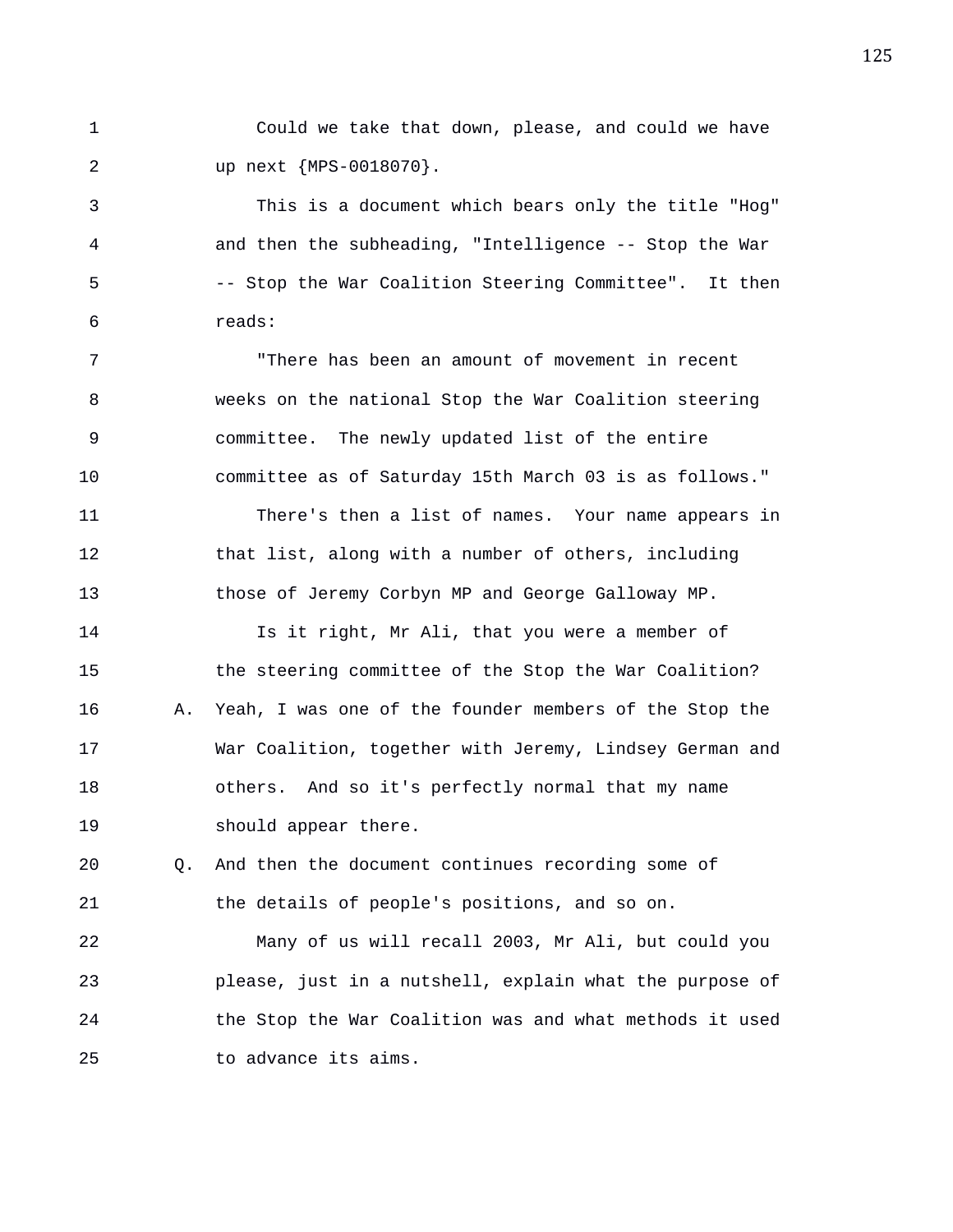1 A. The Stop the War Coalition was a very broad coalition. 2 It didn't -- not simply restricted to the left. Its aim 3 was to oppose the new wars that the United States were 4 launching in Afghanistan and subsequently in Iraq as 5 being unjust wars and that could only lead to further 6 disasters on every level.

7 and in particular, in the run-up to the Iraq War, 8 there was a general feeling, not by any means confined 9 to the left but I would say to the country at large, 10 including many former British ambassadors to 11 the Middle East, many people who had worked at a very 12 high level in the intelligence services, that we were 13 being lied to, that the politicians were concocting 14 facts to suit their needs, and the fear was that Britain 15 would be rushed into an American war on -- based on 16 total false propaganda. This, as we know -- I mean, 17 the famous case of the "weapons of mass destruction" was 18 the most famous aspect on this. But there were lies 19 told on many a level, including the preparation of dodgy 20 dossiers inside the Foreign Office.

21 1 I mean, at that time, just for the record, I was 22 invited to go and speak at the Foreign Office to its 23 employees and, you know, officers, civil servants, which 24 I did, pointing out what this war was likely to lead to, 25 that it was going to be a disaster for this region, etc,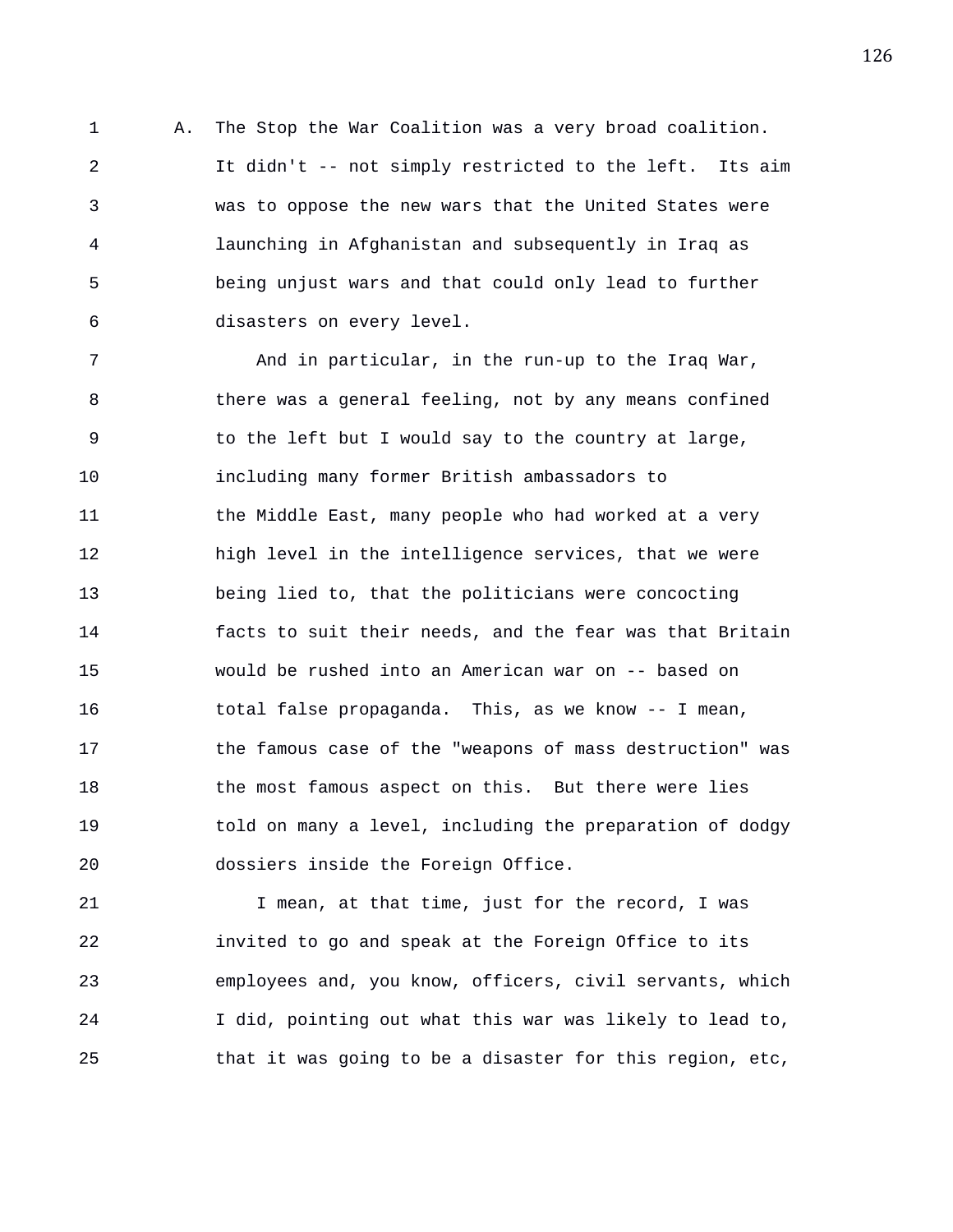1 etc.

2 And I was also asked to speak at -- I think just 3 after the war I was invited by the British Council to 4 give an address in Damascus, which I did. And during 5 that period in Damascus I received an invitation from 6 the British ambassador, who asked me for lunch. And at 7 lunch he explained to me that it wasn't a free lunch, 8 that he'd invited every representative of Syrian civil 9 society and government to hear a discussion on Iraq. 10 And at that lunch, in public, the ambassador said to 11 me, "I heard you reported somewhere or the other saying 12 that Blair should be arrested as a war criminal." It 13 wasn't a subject I was myself going to introduce in 14 the British embassy, but since he asked me, I replied, 15 "Yeah, I did, because this war was illegal, it was 16 wrong, it was criminal." And to my astonishment, 17 the ambassador said, "I couldn't agree with you more." 18 Now, when you have that degree of hostility to 19 a war, what is the point of reporting on who was 20 attending which meeting, when there's nothing that's 21 a big secret. 22 Q. And what was the result of the Stop the War 23 Coalition's -- 24 A. Stop the War then organised the largest demonstration in 25 British history, as everyone admitted. A million-plus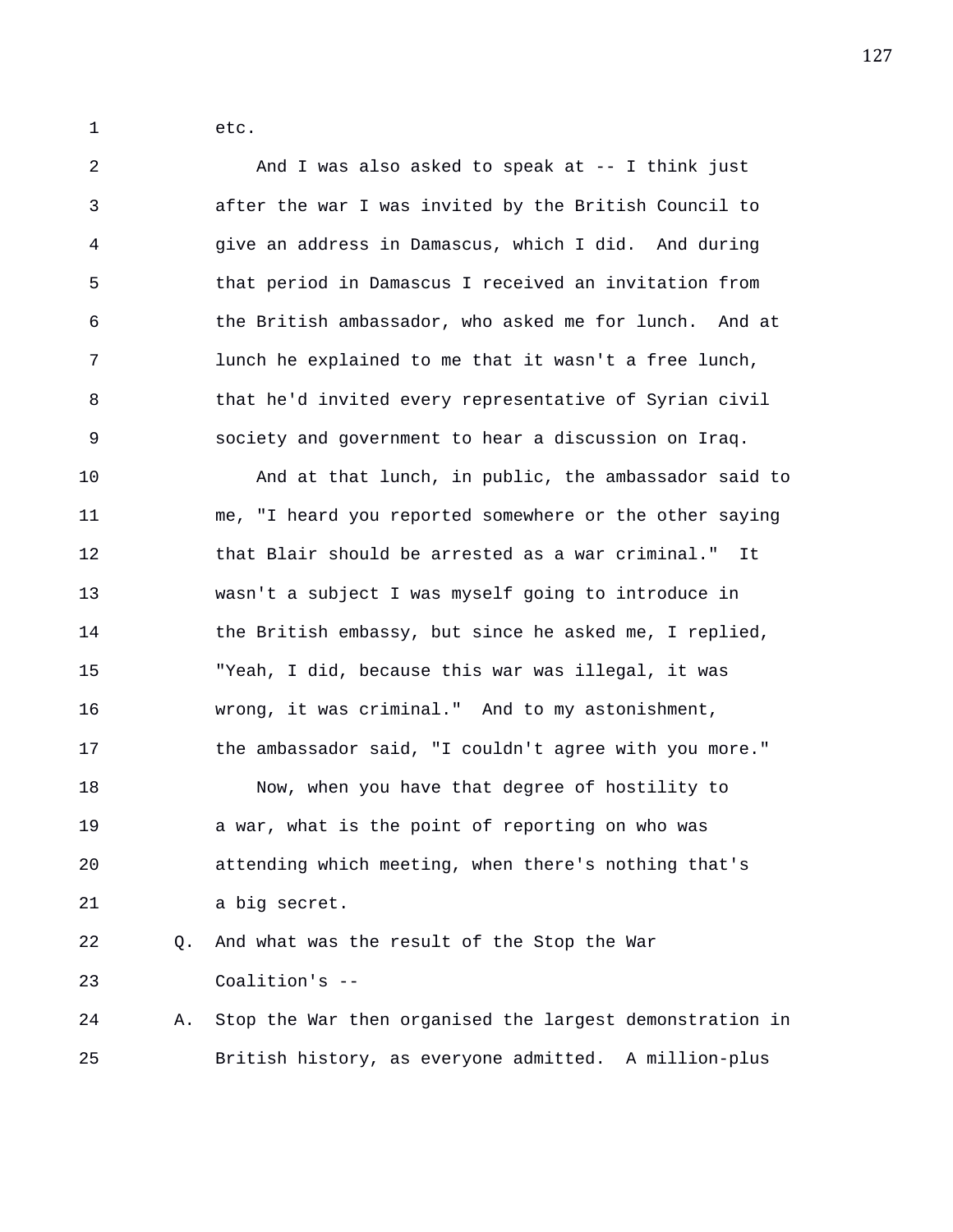1 people. And what was quite amazing about that 2 demonstration, I have never been to such a broad-based 3 demonstration in my life. I mean, every sphere of 4 society, including many Conservatives who I ran into on 5 that demonstration, including senior police officers who 6 came up and chatted to me and said, "It's just wrong, 7 isn't it, this war," and I said, "I think it is," they 8 said, "You're not alone." There was a gut feeling that 9 something rotten had happened.

10 So the only purpose was to try and stop the war. 11 What we couldn't, because Blair had set his -- these 12 are all demonstrations that took place just before 13 the war -- then people got very demoralised and 14 depressed and, you know, went their ways. The Stop 15 the War carried on, you know, with quite large 16 demonstrations subsequently. But nothing on that scale 17 again. Nor was this confined to Britain. Every big 18 city in the United States, despite 9/11, had huge 19 demonstrations. Every big city. New York, LA, Chicago. 20 I spoke at some of these events. Europe, apart from 21 France. You had a quarter of a million people out on 22 the streets in Madrid. Nearly a million in Rome. It 23 was just a big revulsion against the politicians having 24 dragged the West into these wars in the Middle East. 25 And as we see today, these wars are still going on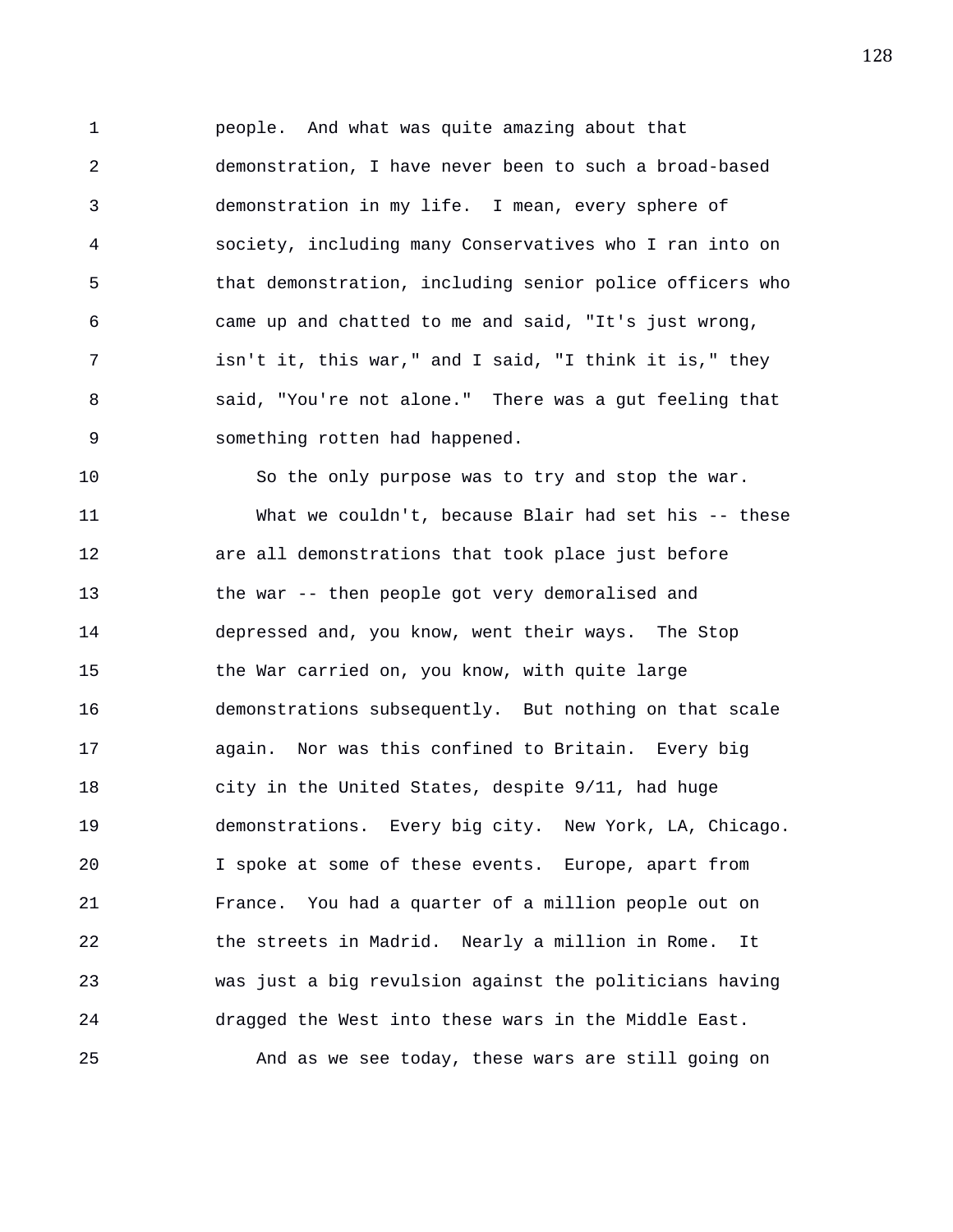1 in one way or the other; and they have lasted longer 2 than the First and Second World Wars put together. That 3 is the aim of trying to bring this to an end and to stop 4 it.

5 Q. Some might think there's a continuity between what 6 happened in October 1968 and March 2003. Would you 7 regard this as another show of strength not a show of 8 force?

9 A. Yeah, very much so. I don't think anyone, no current at 10 all within Stop the War even thought of force. I mean 11 to get a -- I mean, what could be more forceful than 12 a million people congregating in London to try and stop 13 an illegal, evil war that the government was about to 14 take us into?

15 So, very much so. Though I don't think most of 16 the people on the demonstration, apart from a few of us 17 grey-haireds, could have linked it to October '68, 18 because most of the people on the demonstration were 19 young people. But you're right, there is a continuity, 20 yeah.

21 Q. The final three reports I want to show this afternoon 22 all have something of a personal thread to them. 23 The first one is {UCPI0000013736}.

24 This is an SDS report dated 23 January 1980. 25 A. Okay.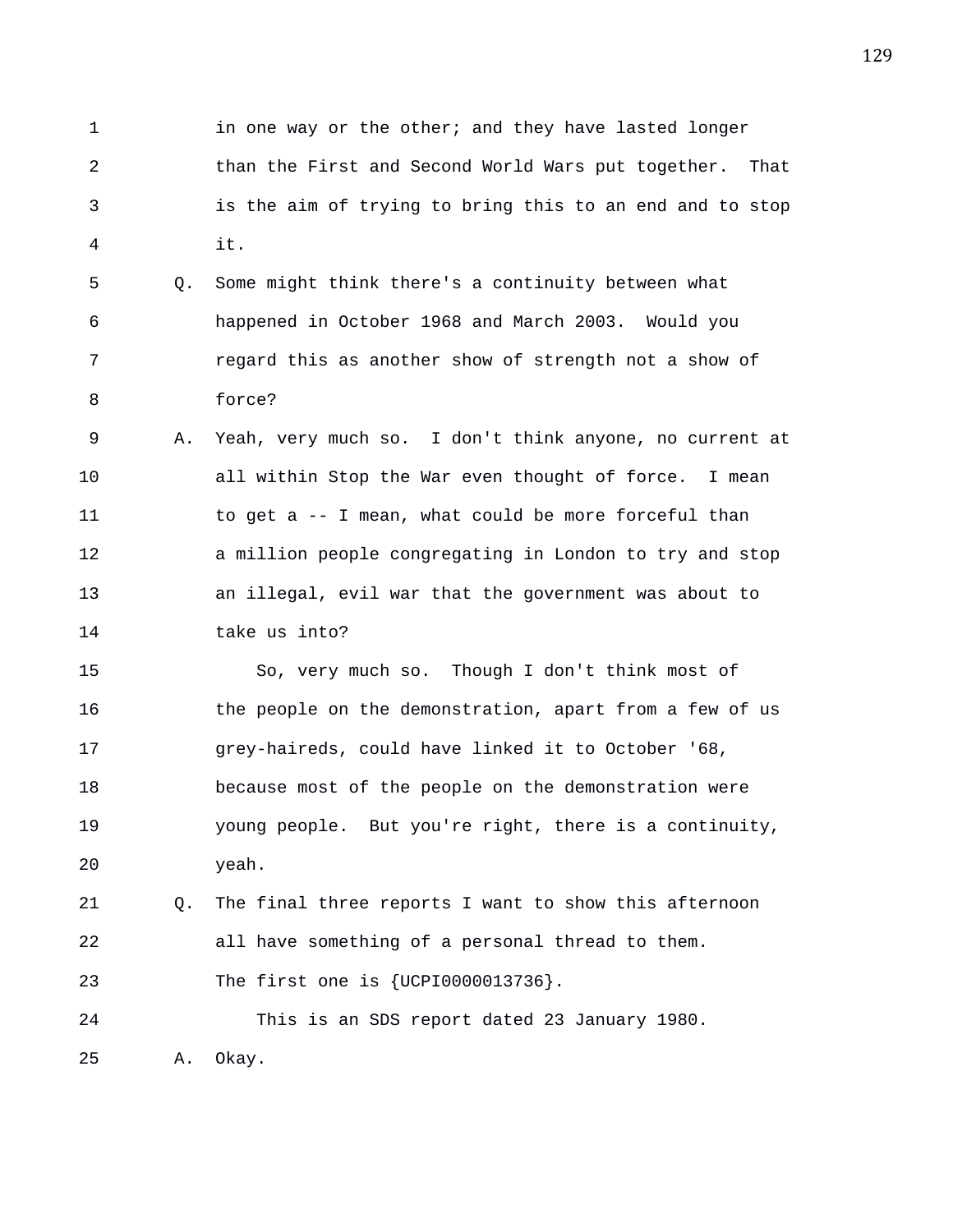1 Q. It's a report about a person called "Phil Evans", and it 2 reads: 3 "The following information has been received from 4 a reliable source." 5 A. Yeah. 6 Q. "Phil Evans, a long-standing member of 7 the Socialist Workers Party, lives at ..." 8 Address redacted: 9 "A single man, he is employed as a sub-editor by 10 a publishing firm called Engineering Today Ltd ..." 11 The address is given. 12 Paragraph 3 goes on to say: 13 "Although a committed revolutionary socialist, Evans 14 rarely plays an active part in SWP activities, but 15 conveys his politics by means of cartoons submitted to 16 left wing publications. He has recently completed 17 a series of cartoons to be included in a book written by 18 Tariq Ali, entitled 'Trotsky for Beginners'." 19 Paragraph 4: 20 The subject's girlfriend remains ..." 21 Name redacted: 22 "... also a member of the SWP, who is a primary 23 school teacher employed by the London Borough of 24 Newham ..." 25 That person" lives at" details redacted: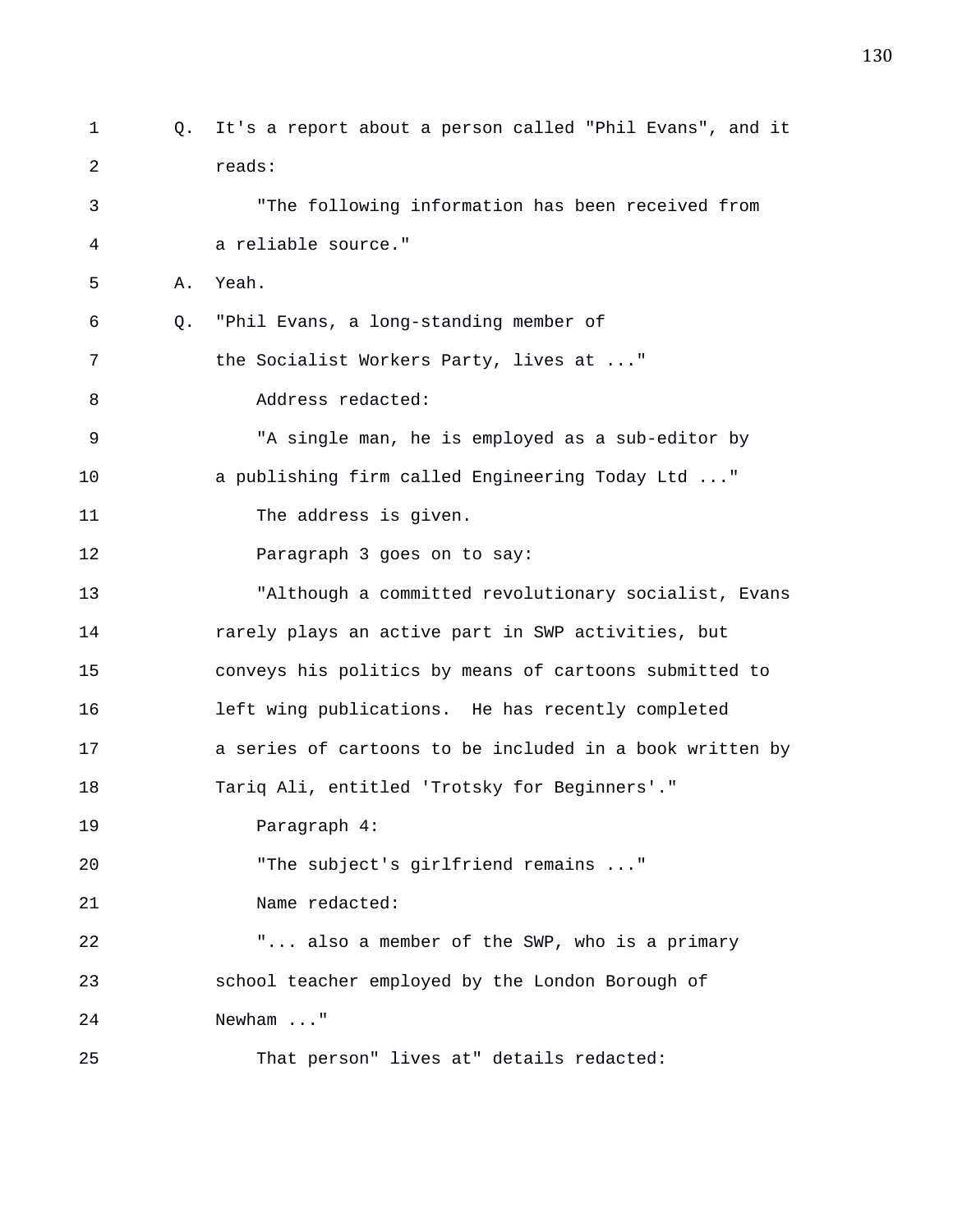1 "... in the house owned by [privacy] and [privacy]." 2 Name redacted. Paragraph 5: 3 "The photograph of Evans on file remains a very good 4 likeness, although he is now clean-shaven. 5 "6. Enquiries made of the voters register for ..." 6 Privacy redactions: 7 "... show [privacy] and [privacy] to reside at 8 the address." 9 And then there are a list of file names and file 10 references. Is it right that Mr Evans helped to 11 illustrate your book "Trotsky for Beginners"? 12 A. Yes. 13 Q. And at the risk of labouring the question, what is your 14 reaction to the SDS submitting a report about a man on 15 the basis that he has illustrated a cartoon 16 book "Trotsky for Beginners"? 17 A. It's grotesque. And mentioning his girlfriend, which is 18 equally irrelevant, is just improper. I mean, so what? 19 Q. Can we go -- can we take that down, please, and can we 20 go to {UCPI0000011089} 21 This is a report dated 27 July 1977. It's signed by 22 a person who was a chief inspector of the SDS. Its 23 subject is the "International Marxist Group", and it 24 reads: 25 "The following information has been received from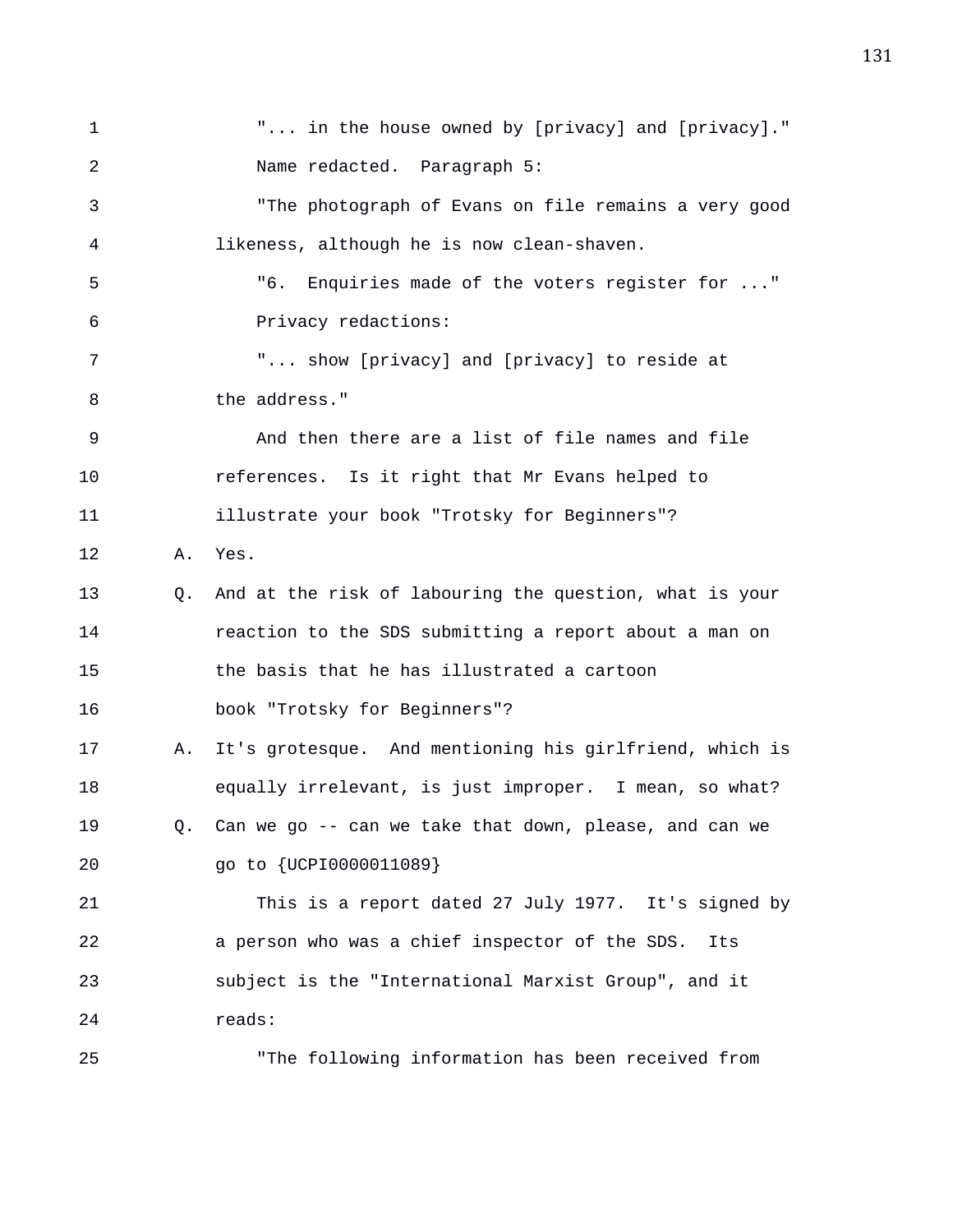- 
- 1 a reliable source:

2 "2. 'In 1972, Tariq Ali lent the IMG bookshop £3,000 3 in the form of a three-year interest-free loan, in order 4 to cover its 'temporary' trading deficit. To date this 5 sum has not been repaid.'" 6 There's then a reference to your Special Branch 7 file? 8 A. What can one say? How could that be relevant to 9 anything? It's perfectly accurate. The IMG bookshop 10 was in trouble, I'd got some royalties from book sales, 11 etc, and I gave them a loan. Full stop. And it was -- 12 I mean, maybe it hadn't been repaid by 7 -- 1977, but it 13 was paid back in full by 1980 or '81. 14 Q. Could we take that document down, please. 15 This is the final document I wish to show today. 16 It's  ${MPS-0734594}$ . 17 Mr Ali, I'm grateful to you for consenting to us 18 showing this document today. 19 A. Okay. 20 Q. This is a Special Branch Special Report dated 21 18 October 1968. The subject is recorded as, 22 "Tariq Ali". It's signed by a Sergeant Fisher, who was 23 a member of the SDS, countersigned by Conrad Dixon, 24 the chief inspector of the SDS. It's marked that a copy 25 should be sent to box 500, which is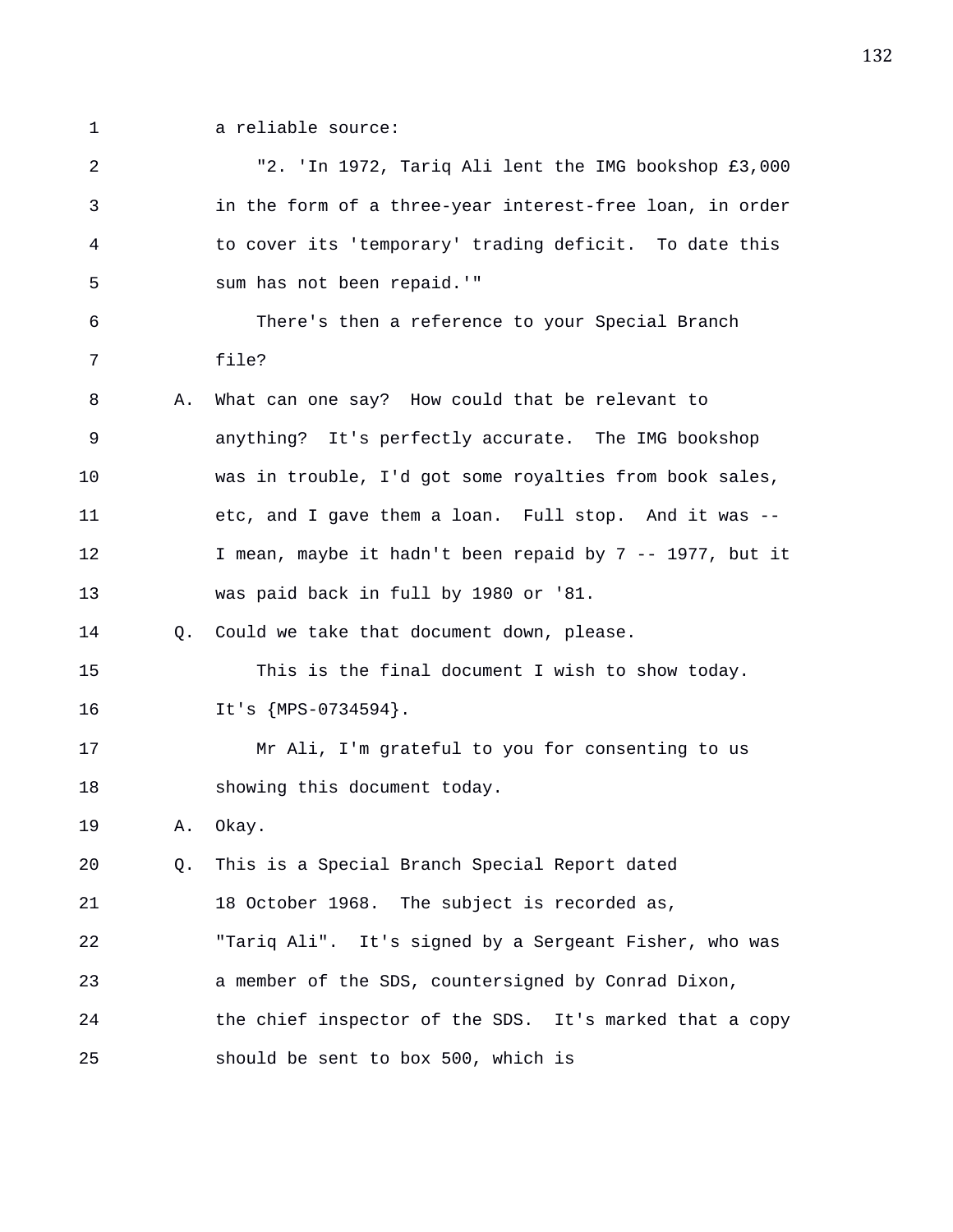1 the Security Service, and that a copy should be put on 2 a file reference, with which you are familiar.

3 Can we go to the top of the report. It reads: 4 "On 25th September, 1968 information was received in 5 Special Branch from Superintendent 'TD' to the effect 6 that Tariq Ali had an intimate contact at [privacy] 7 Teachers Training College, [privacy]. Chief 8 Superintendent minute dated 29.9.1968 directs that 9 enquiries be made to establish the identity of this 10 person.

11 "Enquiries show that this person is [privacy], 12 a second-year student at the college, who lives at 13 [privacy], [privacy]. He was until recently 14 the President of the college Students Union but it is 15 understood that he has now resigned this position. 16 "He has not previously come to the notice of

17 Special Branch."

18 May I ask, Mr Ali, for your reaction to this 19 document?

20 A. It is total fiction. I can't -- I can't even believe 21 it. I spoke at lots of teachers training colleges, but 22 to suggest that I had intimate contact with a students 23 union -- male students union president is completely 24 false. I have never been gay or bisexual. Though I do 25 admit that if this information were released today, it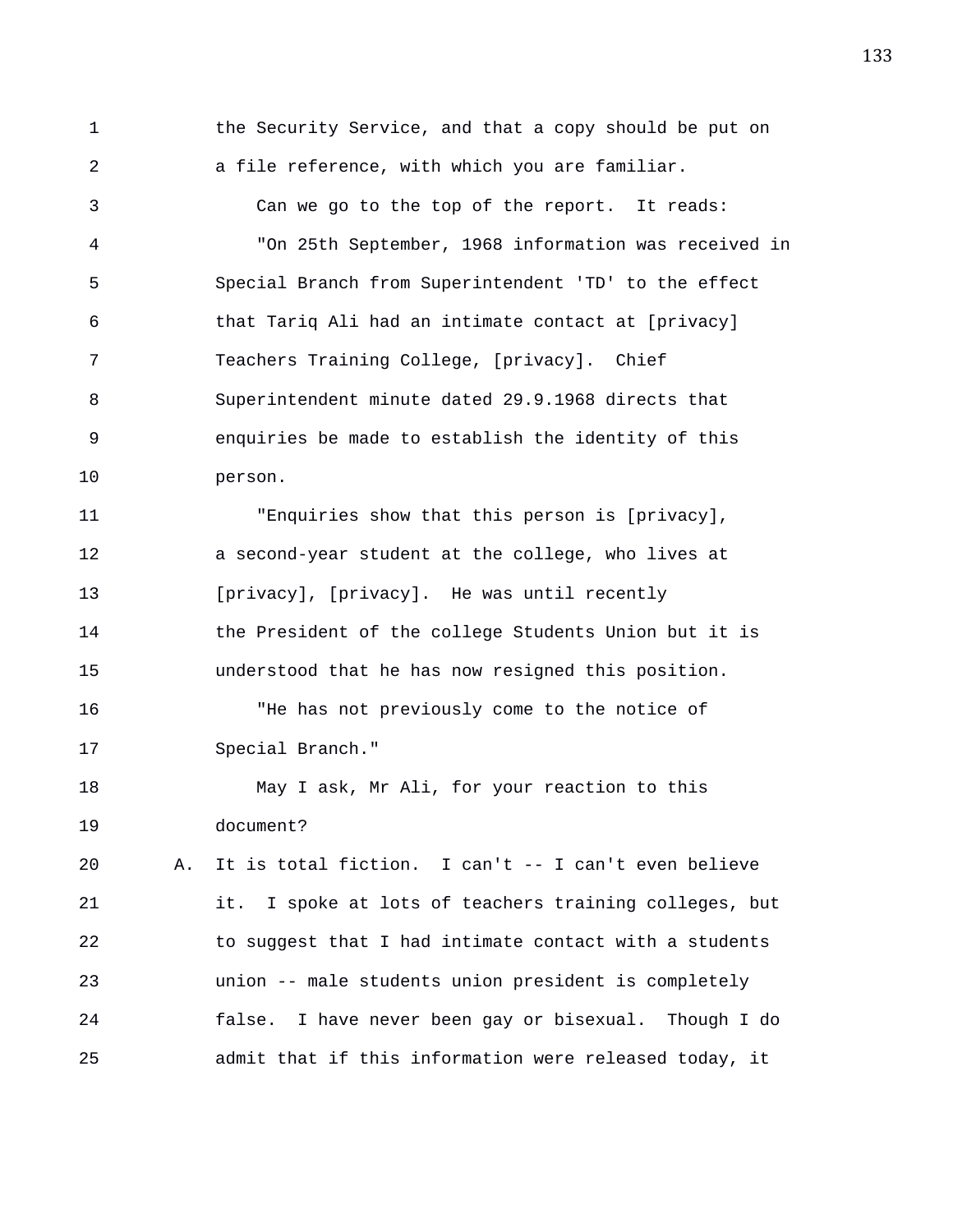1 would increase my popularity given the current change in 2 climate. But, I mean, it's bizarre. There is no truth 3 to it whatsoever.

4 So why on earth did they put this out? Possible use 5 for blackmail? But why? I wouldn't -- if I was gay, 6 I wouldn't have been worried about it. It had been 7 legalised, I think, in any case, homosexuality by 8 Roy Jenkins in '67. So what's the big deal? 9 But, I mean, leaving that aside, it's completely 10 false. Completely false. And you know, it's -- either 11 Fisher made it up and sent it to Dixon, or God knows 12 what, what happened? These people should be writing 13 collections of bad short stories. I mean, it really 14 doesn't make any sense at all. 15 Q. Thank you. 16 Could we take the document down, please. 17 Mr Ali, my final question to you this afternoon is 18 that I know when you made your witness statement you had 19 only those documents which named you. 20 A. Mm. 21 Q. But you've now had sight of a much larger bundle of 22 documents prepared for our Phase 1 hearings.

23 A. Mm-hm.

24 Q. Is there anything else that you would like to add, 25 having had access to those documents?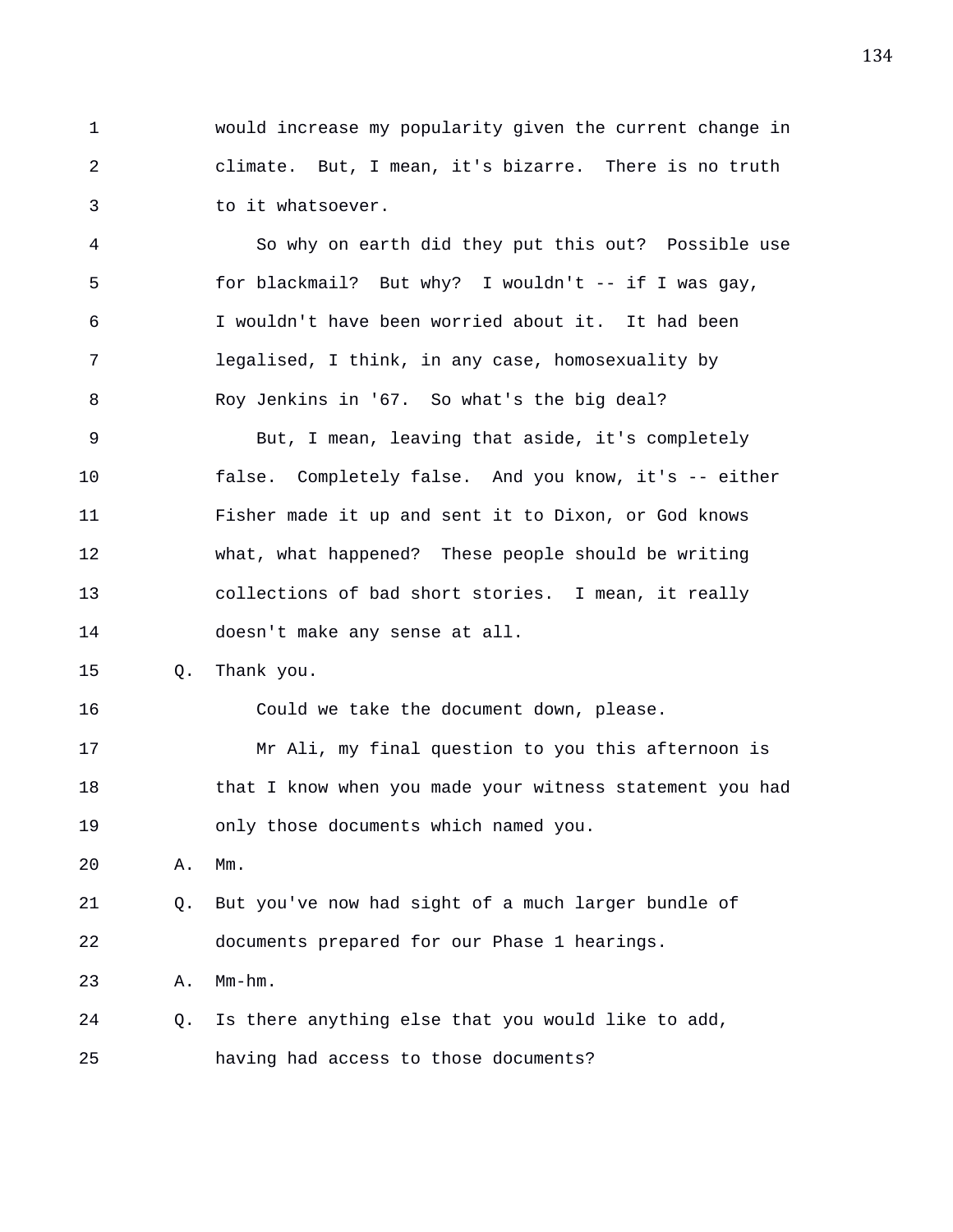1 A. No, but what I -- what I would like to say, to be 2 perfectly frank with you, I haven't -- I'm working on 3 a book at the moment and I haven't been able to go 4 through them all as thoroughly as I would like, because 5 as you've already demonstrated, a lot of them are quite 6 repetitive or irrelevant.

7 But what I would like to just share with you is 8 a strange event that happened which dates to '80/'81, is 9 that many years later, in I think the -- '95 or '96, 10 I was going for a jog round Hampstead Heath and I was 11 stopped by a person, a male, younger than me, and he 12 said, "Are you so and so?", and I said, "I am", and he 13 said, "I'm sorry to interrupt your running, but can I -- 14 I have something important to say to you." So I said, 15 "Say it". And he said, "My wife used to work at GCHQ, 16 and can I just ask you two questions to confirm you are 17 the person? Did you, in 1980, break up with your then 18 partner and you had a young daughter, six years old?" 19 I said, "I did, why?"

20 And he said, "It is you. My wife was detailed to 21 listen to all your phone conversations. And she 22 listened quite a few days to your daughter crying, you 23 crying, you reading stories to her, your daughter 24 pleading with you to come back to the -- to your old 25 apartment," etc. "And she finally couldn't take it and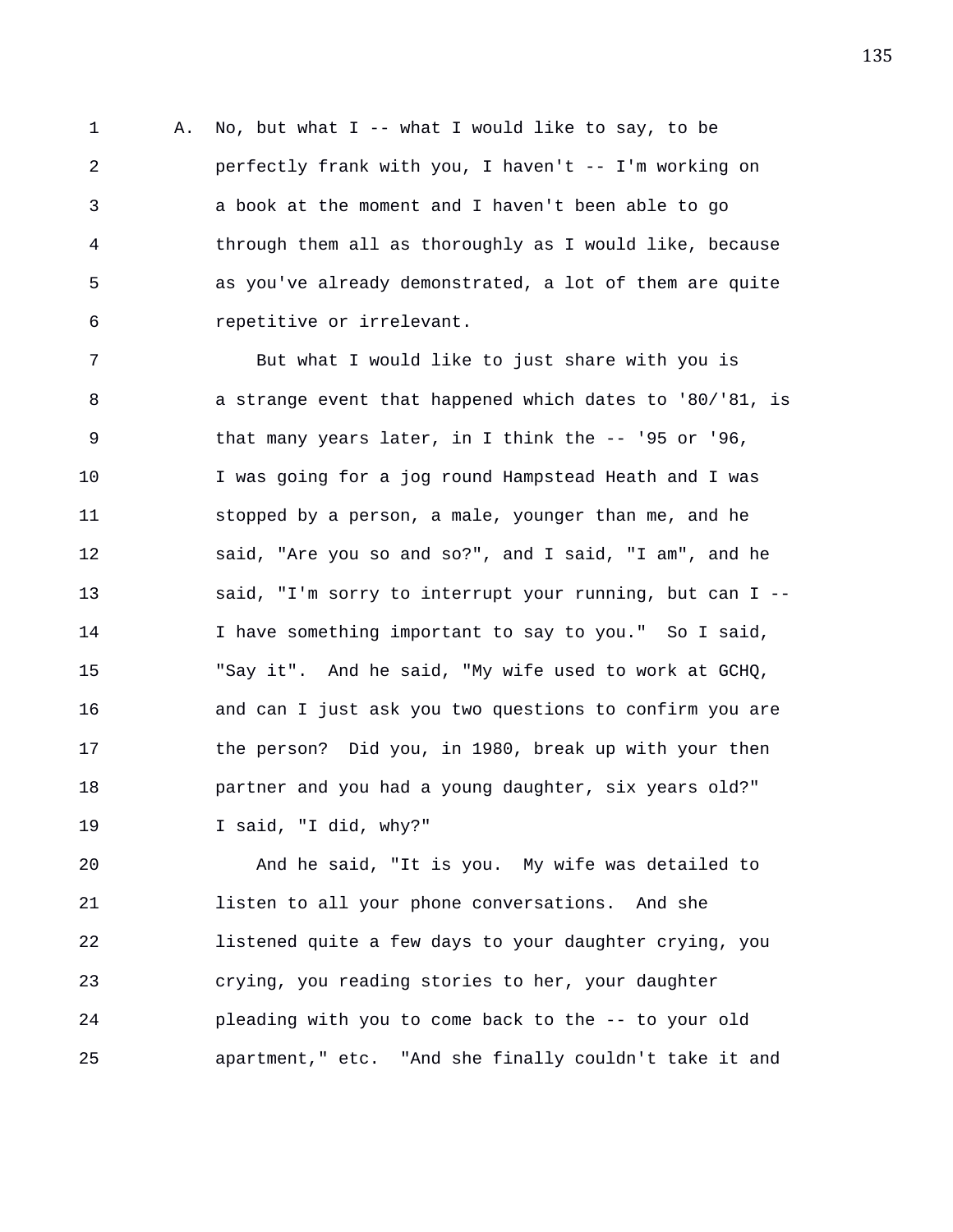1 said, 'I didn't join GCHQ to spy on people,' and gave in 2 her resignation." So I said, "Well, give her a big hug 3 from me." I had no idea that I was still being -- 4 you know, under -- under surveillance. 5 MR BARR: Thank you. Those are all my questions. 6 THE CHAIRMAN: We will break for 15 minutes. 7 Mr Ali, your own counsel is entitled to ask you 8 questions arising out of your questioning, and I think 9 he has some questions for you. I have one or two that 10 I'd like to ask you. 11 A. Certainly. 12 THE CHAIRMAN: Could we do that in about quarter of an hour. 13 A. Fine. In 15 minutes, yeah. 14 MS PURSER: Thank you, everyone. We will now take a break 15 and we will resume at 3.30. 16 (3.16 pm) 17 (A short break) 18 (3.30 pm) 19 MS PURSER: Welcome back, everyone. I will now hand over to 20 the Chairman to continue proceedings. 21 Chairman. 22 THE CHAIRMAN: Thank you very much. 23 Mr Menon, do you have any questions of Mr Ali? 24 Questions by MR MENON 25 MR MENON: Yes, please.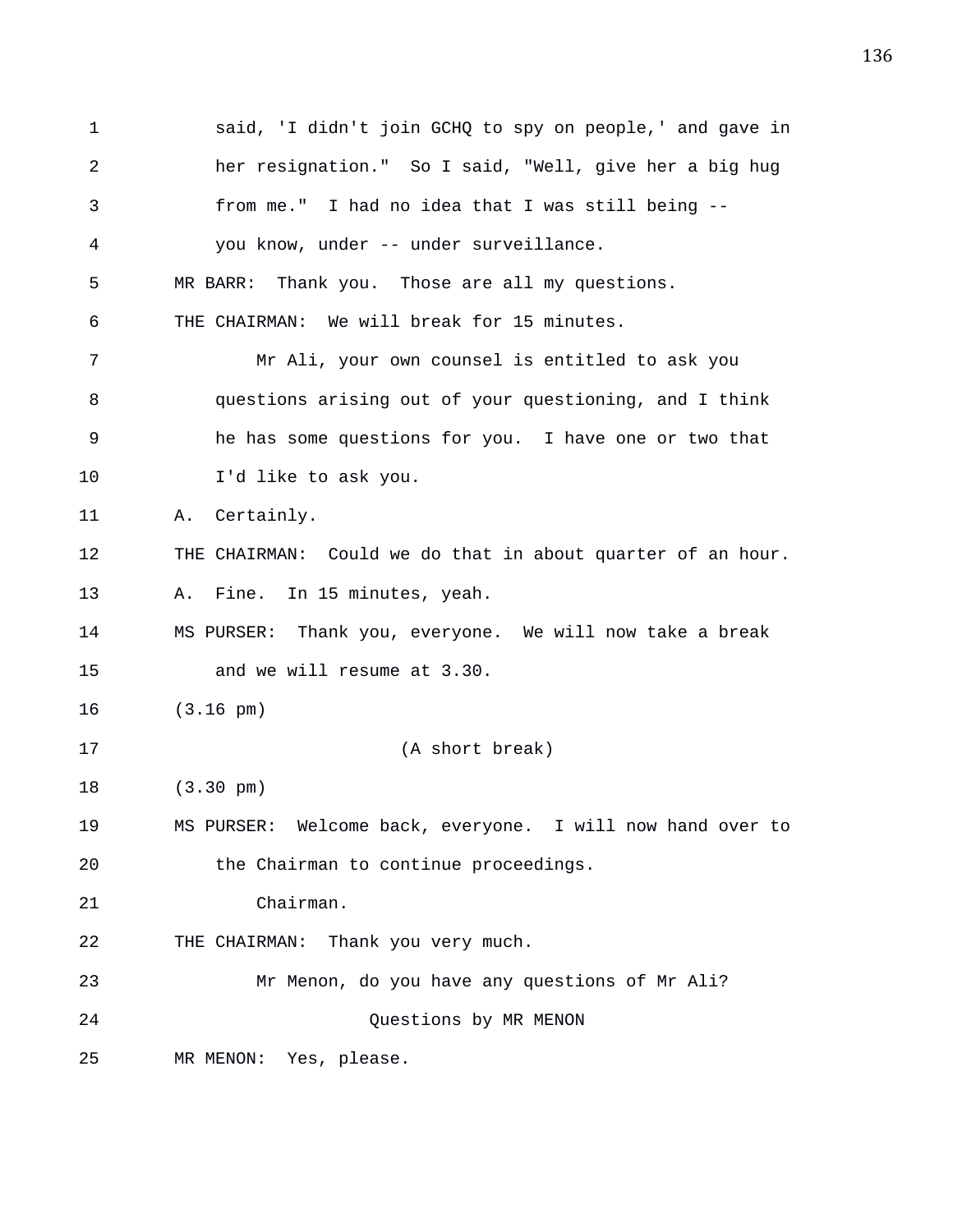| 1  |    | Mr Ali, can you hear me and see me?                      |
|----|----|----------------------------------------------------------|
| 2  | Α. | Yeah, I can hear you very well.                          |
| 3  | Q. | Thank you.                                               |
| 4  |    | Did the Vietnam Solidarity Campaign have its own         |
| 5  |    | office?                                                  |
| 6  | Α. | Yes, it did.                                             |
| 7  | Q. | To the best of your knowledge, was that office ever      |
| 8  |    | raided by the police?                                    |
| 9  | Α. | No, it wouldn't be raided by the police if they had      |
| 10 |    | infiltrators working inside. And if these infiltrators,  |
| 11 |    | as was made clear to me in a BBC television interview by |
| 12 |    | Peter Hennessy, one of the police -- undercover police   |
| 13 |    | had keys to the office, so they wouldn't need to raid    |
| 14 |    | it.                                                      |
| 15 | Q. | I'll come back to the keys in a minute, Mr Ali. But can  |
| 16 |    | I just ask you this: thinking back to 1968, was there    |
| 17 |    | any suspicion amongst those of you in leadership         |
| 18 |    | positions in the VSC about the office being secretly     |
| 19 |    | searched by either the police or MI5?                    |
| 20 | Α. | No.                                                      |
| 21 | Q. | You were taken by Counsel to the Inquiry to your         |
| 22 |    | autobiography, "Street Fighting Years", where you spoke  |
| 23 |    | about the raid on the officers of Black Dwarf in or      |
| 24 |    | about September 1968; do you recall?                     |
| 25 | Α. | I didn't get that properly.                              |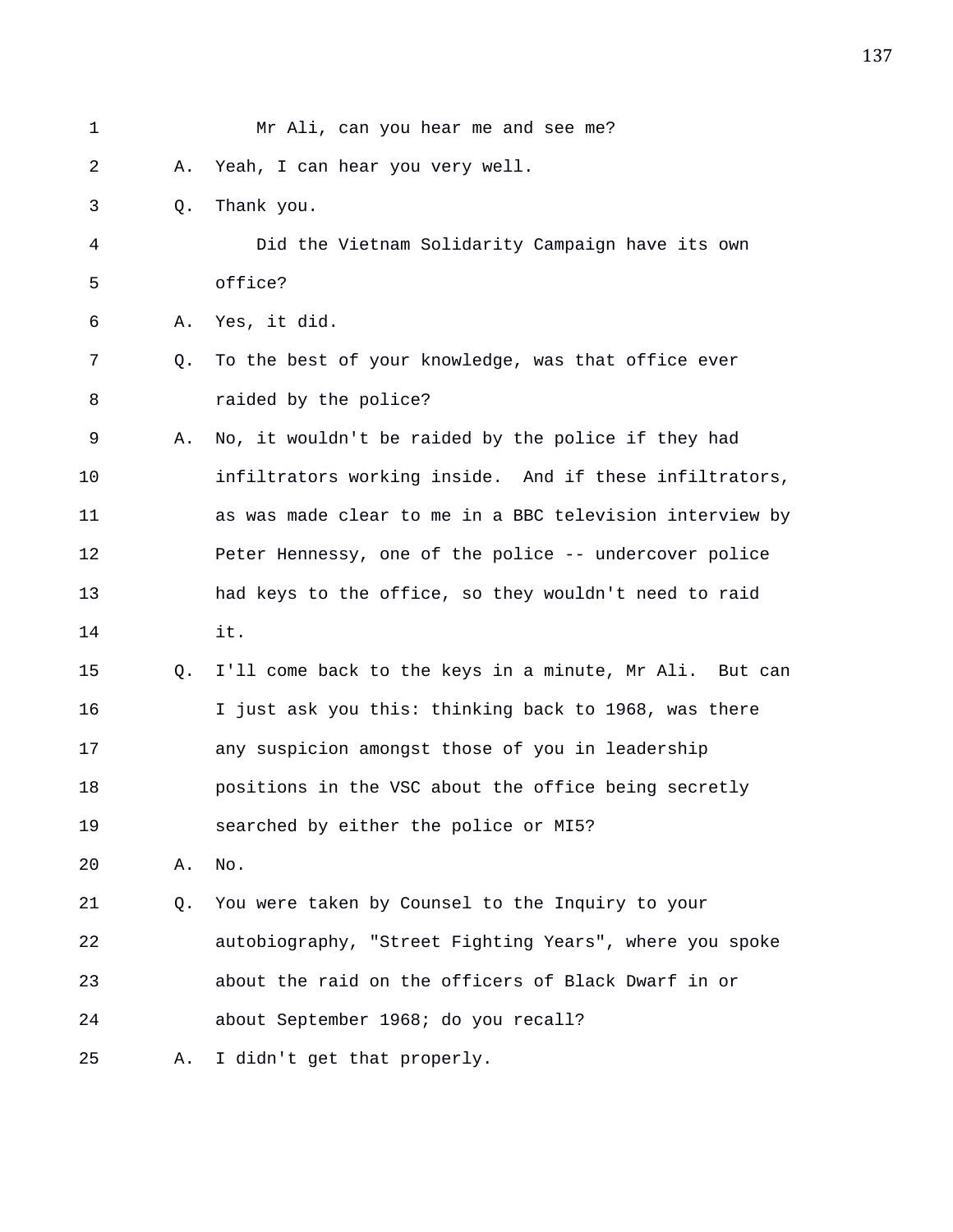| 1  | О. | I'm saying that you were taken by                        |
|----|----|----------------------------------------------------------|
| 2  |    | Counsel to the Inquiry --                                |
| 3  | Α. | Yeah.                                                    |
| 4  | Q. | -- to a section of your autobiography where you spoke    |
| 5  |    | about the raid on the Black Dwarf offices in or about    |
| 6  |    | September 1968?                                          |
| 7  | Α. | Ah yes, yes, yes.                                        |
| 8  | Q. | Were you present at the offices at the time of that      |
| 9  |    | raid?                                                    |
| 10 | Α. | No, I think I wasn't. I was out of the office when       |
| 11 |    | the raid took place, but I came in soon afterwards, so   |
| 12 |    | the police were still there.                             |
| 13 | 0. | Can you remember whether the police had a search warrant |
| 14 |    | for that raid?                                           |
| 15 | Α. | I think they did, yeah.                                  |
| 16 | Q. | Did they tell you why they were raiding the offices of   |
| 17 |    | Black Dwarf?                                             |
| 18 | Α. | They said it had been reported to them that the offices  |
| 19 |    | were being used for violent purposes. And at which       |
| 20 |    | point they tore down the poster on the wall and revealed |
| 21 |    | the Molotov cocktail that had been painted on it.        |
| 22 | Q. | And how far was the search of the office?                |
| 23 | Α. | They did go through quite a lot of stuff. I mean, we     |
| 24 |    | stood aside. But, I mean, it was -- it's -- they didn't  |
| 25 |    | go into every single nook and corner, they just opened   |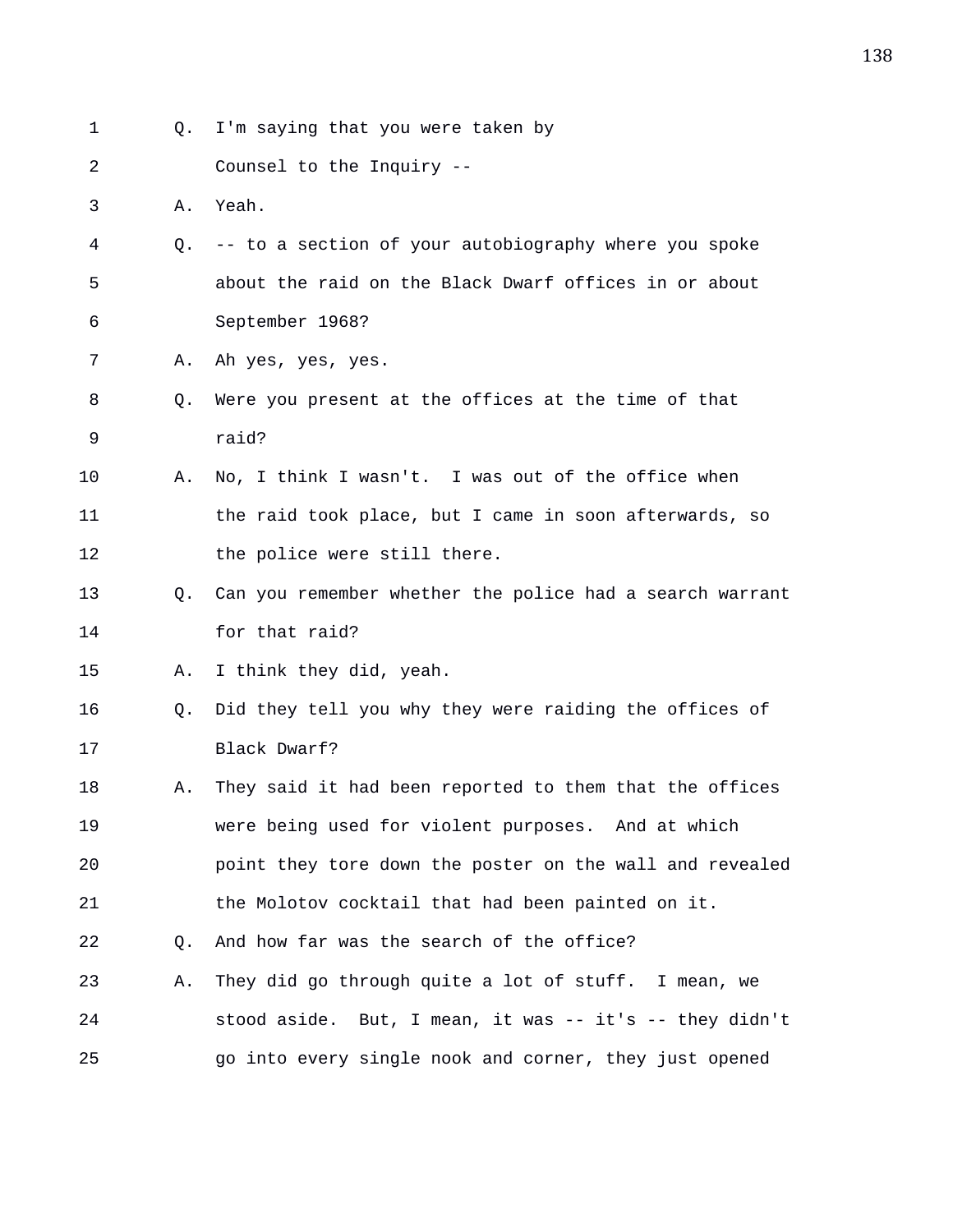| 1  |    | desks, looked at a few sheafs, opened a few files.<br>It |
|----|----|----------------------------------------------------------|
| 2  |    | didn't last that long.                                   |
| 3  | Q. | And did they seize anything?                             |
| 4  | Α. | No.                                                      |
| 5  | Q. | Turning, then, to the "True Spies" documentary that you  |
| 6  |    | just mentioned. You were interviewed by                  |
| 7  |    | the journalist -- it was Peter Taylor by the way?        |
| 8  | Α. | Peter Taylor.                                            |
| 9  | O. | In 2002. And do you remember in that documentary         |
| 10 |    | a Special Branch officer who used the pseudonym "Wilf"   |
| 11 |    | saying the following -- and I quote:                     |
| 12 |    | "There was a government building not far from            |
| 13 |    | the House of Commons. It was called "the bunker". It     |
| 14 |    | was the most miserable place on earth. It was            |
| 15 |    | the nearest thing to a subterranean, underground car     |
| 16 |    | park you've ever seen. And that's where we sat, with     |
| 17 |    | just banks and banks of tape recorders running all       |
| 18 |    | the time. And that's all you did. You just tapped        |
| 19 |    | those kinds of people, people high up who were           |
| 20 |    | the organisers. 'The brains' I suppose you would call    |
| 21 |    | Tariq Ali was tapped for a long time."<br>them.          |
| 22 |    | So did you know in 1968, or did you suspect in 1968      |
| 23 |    | that your phone was tapped?                              |
| 24 | Α. | Yeah. I remember we did a few things to prove that.      |
| 25 |    | And one of them was as follows. They're just to ensure   |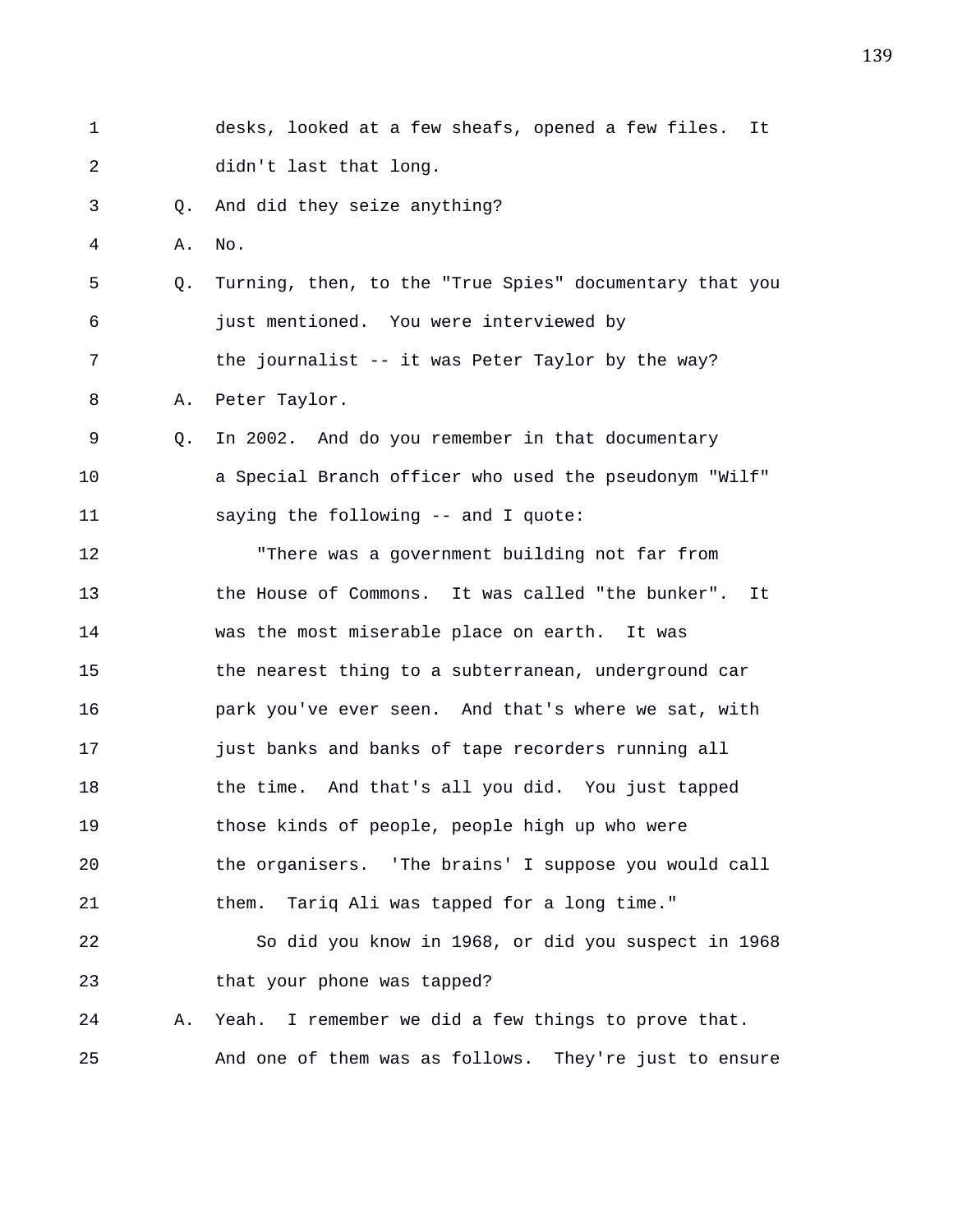1 -- I mean to find out. We had a fake phone conversation 2 and said, "Let's go to place X" or "Y at 12.30 tonight, 3 to just recce the area in case we need to do something 4 drastic later," that's all. And we did go, on 5 a motorbike, I remember -- a friend of mine who had 6 a motorbike, circled. And as you can guess, there was 7 a police car there. 8 So, I mean, it was a stupid test, but we did it.

9 And later on it was sort of more or less public 10 knowledge that our phones were -- our phones were being 11 tapped.

12 Q. So in 1968, you suspected your phone was being tapped, 13 you suspected that your post was being opened and 14 the police had raided your workplace, namely 15 the Black Dwarf office. Is that a fair summation of 16 the position?

17 A. Yes.

18 Q. Turning then to the keys incident. You were told by 19 Peter Taylor during the "True Spies" documentary that an 20 undercover spy had copied the office keys to the IMG and 21 you were asked about that. I hope it's fair to say that 22 you looked visibly stunned when you were told that, and 23 you said the following, you said, "It's quite amazing, 24 it's quite amazing".

25 Did you have any idea, before you were told by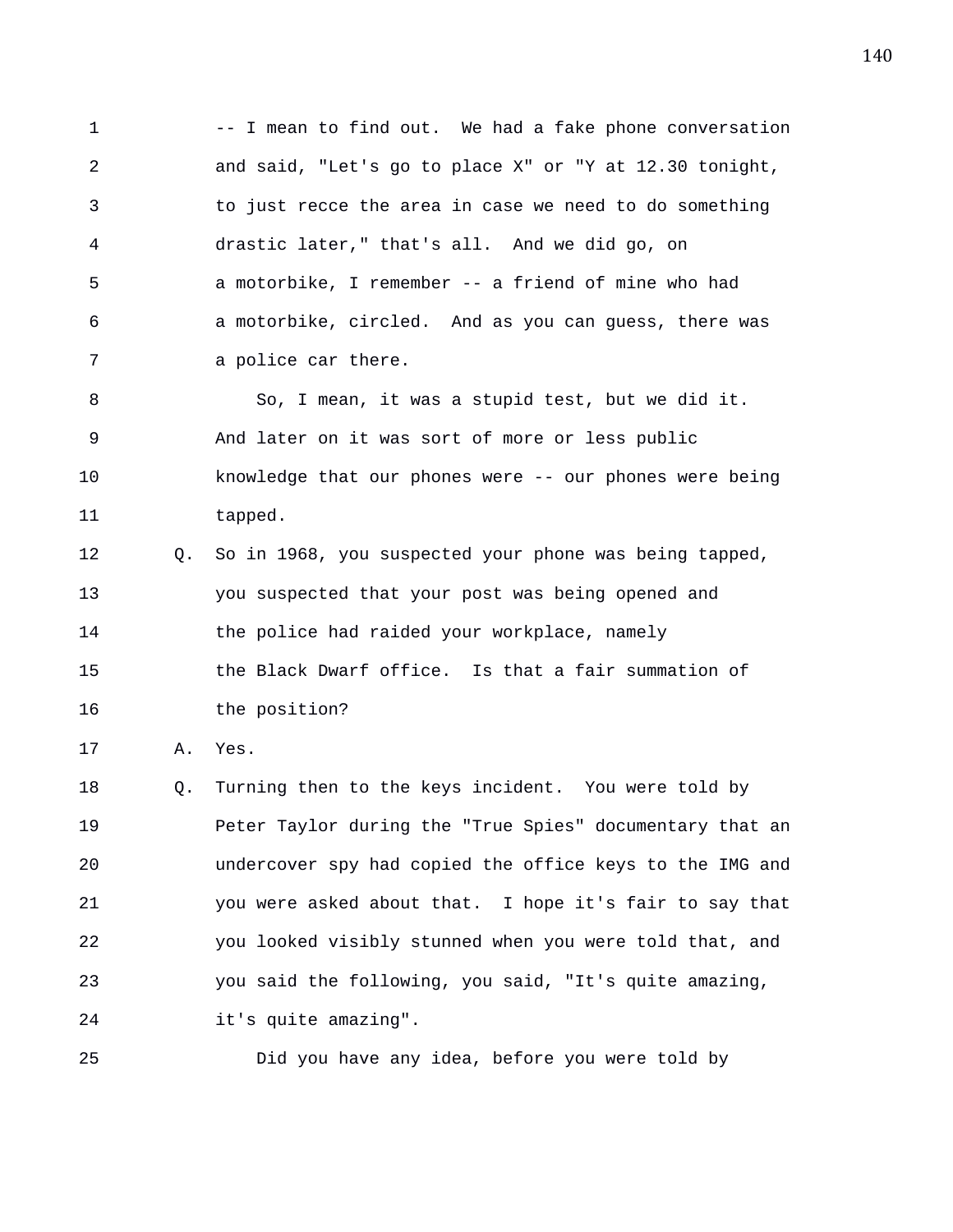1 Peter Taylor --

2 A. No, I had no idea that the keys to the IMG office had 3 been copied, and, you know, anyone could go and come in. 4 Not that we were hiding anything, but it was just such 5 an invasion of privacy really.

6 Q. Well, Peter Taylor then said to you, "Why do you think 7 it's amazing?", and this is what you said -- and 8 I quote:

9 "Well, it's always a bit awful when someone who you 10 trust completely -- and he must have been trusted to 11 have had a key to that office and to have been allowed 12 access to it -- and the person is completely betraying 13 you all the time. It's a -- it's a big distressing, 14 especially as obviously he must have been liked, he must 15 have made friends. So I'm wondering now who it was, 16 because one's memory fades about who the people were."

17 Now, my question is this. Given that you were 18 aware, as an activist, about the state regarding anyone 19 who was opposed to it as an enemy, what was particularly 20 shocking about this undercover spy copying the keys of 21 the IMG office and the inevitable burglary at that 22 office, that must have followed, by MI5? 23 A. It was shocking in the sense that, you know, there are 24 some obvious things which one's read about: phone 25 tapping, opening of post, sometimes, you know, being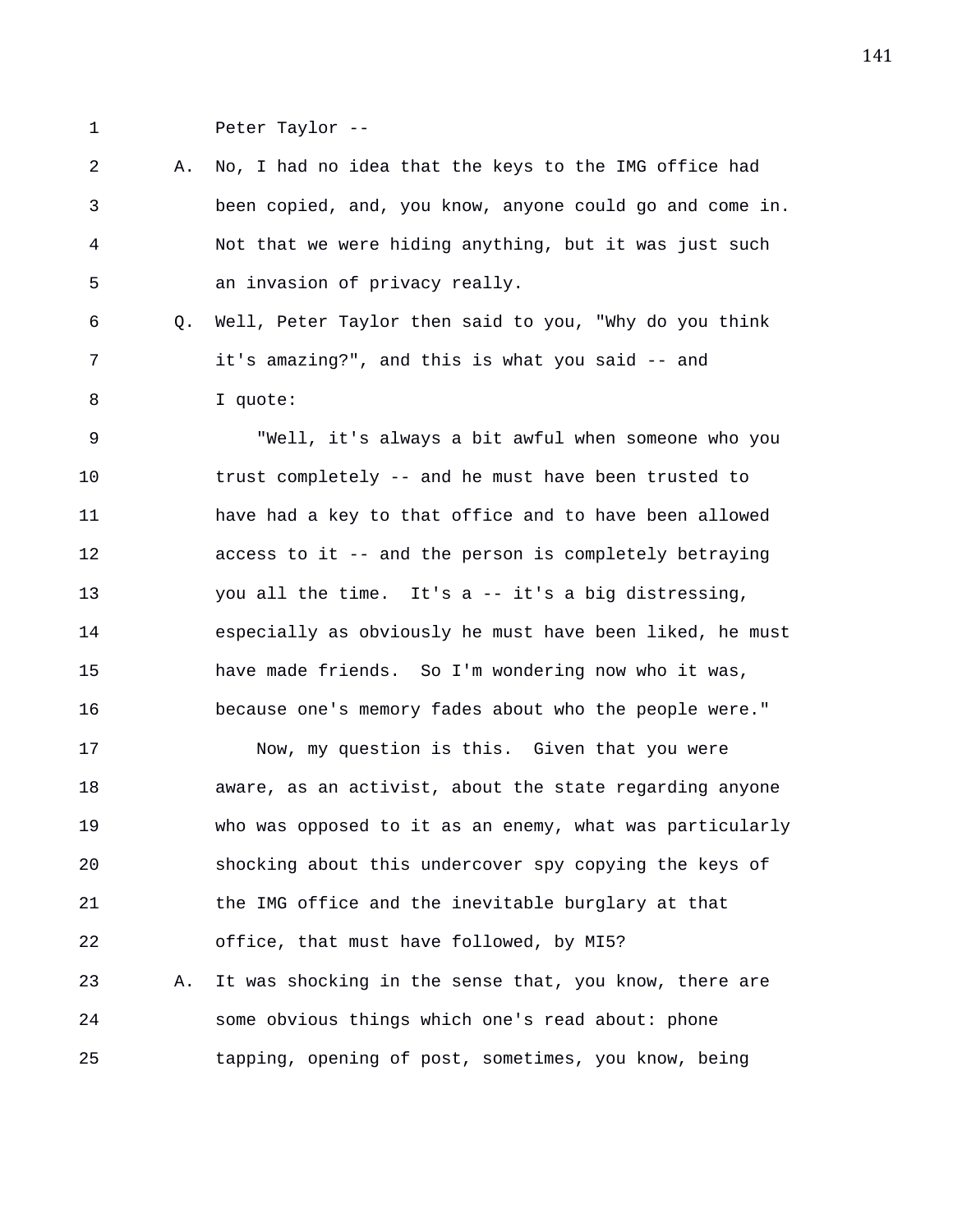1 followed places, to meetings, etc. But to have that 2 much access to what was after all a totally legitimate 3 office of a democratic organisation, it's --"shocking" 4 may have been, you know, a slightly wrong word that 5 I was taken by surprise when they told me this, but 6 certainly you feel invaded and it leaves an unpleasant 7 feeling. 8 Q. And you went on to describe in that interview 9 the undercover spies' inability to regard what he had 10 done as a betrayal as "a form of fundamentalism", you 11 called it, "the subordination of everything to your 12 political aim". What did you mean by that? 13 A. Can you repeat that? Because -- I mean, your sound is 14 not so good. 15 Q. I'm so sorry. I'll repeat it. 16 A. Yeah. 17 Q. When you were told by Peter Taylor that the undercover 18 spy didn't regard what he had done as an act of 19 betrayal, you described that as "a form of 20 fundamentalism", "the subordination of everything to 21 your political aim". What did you mean by that, that it 22 was a form of fundamentalism? 23 A. I suppose what I meant was that it's something I could 24 never do, and so to find people who were prepared to do 25 it and still justify it in the name of something or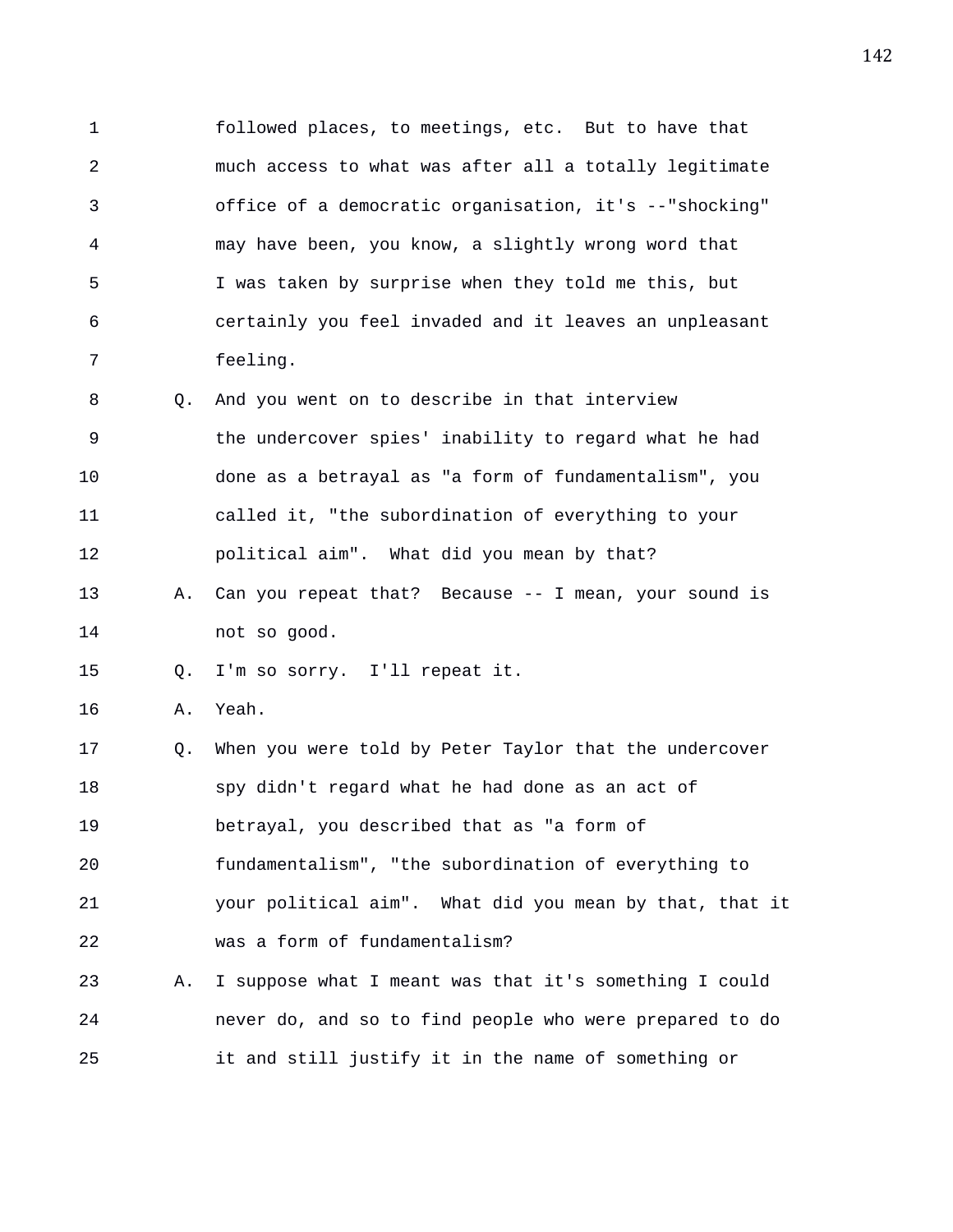1 the other was a bit disturbing, that still had to be 2 justified, even though it was obvious that what they 3 were trying to -- what they were imagining or fantasying 4 about never took place and never happened.

5 I mean, what could they have seen in our offices? 6 Nothing really. I mean, there was no big secret. 7 I mean, were we a terrorist group preparing bombs, okay, 8 I would understand. But this was not the case. 9 Q. We now know, Mr Ali, that the officer who copied 10 the keys used the cover name "Dick Epps". Does that 11 name ring any bells?

12 A. No, it doesn't to me. My own feeling is that if he was 13 working closely with full-time workers in that office, 14 either print workers who were printing the newspaper, or 15 others, he might not have mingled too much with people 16 who were more involved in the sort of political work of 17 the organisation, speaking on its behalf. He doesn't -- 18 I haven't seen a photograph of him, and --

19 Q. That was my next question. Might a photograph of 20 "Dick Epps" at the time, in terms of what he looked like 21 at the time, might that help you, and others who were in 22 the IMG --

23 A. It might -- it might help to recognise him, but the name 24 certainly doesn't ring a bell.

25 Q. Can I go back to the Vietnam War -- and forgive this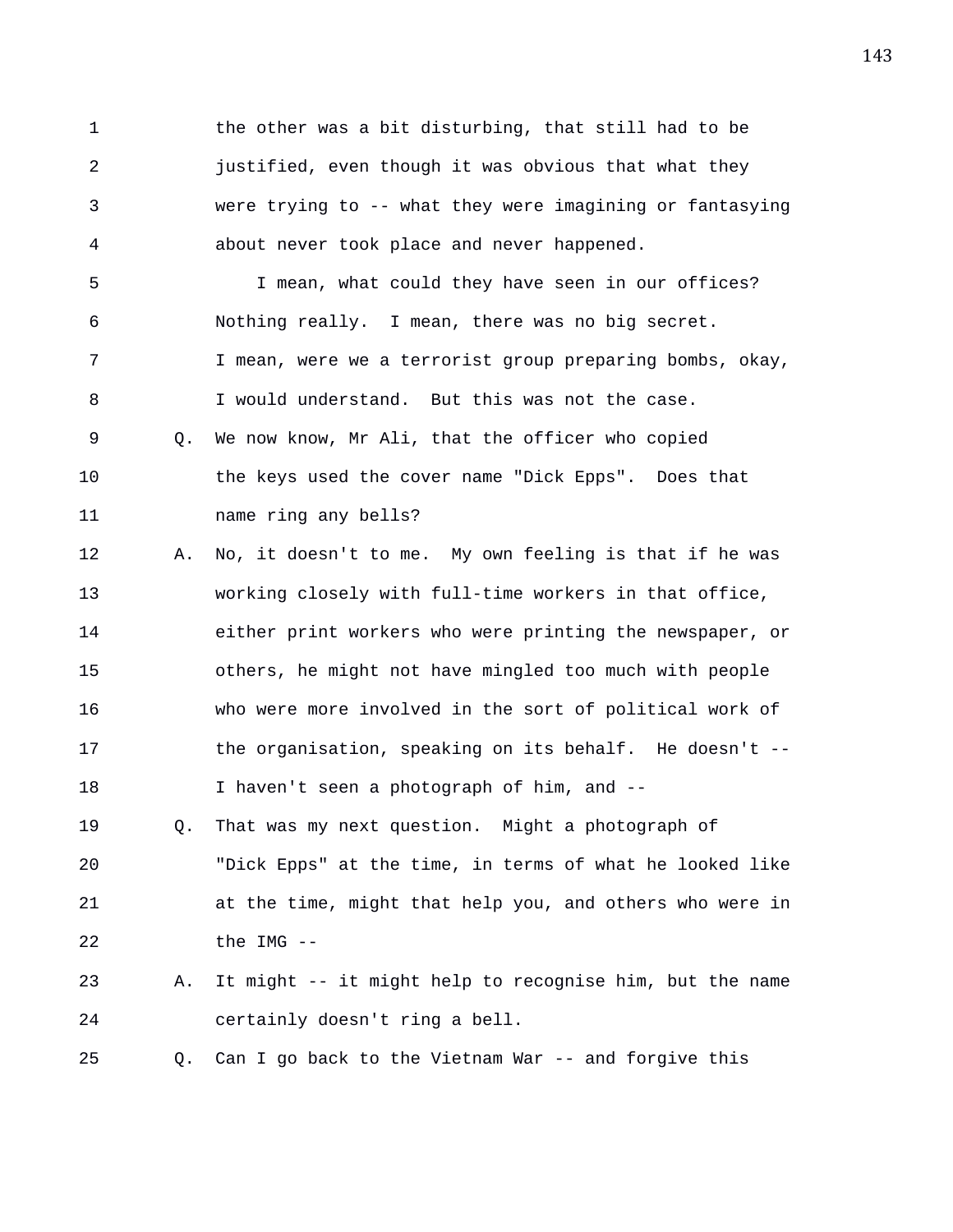1 question, it's rather a silly question, but I do think 2 it's important that we hear what you have to say 3 about it. Why were you opposed to the American war on 4 Vietnam? What specifically about that war made you so 5 strongly opposed to it?

6 A. Well, the first answer is that though it was a war being 7 fought a long way away, we saw it on television every 8 single evening. The American networks covered that war 9 like no other war had ever been covered on television, 10 and a lot of their journalists working for CBS, NBC, 11 were used by the BBC, so often what was being seen on 12 American television screens was being repeated here. 13 And of course the BBC also had its own correspondents 14 some very distinguished ones reporting from Vietnam. 15 And what we saw every day was non-stop bombing, use 16 of napalm, use of chemical weapons, the burning out of 17 whole villages, with women and children rushing out 18 screaming in agony. And I remember one CBS reporter 19 Morley Safer describing and filming Marines burning a 20 village, killing people, and he couldn't resist it -- 21 and it was broadcast -- saying, "And this is what we are 22 fighting for: freedom".

23 So, that, you know, mobilised not just me but 24 others. I, don't forget, had been to Vietnam, and 25 been -- you know, seen the bombing. They had been in --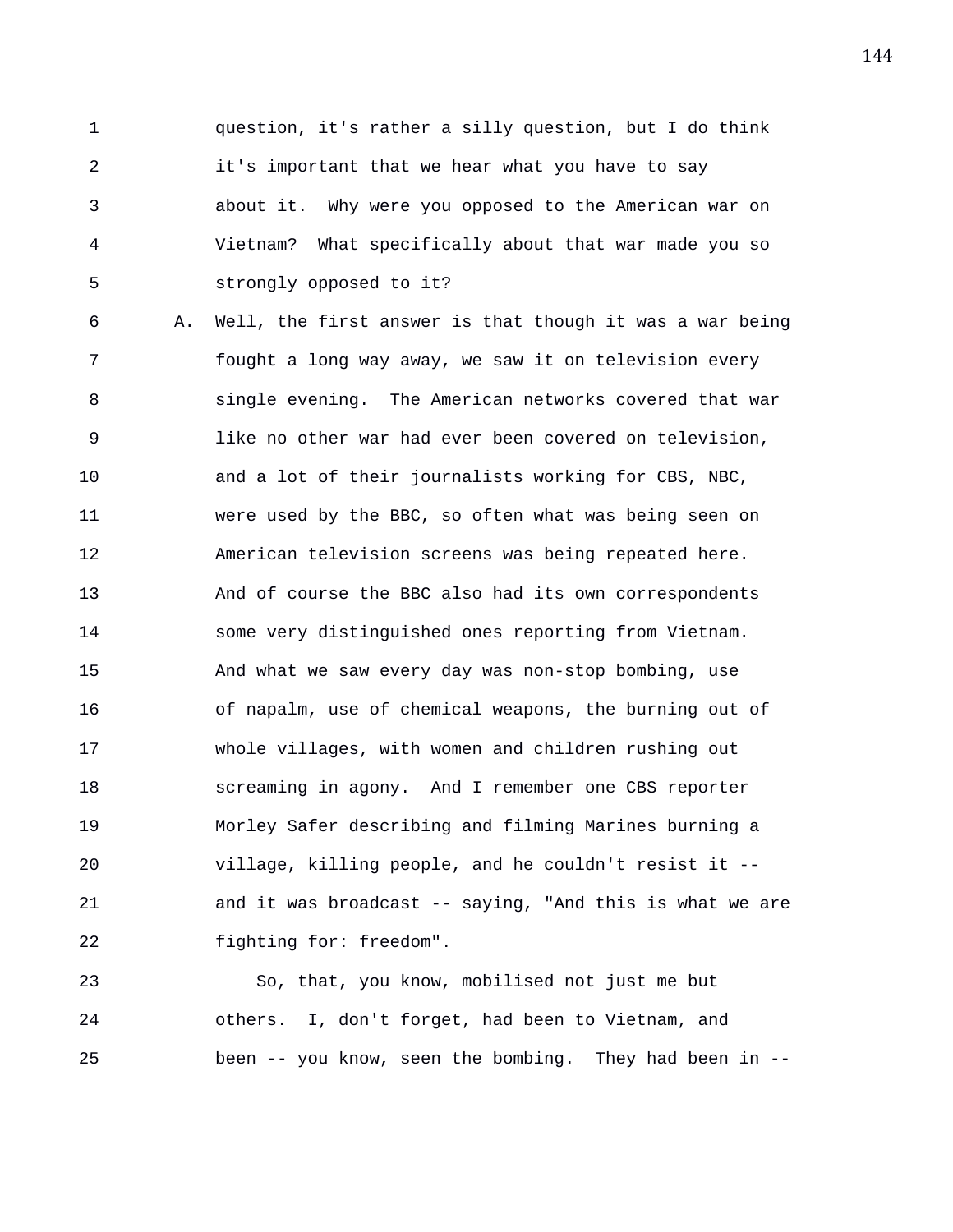1 underground in a shelter while places like hospitals 2 were being bombed, so we were very worked up about it. 3 And the scale of violence and torture was 4 astonishing, really. At that time. When people moaned 5 about to be tortured in Abu Ghraib, in Iraq, many years 6 later, it was awful, but it was as if they were 7 imagining this is the first time this has happened and 8 not that it was part of a routine: when you occupy 9 a country, this is what happens. 10 Q. Thank you, sir. 11 Returning to the March 1968 march, had the route 12 that the march took that day been agreed with the police 13 in advance? 14 A. The route had been agreed with the police in advance. 15 Q. And did the pre-agreed route include entry into 16 Grosvenor Square? 17 A. Yeah, the agreed route had us entering Grosvenor Square 18 from just one of the streets -- I think 19 South Audley Street, possibly. But the demonstration 20 was very large; we hadn't expected such a huge number. 21 So we tried to convince the police to let you march down 22 the other way, they said no. There were scuffles and 23 demonstration -- the demonstrators finally pushed 24 through. 25 Q. We watched, during the opening statement of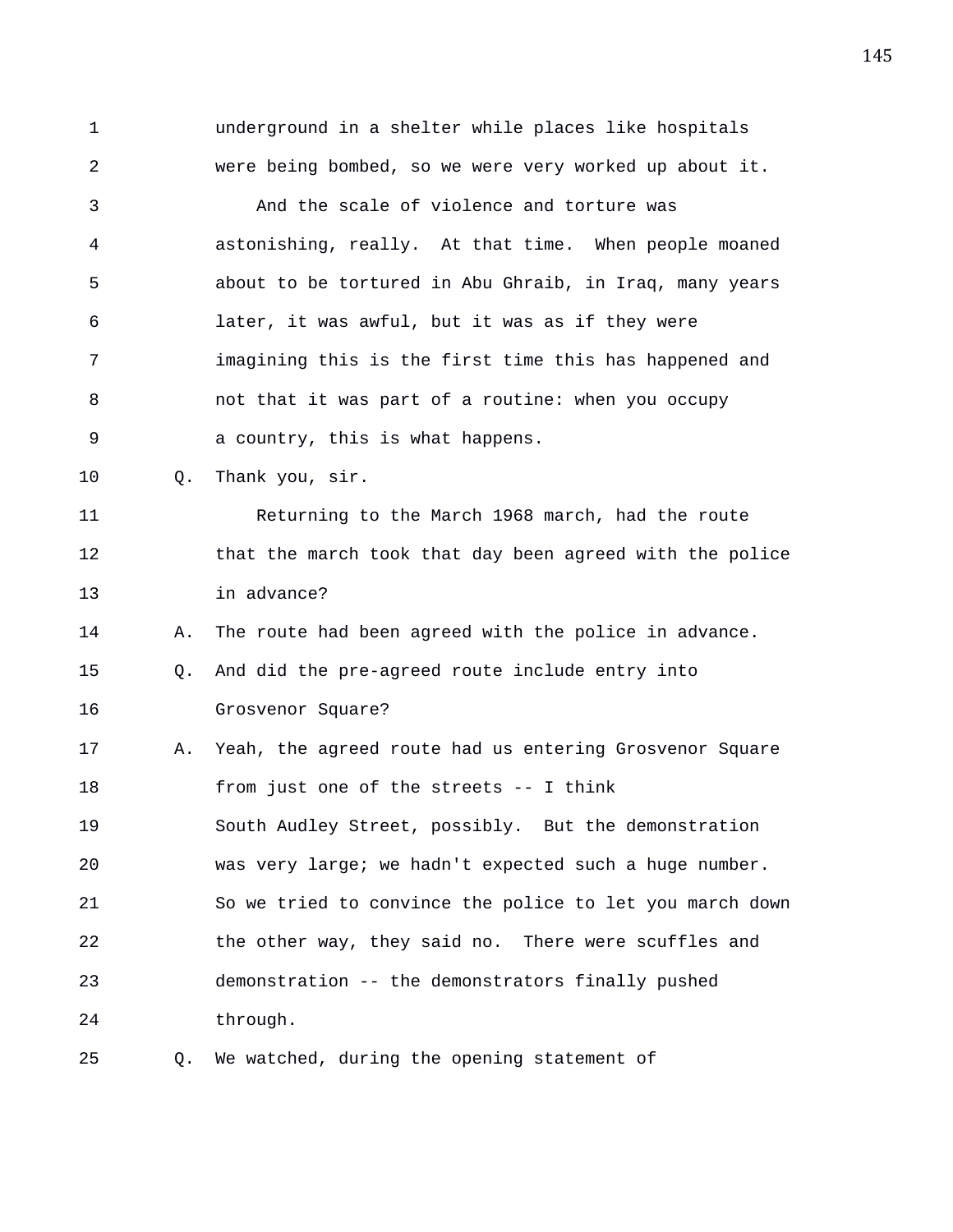1 Counsel to the Inquiry, some footage of that March 1968 2 demonstration, which included a police line across 3 the bottom of -- in fact it was North Audley Street, 4 just before -- 5 A. Right. 6 Q. -- one entered Grosvenor Square. Were you at the front 7 of that demonstration? 8 A. I was. 9 Q. And can you describe what happened when the front of 10 that demonstration reached that police line that was -- 11 A. Well, there was a spontaneous push forward, really, that 12 people said, "We're not going to be stopped now, we're 13 not going to wait in a queue". No orders were given or 14 anything. I was surprised at being pushed so hard. And 15 before we knew, just the weight of the demonstration had 16 pushed the police line apart. 17 Q. And then people entered the central space -- 18 A. The central space, yeah. It was entered and occupied. 19 Q. But did you remain in Grosvenor Square for an hour or 20 more afterwards? 21 A. Pardon? 22 Q. Did you remain in Grosvenor Square -- 23 A. In the centre space? 24 Q. Yes. 25 A. I did.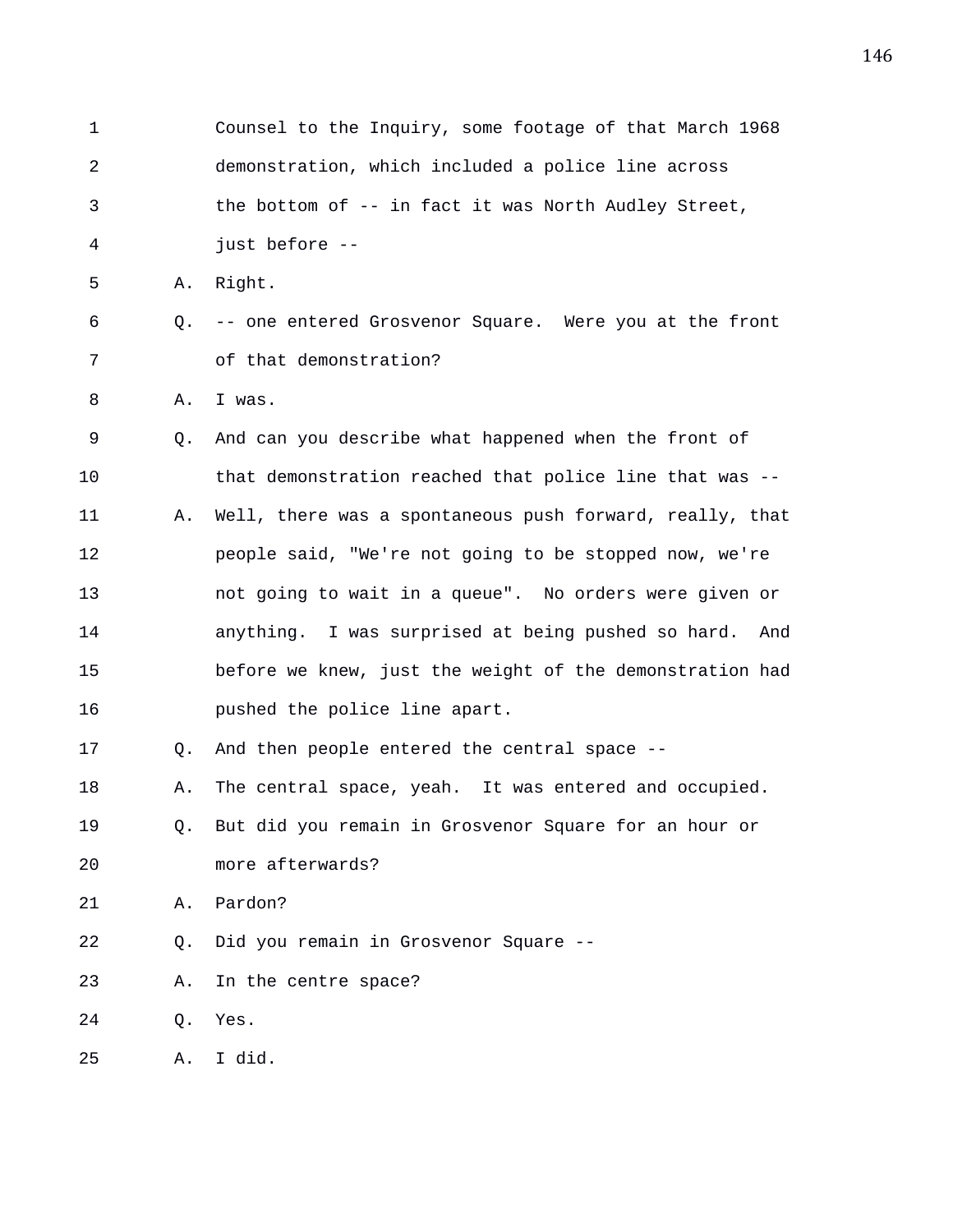- 
- 1 Q. In terms of any violence that you saw, who was 2 committing it?

3 A. Well, the mounted -- well, it depends. The -- without 4 any doubt, the demonstrators in the centre space, 5 the actual square, pushed on the police lines in front 6 of them, who were guarding the Embassy. There's no 7 doubt about that. We pushed first. They then pushed 8 back, but then as more and more demonstrators kept 9 entering the square, I think they were fearful that they 10 might not be able to contain the demonstration and they 11 sent in the mounted police. Once that happened, then 12 there was chaos, and that's -- the worst violence was 13 when the mounted police came into the square. And then 14 the arrests began, snatch squads -- squads were sent in 15 to pick up people, etc.

16 Q. From your experience, having, I assume, attended many 17 previous demonstrations, what was different about what 18 happened in Grosvenor Square in March 1968 in comparison 19 with those earlier demonstrations?

20 A. Well, I guess what was different was -- you know, by 21 "earlier", let's talk about the 50s and 60s, where there 22 had been clashes between the police and some of 23 the CND people who had penetrated the underground 24 shelters -- atomic shelters called the RSGs, but not 25 much.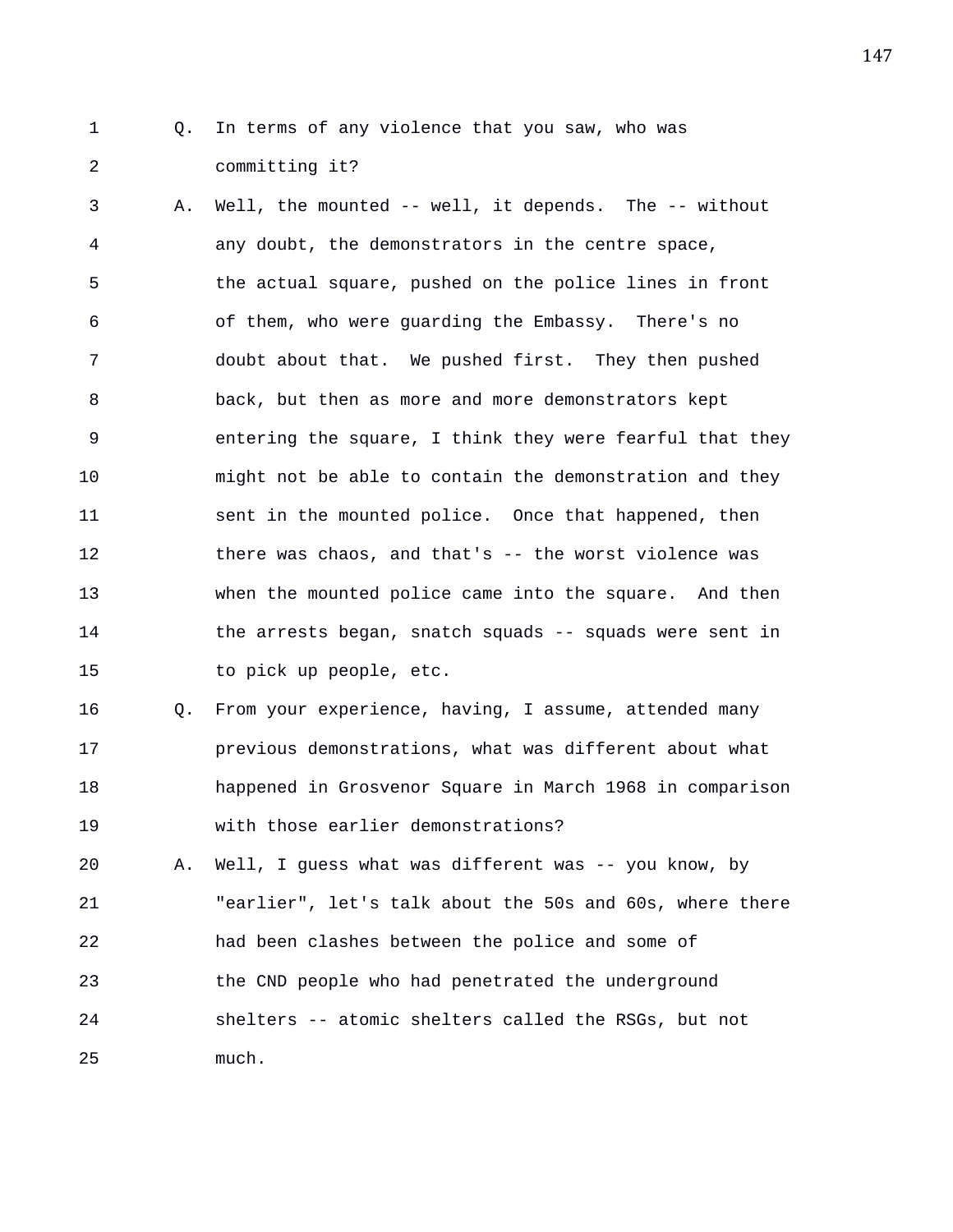1 There had been some violence, before I came to 2 Britain, which I read about, when student demonstrators 3 attacked the visiting Greek Royal Family, accusing them 4 of having been fascists during the Second World War and 5 people were arrested.

6 But what was new about the March '68 demonstration 7 was that a very large number of people were insistent on 8 determining their own agenda and not being pushed 9 around. And the violence was actually minimal, to be -- 10 compared to what happened later in the poll tax riots, 11 or the black ghettos. But that was enough to create 12 shock waves, that this was actually happening in 13 Grosvenor Square outside the US Embassy. That's 14 about it.

15 I mean, lots of police, people I ran into who had 16 been at that demonstration, years later, they would say, 17 "Oh, that was nothing compared to what we had to face 18 later in X or Y; ours seemed very dignified". 19 "Dignified" is not the word I would have used, but 20 I know what they meant.

21 Q. You were asked this morning by Counsel to the Inquiry -- 22 again taking you to your autobiography -- about there 23 having been talk about potentially, if possible, 24 entering the US Embassy and engaging there in 25 non-violent civil disobedience and direct action, a few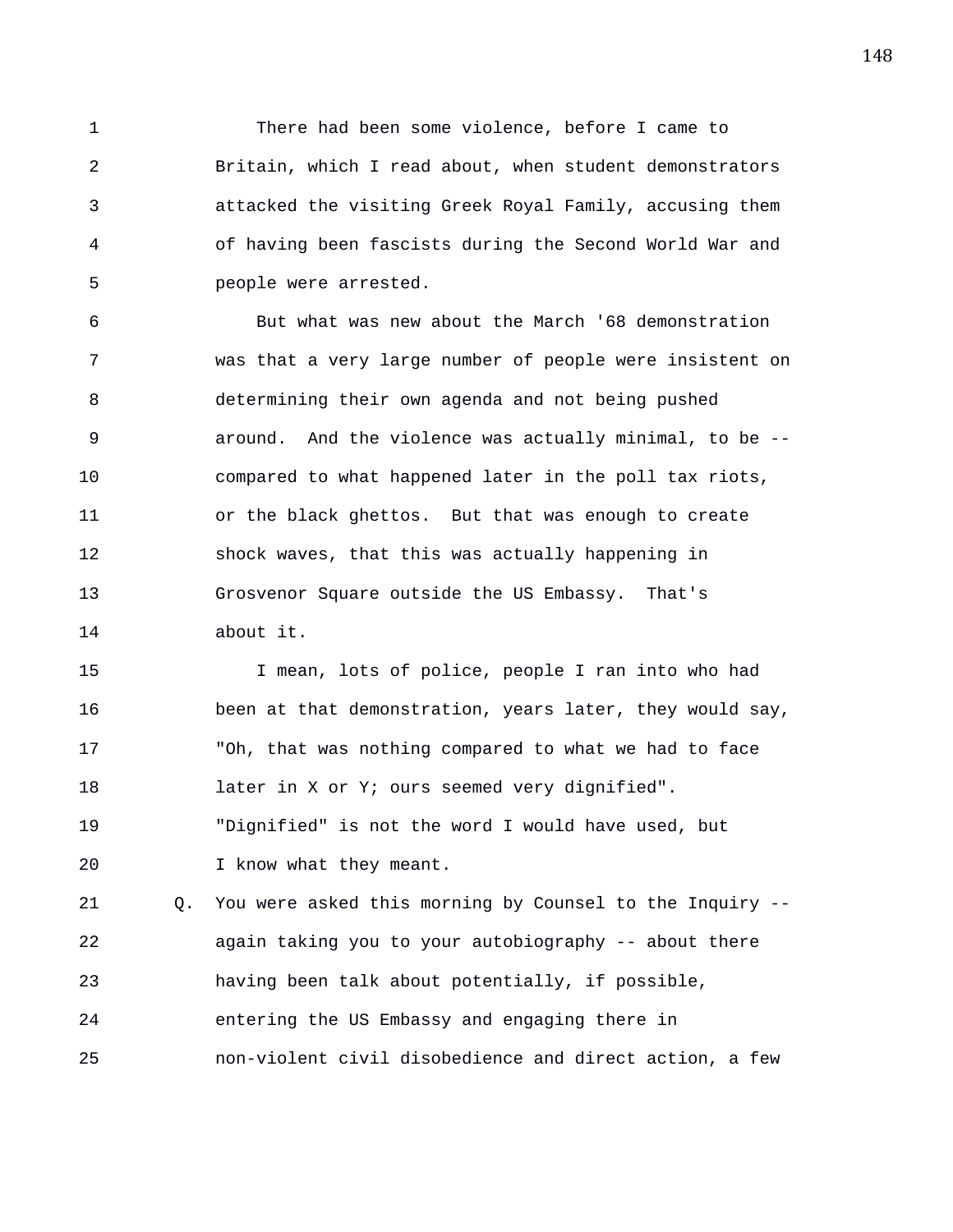1 minutes or so until you were inevitably thrown out of 2 the Embassy. Why did you believe at the time, Mr Ali, 3 that that was legitimate protest against 4 the Vietnam War? 5 A. Well, (a) because the Vietnamese had done the same 6 things themselves in Saigon in February 1968, (b) to 7 show politicians and citizens in the United States, as 8 well as our own Labour government, that there was real 9 anger at this war continuing. That was the only aim. 10 Q. Thank you. 11 Can I have on the screen, please, the following 12 document {MPS-0739150}. Thank you. 13 Mr Ali, you were shown this document earlier by 14 Counsel to the Inquiry, and it concerns a man whose name 15 is [name redacted on privacy grounds] -- I don't think 16 if that rings any bells -- who was handing out a leaflet 17 outside the meeting of the Notting Hill Vietnam 18 Solidarity Campaign and was subsequently charged, as you 19 can see from this page, with incitement to riot. Does 20 that name ring any bells? 21 A. What was his name again? 22 Q. [name redacted on privacy grounds]? 23 A. The name means absolutely nothing to me. 24 Q. It's spelled [name redacted on privacy ground] in case 25 I'm mispronouncing it.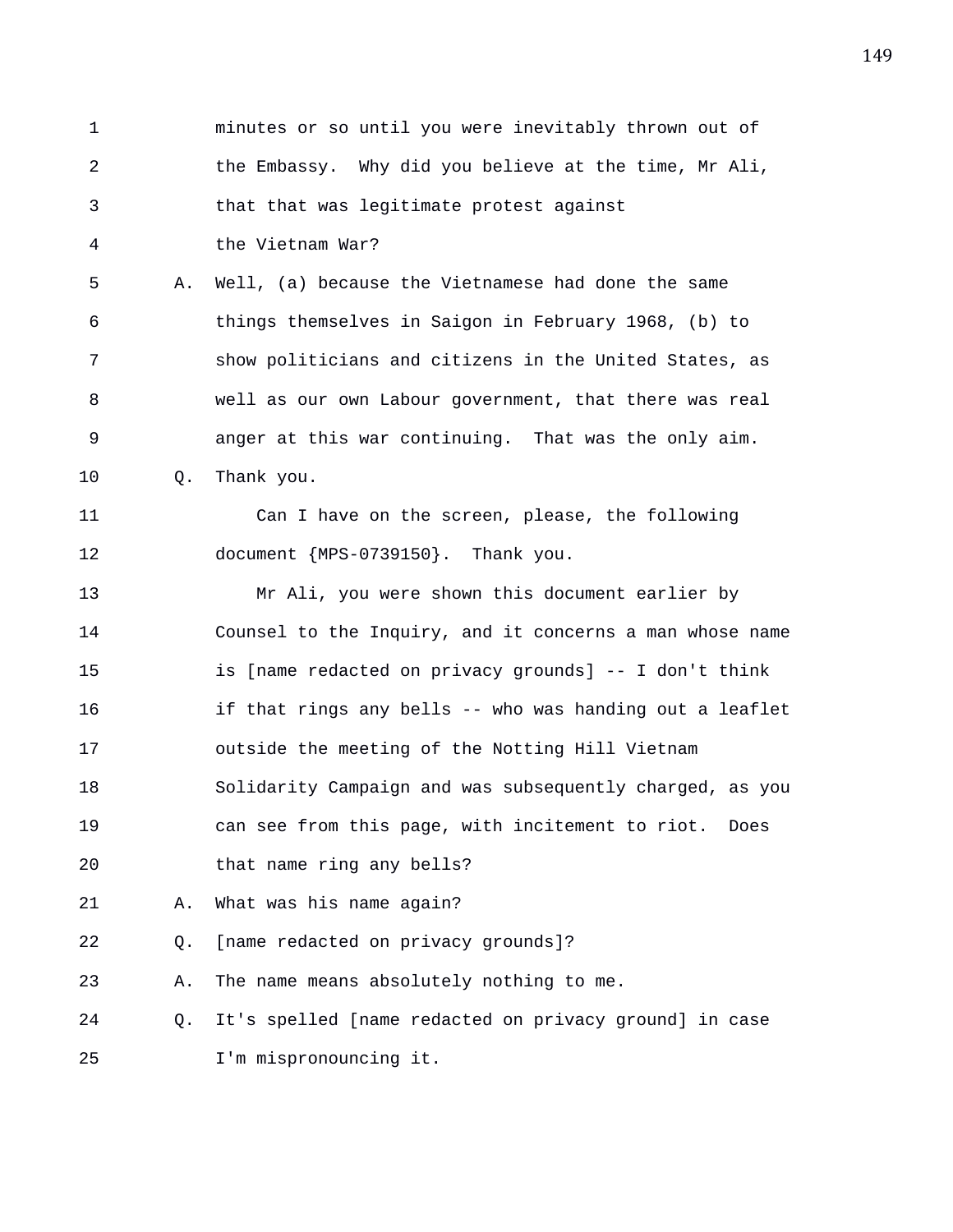1 A. [name redacted on privacy grounds]? 2 Q. [name redacted on privacy grounds]. 3 A. [name redacted on privacy grounds]. 4 Q. Yes. 5 A. Ah, now that makes it a bit different, because the name 6 wasn't given. He's vaguely familiar -- his name. He 7 was active in the Black Power Movement, used to wear 8 a beret and dark glasses, if my memory is right. I'm 9 really amazed he was distributing this sort of stuff. 10 I knew him, but not very well. 11 Q. I don't think there's any suggestion that he was 12 involved in the Vietnam Solidarity Campaign. 13 A. Right. No, he certainly wasn't. He was -- I think he 14 was in a Maoist group, yeah. And some Black Power group 15 as well. 16 Q. Turning then to the October 1968 demonstration, Mr Ali. 17 Was the route, as far as that demonstration was 18 concerned, also agreed in advance with the police? 19 A. Yes, very much so. 20 Q. You were asked some questions this morning about, well, 21 the gathering in Sheffield where the final decision was 22 made about that route. Was there anything secret about 23 that route? 24 A. Well, no, as far as we were concerned it was, you know, 25 a normal route to take.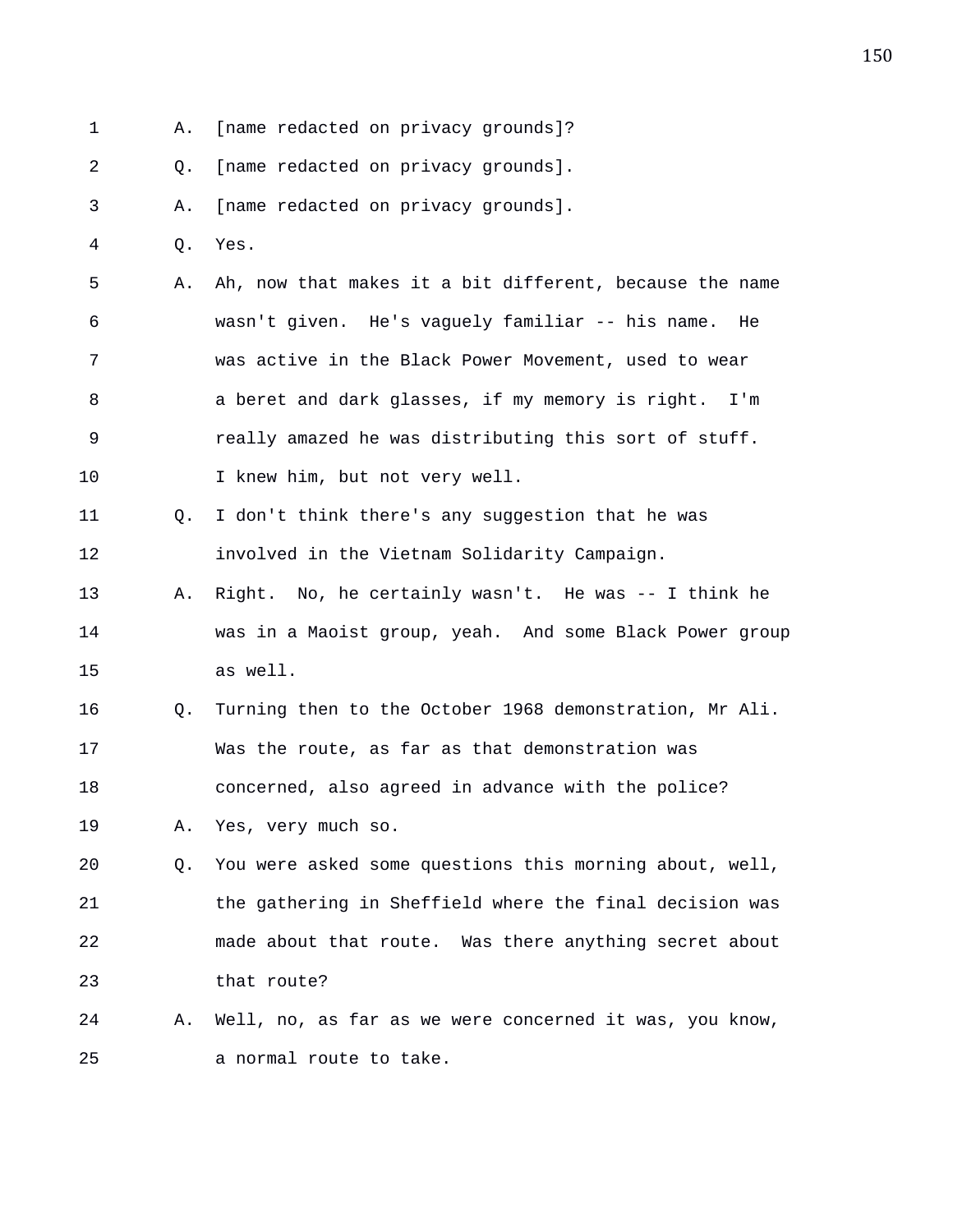1 Q. I'm just going to show you the Vietnam Solidarity 2 Campaign bulletin that was released before 3 the demonstration. The reference is {UCPI0000034085}. 4 Does this look familiar? 5 A. Yeah, it does, yeah. Very much so. 6 Q. Could we turn to page 12, please, of this bulletin. 7 THE CHAIRMAN: Mr Menon, forgive me for interrupting you. 8 You mentioned a name which was redacted on privacy 9 grounds. The Inquiry has no knowledge of the individual 10 concerned other than what is recorded in the by now 11 rather ancient papers. Is there a reason for mentioning 12 his name publicly? 13 MR MENON: Well, firstly, I don't believe there's any 14 restriction order in relation to his name, otherwise 15 I wouldn't have named it. 16 And secondly, without naming him I wouldn't have 17 been able to ask Mr Ali any questions about it. And 18 sir, I believe he's deceased. 19 THE CHAIRMAN: Well, if he is deceased, then no conceivable 20 question of privacy rights can arise, or data protection 21 rights can arise. If your belief is correct, then no 22 harm has been done. 23 I don't propose to do any more about it at this 24 stage, but could those, including yourself, who ask 25 about people whose names have been redacted from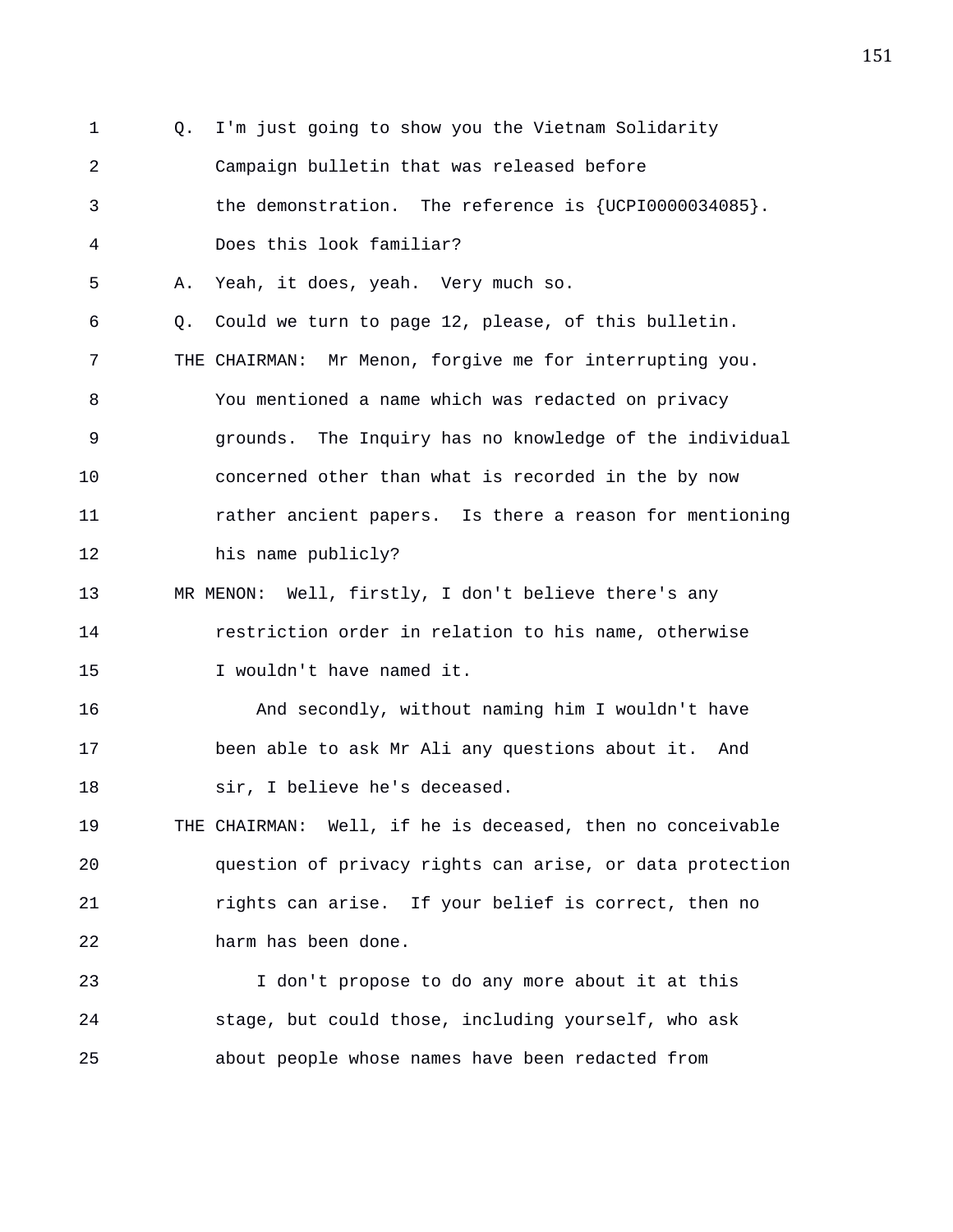1 documents please bear in mind that where they're said to 2 be redacted on privacy grounds, they're redacted to 3 protect the rights of the individuals and nothing at all 4 to do with secrecy or the state. 5 MR MENON: I'm sorry, sir, if I was not supposed to do that. 6 I thought I was entitled to do that, because there's no 7 restriction order, he's deceased and his name is in 8 the public domain. It's all over the internet. 9 THE CHAIRMAN: That's not known to me. 10 If he's deceased, no problem arises, but could I ask 11 you and, by raising this example with you, others who 12 have to ask questions about living individuals whose 13 names have been redacted from documents to exercise 14 caution about it lest their data protection and privacy 15 rights are infringed by the question. 16 MR MENON: Message received and understood, sir. 17 THE CHAIRMAN: Thank you. Please continue. 18 MR MENON: I was asking for page 12 {UCPI0000034085/12}, 19 please, of this bulletin to be put on the screen, if 20 possible. Thank you. 21 Mr Ali, you'll see here reproduced the press 22 statement of the VSC about 25 days before 23 the demonstration. Do you see that at the top? 24 A. Yeah. 25 Q. And you can see here that it set out, just looking down,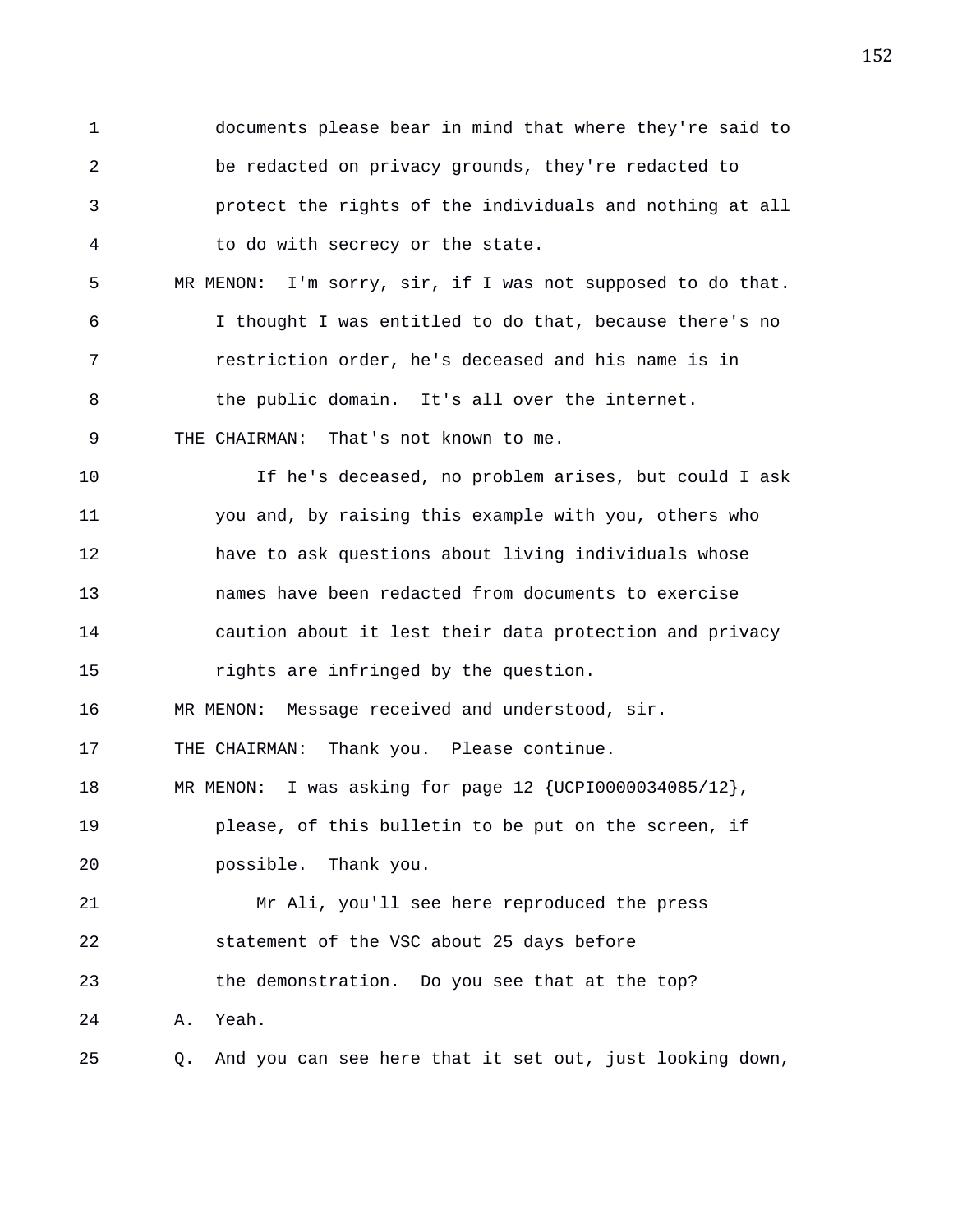| 1  |    | what has been agreed by the ad hoc committees, the route |
|----|----|----------------------------------------------------------|
| 2  |    | of the demonstration, etc; do you see that?              |
| 3  | Α. | Yeah -- no, I can't see that. I can't see the route --   |
| 4  |    | oh yes, no, no, I can. I can, yeah.                      |
| 5  | Q. | If you just scroll down a bit further, you'll be able to |
| 6  |    | see more descriptions about that.                        |
| 7  |    | The reason I've shown you this is to ask you this        |
| 8  |    | question. In your opinion, given the VSC was completely  |
| 9  |    | open, upfront and transparent about the route that it    |
| 10 |    | was seeking to march down that day, in your opinion,     |
| 11 |    | was there any need for police spies to be attending VSC  |
| 12 |    | meetings to determine what was being discussed and       |
| 13 |    | decided as far as the route is concerned?                |
| 14 | Α. | No.                                                      |
| 15 | Q. | Thank you.                                               |
| 16 | Α. | I already said that. No, most of this information was    |
| 17 |    | handed out publicly, and often the newspapers published  |
| 18 |    | partial reports from the VSC, just as information.       |
| 19 | Q. | Thank you.                                               |
| 20 |    | Jumping ahead then to 1979, you were asked some          |
| 21 |    | questions not long ago about the anti-fascist            |
| 22 |    | demonstration in Southall in April 1979 and your         |
| 23 |    | attendance there. I just want to read you what you say   |
| 24 |    | in your witness statement about this. I'll give          |
| 25 |    | the reference, but there's no need to put it up on       |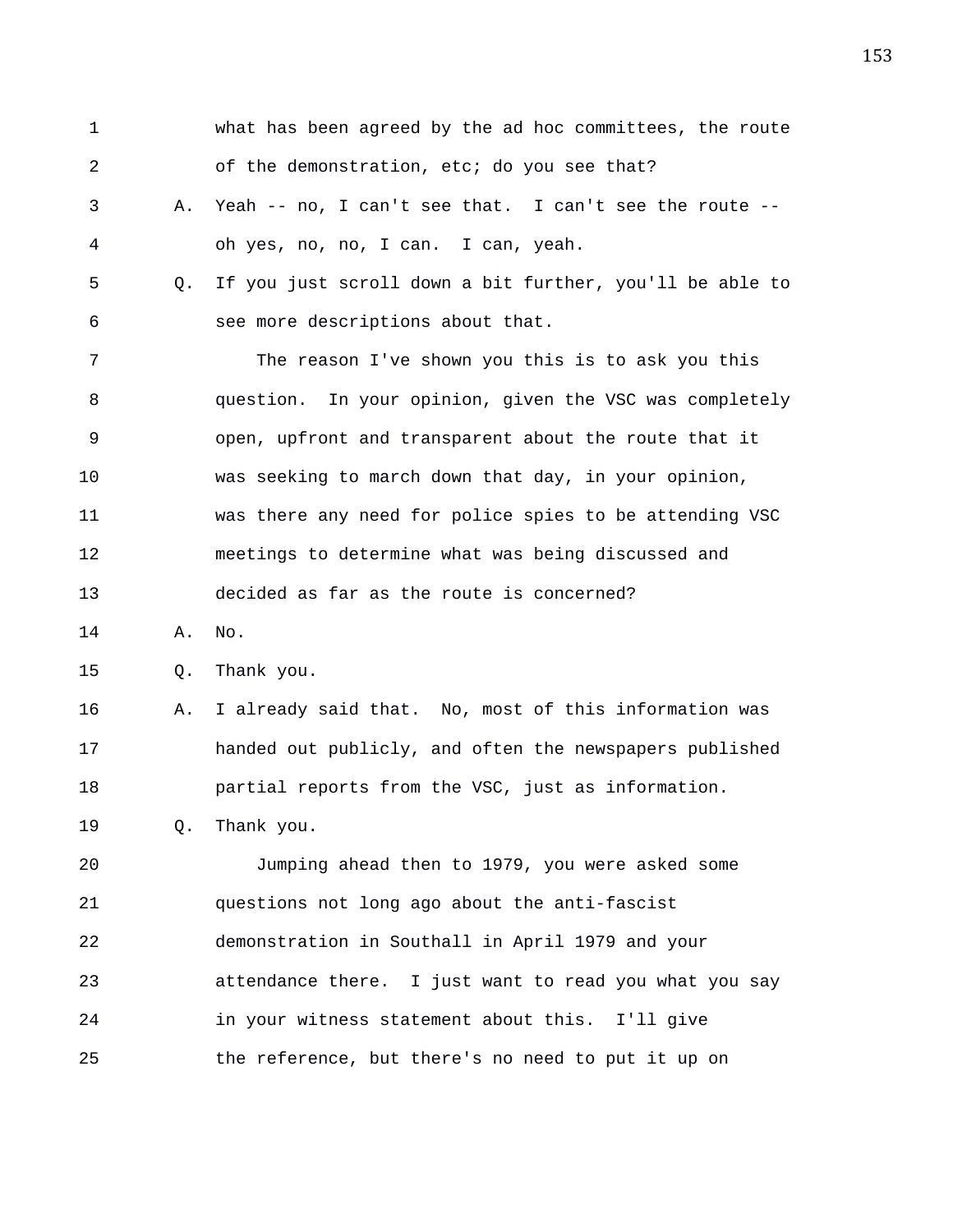1 the screen. The reference of your witness statement is 2 {UCPI0000034187} and this is what you say at 3 paragraph 179 of that statement:

4 "The killing of Blair Peach, an East London school 5 teacher, by police officers from the Commissioner's 6 'Special Patrol Group' ... and the subsequent cover up 7 is one of the most despicable events in the history of 8 the Metropolitan Police."

9 Do you stand by that observation?

- 10 A. Well, it was at that time, in '69, certainly. I mean, 11 a lot more has happened since then. But yeah, at 12 that -- at the time it happened, not just me but many, 13 many other people who were not even supportive of us 14 were shocked by that.
- 15 Q. Are you speaking about the brutality of his murder, or 16 are you talking about something else?
- 17 A. No, no, the brutality of Blair Peach's killing by 18 the SPG.
- 19 Q. You mentioned, when asked questions about this by 20 Counsel to the Inquiry, how you were actually in a house 21 at some stage --

22 A. Yeah.

23 Q. -- with members of the Misty In Roots band when that 24 house was raided by the police. Were you ever told why 25 that house was raided by the police?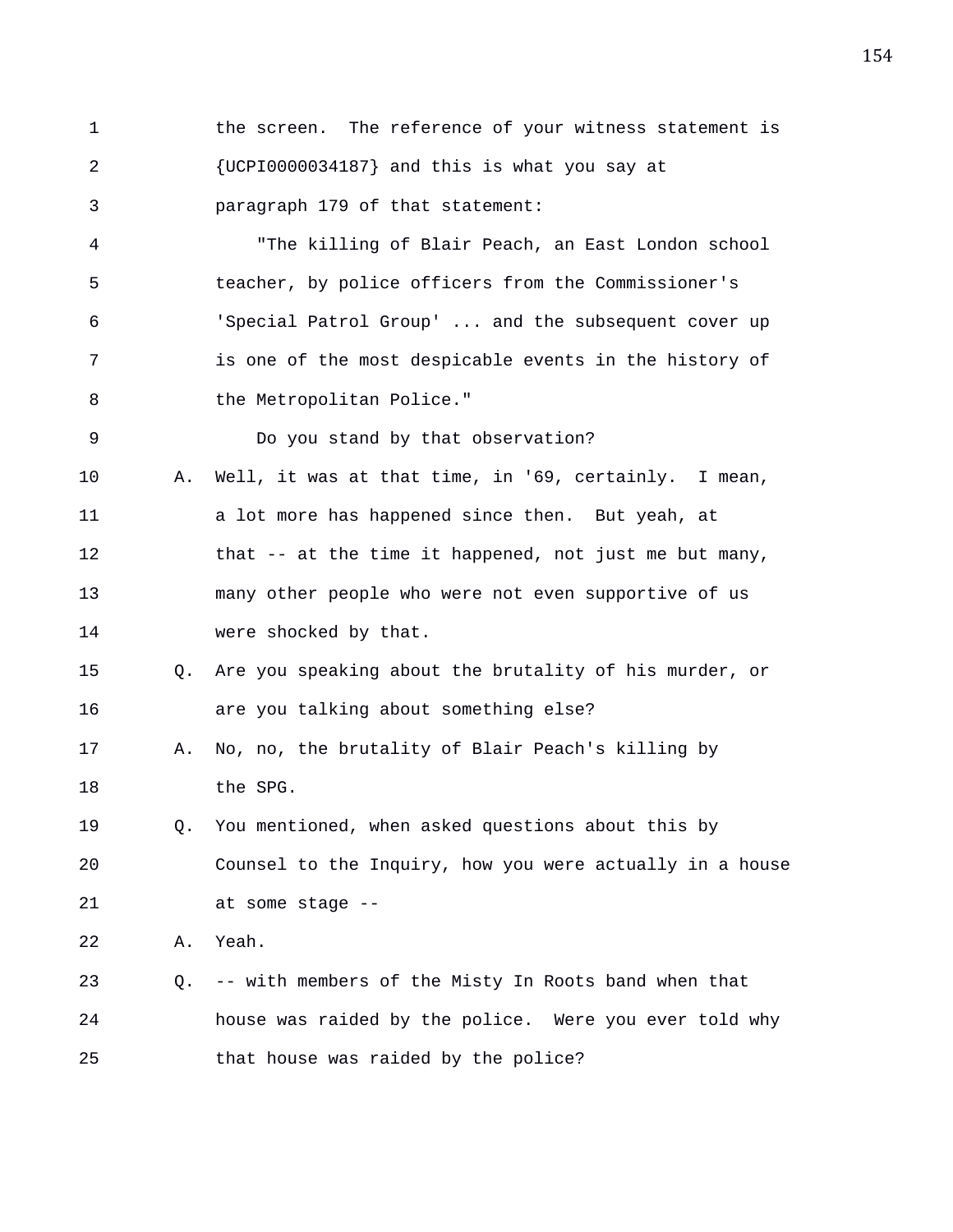1 A. Was I ever told?

2 Q. Why that house was raided by the police.

3 A. Well, no, we were never told that, and no one -- no 4 police officer felt the need to inform us. I don't 5 think anyone knew. Basically, I think that they had 6 decided that they had to make an example of 7 the anti-fascist demonstrators. Why they decided to 8 come into that house -- to punish the band, or myself, 9 or both -- I don't know, but that's what they did.

10 Q. Thank you.

11 Finally on this topic, could we have on the screen, 12 please, the following document {UCPI0000020990}. We 13 just looked at this a few minutes ago, Mr Ali. Can we 14 **just go down, please.** Just pausing there for a minute.

15 At paragraph 5, you are one of two persons 16 unredacted who were identified as being present at this 17 meeting in Camden after Blair Peach's murder. Do you 18 see that?

19 A. Mm-hm.

20 Q. And we can see there, after your name, a reference. 21 "RF" stands for registry file, which means that there 22 was a Special Branch or MI5 file opened on you, and we 23 can see the number "65", which suggests that that file 24 was opened in 1965; do you see that?

25 A. Yeah.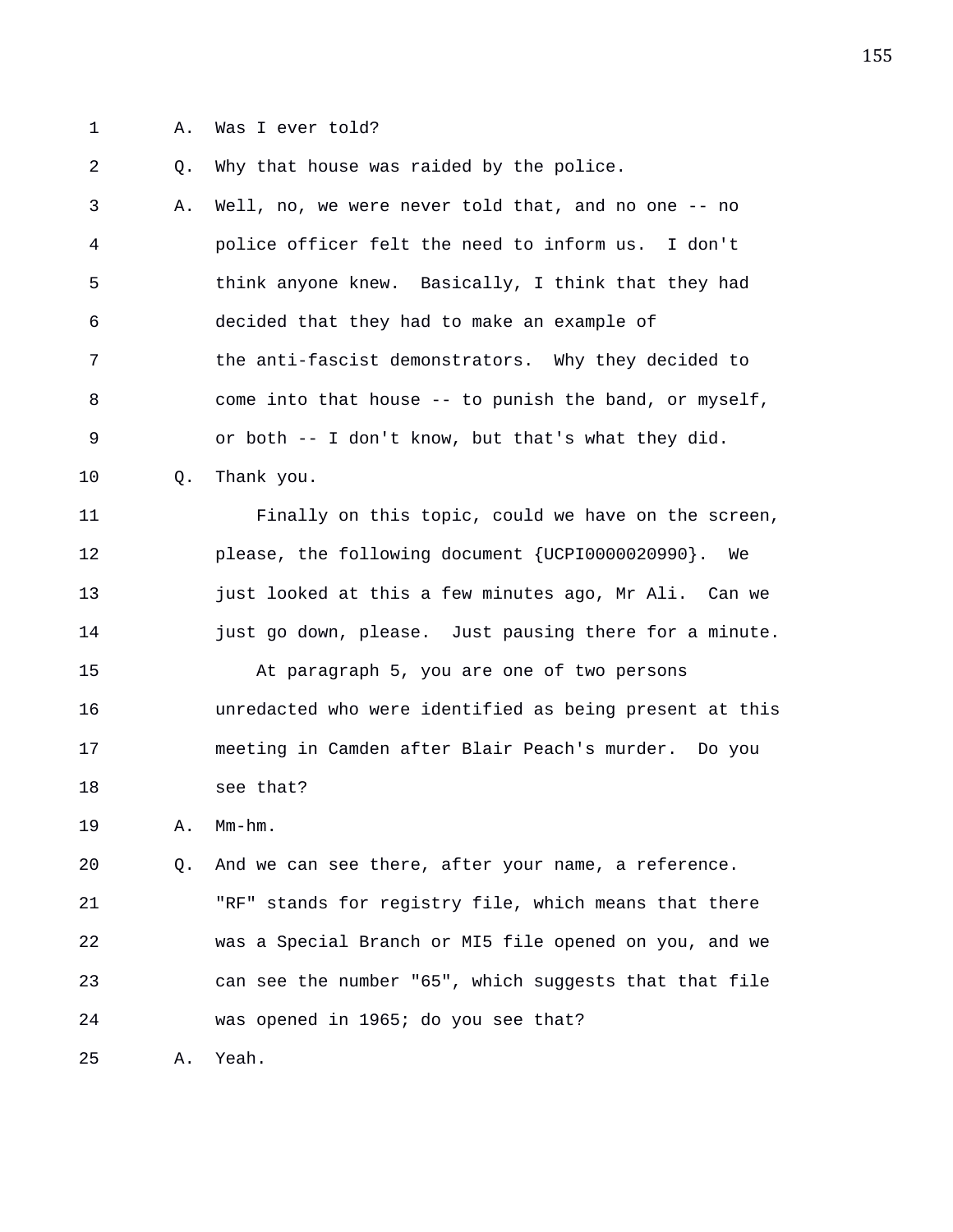| 1  | Q. | I think, in 1965, you were still a student at Oxford; is |
|----|----|----------------------------------------------------------|
| 2  |    | that right?                                              |
| 3  | Α. | I was.                                                   |
| 4  | Q. | And then at paragraph 6 we can see that Blair Peach is   |
| 5  |    | the subject of, and he too seems to have had a registry  |
| 6  |    | file opened in 1978; do you see that?                    |
| 7  | Α. | Yes.                                                     |
| 8  | 0. | And it says:                                             |
| 9  |    | "The East London Teachers Association has come to        |
| 10 |    | the notice of Special Branch on numerous occasions."     |
| 11 |    | Do you see that?                                         |
| 12 | Α. | Yeah.                                                    |
| 13 | Q. | Do you have any comment to make on the fact that         |
| 14 |    | apparently Special Branch were spying on school          |
| 15 |    | teachers?                                                |
| 16 | Α. | Yeah, I mean, I have no idea what they hoped to gain     |
| 17 |    | from that. Whether the East London Teachers Association  |
| 18 |    | had some special activities they'd engaged in            |
| 19 |    | I don't think so. I mean, there were lots of -- I mean,  |
| 20 |    | the teachers in that period were quite active and        |
| 21 |    | militant as a trade union, so I have no idea what        |
| 22 |    | the Special Branch decided to spy on them.               |
| 23 | Q. | Thank you.                                               |
| 24 |    | Jumping ahead then to 2003, could we have                |
| 25 |    | the following document on the screen, please             |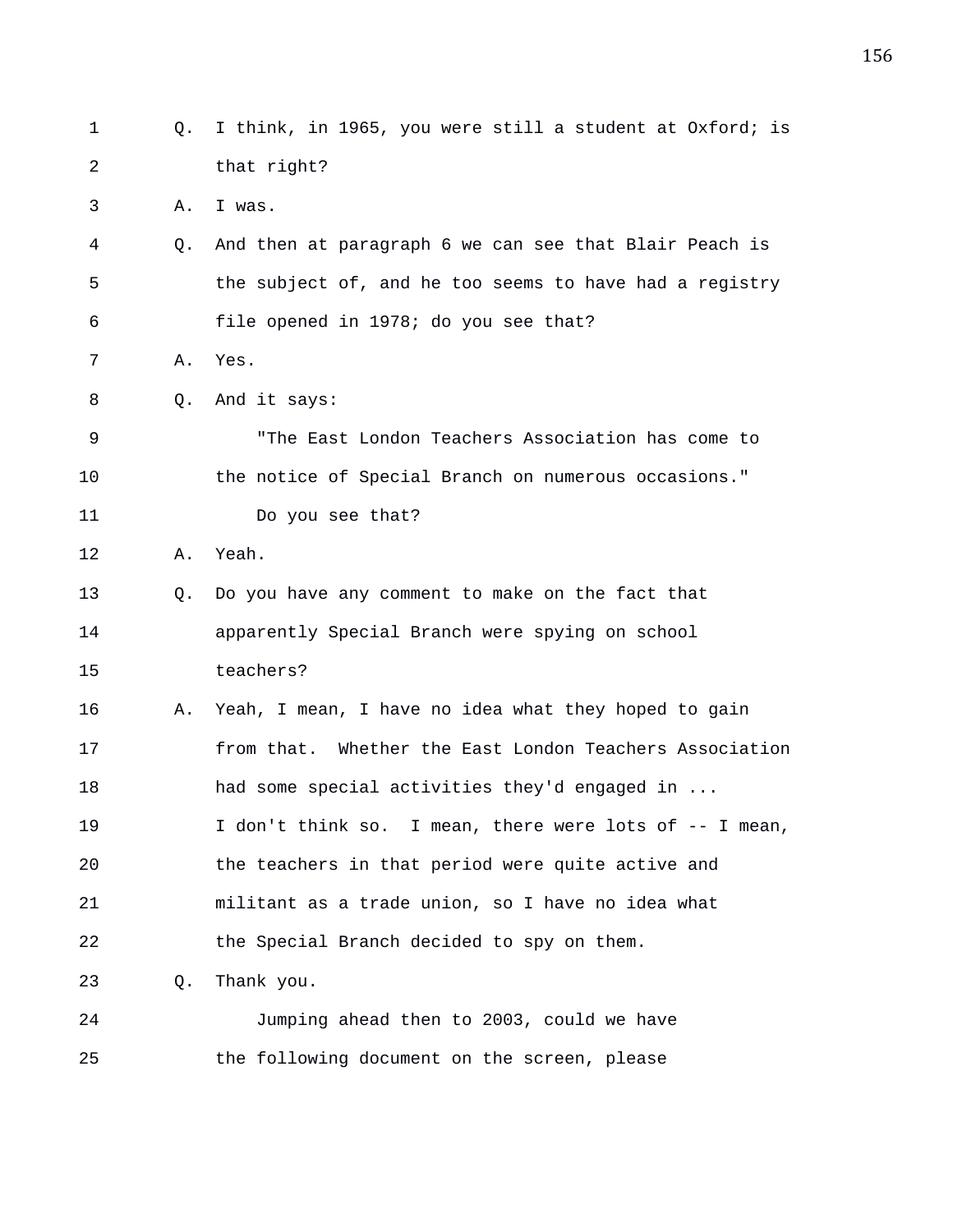1 {MPS-0018070}. We looked at this earlier.

- 2 A. Yeah.
- 3 Q. It seems to be a police report on a meeting of the Stop 4 the War Coalition Steering Committee in March 2003, in 5 other words after the outbreak of the war; do you see 6 that?
- 7 A. Yeah.
- 8 Q. And just scrolling down there we can see your name, and 9 then the redacted names of various other people who were 10 elected onto that steering committee.

11 A. Mm-hm.

- 12 Q. Do you have an independent recollection of that meeting, 13 Mr Ali?
- 14 A. No, none whatsoever. I mean, it was a fairly standard 15 issue meeting, probably, which is why I don't remember 16 it, and we must have discussed normal routine matters. 17 There's nothing significant about it.
- 18 Q. Were the steering committee meetings of the Stop the War 19 Coalition open meetings, or were they meetings only of 20 those who were actually members of that steering 21 committee?
- 22 A. They were meetings restricted to those who were actually 23 on the -- on the committee.
- 24 Q. Well, that must mean that this police report was 25 obtained either from somebody on that steering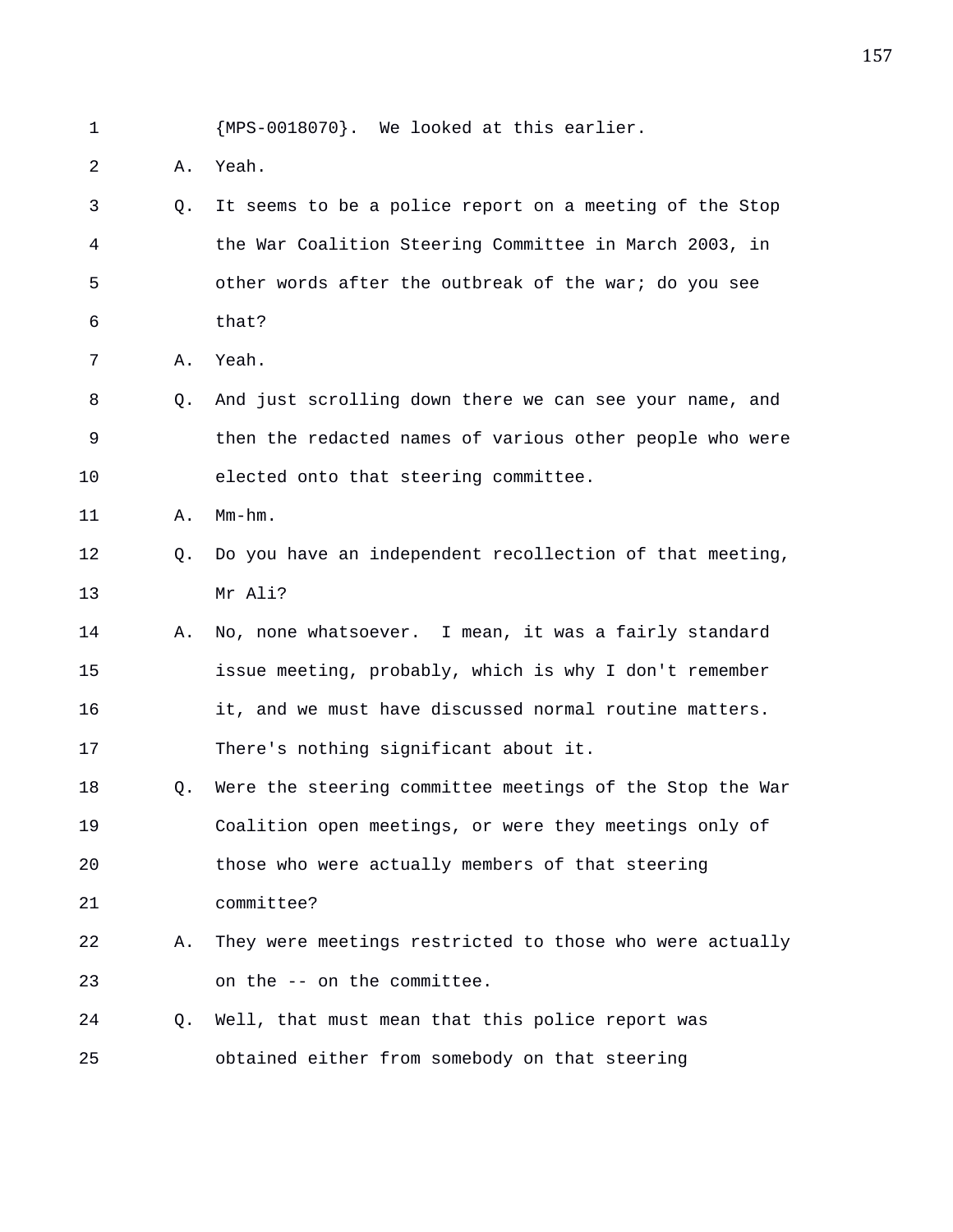1 committee, or more likely from an electronic covert 2 device of some kind, spying on this meeting. 3 A. Yeah, I mean, this is just an account of the -- 4 THE CHAIRMAN: (inaudible) interrupting, but I must ask you 5 to pause a moment. 6 Mr Menon, as you well know, 7 the Investigatory Powers Act, section 56, prohibits any 8 **8** reference to the use of intercept -- or prohibits any 9 reference to intercept-related activity unless I, as 10 Chairman, deem it exceptionally necessary to permit 11 the reference to be made. You haven't raised this 12 question with me. You will be committing an offence if 13 you persist. I would warn you not to. 14 MR MENON: Sir, I'm not asking about an intercept. I mean, 15 this is clearly not an intercept. This is, it appears, 16 a recording device at this meeting. It's a covert 17 recording device, it's not an intercept, and I am 18 entitled to ask questions about that under 19 the Regulation of Investigatory Powers Act. It's not -- 20 THE CHAIRMAN: I interrupted too quickly. I had 21 misunderstood the purpose of your question. Of course 22 you may ask about a planted recording device. 23 MR MENON: Thank you. 24 THE CHAIRMAN: There's no prohibition on that -- 25 MR MENON: I'm not suggesting that there was an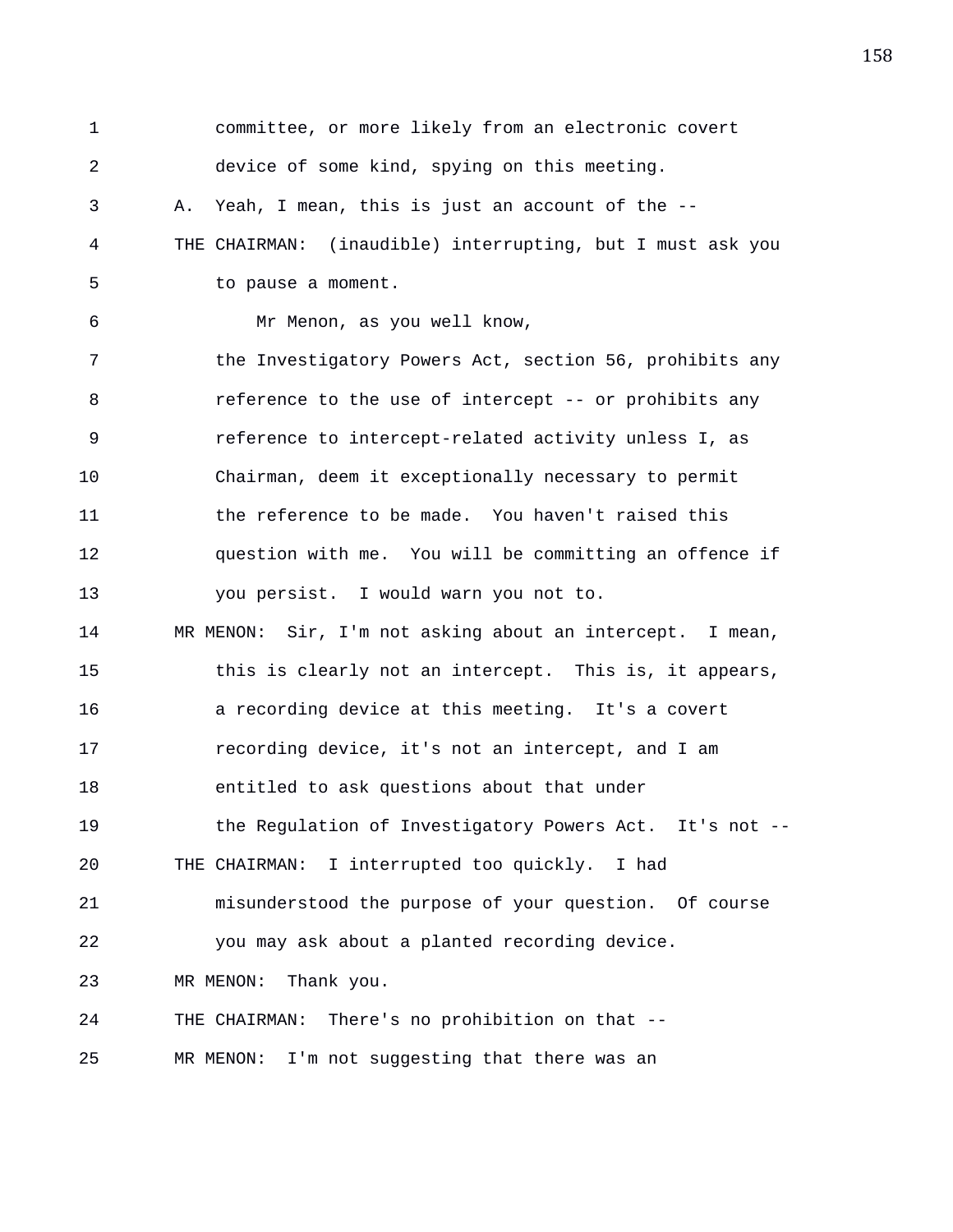1 interception, I make it clear. I'm asking about 2 the possibility of there having been a covert recording 3 device wherever the Stop the War Coalition Steering 4 Committee was meeting, and no further than that. 5 THE CHAIRMAN: You're perfectly entitled to do that -- 6 MR MENON: (Overspeaking) 7 THE CHAIRMAN: Pause a moment, please. I apologise for 8 using you, as it were, as the template for a lot of 9 these difficulties, but I'm afraid that you've raised 10 two of them in the course of your questions. Please 11 proceed. 12 MR MENON: No offence taken. Thank you very much. 13 Mr Ali, if this meeting was being covertly recorded 14 by the Special Branch or MI5, what do you have to say 15 about that? 16 A. You know, it puzzles me really why they need to do this. 17 17 I mean, the Stop the War Coalition has been completely 18 open in what it's doing, what its aims are. It was set 19 up in the open after a big public meeting at -- at 20 the Quakers Hall in -- on Euston Road, Friends Meeting 21 House, and we announced it at that time, "To anyone 22 who's interested in joining, please ..." etc, etc. So 23 I don't see any need for having it infiltrated. It -- 24 there's -- no one has accused it of planning any acts of 25 violence, or anything remotely connected to that.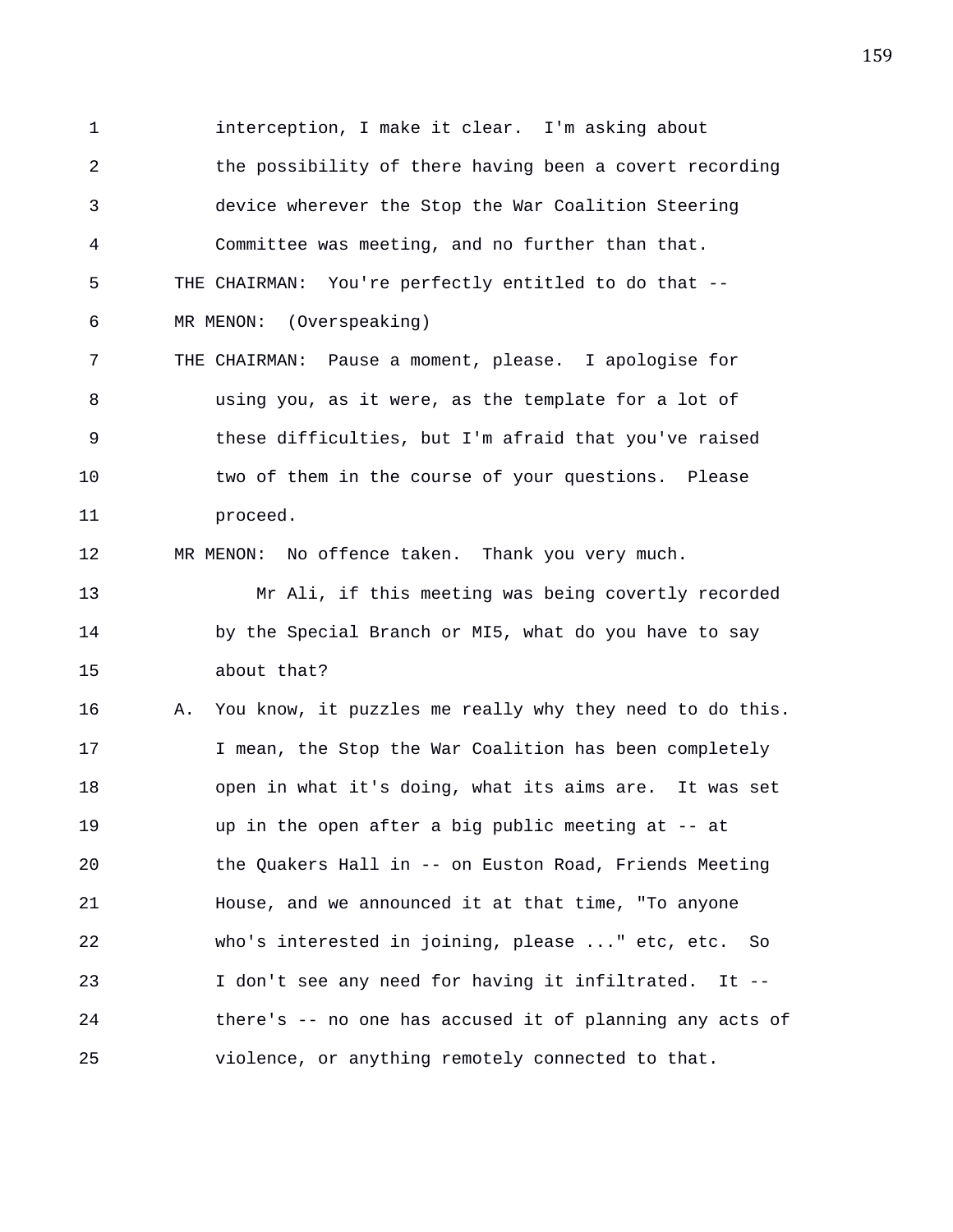- 
- 1 Q. Thank you, Mr Ali.

2 Final question. Could we please have on the screen 3 your witness statement {UCPI0000034187}. Thank you. 4 And could we have the second page, please 5 {UCPI0000034187/2}. 6 Mr Ali, you will see there paragraph 3 -- I'm just 7 going to read it out: 8 "Having now considered the very precisely 9 targeted Rule 9 questions asked of me by this Inquiry, 10 my strong feeling is that this Inquiry is likely to be 11 a monumental waste of time. This is because 12 the direction of travel is clear from the questions -- 13 to dissect the politics of the victims of police spying, 14 and therefore to turn the spotlight away from 15 the actions of the police. This is the politics 16 of 'blame the victim'. And no doubt I and others will 17 be declared guilty. Even 50 years on, the State is 18 fighting exactly the same battle it was engaged in in 19 1968. This comes as not the least surprise." 20 Can I ask you this: given the questions that you've 21 been asked today, have you changed your view that 22 the state and the Inquiry are seeking to, to use your 23 words "dissect the politics of the victims of police 24 spying", "turn the spot slight away from the actions of 25 the police", and "fighting exactly the same battle" in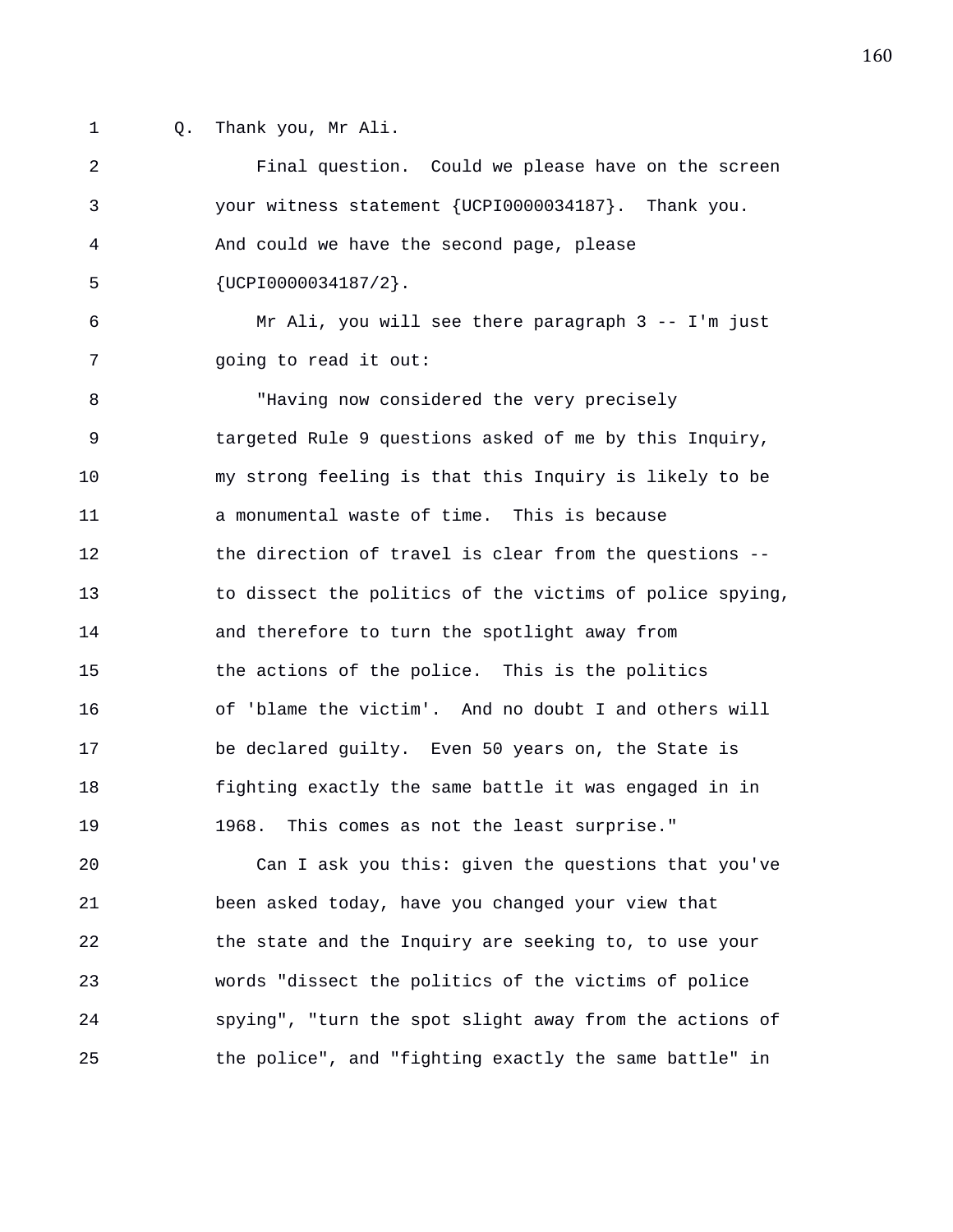1 which the state was engaged in 1968"?

2 A. Well, I think, given the questions I was asked earlier, 3 I would say that some of these questions posed were 4 quite relevant in -- in fact, which is positive, as far 5 as I'm concerned.

6 And, you know, when I said "is likely to be 7 a monumental waste of time", I should have added "for 8 me", not for any of the other participants. But I don't 9 think it has been a waste of time for me, I think it's 10 been quite important, and I hope that the final report 11 reflects, you know, the balance as was -- as we 12 discussed today, that much of the spying and 13 infiltration, in my opinion, was totally unnecessary. 14 MR MENON: Mr Ali, thank you very much. That's all I ask. 15 A. Thank you. 16 Questions by THE CHAIRMAN 17 THE CHAIRMAN: Thank you, Mr Menon. 18 Mr Ali, would you bear with me, please, for no more 19 than 10, and I hope not much more than five minutes? 20 A. Certainly. Let me just put the light on. 21 THE CHAIRMAN: Yes, of course. 22 A. Right. 23 THE CHAIRMAN: First of all, may I explain the purpose of 24 Mr Barr's questioning. First of all, it is to ask 25 questions that the Inquiry wish to have your answer to.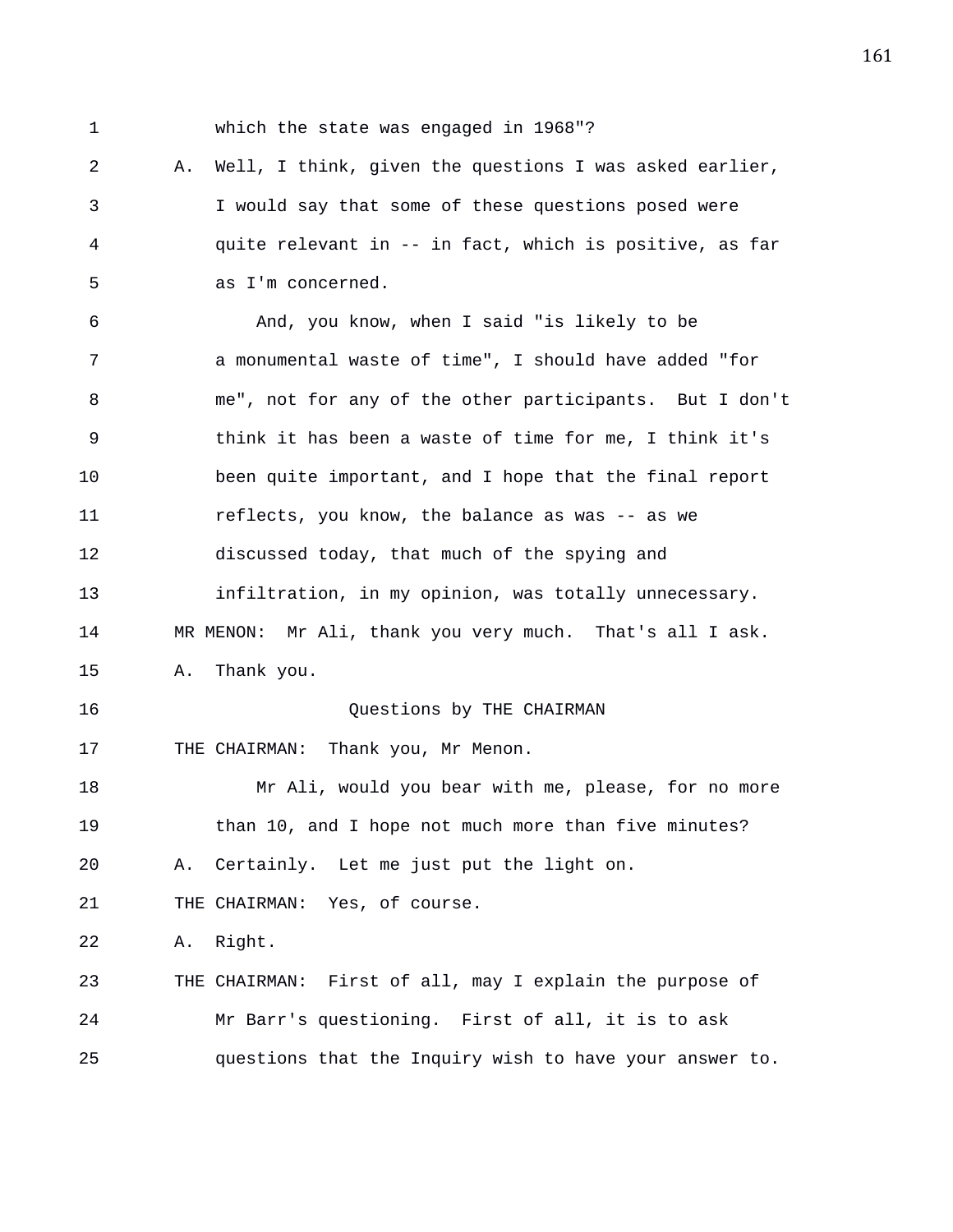1 Secondly, it is to raise topics which other 2 participants, in this case obviously police 3 participants, wish to have canvassed with the witness, 4 and hence some of the questions that Mr Barr asked you 5 were on topics that he had been asked to raise by 6 the police side. 7 A. Right. 8 THE CHAIRMAN: Lest you think that the Inquiry is 9 investigating the victim rather than the police, can 10 I remind you of what The Times said that you said on 11 23 October 1968 -- and I quote: 12 "We are avoiding Grosvenor Square because it 13 inevitably leads to a punch up. We do not want 14 a confrontation with the police. What we want to see is 15 a peaceful demonstration." 16 **Are those words accurately quoted?** 17 A. Yeah, completely accurate. 18 THE CHAIRMAN: And from the questions that you were asked by 19 Mr Barr and the documents that you were taken through, 20 you may take it that I accept that that was a true 21 statement when made. 22 A. Thank you. 23 THE CHAIRMAN: Can I turn now to an utterly different topic 24 and seek your assistance. You have probably, amongst 25 academic and semi-academic historians, the greatest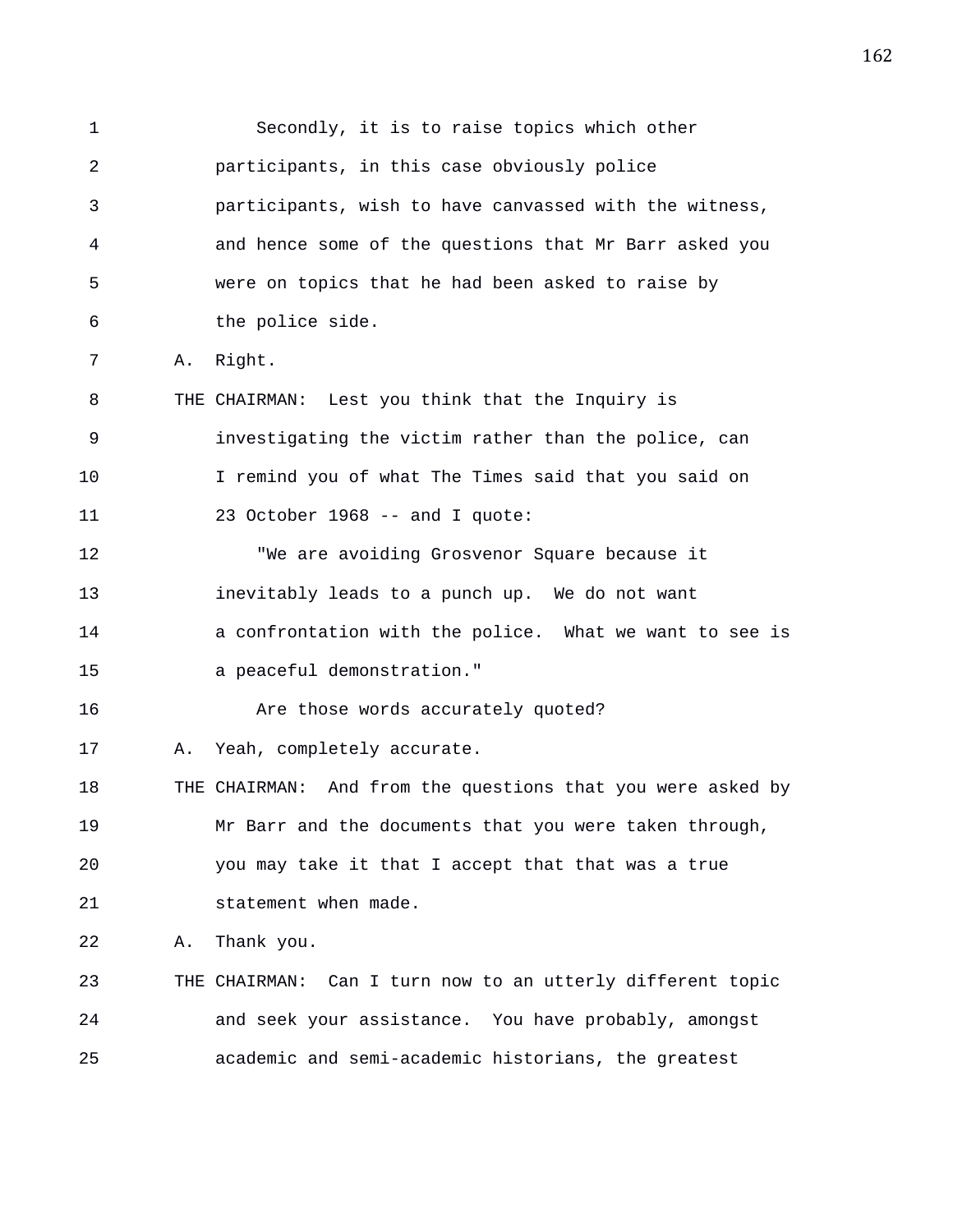1 knowledge of contemporary and recent Trotskyism of 2 anyone in England. My own knowledge of Trotskyism is 3 far and away -- second, third, fourth or even further 4 away -- from yours, but correct me if I'm wrong, and 5 I ask for your help on one or two questions. 6 First of all, my understanding is that the last time 7 that Trotsky had any influence on a government was 1926,

8 the year in which he was effectively removed from any 9 exercise of power in the Soviet Union.

11 THE CHAIRMAN: Secondly, before the Second World War,

10 A. Yeah, that is absolutely correct.

12 the only government anywhere in the world that had any 13 Trotskyist influence upon it, as viewed by Stalin but 14 not I think as viewed by Trotsky, was the republican 15 government in Spain where it was thought that Andreu Nin 16 and the POUM had at least some influence. They may or 17 may not have done, but there was disagreement about 18 whether or not he and they were Trotskyists.

19 A. Yeah, Trotsky denied that, because they weren't, 20 you know, pure enough for him. But they, on the other 21 hand, were very keen that Trotsky come to Spain and help 22 rebuild their armies so they could fight against Franco. 23 And I mean, Trotsky obviously knew that had he -- 24 the first minute he set foot in Spain, he would have 25 been picked up either by the GPU, or by the Republicans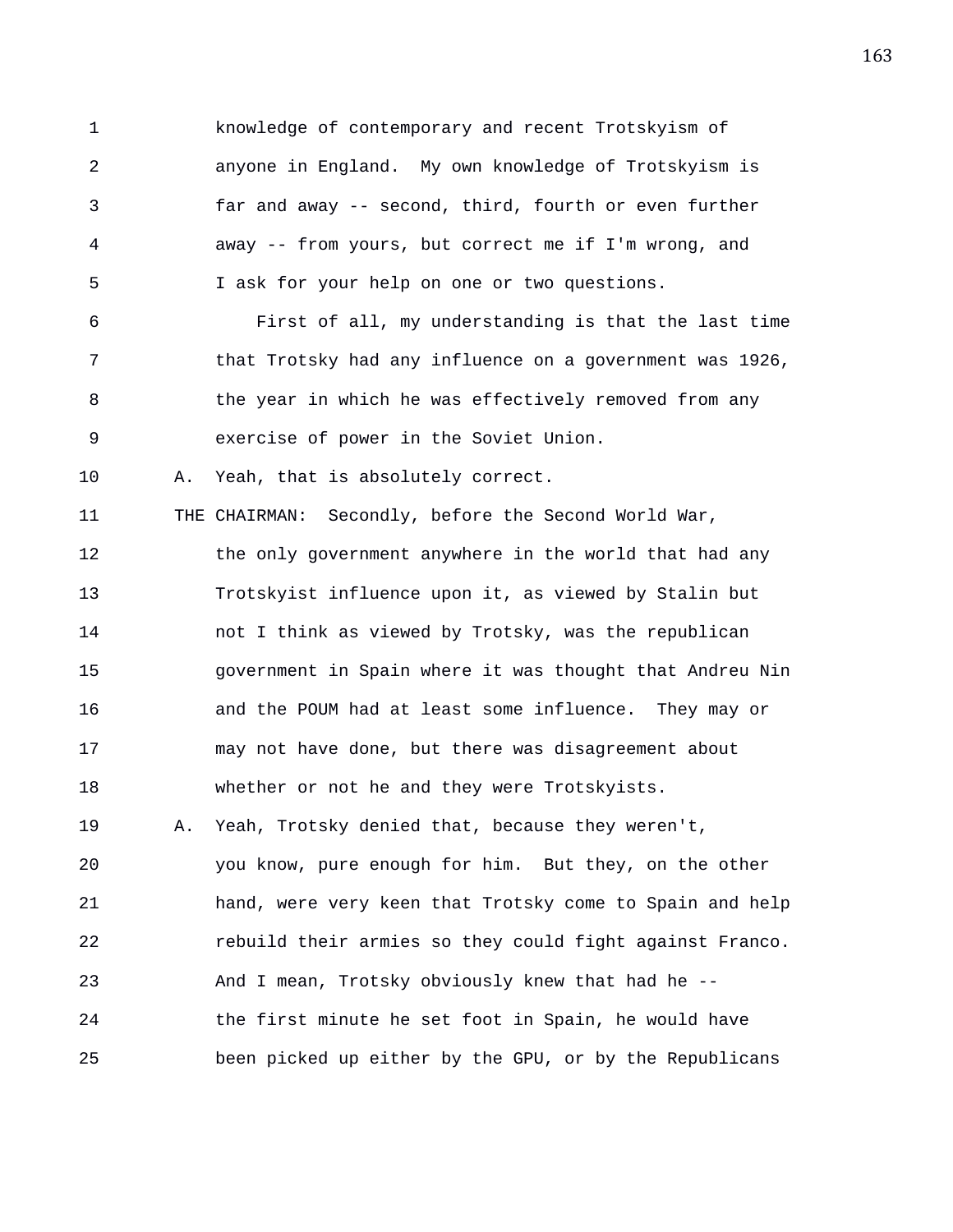1 or by the fascists, so he didn't go; it was not 2 feasible. 3 But the POUM, in my opinion, contained some of 4 the best and most sort of clear-sighted people in -- 5 in -- on the Republican side at the time. 6 THE CHAIRMAN: But am I right in thinking that before 7 the Second World War that was the only government that 8 had any avowed Trotskyist influence? 9 A. Yeah. 10 THE CHAIRMAN: Since the Second World War, I think there is 11 the Lanka Sama Samaja in Sri Lanka. 12 A. LSSP, yeah. 13 THE CHAIRMAN: Which has contested ordinary democratic 14 elections for decades and occasionally supported 15 governments, including that -- 16 A. And been -- and been government Ministers. 17 THE CHAIRMAN: Yes, but performing perfectly ordinary 18 political (inaudible) in a democracy. 19 A. Yeah 20 THE CHAIRMAN: Now, you may know -- I don't -- about 21 Bolivia. Could you put, in two/three sentences, what -- 22 A. Well, the Trotskyist influence was largely organised 23 through the miners' union, which they controlled, 24 the POR. The party was called the POR, Partido Obrero 25 Revolucionario, Revolutionary Workers' Party. They were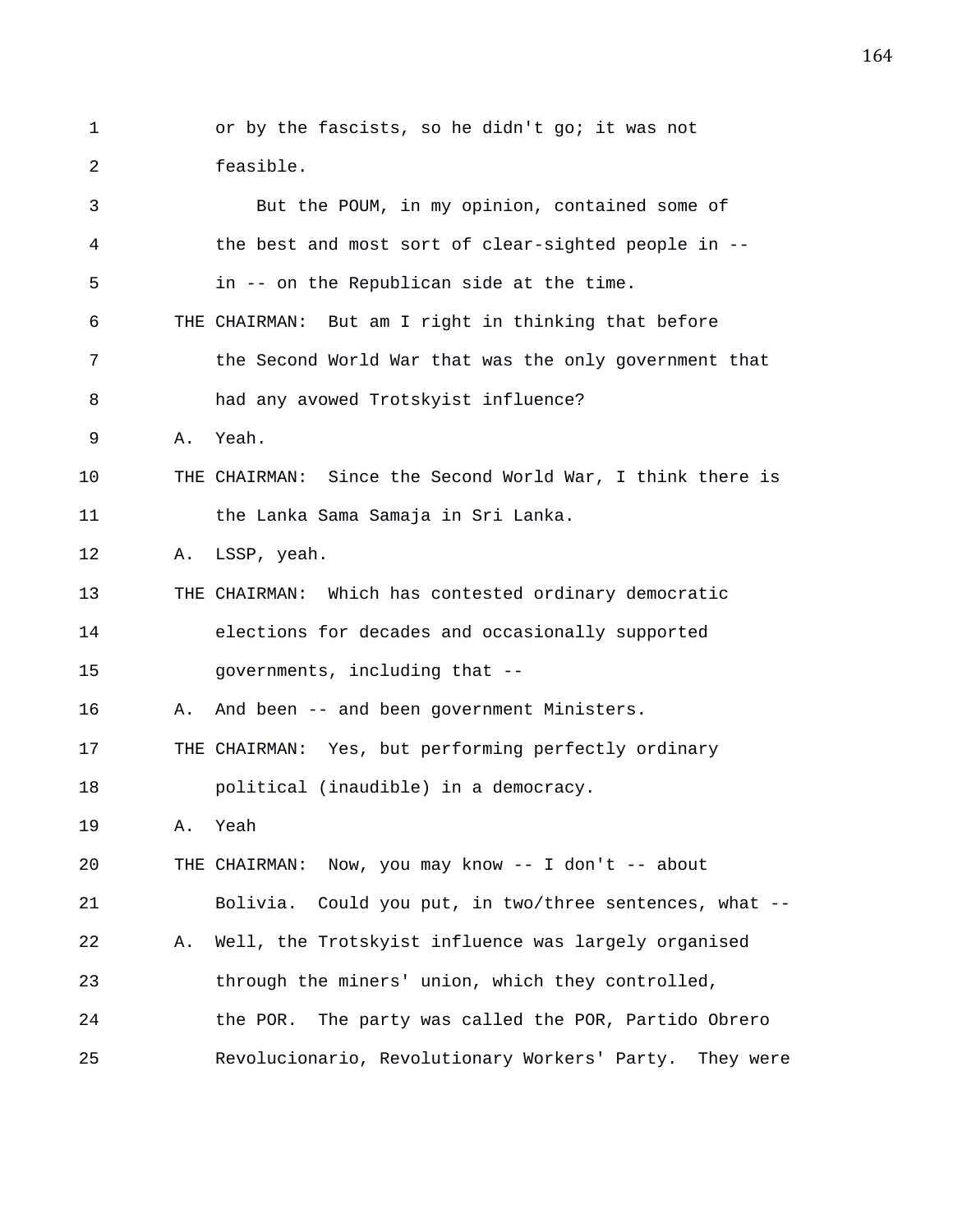1 very, very strong in the Bolivian tin miners' union, and 2 the trade unions in general, and so whenever there was 3 even a slightly radical government, I'm not sure whether 4 they ever got a ministry, but they certainly 5 collaborated with it. 6 THE CHAIRMAN: Apart from those two instances, post-war, is 7 there any other foreign government that has been 8 influenced by avowed Trotskyists? 9 A. For a limited period, in Algeria, after independence, 10 the Ben Bella government, which came to power after 11 the French left, did have a very leading Greek 12 Trotskyist, Michel Raptis -- his underground name was 13 Michel Pablo, so he was known as "Pablo" -- who was, if 14 not in the government, very close to it, and advised 15 the Algerian government on going down a non-bureaucratic 16 path of state enterprises by having an element of 17 democracy and workers' control right from the beginning, 18 which would improve both productivity and class 19 consciousness, was how he put it, and he remained close 20 to Ben Bella until Ben Bella was removed in a military 21 co up.

22 THE CHAIRMAN: You and others may wonder why I've been 23 asking these questions. It's because of the definition 24 of subversive activities given by Lord Harris in 25 the House of Commons in 1975, which is a definition of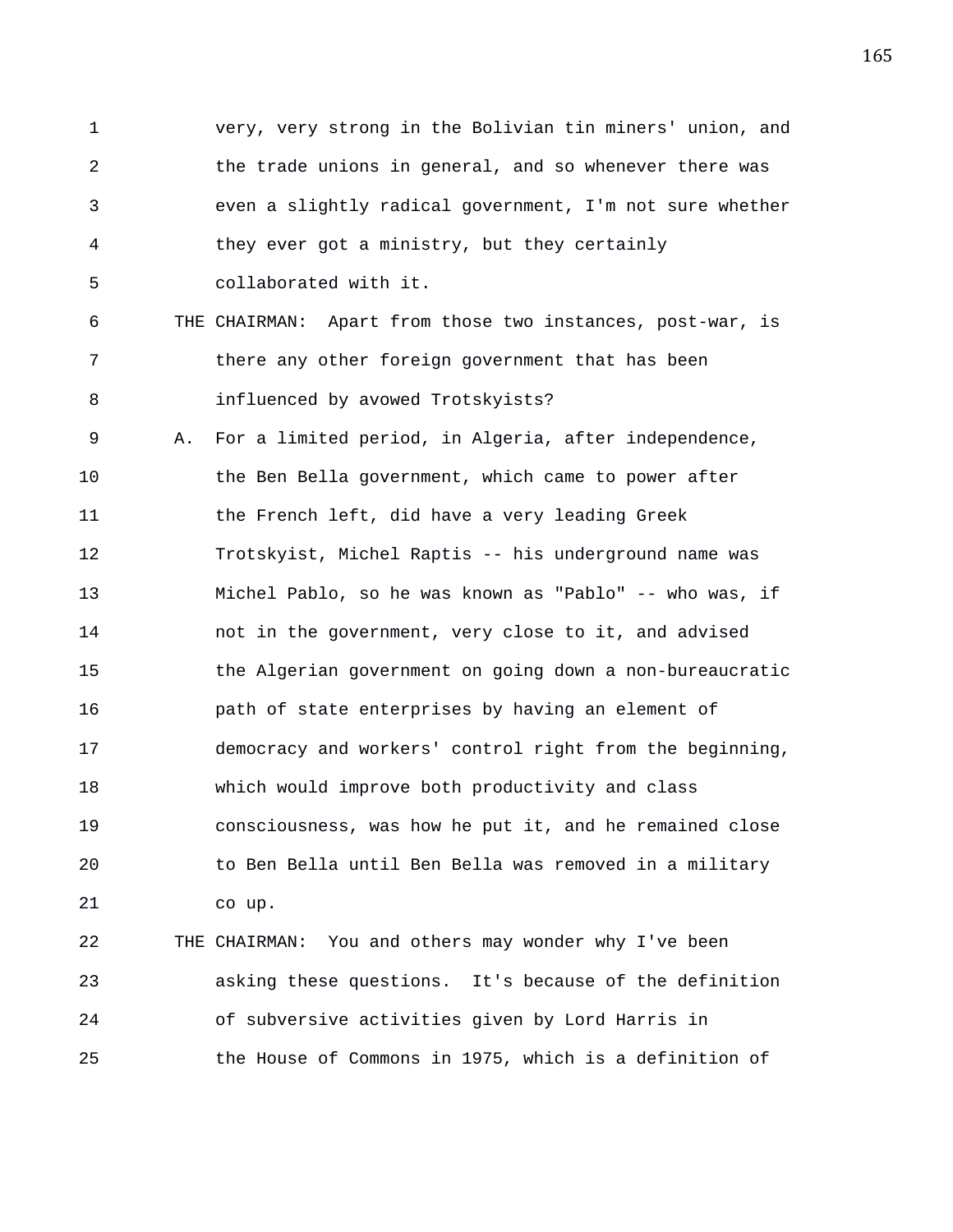| $\mathbf 1$ | subversion and subversive activities which has been        |
|-------------|------------------------------------------------------------|
| 2           | carried through the decades in this country, and           |
| 3           | I simply wanted to see whether or not --                   |
| 4           | Right.<br>Α.                                               |
| 5           | THE CHAIRMAN: -- UK Trotskyists, even by reference to what |
| 6           | was going on abroad, fell within it or not. I'm            |
| 7           | grateful for your answers and for your elucidation on      |
| 8           | a rather arcane topic.                                     |
| 9           | Thank you.<br>Α.                                           |
| 10          | THE CHAIRMAN: Thank you very much for your patience, and   |
| 11          | your questioning is now at an end.                         |
| 12          | Thank you very much. Thank you.<br>Α.                      |
| 13          | THE CHAIRMAN: And today's proceedings are at an end. We    |
| 14          | will resume at 10.00 am tomorrow.                          |
| 15          | MS PURSER: Thank you very much, everyone. That concludes   |
| 16          | the hearings for today. We will resume at 10 am            |
| 17          | tomorrow.                                                  |
| 18          | $(4.15 \text{ pm})$                                        |
| 19          | (The hearing adjourned until 10.00 am on Thursday,         |
| 20          | 12 November 2020)                                          |
| 21          |                                                            |
| 22          |                                                            |
| 23          |                                                            |
| 24          |                                                            |
| 25          |                                                            |